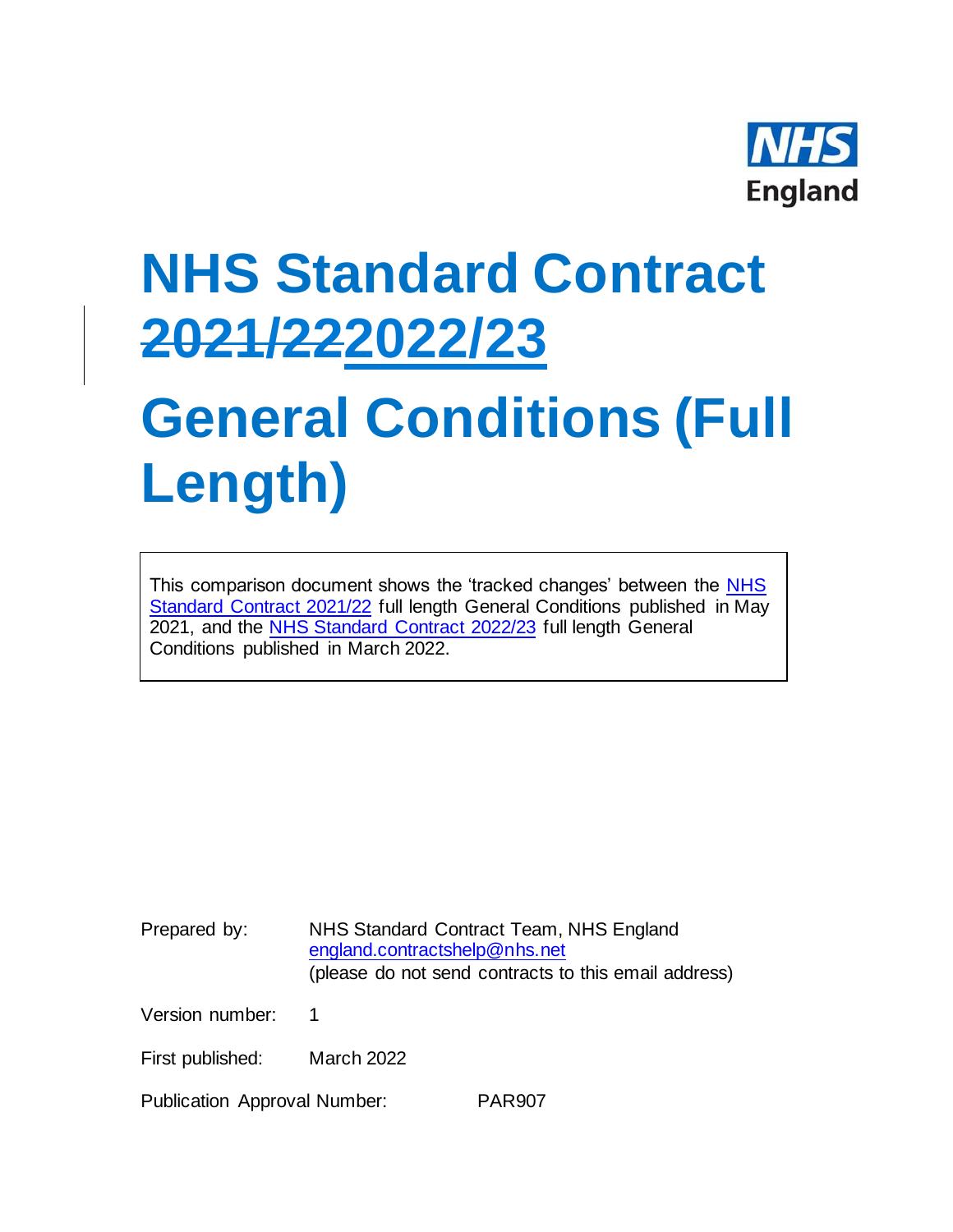## **GC1 Definitions and Interpretation**

- 1.1 This Contract is to be interpreted in accordance with the Definitions and Interpretation, unless the context requires otherwise.
- 1.2 If there is any conflict or inconsistency between the provisions of this Contract, that conflict or inconsistency must be resolved according to the following order of priority:
	- 1.2.1 the General Conditions;
	- 1.2.2 the Service Conditions; and
	- 1.2.3 the Particulars.
- 1.3 If there is any conflict or inconsistency between the provisions of this Contract and any of the documents listed or referred to in Schedule 1B (*Commissioner Documents*), Schedule 2G (*Other Local Agreements, Policies and Procedures*) or Schedule 5A (*Documents Relied On*), the provisions of this Contract will prevail.

#### **GC2 Effective Date and Duration**

- 2.1 This Contract will take effect on the Effective Date.
- 2.2 This Contract expires on the Expiry Date, unless terminated earlier in accordance with GC17 (*Termination*).

#### **GC3 Service Commencement**

- 3.1 The Provider will begin delivery of the Services on the later of:
	- 3.1.1 the Expected Service Commencement Date; and
	- 3.1.2 the day after the date on which all Conditions Precedent are satisfied.

## **GC4 Transition Period**

- 4.1 The Provider must satisfy each Condition Precedent before the Expected Service Commencement Date (or by any earlier Longstop Date specified in the Particulars in respect of that Condition Precedent).
- 4.2 The Co-ordinating Commissioner must deliver the Commissioner Documents to the Provider before the Expected Service Commencement Date.
- 4.3 The Parties must work together to facilitate the delivery of the Services with effect from the Expected Service Commencement Date.
- 4.4 The Parties must implement any Transition Arrangements set out in Schedule 2H (*Transition Arrangements*).
- 4.5 The Provider must notify the Co-ordinating Commissioner of any material change to any Conditions Precedent document it has delivered under GC4.1 within 5 Operational Days of becoming aware of that change.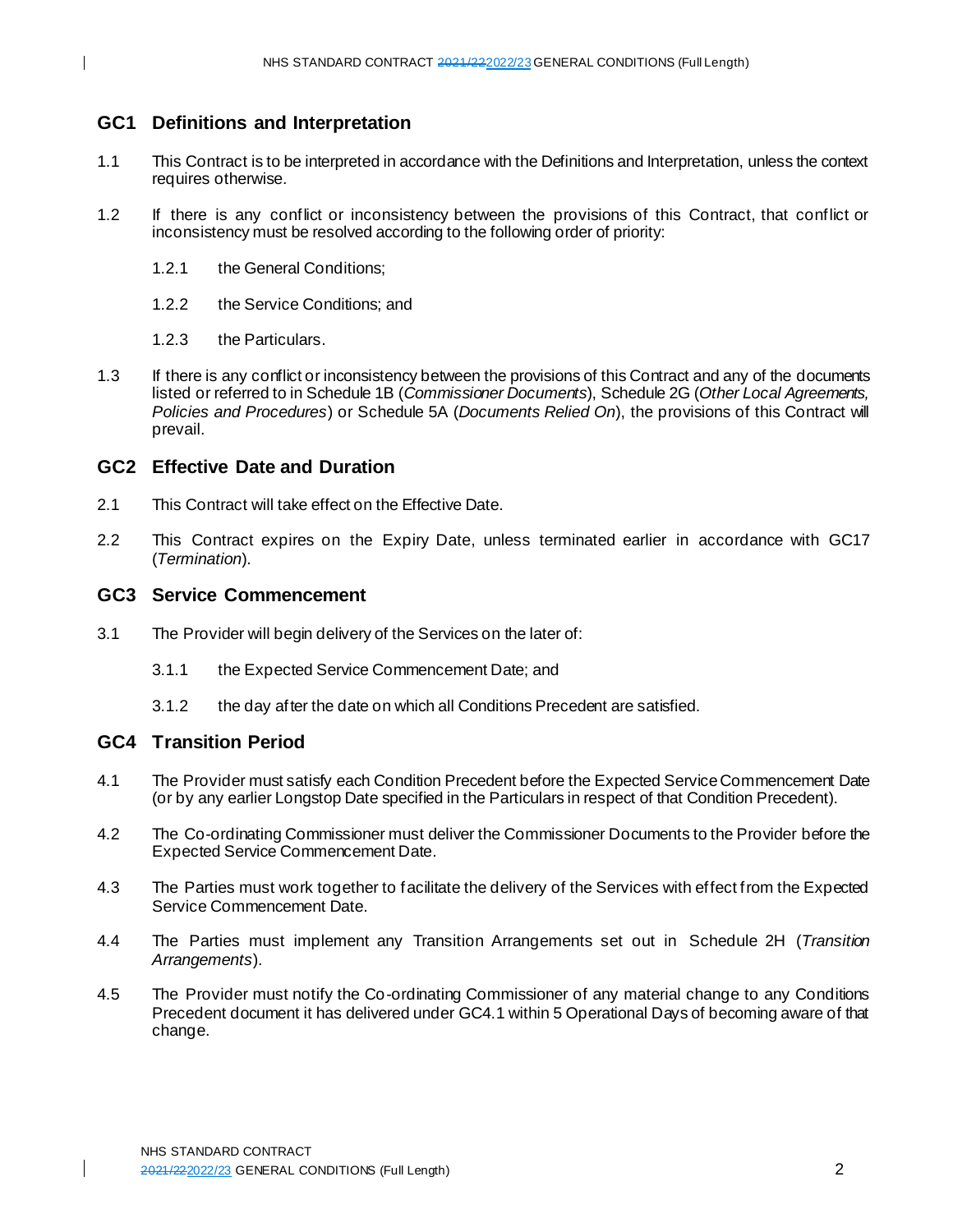# **GC5 Staff**

#### **General**

- 5.1 The Provider must apply the Principles of Good Employment Practice (where applicable), abide by the staff pledges and responsibilities outlined in the NHS Constitution and implement the actions expected of employers as set out in the NHS People Plan.
- 5.2 The Provider must comply with regulations 18 and 19 of the 2014 Regulations, and without prejudice to that obligation must:
	- 5.2.1 ensure that there are sufficient appropriately registered, qualified and experienced medical, nursing and other clinical and non-clinical Staff to enable the Services to be provided in all respects and at all times in accordance with this Contract;
	- 5.2.2 in determining planned Staff numbers and skill mix for Services, have regard to applicable Staffing Guidance;
	- 5.2.3 undertake robust quality impact assessments, as required by Staffing Guidance, before making any material changes to Staff numbers, skill-mix or roles;
	- 5.2.4 continually evaluate in respect of each Service individually and the Services as a whole:
		- 5.2.4.1 actual numbers and skill mix of clinical Staff on duty against planned numbers and skill mix of clinical Staff on a shift-by-shift basis; and
		- 5.2.4.2 the impact of variations in actual numbers and skill mix of clinical Staff on duty on Service User experience and outcomes, by reference to the measures recommended in Staffing Guidance;
	- 5.2.5 undertake a detailed review of staffing requirements every 12months to ensure that the Provider remains able to meet the requirements set out in GC5.2.1;
	- 5.2.6 report the outcome of each review undertaken under GC5.2.5 to its Governing Body and submit further reports on staffing matters regularly to its Governing Body as required by Staffing Guidance;
	- 5.2.7 report to the Co-ordinating Commissioner immediately any material concern in relation to the safety of Service Users and/or the quality or outcomes of any Service arising from those reviews and evaluations;
	- 5.2.8 report to the Co-ordinating Commissioner on the outcome of those reviews and evaluations at least once every 12 months, and in any event as soon as practicable and by no later than 20 Operational Days following receipt of written request;
	- 5.2.9 implement Lessons Learned from those reviews and evaluations, and demonstrate at Review Meetings the extent to which improvements to each affected Service have been made as a result of insight derived from those reviews and evaluations; and
	- 5.2.10 make the outcome of those reviews and evaluations and Lessons Learned available to the public by disclosure at public board meetings, publication on the Provider's website or by other means, in each case as approved by the Co-ordinating Commissioner, and in each case at least once every 12 months.
- 5.3 The Provider must implement a standard operating procedure, as required by Staffing Guidance, f or responding to any day-to-day shortfalls in the number and skill mix of Staff available to provide each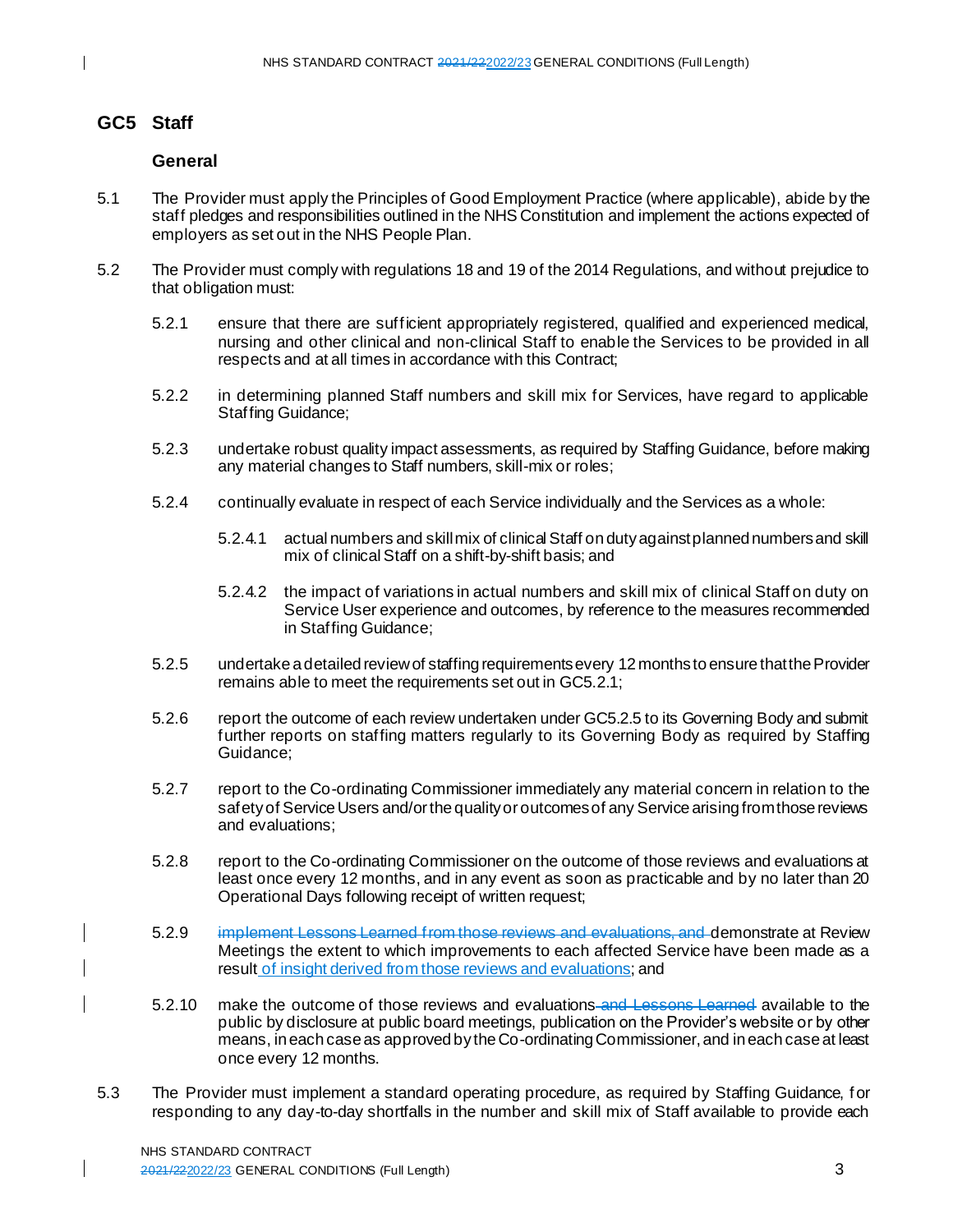Service and inform the Co-ordinating Commissioner immediately of any actual or expected material impact on the delivery of Services arising from any such shortfall and/or implementation of the procedure. The implementation of any such standard operating procedure will not affect the rights and obligations of the Parties under this Contract in respect of any Suspension Event or Event of Force Majeure, or in respect of any failure on the part of the Provider to comply with any obligation on its part under this Contract.

- 5.4 The Provider must ensure that all Staff:
	- 5.4.1 if applicable, are registered with and where required have completed their revalidations by the appropriate professional regulatory body;
	- 5.4.2 have the appropriate qualifications, experience, skills and competencies to perform the duties required of them and are appropriately supervised (including where appropriate through preceptorship, clinical supervision and rotation arrangements), managerially and professionally;
	- 5.4.3 are covered by the Provider's (and/or by the relevant Sub-Contractor's) Indemnity Arrangements for the provision of the Services;
	- 5.4.4 carry, and where appropriate display, valid and appropriate identification; and
	- 5.4.5 are aware of and respect equality and human rights of colleagues, Service Users, Carers and the public.
- 5.5 The Provider must have in place systems for seeking and recording specialist professional advice and must ensure that every member of Staff involved in the provision of the Services receives:
	- 5.5.1 proper and sufficient induction, continuing professional and personal development, clinical supervision, training and instruction;
	- 5.5.2 full and detailed appraisal (in terms of performance and on-going education and training) using where applicable the Knowledge and Skills Framework or a similar equivalent framework; and
	- 5.5.3 professional leadership appropriate to the Services,

each in accordance with Good Practice and the standards of their relevant professional body (if any), and having regard to the Core Skills Training Framework and, in relation to clinical supervision for midwives, to A-EQUIP Guidance.

- 5.6 At the request of the Co-ordinating Commissioner, the Provider must provide details of its analysis of Staff training needs and a summary of Staff training provided and appraisals undertaken.
- 5.7 The Provider must cooperate with the LETB and Health Education England in the manner and to the extent they request in planning the provision of, and in providing, education and training for healthcare workers, and must provide them with whatever information they request for such purposes. The Provider must have regard to the HEE Quality Framework and to HEE Guidance for Placements Placement of Doctors in Training.
- 5.8 If any Staff are members of the NHS Pension Scheme the Provider must participate and must ensure that any Sub-Contractors participate in any applicable data collection exercise and must ensure that all data relating to Staff membership of the NHS Pension Scheme is up to date and is provided to the NHS Business Services Authority in accordance with Guidance.

## **Violence Prevention and Reduction Standard**

5.9 The Provider must have regard to the NHS Violence Prevention and Reduction Standard.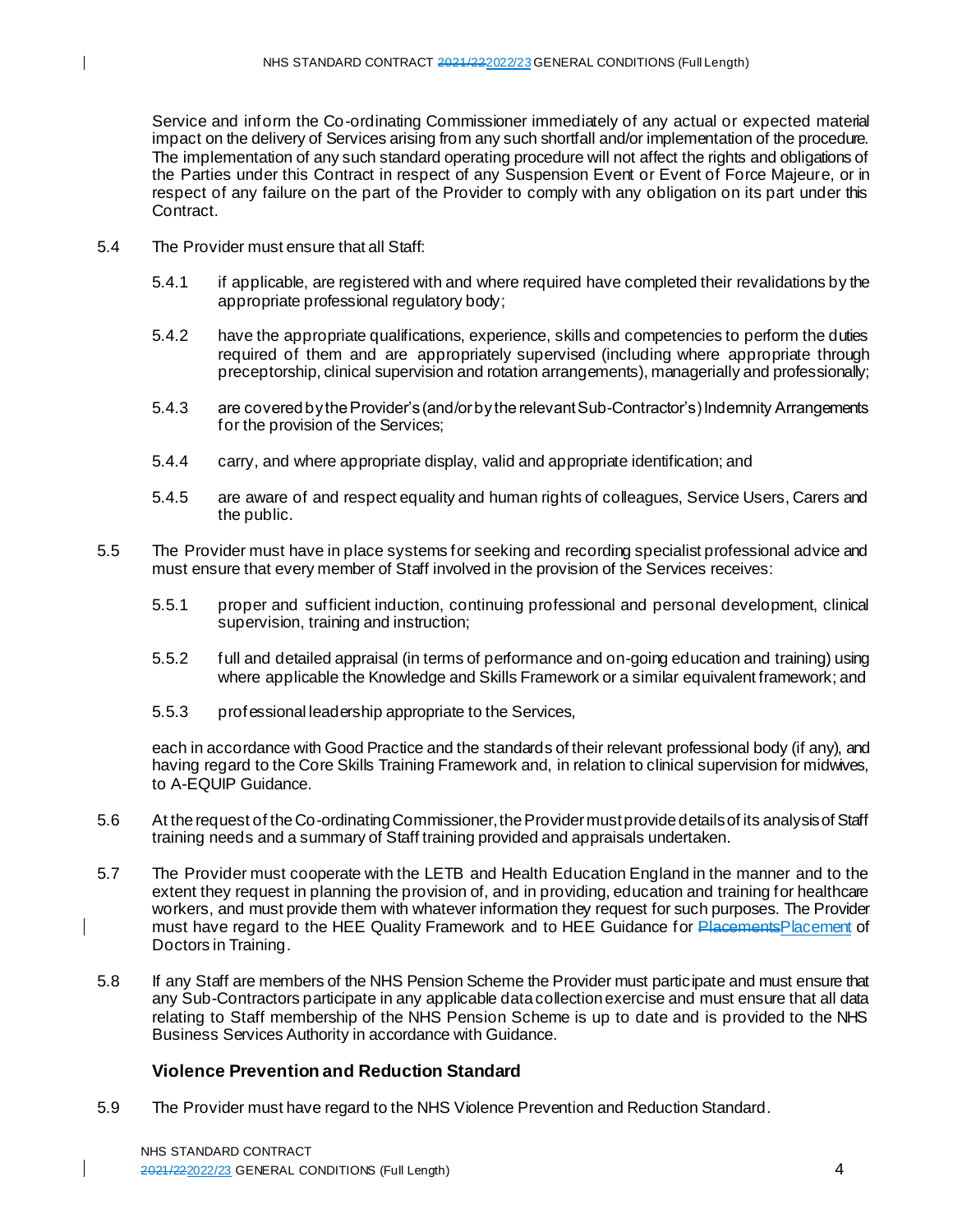## **Freedom To Speak Up**

- 5.10 The Provider must:
	- 5.10.1 appoint one or more Freedom To Speak Up Guardians to fulfil the role set out in and otherwise comply with the requirements of National Guardian's Office Guidance;
	- 5.10.2 ensure that the Co-ordinating Commissioner and the National Guardian's Office are kept informed at all times of the person or persons holding this position;
	- 5.10.3 co-operate with the National Guardian's Office in relation to any case reviews and take appropriate and timely action in response to the findings of such reviews;
	- 5.10.4 have in place, promote and operate (and must ensure that all Sub-Contractors have in place, promote and operate) a policy and effective procedures, in accordance with Raising Concerns Policy for the NHS, to ensure that Staff have appropriate means through which they may speak up about any concerns they may have in relation to the Services;
	- 5.10.5 give due regard to, and comply with all recommendations set out in, Settlement Agreement Guidance;
	- 5.10.6 ensure that nothing in any contract of employment, or contract for services, settlement agreement or any other agreement entered into by it or any Sub-Contractor with any member of Staff will prevent or inhibit, or purport to prevent or inhibit, that member of Staff from speaking up about any concerns they may have in relation to the quality and/or safety of the care provided by their employer or by any other organisation, nor from speaking up to any Regulatory or Supervisory Body or professional body in accordance with their professional and ethical obligations including those obligations set out in guidance issued by any Regulatory or Supervisory Body or professional body from time to time, nor prejudice any right of that member of Staff to make disclosures under the Employment Rights Act 1996; and
	- 5.10.7 without prejudice to GC5.10.5, ensure that the following provision is included in each settlement agreement or any other agreement entered into by it or any Sub-Contractor with any member of Staff on or in relation to the termination or expiry of employment or engagement of that member of Staff:

"*For the avoidance of doubt, nothing in this agreement shall:*

- *(a) prevent or inhibit, or purport to prevent or inhibit, [the worker] from speaking up about any concerns he/she may have in relation to the quality and/or safety of the care provided by his/her employer or by any other organisation, nor from speaking up to any statutory, regulatory, supervisory or professional body in accordance with his/her professional and ethical obligations including those obligations set out in guidance issued by any statutory, regulatory, supervisory or professional body from time to time; nor*
- *(b) prejudice any right of [the worker] to make disclosures under the Employment Rights Act 1996."*

#### **Pre-employment Checks**

- 5.11 Subject to GC5.12, before the Provider or any Sub-Contractor engages or employs any person in the provision of the Services, or in any activity related to or connected with, the provision of Services, the Provider must, and must ensure that any Sub-Contractor will, at its own cost, comply with:
	- 5.11.1 NHS Employment Check Standards; and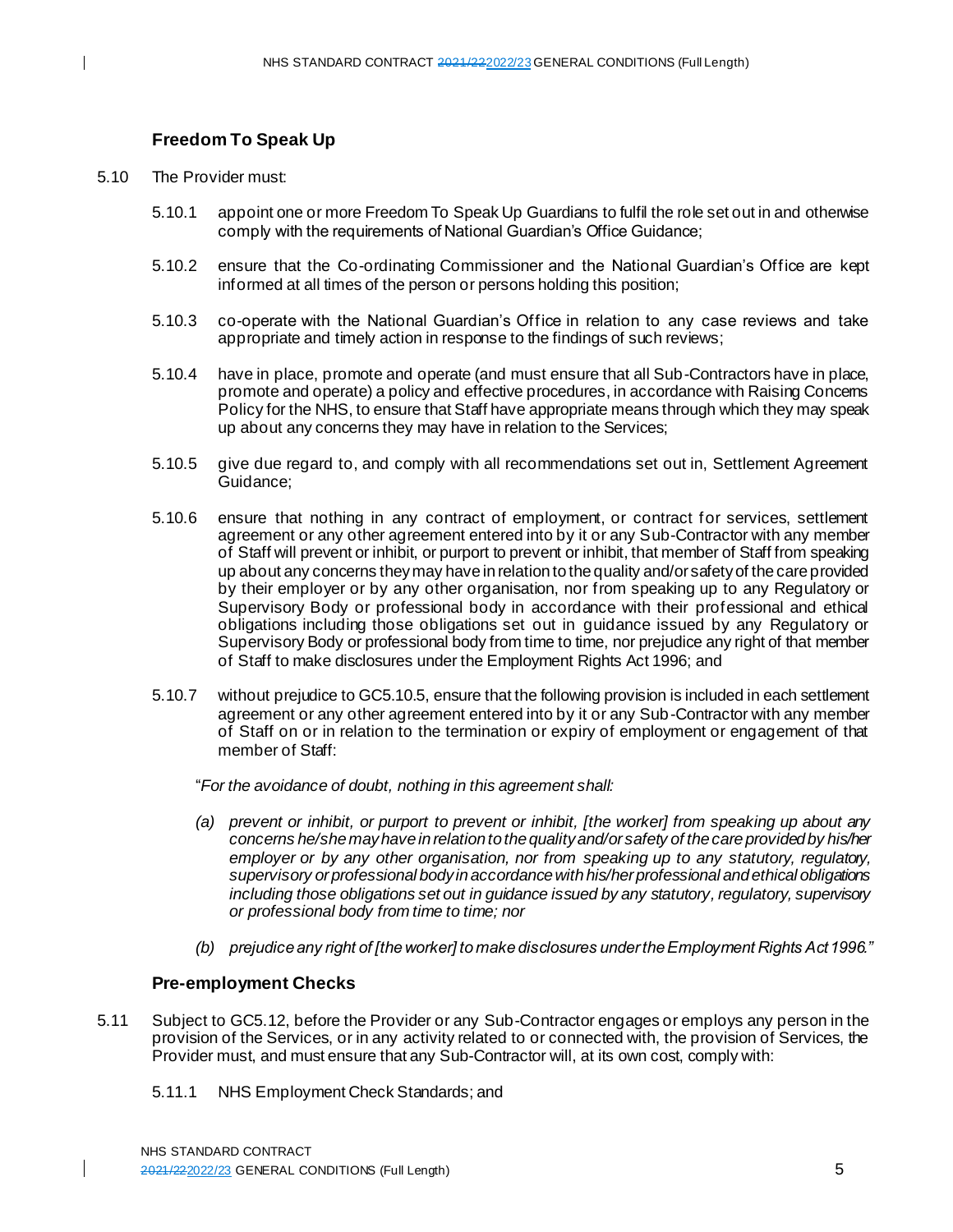- 5.11.2 other checks as required by the DBS or which are to be undertaken in accordance with current and future national guidelines and policies.
- 5.12 The Provider or any Sub-Contractor may engage a person in an Enhanced DBS Position or a Standard DBS Position (as applicable) pending the receipt of the Standard DBS Check or Enhanced DBS Check or Enhanced DBS & Barred List Check (as appropriate) with the agreement of the Co -ordinating Commissioner and subject to any additional requirement of the Co-ordinating Commissioner for that engagement.

#### **Workforce Sharing Arrangements**

5.13 Where the Provider intends to implement, with another provider of NHS-funded healthcare services, arrangements to deploy staff on a flexible basis across their respective sites and services, it must enter into an appropriate Workforce Sharing Arrangement with that other provider to document those arrangements.

## **TUPE**

- 5.14 The Provider must comply and must ensure that any Sub-Contractor will comply with their respective obligations under TUPE and COSOP in relation to any persons who transfer to the employment of the Provider or that Sub-Contractor by operation of TUPE and/or COSOP as a result of this Contract or any Sub-Contract, and that the Provider or the relevant Sub-Contractor (as appropriate) will ensure a smooth transfer of those persons to its employment. The Provider must indemnify and keep indemnified the Commissioners and any previous provider of services equivalent to the Services or any of them before the Service Commencement Date against any Losses in respect of:
	- 5.14.1 any failure by the Provider and/or any Sub-Contractor to comply with its obligations under TUPE and/or COSOP in connection with any relevant transfer under TUPE and/or COSOP;
	- 5.14.2 any claim by any person that any proposed or actual substantial change by the Provider and/or any Sub-Contractor to that person's working conditions or any proposed measures on the part of the Provider and/or any Sub-Contractor are to that person's detriment, whether that claim arises before or after the date of any relevant transfer under TUPE and/or COSOP to the Provider and/or Sub-Contractor; and/or
	- 5.14.3 any claim by any person in relation to any breach of contract arising from any proposed measures on the part of the Provider and/or any Sub-Contractor, whether that claim arises before or after the date of any relevant transfer under TUPE and/or COSOP to the Provider and/or Sub-Contractor.
- 5.15 If the Co-ordinating Commissioner notifies the Provider that any Commissioner intends to tender or retenderconduct a process to select a provider of any Services, the Provider must within 20 Operational Days following written request (unless otherwise agreed in writing) provide the Co-ordinating Commissioner with anonymised details (as set out in Regulation 11(2) of TUPE) but excluding the requirement to provide details of employee identity as set out in Requlation 11(2)(a) of Staff engaged in the provision of the relevant Services who may be subject to TUPE. The Provider must indemnify and keep indemnified the relevant Commissioner and, at the Co-ordinating Commissioner's request, any new provider who provides any services equivalent to the Services or any of them after expiry or termination of this Contract or termination of a Service, against any Losses in respect any inaccuracy in or omission from the information provided under this GC5.15.
- 5.16 During the 3 months immediately preceding the expiry of this Contract or at any time following a notice of termination of this Contract or of any Service being given, the Provider must not and must procure that its Sub-Contractors do not, without the prior written consent of the Co-ordinating Commissioner (that consent not to be unreasonably withheld or delayed), in relation to any persons engaged in the provision of the Services or the relevant Service: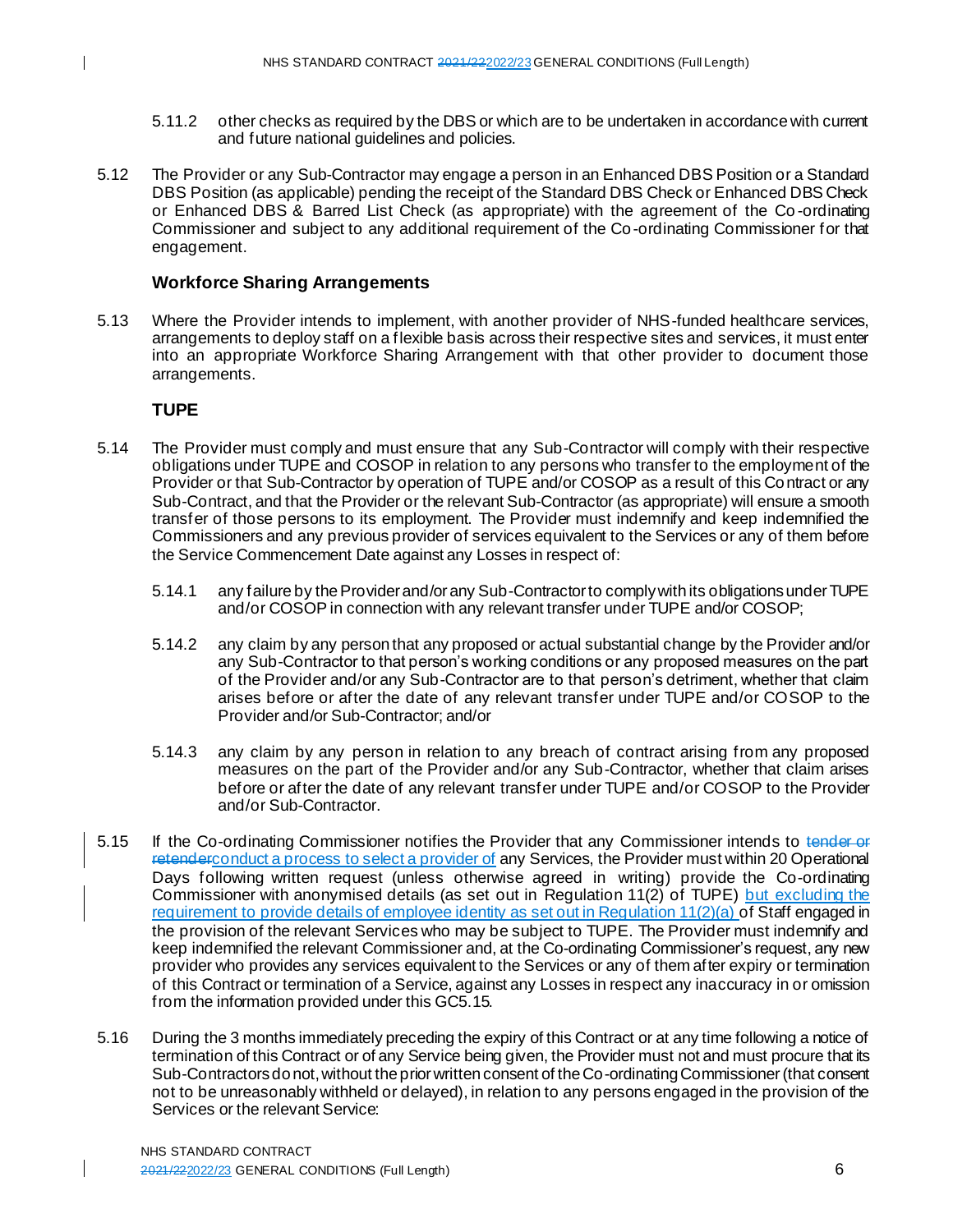- 5.16.1 terminate or give notice to terminate the employment of any person engaged in the provision of the Services or the relevant Service (other than for gross misconduct);
- 5.16.2 increase or reduce the total number of people employed or engaged in the provision of the Services or the relevant Service by the Provider and any Sub-Contractor by more than 5% (except in the ordinary course of business);
- 5.16.3 propose, make or promise to make any material change to the remuneration or other terms and conditions of employment of the individuals engaged in the provision of the Services or the relevant Service;
- 5.16.4 replace or relocate any persons engaged in the provision of the Services or the relevant Service or reassign any of them to duties unconnected with the Services or the relevant Service; and/or
- 5.16.5 assign or redeploy to the Services or the relevant Service any person who was not previously a member of Staff engaged in the provision of the Services or the relevant Service.
- 5.17 On termination or expiry of this Contract or of any Service for any reason, the Provider must indemnify and keep indemnified the relevant Commissioners and any new provider who provides any services equivalent to the Services or any of them after that expiry or termination against any Losses in respect of:
	- 5.17.1 the employment or termination of employment of any person employed or engaged in the delivery of the relevant Services by the Provider and/or any Sub-Contractor before the expiry or termination of this Contract or of any Service which arise from the acts or omissions of the Provider and/or any Sub-Contractor;
	- 5.17.2 claims brought by any other person employed or engaged by the Provider and/or any Sub-Contractor who is found to or is alleged to transfer to any Commissioner or new provider under TUPE and/or COSOP; and/or
	- 5.17.3 any failure by the Provider and/or any Sub-Contractorto comply with its obligations under TUPE and/or COSOP in connection with any transfer to any Commissioner or new provider.

#### **Employment or Engagement following NHS Redundancy**

- 5.18 If at any time during the term of this Contract a Commissioner, the Provider or any Sub-Contractor intends to employ or engage an individual (unless for a period of 15 days or less in any rolling 90 day period), the relevant Party must (or the Provider must ensure that the Sub-Contractor will):
	- 5.18.1 require that individual to disclose whether, within the period of twelve months ending with the proposed commencement of their employment or engagement with the Commissioner, the Provider or Sub-Contractor (as appropriate), they have received a contractual redundancy payment from an NHS Employer consequent on their redundancy from a post as a Very Senior Manager; and if so
	- 5.18.2 require the individual to identify that NHS Employer;
	- 5.18.3 require that individual to notify the NHS Employer of their conditional offer of employment or engagement with the Commissioner, the Provider or Sub-Contractor (as appropriate);
	- 5.18.4 require that individual either (a) to make arrangements with that NHS Employer to pay to the NHS Employer the Redundancy Repayment (whether or not conditional on an appropriate restoration of reckonable service), or (b) to agree to the inclusion in their terms and conditions of employment or engagement with the Commissioner, the Provider or Sub-Contractor the provisions set out in GC5.18.6 below;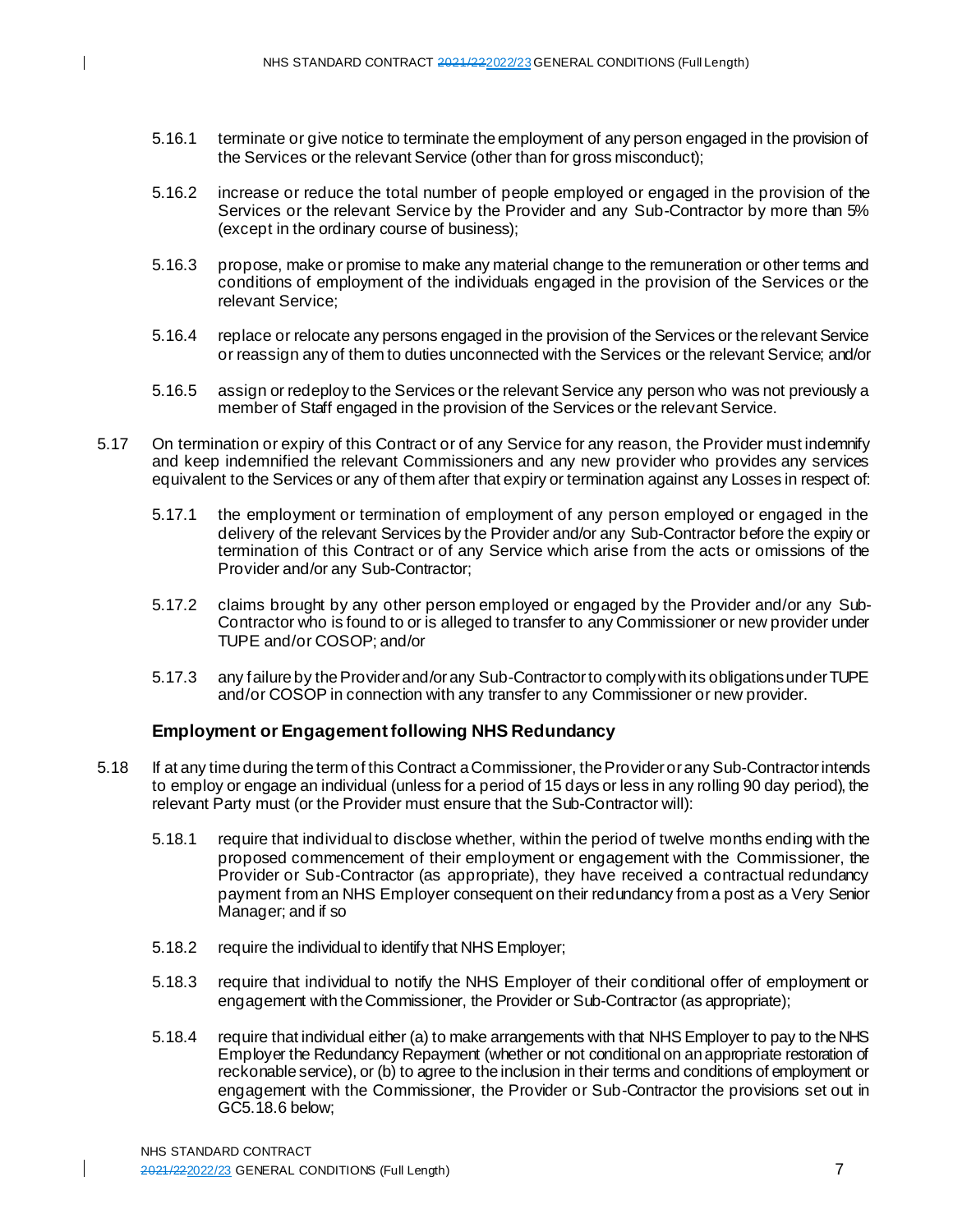- 5.18.5 not make any unconditional offer of employment or engagement to the individual without first having received either (a) confirmation from the NHS Employer that binding arrangements are in place with the individual for payment to the NHS Employer of the Redundancy Repayment, or (b) confirmation from the individual of their agreement to the inclusion in their terms and conditions of employment or engagement with the Commissioner, the Provider or Sub-Contractor (as appropriate) of the provisions set out in GC5.18.6; and
- 5.18.6 unless it has received confirmation from the NHS Employer in accordance with GC5.18.5(a), include (and throughout the term of that individual's employment or engagement retain) in that individual's terms and conditions of employment or engagement (as appropriate) the following provisions:

*You have confirmed that you have, within the period of twelve months ending with the commencement of your employment or engagement under this agreement, received a contractual redundancy payment under section 16 of the NHS Terms and Conditions of Service Handbook from an NHS Employer, as defined in Annex A1of the Handbook but which for those purposes will include NHS Improvement, being [INSERT NAME OF NHS EMPLOYER] consequent on your redundancy from a post as a Very Senior Manager.* 

*As a condition of your employment or engagement under this agreement: you acknowledge and agree that you will repay to that NHS Employer a sum being a proportion of that contractual redundancy payment (£R), calculated as follows:*

 $\pounds R = (S \times (A - B)) - (C + D)$ 

*where:*

*S is the lesser of (a) the amount of a month's pay used to calculate your contractual redundancy payment, or (b) the amount of any maximum monthly sum for the purposes of that calculation applicable at the date of the redundancy, as determined by Agenda for Change;*

*A is the number of years used in the calculation of your contractual redundancy payment;* 

*B is the number of complete calendar months between the date of termination of your employment by the NHS Employer and the date of commencement of your employment or engagement under this agreement;* 

*C is the total statutory redundancy payment that you were entitled to receive on redundancy from that NHS Employer; and*

*D* is the amount of any income tax deducted by that NHS Employer from the contractual *redundancy payment,*

*But for the avoidance of doubt you will have no liability to repay any sum if B is greater than or equal to A*

*You consent to our deducting from your net monthly pay or remuneration each month a sum equal to no more than [X% - for agreement with the individual and the NHS Employer] of your net monthly pay or remuneration and that we will pay each sum deducted to that NHS Employer as an instalment of the repayment of the sum £R, until the sum £R has been fully repaid.*

*In this provision:*

*Agenda for Change means the single pay system in operation in the NHS, which applies to all directly employed NHS staff with the exception of doctors, dentists and some very senior managers*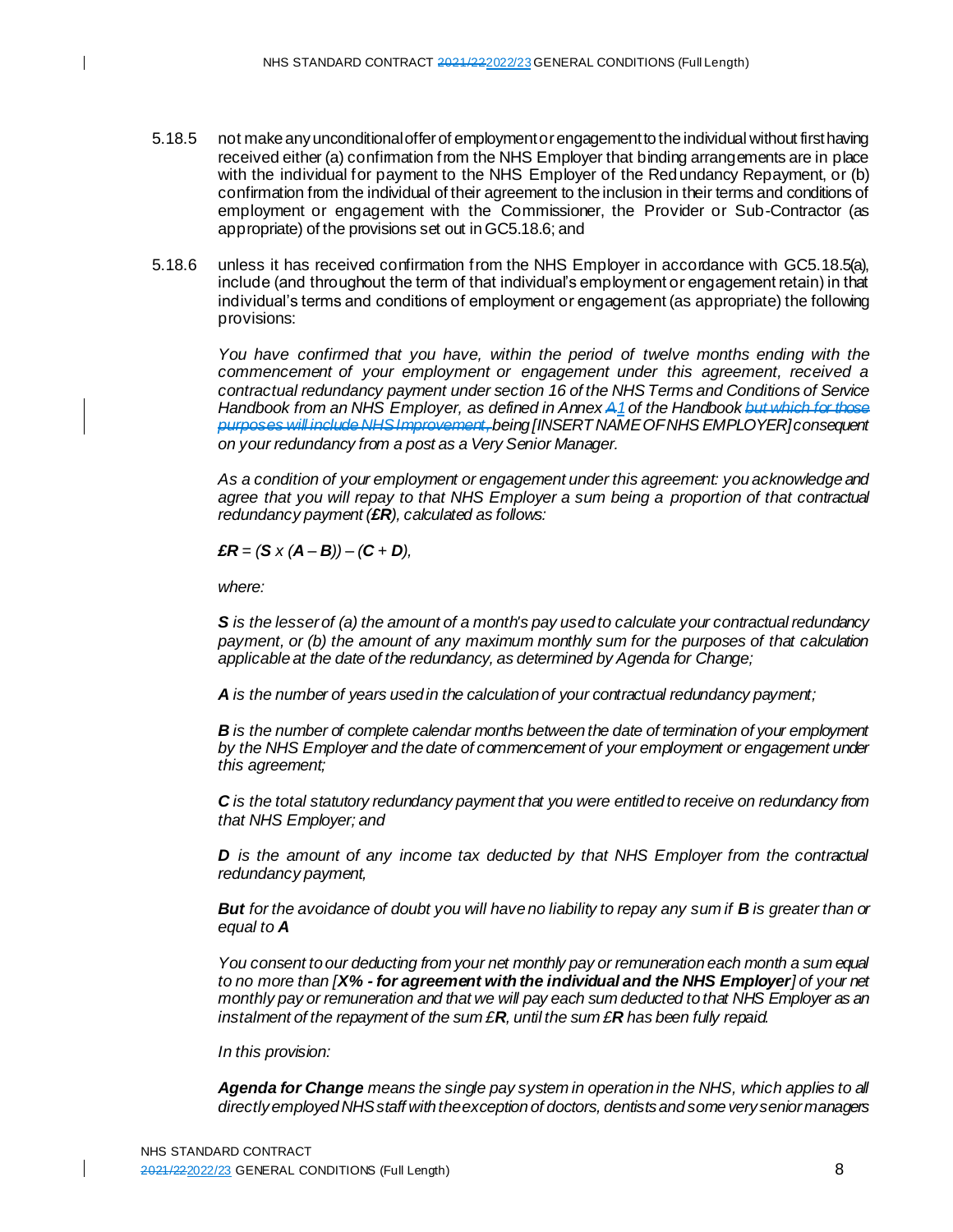*NHS Employer has the meaning given to it in Annex 1 to the NHS Terms and Conditions of Service Handbook*

*NHS Terms and Conditions of Service Handbook means the handbook of NHS terms and conditions of service published at: [http://www.nhsemployers.org/your-workforce/pay-and](http://www.nhsemployers.org/your-workforce/pay-and-reward/nhs-terms-and-conditions/nhs-terms-and-conditions-of-service-handbook)[reward/nhs-terms-and-conditions/nhs-terms-and-conditions-of-service-handbook](http://www.nhsemployers.org/your-workforce/pay-and-reward/nhs-terms-and-conditions/nhs-terms-and-conditions-of-service-handbook)*

*Very Senior Manager means, whether or not the relevant NHS Employer operates the Pay Framework for Very Senior Managers in Strategic and Special Health Authorities, Primary Care Trusts and Ambulance Trusts, an individual as described in paragraph 4 of that framework , whether that individual is engaged under a contract of employment or a contract for services*

- 5.19 If at any time during the term of this Contract any Commissioner or the Provider engages a management consultancy or other advisory business to provide management, financial, clinical or other advisory services, it must require, as a term of that engagement, that no individual who has received a contractual redundancy payment from an NHS Employer consequent on their redundancy from a post as a Very Senior Managerwithin the previous twelve months is involved in any way in the provision of those services unless that individual has paid to the NHS Employer the Redundancy Repayment.
- 5.20 A Commissioner must not, the Provider must not, and the Provider must ensure that any Sub-contractor does not, enter into any arrangement with any individual the effect or intention of which is to circumvent the operation or intent of GC5.18 or 5.19.
- 5.21 If a Commissioner or the Providerfails to comply with its obligations under GC5.18, 5.19 or 5.20in respect of any relevant individual, it must pay to the relevant NHS Employer the Redundancy Repayment or the proportion of it which the individual would otherwise have been required to repay.

## **GC6 Intentionally Omitted**

#### **GC7 Intentionally Omitted**

#### **GC8 Review**

 $\mathbf{I}$ 

- 8.1 At the intervals set out in the Particulars, the Co-ordinating Commissioner and the Provider must hold Review Meetings to review and discuss as necessary or appropriate:
	- 8.1.1 all Service Quality Performance Reports issued since the Service Commencement Date or the last Review Meeting (as appropriate);
	- 8.1.2 performance of the Parties under this Contract;
	- 8.1.3 performance of the Provider under any DQIP, SDIP, Remedial Action Plan or other Provider plan in place under or in connection with this Contract;
	- 8.1.4 levels of Activity, Referrals and Utilisation under this Contract;
	- 8.1.5 any Variation (including any National Variation) proposed in relation to this Contract;
	- 8.1.6 the Prices; and
	- 8.1.7 any other matters that either considers necessary in relation to this Contract.
- 8.2 Following each Review Meeting the Co-ordinating Commissioner must prepare and both the Coordinating Commissioner and the Provider must signagree a Review Record recording (without limitation)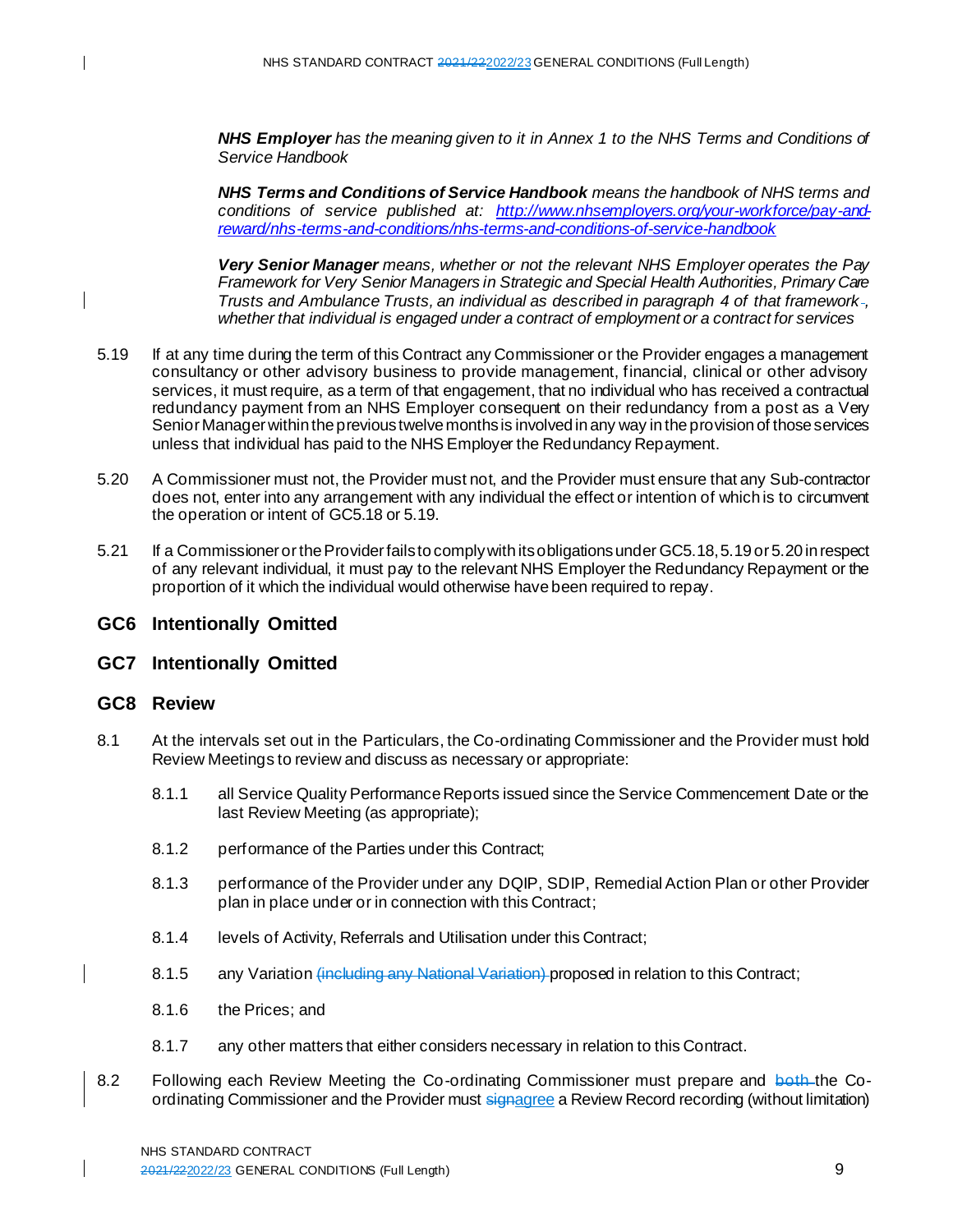all the matters raised during the Review, actions taken, agreements reached, Disputes referred to Dispute Resolution, and any Variations agreed.

- 8.3 If any Dispute which has arisen during the Review is not shown in the Review Record or is not referred to Dispute Resolution within 10 Operational Days after signature of that Review Record it will be deemed withdrawn.
- 8.4 Notwithstanding GC8.1, if either the Co-ordinating Commissioner or the Provider:
	- 8.4.1 reasonably considers that a circumstance constitutes an emergency or otherwise requires immediate resolution; or
	- 8.4.2 considers that a JI Report requires consideration sooner than the next scheduled Review Meeting,

that Party may by notice require that a Review Meeting be held as soon as practicable and in any event within 5 Operational Days following that notice.

## **GC9 Contract Management**

- 9.1 If the Parties have agreed a consequence in relation to the Provider failing to meet a Quality Requirement and the Provider fails to meet the Quality Requirement, the Co-ordinating Commissioner will be entitled to exercise the agreed consequence immediately and without issuing a Contract Performance Notice, irrespective of any other rights the Co-ordinating Commissioner may have under this GC9.
- 9.2 The provisions of this GC9 do not affect any other rights and obligations the Parties may have under this Contract.
- 9.3 GC9.16, 9.20, 9.21, 9.22 and 9.24will not apply if the Provider's failure to agree or comply with a Remedial Action Plan (as the case may be) is as a result of an act or omission or the unreasonableness of the Coordinating Commissioner or the relevant Commissioner.

#### **Contract Performance Notice**

- 9.4 If the Co-ordinating Commissioner believes that the Provider has failed or is failing to comply with any obligation on its part under this Contract it may issue a Contract Performance Notice to the Provider.
- 9.5 If the Provider believes that any Commissioner has failed or is failing to comply with any obligation on its part under this Contract it may issue a Contract Performance Notice to the Co-ordinating Commissioner.

## **Contract Management Meeting**

- 9.6 Unless the Contract Performance Notice has been withdrawn, the Co-ordinating Commissioner and the Provider must meet to discuss the Contract Performance Notice and any related issues within 10 Operational Days following the date of the Contract Performance Notice.
- 9.7 At the Contract Management Meeting the Co-ordinating Commissioner and the Provider must agree either:
	- 9.7.1 that the Contract Performance Notice is withdrawn; or
	- 9.7.2 to implement an appropriate Immediate Action Plan and/or Remedial Action Plan.

If the Co-ordinating Commissioner and the Provider cannot agree on either course of action, they must undertake a Joint Investigation.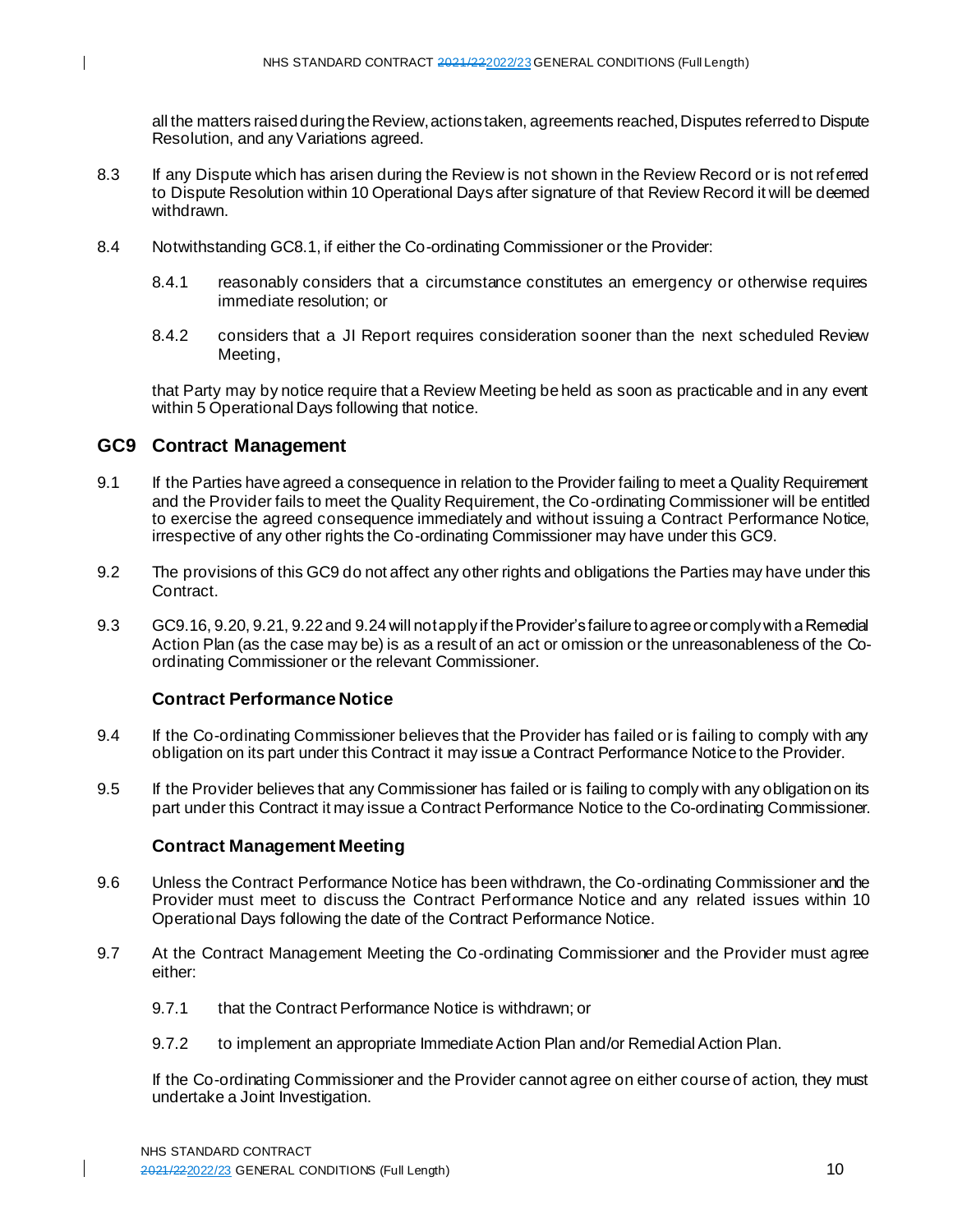## **Joint Investigation**

- 9.8 If a Joint Investigation is to be undertaken:
	- 9.8.1 the Co-ordinating Commissioner and the Provider must agree the terms of reference and timescale for the Joint Investigation (being no longer than 2 months) and the appropriate clinical and/or non-clinical representatives from each relevant Party to participate in the Joint Investigation; and
	- 9.8.2 the Co-ordinating Commissioner and the Provider may agree an Immediate Action Plan to be implemented concurrently with the Joint Investigation.
- 9.9 On completion of a Joint Investigation, the Co-ordinating Commissioner and the Provider must produce and agree a JI Report. The JI Report must include a recommendation to be considered at the next Review Meeting that either:
	- 9.9.1 the Contract Performance Notice be withdrawn; or
	- 9.9.2 a Remedial Action Plan be agreed and implemented.
- 9.10 Either the Co-ordinating Commissioner or the Provider may require a Review Meeting to be held at short notice in accordance with GC8.4 to consider a JI Report.

## **Remedial Action Plan**

- 9.11 If a Remedial Action Plan is to be implemented, the Co-ordinating Commissioner and the Provider must agree the contents of the Remedial Action Plan within:
	- 9.11.1 5 Operational Days following the Contract Management Meeting; or
	- 9.11.2 5 Operational Days following the Review Meeting in the case of a Remedial Action Plan recommended under GC9.9.

as appropriate.

- 9.12 The Remedial Action Plan must set out:
	- 9.12.1 actions required and which Party is responsible for completion of each action to remedy the failure in question and the date by which each action must be completed;
	- 9.12.2 the improvements in outcomes and/or other key indicators required, the date by which each improvement must be achieved and for how long it must be maintained; and
	- 9.12.3 any agreed reasonable and proportionate financial sanctions or other consequences for any Party for failing to complete any agreed action and/or to achieve and maintain any agreed improvement (any financial sanctions applying to the Provider not to exceed in aggregate 10% of the Expected Monthly Value or of the Actual Monthly Value in any month, as applicable, in respect of any Remedial Action Plan).

If a Remedial Action Plan is agreed during the final Contract Year, that Remedial Action Plan may specify a date by which an action is to be completed or an improvement is to be achieved or a period for which an improvement is to be maintained falling or extending after the Expiry Date, with a view to that Remedial Action Plan being incorporated in an SDIP under a subsequent contract between one or more of the Commissioners and the Provider for delivery of services the same or substantially the same as the Services.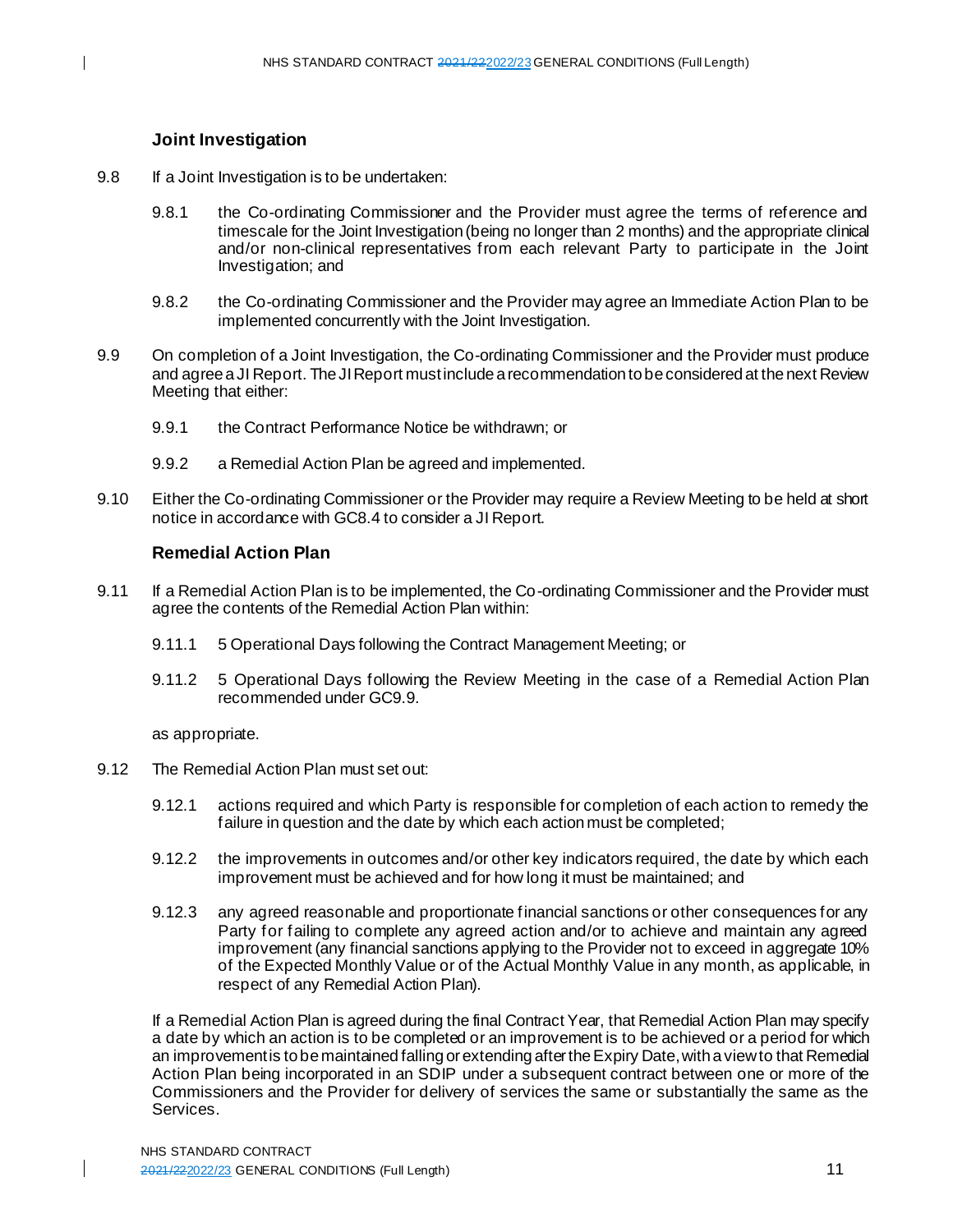- 9.13 The Provider and each relevant Commissioner must implement the actions and achieve and maintain the improvements applicable to it within the timescales set out in, and otherwise in accordance with, the Remedial Action Plan.
- 9.14 The Co-ordinating Commissioner and the Provider must record progress made or developments under the Remedial Action Plan in accordance with its terms. The Co-ordinating Commissioner and the Provider must review and consider that progress on an ongoing basis and in any event at the next Review Meeting.

#### **Withholding Payment for Failure to Engage or Agree**

- 9.15 If:
	- 9.15.1 either the Co-ordinating Commissioner or the Provider fails to attend a Contract Management Meeting within 20 Operational Days following the date of the Contract Performance Notice to which it relates; or
	- 9.15.2 at a Contract Management Meeting the Co-ordinating Commissioner and the Provider fail to agree a course of action in accordance with GC9.7, and subsequently fail to agree within 20 Operational Days following the Contract Management Meeting the terms of reference and timescale for a Joint Investigation in accordance with GC9.8; or
	- 9.15.3 on completion of a Joint Investigation, the Co-ordinating Commissioner and the Provider fail to agree a JI Report in accordance with GC9.9 before the next Review Meeting; or
	- 9.15.4 it has been agreed that a Remedial Action Plan is to be implemented, but the Co-ordinating Commissioner and the Provider have not agreed a Remedial Action Plan within the relevant period specified in GC9.11,

then, unless the Contract Performance Notice has been withdrawn, they must immediately and jointly notify the Governing Body of both the Provider and the relevant Commissioners accordingly (and if one Party refuses to do so, the other may do so on behalf of both Parties).

- 9.16 If, 10 Operational Days after notifying the Governing Bodies, and due wholly or mainly to unreasonableness or failure to engage on the part of the Provider:
	- 9.16.1 the Co-ordinating Commissioner and the Provider have still not both attended a Contract Management Meeting; or
	- 9.16.2 the Co-ordinating Commissioner and the Provider have still not agreed either a course of action or the terms of reference and timescale for a Joint Investigation; or
	- 9.16.3 the Co-ordinating Commissioner and the Provider have still not agreed a JI Report; or
	- 9.16.4 the Co-ordinating Commissioner and the Provider have still not agreed a Remedial Action Plan,

as the case may be, the Co-ordinating Commissioner may recommend the Commissioners to withhold , or itself withhold (on behalf of all Commissioners), a reasonable and proportionate sum up to 2% of the Expected Monthly Value or of the Actual Monthly Value, as applicable, for each further month that the particular failure to attend or agree, as referred to in GC9.16.1 - 9.16.4 continues.

9.17 The Commissioners or the Co-ordinating Commissioner (as appropriate) must pay the Provider any sums withheld under GC9.16 within 10 Operational Days of receiving the Provider's agreement to a Remedial Action Plan (or, if earlier, of the withdrawal of the relevant Contract Performance Notice). Unless GC9.23 applies, those sums are to be paid without interest.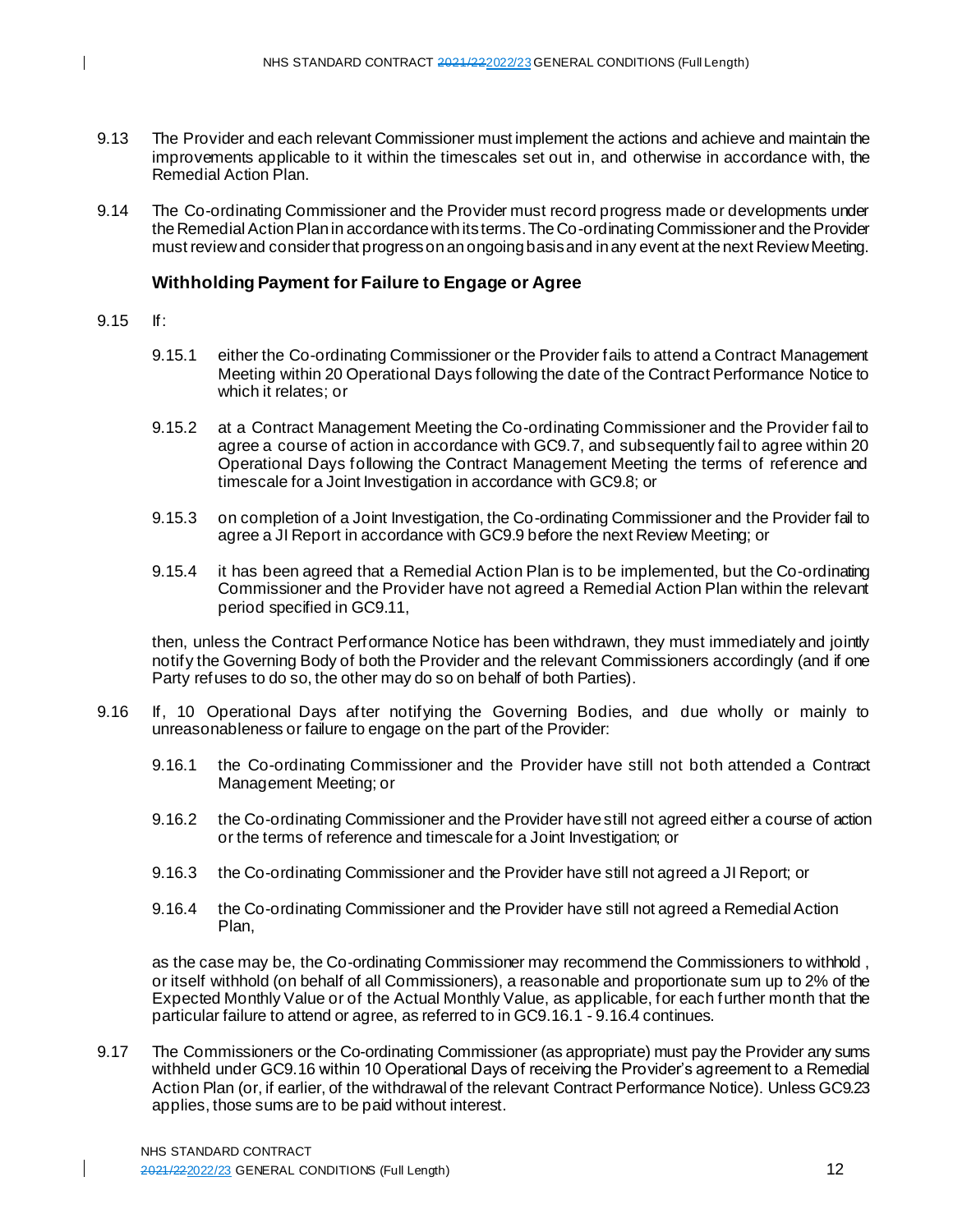## **Implementation and Breach of Remedial Action Plan**

- 9.18 If, following implementation of a Remedial Action Plan, the agreed actions have been completed and the agreed improvements achieved and maintained, it must be noted in the next Review that the Remedial Action Plan has been completed.
- 9.19 If either the Provider or any Commissioner fails to complete an action required of it, or to deliver or maintain the improvement required, by a Remedial Action Plan in accordance with that Remedial Action Plan, then the Co-ordinating Commissioner or the Provider (as appropriate) may, at its discretion, apply any financial or other sanction agreed in relation to that failure.

## **Exception Report**

- 9.20 If a Party fails to complete an action required of it, or to deliver or maintain the improvement required, by a Remedial Action Plan in accordance with that Remedial Action Plan and does not remedy that failure within 5 Operational Days following receipt of notice requiring it to do so, the Provider or the Co-ordinating Commissioner (as the case may be) may issue an Exception Report:
	- 9.20.1 to the relevant Party's chief executive and/or Governing Body; and/or
	- 9.20.2 (if it reasonably believes it is appropriate to do so) to any appropriate Regulatory or Supervisory Body,

in order that each of them may take whatever steps they think appropriate.

## **Withholding of Payment at Exception Report for Breach of Remedial Action Plan**

- 9.21 If the Provider fails to complete an action required of it, or to deliver the improvement required, by a Remedial Action Plan in accordance with that Remedial Action Plan:
	- 9.21.1 (if the Remedial Action Plan does not itself provide for a withholding or other financial sanction in relation to that failure) the Co-ordinating Commissioner may, when issuing an Exception Report, instruct the Commissioners to withhold, or itself withhold (on behalf of all Commissioners), in respectof each action not completed or improvement not met, a reasonable and proportionate sum of up to 2% of the Expected Monthly Value or of the Actual Monthly Value, as applicable, from the date of issuing the Exception Report and for each month the Provider's breach continues and/or the required improvement has not been achieved and maintained, subject to a maximum monthly withholding in relation to each Remedial Action Plan of 10% of the Expected Monthly Value or of the Actual Monthly Value, as applicable; and
	- 9.21.2 the Commissioners or the Co-ordinating Commissioner (as appropriate) must pay the Provider any sums withheld under GC9.19 or GC9.21.1 within 10 Operational Days following the Coordinating Commissioner's confirmation that the breach of the Remedial Action Plan has been rectified and/or the required improvement has been achieved and maintained . Subject to GC9.23, no interest will be payable on those sums.

## **Retention of Sums Withheld for Breach of Remedial Action Plan**

9.22 If, 20 Operational Days after an Exception Report has been issued under GC9.20, the Provider remains in breach of a Remedial Action Plan, the Co-ordinating Commissioner may notify the Provider that any sums withheld under GC9.19 or GC9.21.1 are to be retained permanently. If it does so having withheld those sums itself on behalf of all Commissioners, the Co-ordinating Commissioner must distribute the sums withheld between the Commissioners in proportion to their respective shares of the Expected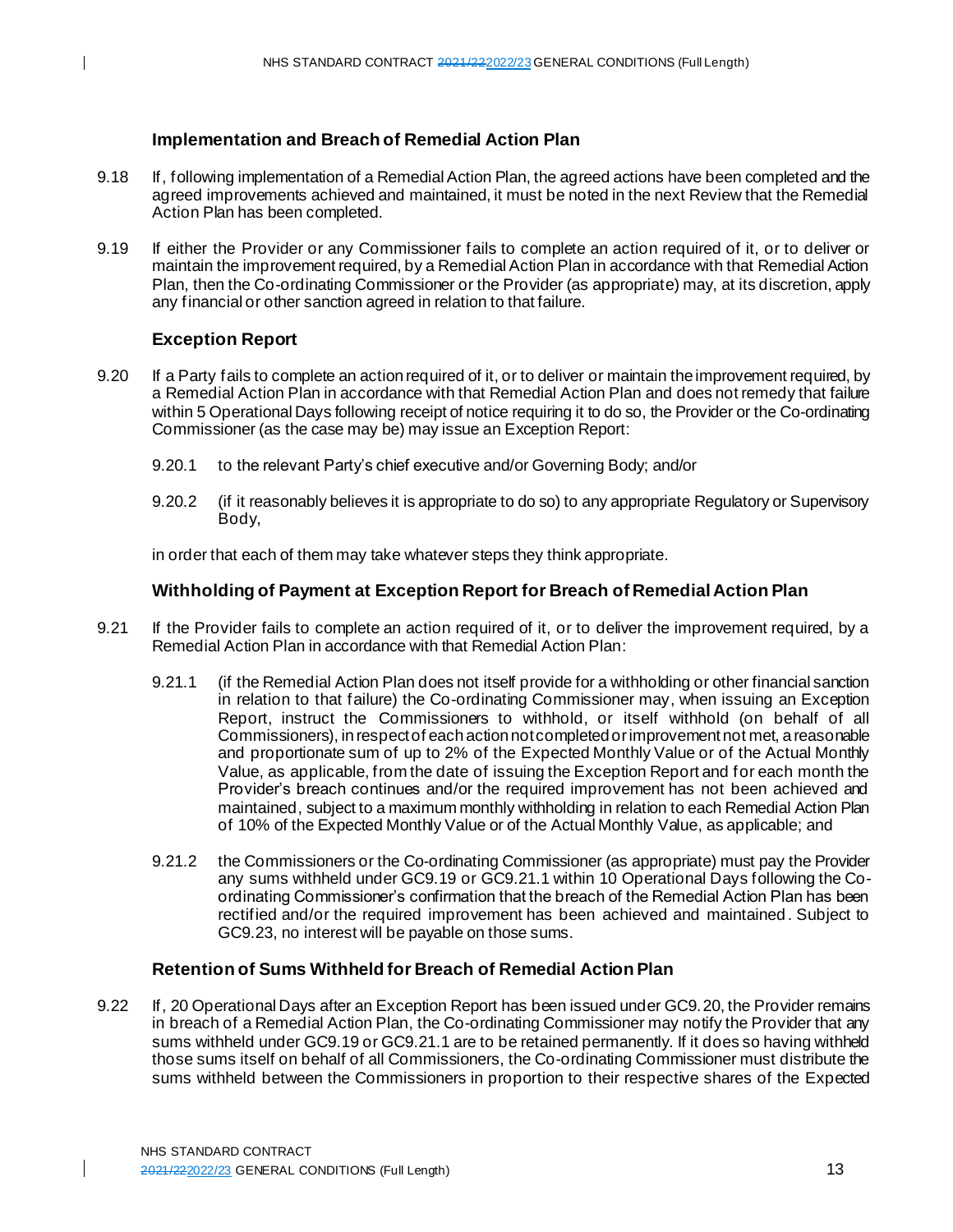Monthly Value or of the Actual Monthly Value, as applicable, for each month in respect of which those sums were withheld.

## **Unjustified Withholding or Retention of Payment**

9.23 If the Commissioners withhold, or the Co-ordinating Commissioner withholds on behalf of all Commissioners, sums under GC9.16, GC9.19 or GC9.21.1 or the Commissioners retain sums under GC9.22, and within 20 Operational Days of the date of that withholding or retention the Provider produces evidence satisfactory to the Co-ordinating Commissioner that the relevant sums were withheld or retained unjustifiably, the Co-ordinating Commissioner or the Commissioners (as appropriate) must pay those sums to the Provider within 10 Operational Days following the date of the Co-ordinating Commissioner's acceptance of that evidence, together with interest for the period for which the sums were withheld or retained. If the Co-ordinating Commissioner does not accept the Provider's evidence the Provider may refer the matter to Dispute Resolution.

## **Retention of Sums Withheld on Expiry or Termination of this Contract**

- 9.24 If the Provider does not agree a Remedial Action Plan:
	- 9.24.1 within 6 months following the expiry of the relevant time period set out in GC9.11; or
	- 9.24.2 before the Expiry Date or earlier termination of this Contract,

whichever is the earlier, the Co-ordinating Commissioner may notify the Provider that any sums withheld under GC9.16 are to be retained permanently. If it does so having withheld those sums itself on behalf of all Commissioners, the Co-ordinating Commissioner must distribute the sums withheld between the Commissioners in proportion to their respective shares of the Expected Monthly Value or of the Actual Monthly Value, as applicable, for each month in respect of which those sums were withheld.

9.25 If the Provider does not rectify a breach of a Remedial Action Plan before the Expiry Date or earlier termination of this Contract, the Co-ordinating Commissioner may notify the Provider that any sums withheld under GC9.19 or GC9.21.1 are to be retained permanently. If it does so having withheld those sums itself on behalf of all Commissioners, the Co-ordinating Commissioner must distribute the sums withheld between the Commissioners in proportion to their respective shares of the Expected Monthly Value or of the Actual Monthly Value, as applicable, for each month in respect of which those sums were withheld.

## **GC10 Co-ordinating Commissioner and Representatives**

- 10.1 The Commissioners have appointed the Co-ordinating Commissioner to exercise certain functions in relation to this Contract as set out in Schedule 5C (*Commissioner Roles and Responsibilities*).
- 10.2 In relation to those functions and this Contract generally the Co-ordinating Commissioner will act for itself and as agent for the Commissioners (who are separate principals) but sums payable to the Provider are to be severally attributed to the relevant Commissioner as appropriate.
- 10.3 The Commissioner Representatives and the Provider Representative will be the relevant Party's respective key points of contact for day-to-day communications.

# **GC11 Liability and Indemnity**

11.1 Without affecting its liability for breach of any of its obligations under this Contract, each Commissioner will be severally liable to the Provider for, and must indemnify and keep the Provider indemnified against: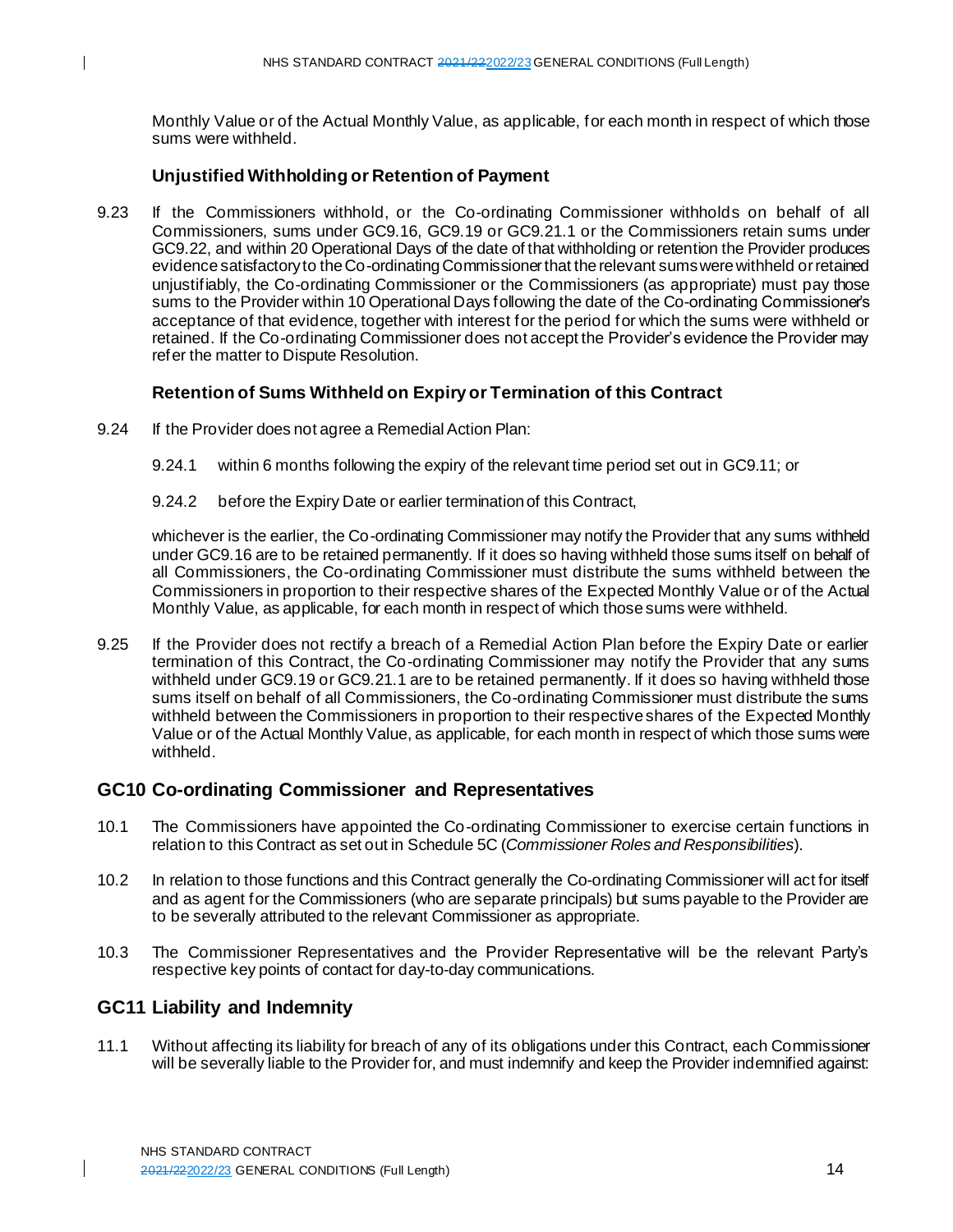- 11.1.1 any loss, damages, costs, expenses, liabilities, claims, actions and/or proceedings (including the cost of legal and/or professional services) whatsoever in respect of:
	- 11.1.1.1 any loss of or damage to property (whether real or personal); and
	- 11.1.1.2 any injury to any person, including injury resulting in death; and
- 11.1.2 any Losses of the Provider,

that result from or arise out of the Commissioner's negligence or breach of contract in connection with the performance of this Contract except insofar as that loss, damage or injury has been caused by any act or omission by or on the part of, or in accordance with the instructions of, the Provider, any Sub-Contractor, their Staff or agents.

- 11.2 Without affecting its liability for breach of any of its obligations under this Contract, the Provider will be liable to each Commissioner for, and must indemnify and keep each Commissioner indemnified against:
	- 11.2.1 any loss, damages, costs, expenses, liabilities, claims, actions and/or proceedings (including the cost of legal and/or professional services) whatsoever in respect of:
		- 11.2.1.1 any loss of or damage to property (whether real or personal); and
		- 11.2.1.2 any injury to any person, including injury resulting in death; and
	- 11.2.2 any Losses of the Commissioner,

that result from or arise out of the Provider's or any Sub-Contractor's negligence or breach of contract in connection with the performance of this Contract or the provision of the Services (including its use of Equipment or other materials or products, and the actions or omissions of Staff or any Sub-Contractor in the provision of the Services), except insofar as that loss, damage or injury has been caused by any act or omission by or on the part of, or in accordance with the instructions of, the Commissioner, its employees or agents.

- 11.3 The Provider must put in place and maintain in force (and procure that its Sub-Contractors put in place and maintain in force) at its (or their) own cost (and not that of any employee) appropriate Indemnity Arrangements in respect of:
	- 11.3.1 employers' liability;
	- 11.3.2 clinical negligence,where the provision or non-provision of any part of the Services (or any other services under this Contract) may result in a clinical negligence claim;
	- 11.3.3 public liability; and
	- 11.3.4 professional negligence.
- 11.4 Within 5 Operational Days following written request from the Co-ordinating Commissioner, the Provider must provide documentary evidence that Indemnity Arrangements required under GC11.3 are fully maintained and that any premiums on them and/or contributions in respect of them (if any) are fully paid.
- 11.5 If the proceeds of any Indemnity Arrangements are insufficient to cover the settlement of any claim relating to this Contract the Provider must make good any deficiency.
- 11.6 The Provider must not take any action or fail to take any reasonable action nor (in so far as it is reasonable and within its power) allow others to take action or fail to take any reasonable action, as a result of which any Indemnity Arrangements put in place in accordance with GC11.3 may be rendered wholly or partly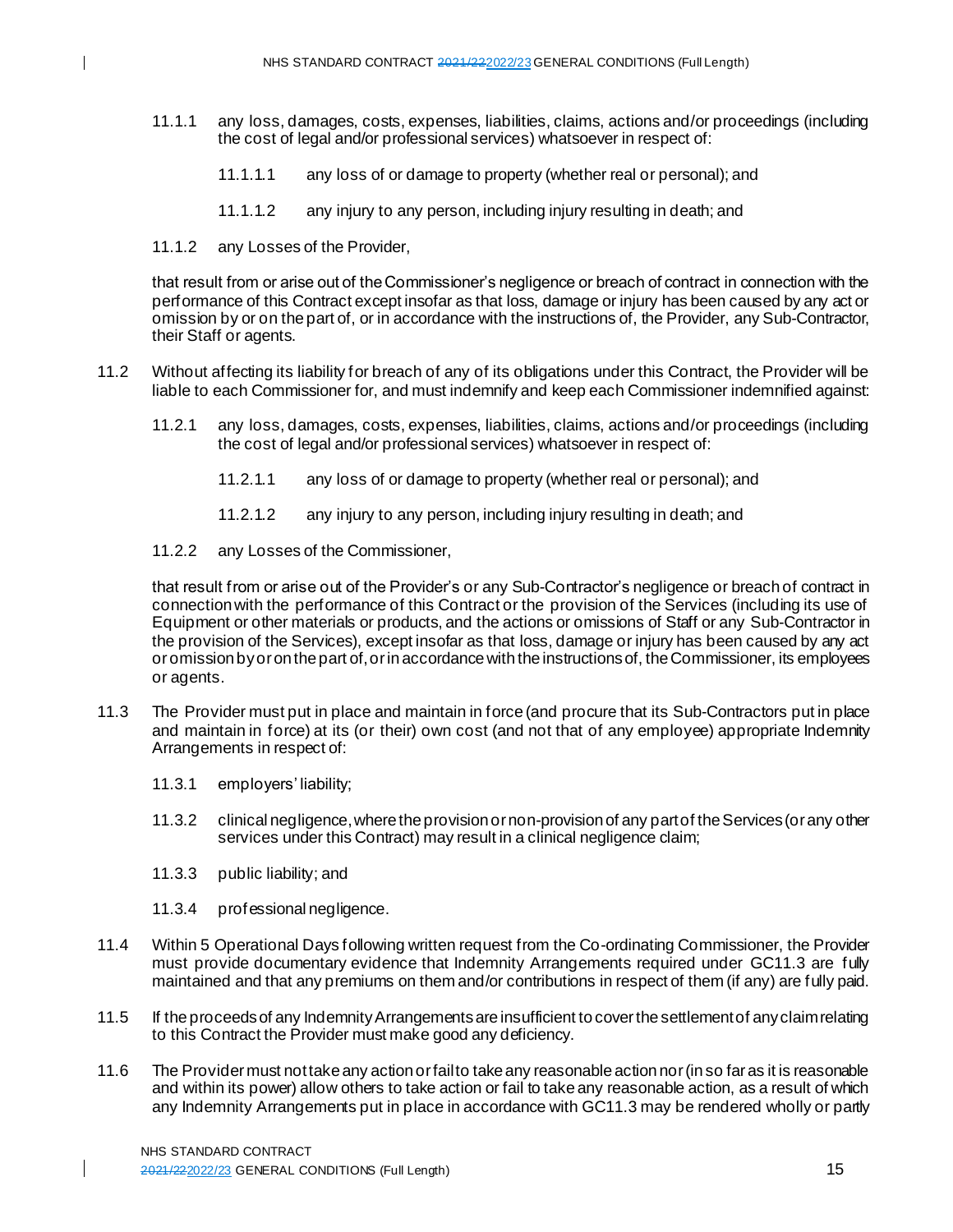void, voidable, unenforceable, or be suspended or impaired, or which may otherwise render any sum paid out under those Indemnity Arrangements wholly or partly repayable.

- 11.7 On and following expiry or termination of this Contract, the Provider must (and must use its reasonable endeavours to procure that each of its Sub-Contractors must) procure that any ongoing liability it has or may have in negligence to any Service User or Commissioner arising out of a Service User's care and treatment under this Contract will continue to be the subject of appropriate Indemnity Arrangements for 21 years following termination or expiry of this Contract or (if earlier) until that liability may reasonably be considered to have ceased.
- 11.8 No later than 3 months prior to the expiry of this Contract, or within 10 Operational Days following the date of service of notice to terminate or of agreement to terminate this Contract (as appropriate), the Provider must provide to the Co-ordinating Commissioner satisfactory evidence in writing of its (and its Sub-Contractors') arrangements to satisfy the requirements of GC11.7. If the Provider fails to do so the Commissioners may themselves procure appropriate Indemnity Arrangements in respect of such ongoing liabilities and the Provider must indemnify and keep the Commissioners indemnified against the costs incurred by them in doing so.
- 11.9 Unless the Co-ordinating Commissioner and the Provider otherwise agree in writing, the Provider will not require, and must ensure that no other person will require, any Service User to sign any document whatsoever containing any waiver of the Provider's liability (other than a waiver in reasonable terms relating to personal property) to that Service User in relation to the Services, unless required by medical research procedures approved by the local research ethics committee and the Service User has given consent in accordance with the Provider's Service User consent policy.
- 11.10 Nothing in this Contract will exclude or limit the liability of either Party for death or personal injury caused by negligence or for fraud or fraudulent misrepresentation.
- 11.11 Except where expressly stated to the contrary, an indemnity under this Contract will not apply and there will be no right to claim damages for breach of this Contract, in tort or on any other basis whatsoever, to the extent that any loss claimed by any Party under that indemnity or on that basis is for Indirect Losses.
- 11.12 Each Party will at all times take all reasonable steps to minimise and mitigate any Losses or other matters for which one Party is entitled to be indemnified by or to bring a claim against the other under this Contract.

# **GC12 Assignment and Sub-contracting**

## **Obligations relating to the Provider**

- 12.1 The Provider must not novate this Contract nor assign, delegate, sub-contract, transfer, charge or otherwise dispose of all or any of its rights or obligations or duties under this Contract without the prior written approval of the Co-ordinating Commissioner.
- 12.2 The Co-ordinating Commissioner may require, as a condition of the approval of any assignment or novation, the assignee or novatee to provide a guarantee from its parent or other party acceptable to the Co-ordinating Commissioner (acting reasonably), in such form as the Co-ordinating Commissioner may reasonably require.
- 12.3 The approval of any sub-contracting arrangement may:
	- 12.3.1 include approval of the terms of the proposed Sub-Contract (such approval not to be unreasonably withheld or delayed); and
	- 12.3.2 require, as a condition of that approval, that appropriate Indemnity Arrangements are in place in relation to the proposed Sub-Contractor.

NHS STANDARD CONTRACT 2021/222022/23 GENERAL CONDITIONS (Full Length) 16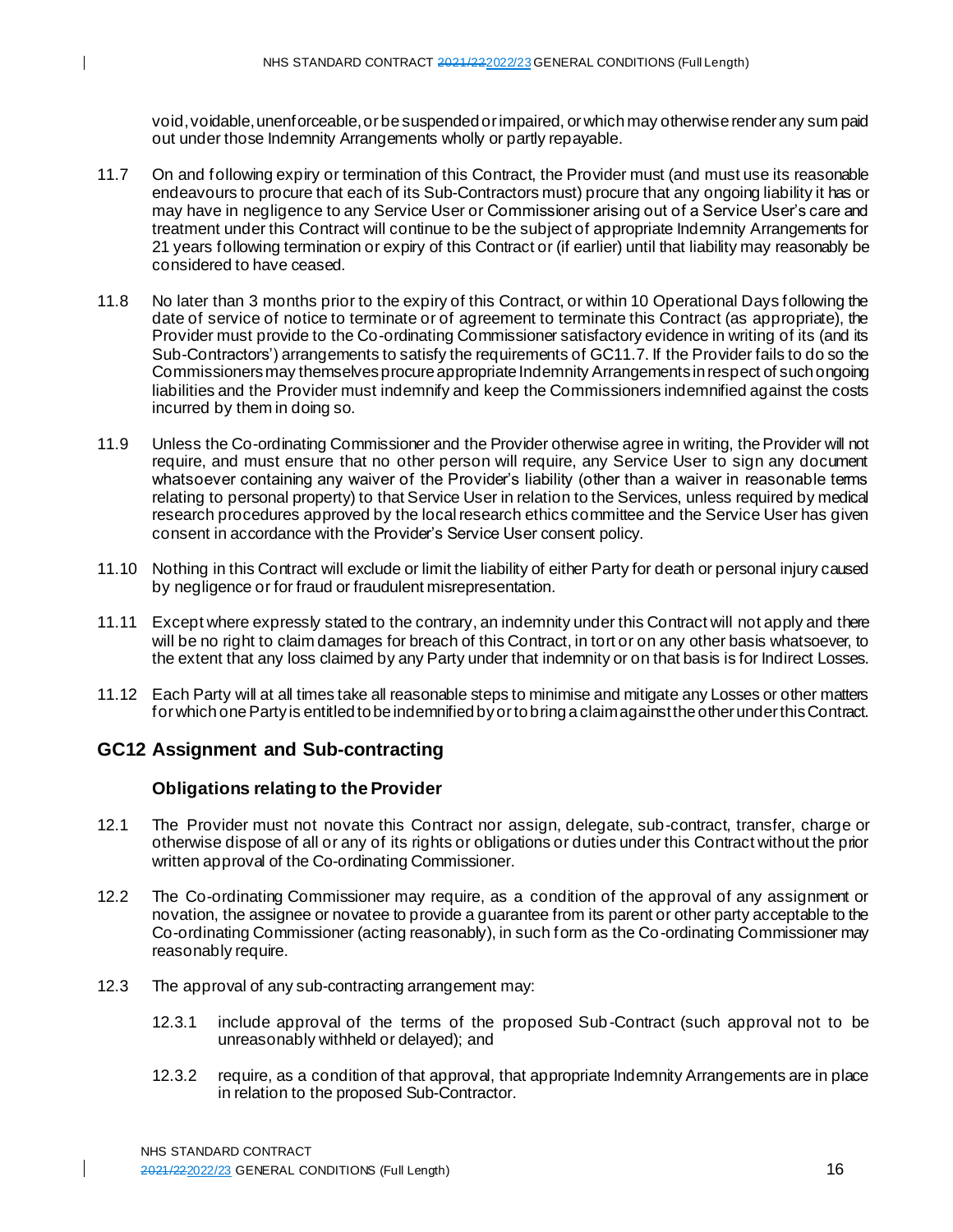- 12.4 The Co-ordinating Commissioner has designated the Sub-Contracts listed in Schedule 5B (*Provider's Material Sub-Contracts*) as Material Sub-Contracts and may (at its discretion but acting reasonably) designate any further sub-contracting arrangement approved by it as a Material Sub-Contract.
- 12.5 The Provider must not:
	- 12.5.1 terminate a Material Sub-Contract; or
	- 12.5.2 make any material changes to the terms of a Material Sub-Contract; or
	- 12.5.3 replace a Material Sub-Contractor under a Material Sub-Contract (and must ensure that a replacement does not otherwise occur), including by delivering all or part of a Service itself; or
	- 12.5.4 enter into a new Material Sub-Contract with an existing Material Sub-Contractor,

without the prior written approval of the Co-ordinating Commissioner. Schedule 5B (*Provider's Material Sub-Contracts*) must be updated as appropriate to reflect any designation made, or termination, change or replacement approved, by the Co-ordinating Commissioner.

- 12.6 If the Provider enters into a Sub-Contract it must:
	- 12.6.1 ensure that a provision is included in that Sub-Contract which requires payment to be made of all sums due by the Provider to the Sub-Contractor within a specified period not exceeding 30 days from the receipt of a valid invoice;
	- 12.6.2 not vary any such provision referred to in GC12.6.1 above;
	- 12.6.3 ensure that the Sub-Contractor does not further sub-contract its obligations under the Subcontract without the approval of the Co-ordinating Commissioner (such approval not to be unreasonably withheld or delayed).
- 12.7 Sub-contracting any part of this Contract will not relieve the Provider of any of its obligations or duties under this Contract. The Provider will be responsible for the performance of and will be liable to the Commissioners for the acts and/or omissions of all Sub-Contractors as though they were its own.
- 12.8 Any positive obligation or duty on the part of the Provider under this Contract includes an obligation or duty to ensure that all Sub-Contractors comply with that positive obligation or duty. Any negative duty or obligation on the part of the Provider under this Contract includes an obligation or duty to ensure that all Sub-Contractors comply with that negative obligation or duty.
- 12.9 The Provider will remain responsible for the performance and will be liable to the Commissioners for the acts and omissions of any third party to which the Provider assigns or transfers any obligation or duty under this Contract, unless and until:
	- 12.9.1 the Provider has obtained the prior written approval of the Co-ordinating Commissioner in accordance with this GC12; and
	- 12.9.2 the terms of that assignment, transfer or disposal have been accepted by the third party so that the third party is liable to the Commissioners for its acts and omissions.

#### **Obligations relating to the Commissioner**

- 12.10 The Commissioners may not transfer or assign all or any of their rights or obligations under this Contract except:
	- 12.10.1 to NHS England, or

NHS STANDARD CONTRACT 2021/222022/23 GENERAL CONDITIONS (Full Length) 17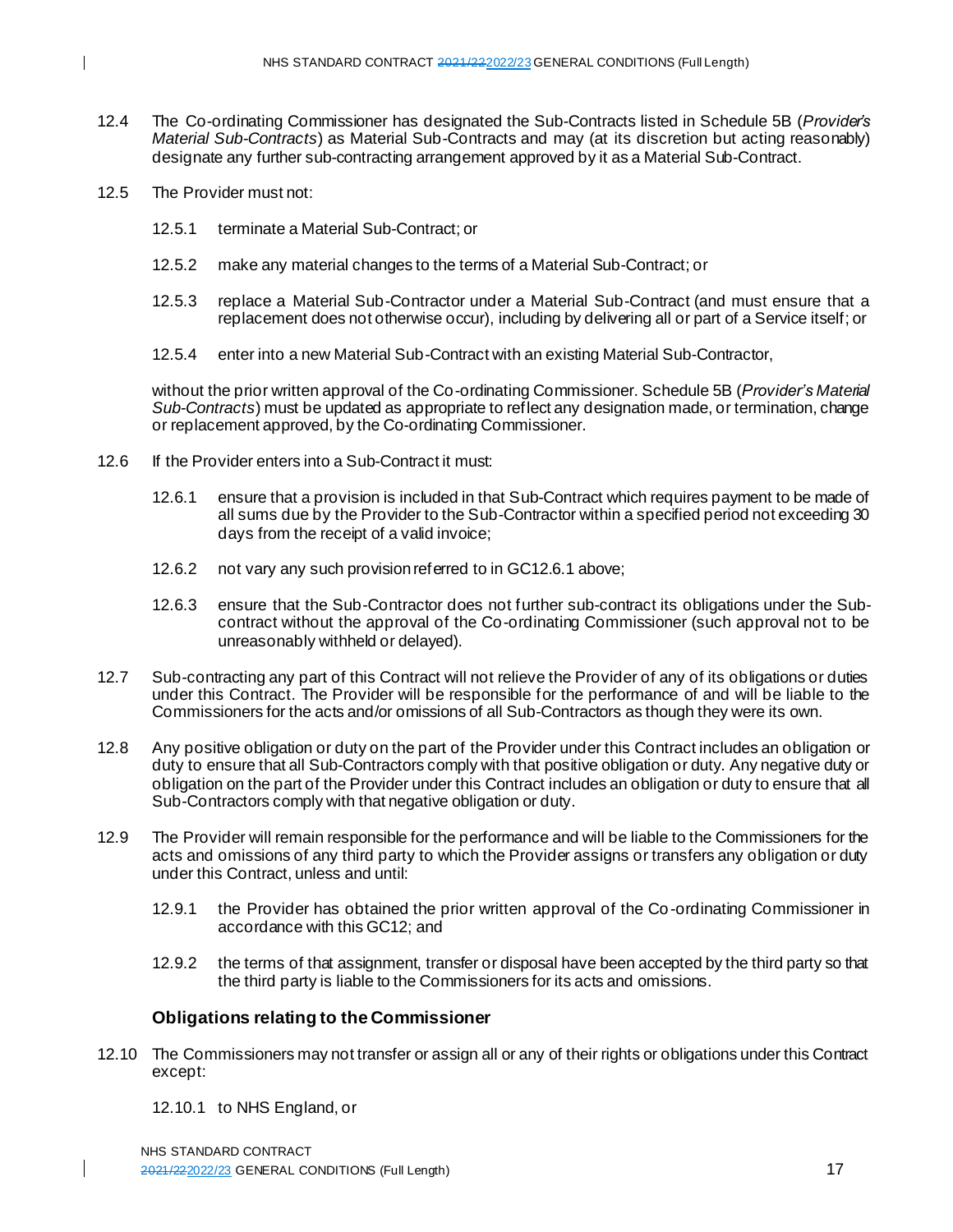#### 12.10.2 to a CCG/ICB; or

- 12.10.3 to a Local Authority pursuant to a Partnership Agreement or to arrangements pursuant to regulations made under the Cities and Local Government Devolution Act 2016 or to an order under section 105A of the Local Democracy, Economic Development and Construction Act 2009; or
- 12.10.4 otherwise with the prior written approval of the Provider.
- 12.11 The Commissioners may delegate or sub-contract or (subject to GC12.10 above) otherwise dispose of all or any of their rights or obligations under this Contract without the approval of the Provider.
- 12.12 Sub-contracting any part of the Contract will not relieve the Commissioners of any of their obligations or duties under this Contract. Commissioners will be responsible for the performance of and will be liable to the Provider for the acts and/or omissions of their sub-contractors as though they were their own.

#### **Replacement of Sub-Contractors**

- 12.13 If any Suspension Event occurs, or if the Co-ordinating Commissioner is entitled to terminate this Contract in accordance with GC17.10, wholly or partly in connection with any Sub-Contract or as a result of any act or omission on the part of a Sub-Contractor, the Co-ordinating Commissioner may (without prejudice to any other rights the Co-ordinating Commissioner may have in relation to that event) by serving written notice upon the Provider, require the Provider to remove or replace the relevant Sub-Contractor within:
	- 12.13.1 5 Operational Days; or
	- 12.13.2 whatever period may be reasonably specified by the Co-ordinating Commissioner (taking into account any factors which the Co-ordinating Commissioner considers relevant in its absolute discretion, including the interests of Service Users and the need for the continuity of Services),

and the Provider must remove or replace the relevant Sub-Contractor (as required) within the period specified in that notice.

#### **Disclosure of Information**

12.14 Notwithstanding GC20 (*Confidential Information of the Parties*), a Commissioner which assigns, transfers, delegates or sub-contracts all or any of its rights or obligations under this Contract to any person may disclose to such person any information in its possession that relates to this Contract or its subject matter, the negotiations relating to it, or the Provider, provided always that this is in accordance with Data Protection Legislation and Data Guidance.

#### **Tender Documentation, Publication of Contracts and E-Procurement**

- 12.15 The Provider must comply with Transparency Guidance if and when applicable.
- 12.16 The Provider must comply with e-Procurement Guidance if and when applicable.

#### **General Provisions**

12.17 This Contract will be binding on and will be to the benefit of the Provider and each Commissioner and their respective successors and permitted transferees and assigns.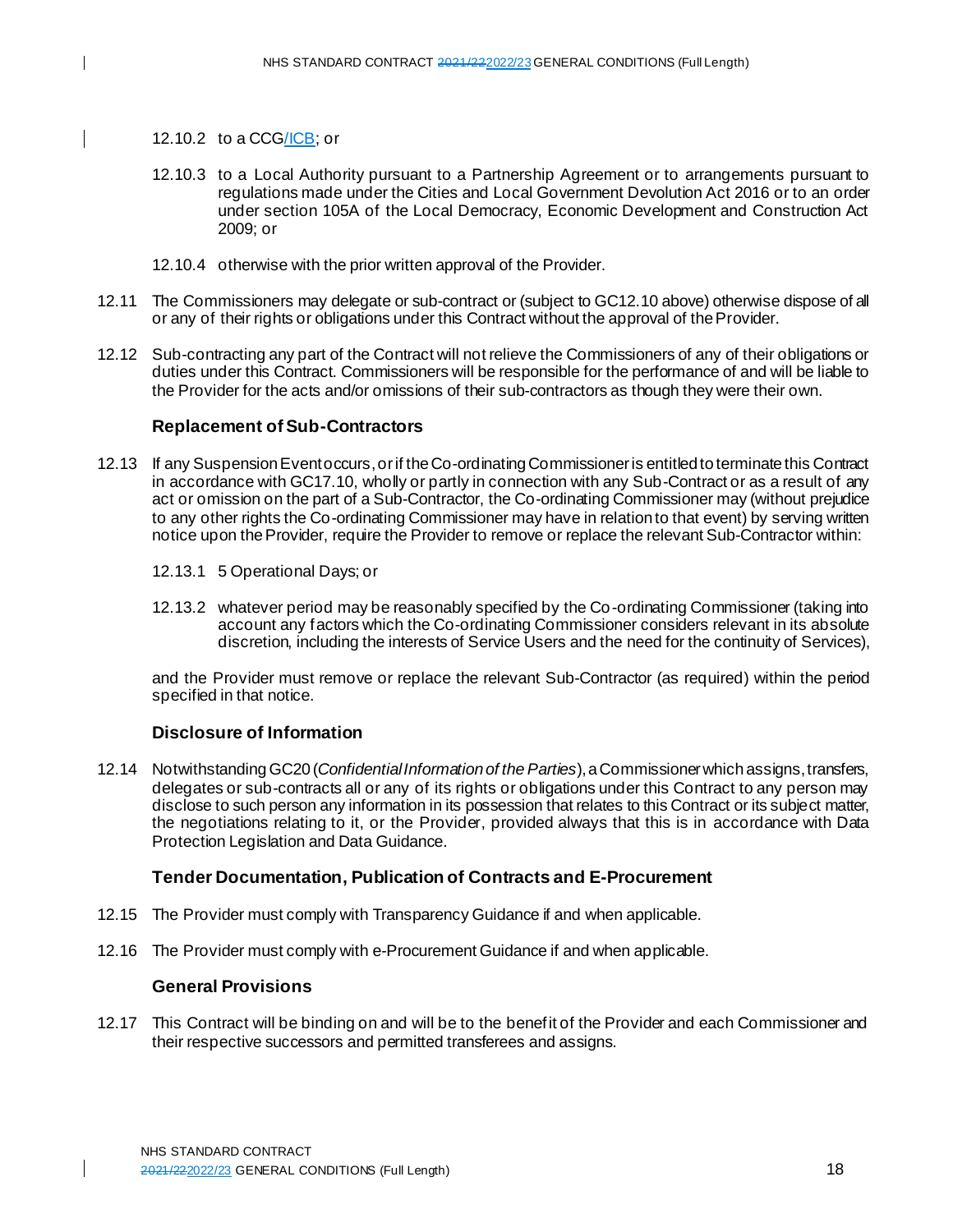## **GC13 Variations**

- 13.1 This Contract may not be amended or varied by the Parties except in accordance with this GC13.
	- 13.2 The Parties:
		- 13.2.1 may agree to vary any locally-agreed insertion, selection or content of the Variable ElementsParticulars; and
		- 13.2.2 may not agree to vary any other provision of this Contract that is not a Variable Element except in order to implement a National Variation.(including, for the avoidance of doubt, any part of the Service Conditions or the General Conditions).
	- 13.3 Subject to GC13.2, the provisions of this Contract may be varied at any time by a Variation Agreement signed by the Co-ordinating Commissioner on behalf of the Commissioners and by the authorised signatory of the Provider.
	- 13.4 If a Party wishes to propose a Variation, the Co-ordinating Commissioner must serve on the Provider, or the Provider must serve on the Co-ordinating Commissioner, (as appropriate) a draft Variation Agreement.
	- 13.5 The Parties acknowledge that any National Variation may be mandated by NHS England, in which case the Provider will be deemed to have received a draft Variation Agreement from the Co-ordinating Commissioner requesting the National Variation on the date that NHS England mandates the National Variation.
	- 13.5 Not used.
	- 13.6 The Proposer must have regard to the impact of the proposed Variation on other Services, and in particular any CRS or Essential Services.
	- 13.7 Any draft Variation Agreement must set out the Variation proposed and the date on which the Proposer (or, in the case of a National Variation, NHS England) requires it to take effect.
	- 13.8 The Recipient must respond to a draft Variation Agreementin writing within 10 Operational Days following receipt, setting out whether:
		- 13.8.1 it accepts the Variation; and/or
		- 13.8.2 it has any concerns with the contents of the draft Variation Agreement.
	- 13.9 If necessary, the Parties must meet within 10 Operational Days following the date of the Recipient's response (or as otherwise agreed in writing) to discuss the draft Variation Agreement and the Recipient's response and must use reasonable endeavours to agree the Variation.
	- 13.10 As soon as reasonably practicable and in any event within 10 Operational Days following the meeting which takes place pursuant to GC13.9, the Recipient must serve a written notice on the Proposer confirming either:
		- 13.10.1 that it accepts the draft Variation Agreement (and whether or not that acceptance is subject to any amendments to the draft Variation Agreement agreed between the Parties in writing); or
		- 13.10.2 that it refuses to accept the draft Variation Agreement, and setting out its reasonable grounds for that refusal.
	- 13.11 If a proposed Variation would or might have the effect of changing the Expected Annual Contract Value and/or any Price, the Co-ordinating Commissioner and the Provider must seek to agree that change in accordance with the National Tariff.

NHS STANDARD CONTRACT 2021/222022/23 GENERAL CONDITIONS (Full Length) 19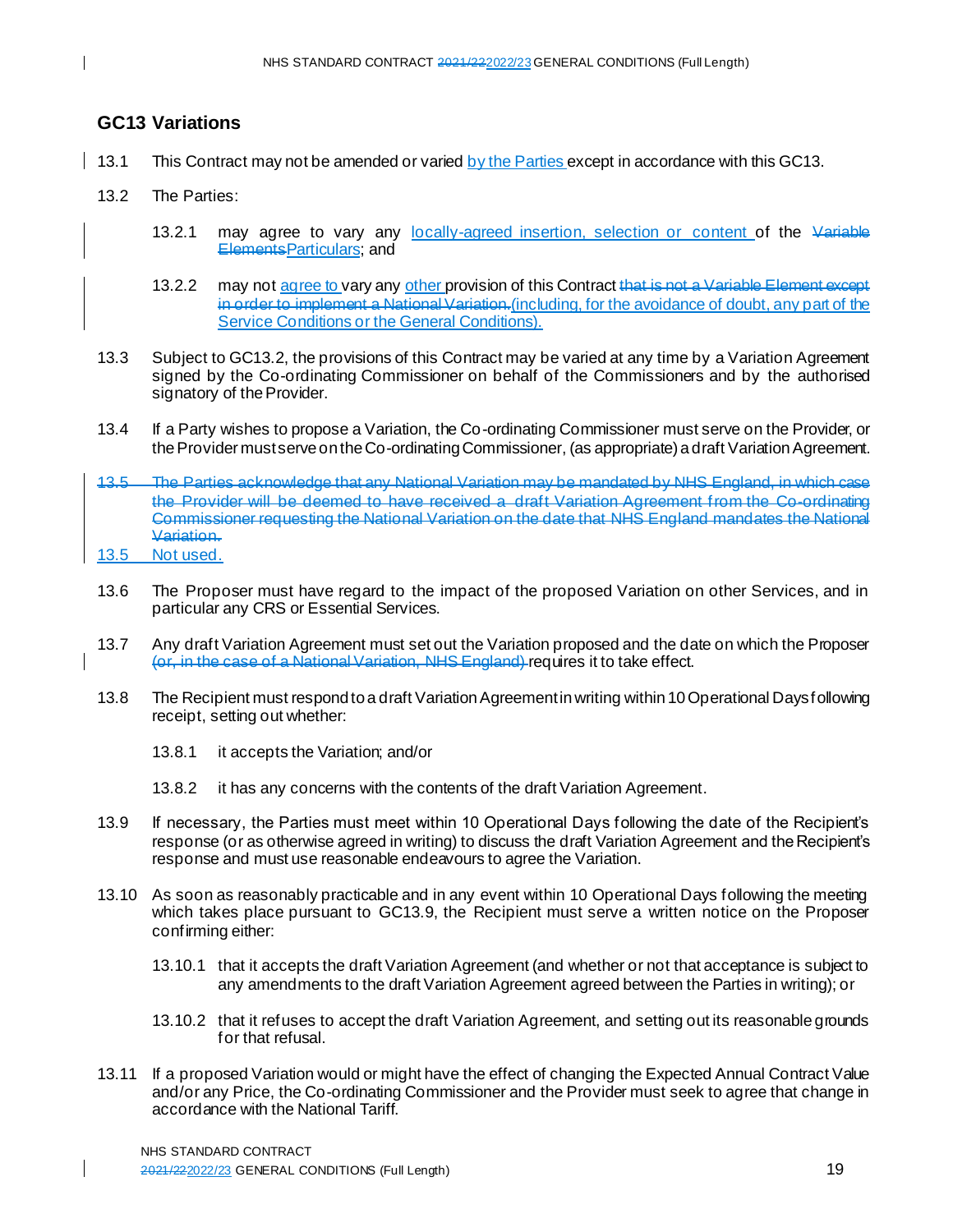- 13.12 If a proposed Variation would or might have a cost implication for any Commissioner, including additional activity, new treatments, drugs or technologies:
	- 13.12.1 (in respect of any Variation proposed by the Provider) the Provider must provide a full and detailed cost and benefit analysis of the proposed Variation; and
	- 13.12.2 subject to Law and Guidance, the Co-ordinating Commissioner will have absolute discretion to refuse or withdraw the proposed Variation; and
	- 13.12.3 the Commissioners will have no liability to the Provider for any costs arising from the proposed Variation if the Provider implements it other than in accordance with this Contract.
- If, the Parties having followed the procedure in GC13.2 to 13.12, the Provider refuses to accepte Variation, the Co-ordinating Commissioner may terminate this Contract by giving the Provider not less than 3 months' written notice following the issue of a notice that that National Variation is refused. 13.13 Not used.
- 13.14 If, the Parties having followed the procedure in GC13.2 to 13.12, the Provider refuses to accept a Service Variation, the Co-ordinating Commissioner may terminate the Service affected by the proposed Service Variation by giving the Provider not less than 3 months' written notice (or 6 months' written notice where such termination is likely to have a material adverse effect on Staff) following the issue of a notice that the proposed Service Variation is refused or not accepted.
- 13.15 The right of the Co-ordinating Commissioner to terminate a Service under GC13.14 will not apply if:
	- 13.15.1 the proposed Service Variation is substantially a proposal that a Service should be performed for a different price to that agreed under this Contract and without material change to the delivery of that Service justifying that proposed change in price; or
	- 13.15.2 the proposal does not meet the requirements of a Service Variation.
- 13.16 If the Parties fail to agree a proposed Variation which is neither a National Variation nornot a Service Variation the Proposer must withdraw the draft Variation Agreement.

## **GC14 Dispute Resolution**

14.1 The provisions of GC14.2 to 14.21 will not apply when any Party in Dispute seeks an injunction relating to a matter arising out of GC20 *(Confidential Information of the Parties)*.

#### **Escalated Negotiation**

- 14.2 If any Dispute arises, the Parties in Dispute must first attempt to settle it by any of them making a written offer to negotiate to the others. During the Negotiation Period each of the Parties in Dispute must negotiate and be represented:
	- 14.2.1 for the first 10 Operational Days, by a senior person who where practicable has not had any direct day-to-day involvement in the matter and has authority to settle the Dispute; and
	- 14.2.2 for the last 5 Operational Days, by their chief executive, director, or member of its Governing Body who has authority to settle the Dispute.
- 14.3 Where practicable, no Party in Dispute should be represented by the same individual under GC14.2.1 and 14.2.2.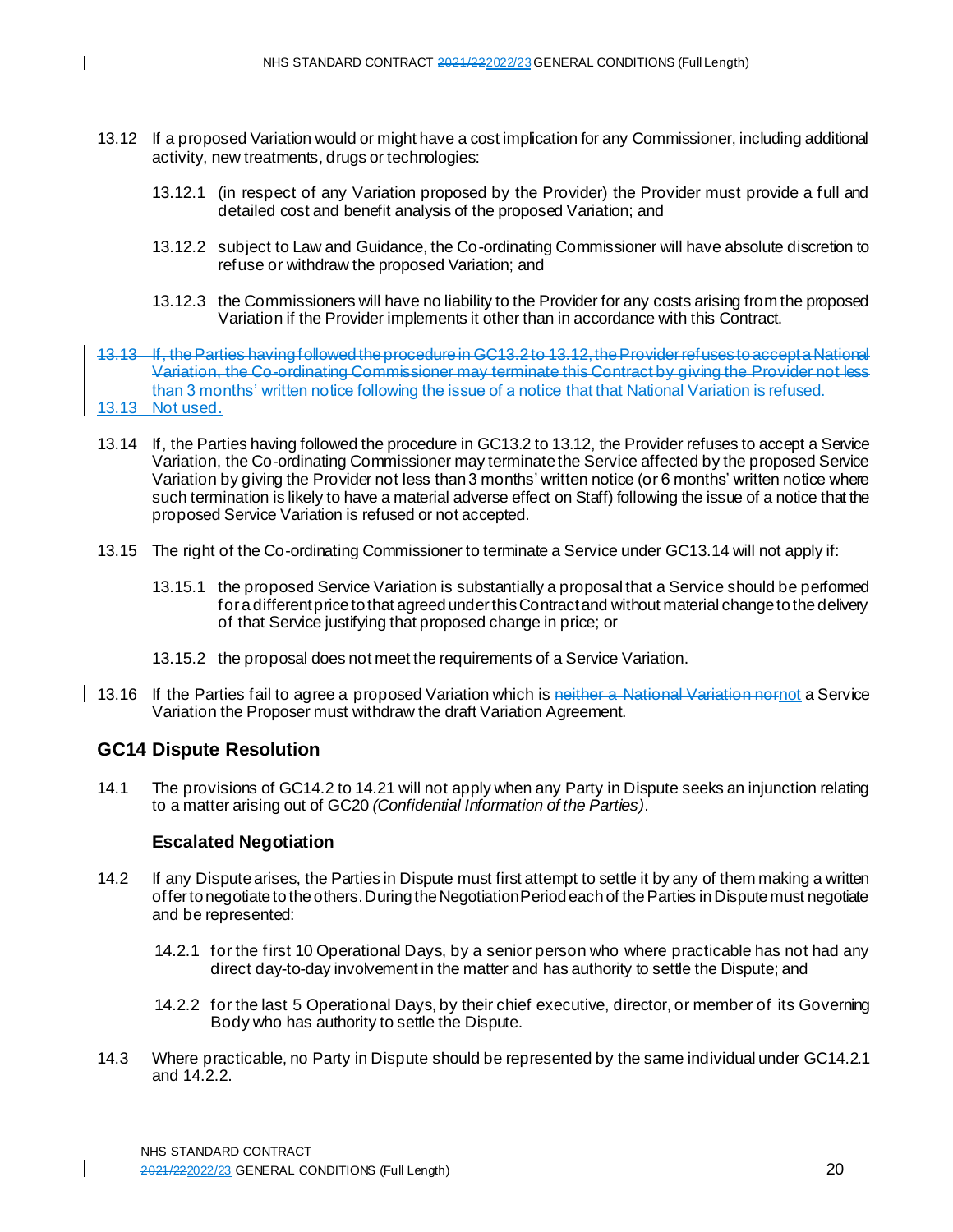## **Mediation**

- 14.4 If the Parties in Dispute are unable to settle the Dispute by negotiation, they must, within 5 Operational Days after the end of the Negotiation Period, submit the Dispute:
	- 14.4.1 to mediation arranged by NHS England and NHS Improvement, where the Commissioners are CCGs/ICBs and/or NHS England and the Provider is an NHS Trust or an NHS Foundation Trust; or
	- 14.4.2 to mediation by CEDR or other independent body or organisation agreed between the Parties and set out in the Particulars, in all other cases.
- 14.5 Mediations under GC14.4.1 will follow the mediation process agreed betweenarranged by NHS England and NHS Improvement from time to time.
- 14.6 Mediations under GC14.4.2 will follow the mediation process of CEDR or other independent body or organisation named in the Particulars.

#### **Expert Determination**

- 14.7 If the Parties in Dispute are unable to settle the Dispute through mediation, the Dispute must be referred to expert determination, by one Party in Dispute giving written notice to that effect to the other Parties in Dispute following closure of the failed mediation. The Expert Determination Notice must include a brief statement of the issue or issues which it is desired to refer, the expertise required in the expert, and the solution sought.
- 14.8 Where the Commissioners are CCGs/ICBs and/or NHS England and the Provider is an NHS Trust or NHS Foundation Trust, the Expert will be an independent person with relevant expertise nominated by NHS England and NHS Improvement and deemed appointed by the Parties in Dispute.
	- 14.9 Where GC14.8 does not apply:
		- 14.9.1 if the Parties in Dispute have agreed upon the identity of an expert and the expert has confirmed in writing their readiness and willingness to embark upon the expert determination, then that person will be appointed as the Expert; and
		- 14.9.2 if the Parties in Dispute have not agreed upon an expert, or where that person has not confirmed their willingness to act, then any Party in Dispute may apply to CEDR for the appointment of an expert. The request must be in writing, accompanied by a copy of the Expert Determination Notice and the appropriate fee and must be copied simultaneously to the other Parties in Dispute. The other Parties in Dispute may make representations to CEDR regarding the expertise required in the expert. The person nominated by CEDR will be appointed as the Expert.
	- 14.10 The Party in Dispute serving the Expert Determination Notice must send to the Expert and to the other Parties in Dispute within 5 Operational Days of the appointment of the Expert a statement of its case, including a copy of the Expert Determination Notice, the Contract, details of the circumstances giving rise to the Dispute, the reasons why it is entitled to the solution sought, and the evidence upon which it relies. The statement of case must be confined to the issues raised in the Expert Determination Notice.
	- 14.11 The Parties in Dispute not serving the Expert Determination Notice must reply to the Expert and to the other Parties in Dispute within 5 Operational Days of receiving the statement of case, giving details of what is agreed and what is disputed in the statement of case and the reasons why.
	- 14.12 The Expert must produce a written decision with reasons within 30 Operational Days of receipt of the statement of case referred to in GC14.11, or any longer period as is agreed by the Parties in Dispute after the Dispute has been referred.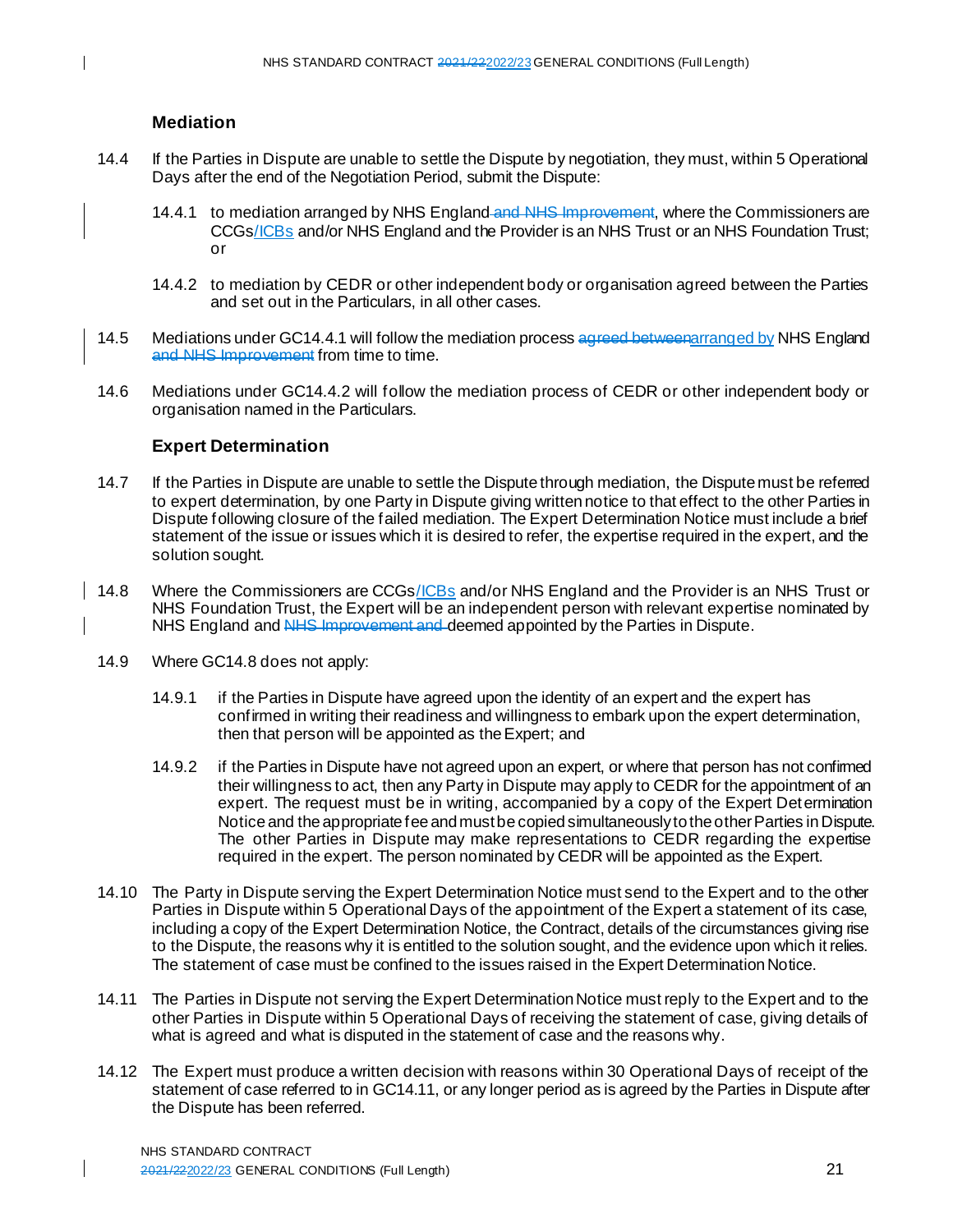- 14.13 The Expert will have complete discretion as to how to conduct the expert determination, and will establish the procedure and timetable.
- 14.14 The Parties in Dispute must comply with any request or direction of the Expert in relation to the expert determination.
- 14.15 The Expert must decide the matters set out in the Expert Determination Notice, together with any other matters which the Parties in Dispute and the Expert agree are within the scope of the expert determination.
- 14.16 The Parties in Dispute must bear their own costs and expenses incurred in the expert determination and are jointly liable for the costs of the Expert.
- 14.17 The decision of the Expert is final and binding, except in the case of fraud, collusion, bias, manifest error or material breach of instructions on the part of the Expert, in which case a Party will be permitted to apply to Court for an Order that:
	- 14.17.1 the Expert reconsider his decision (either all of it or part of it); or
	- 14.17.2 the Expert's decision be set aside (either all of it or part of it).
- 14.18 If a Party in Dispute does not abide by the Expert's decision the other Parties in Dispute may apply to Court to enforce it.
- 14.19 All information, whether oral, in writing or otherwise, arising out of or in connection with the expert determination will be inadmissible as evidence in any current or subsequent litigation or other proceedings whatsoever, with the exception of any information which would in any event have been admissible or disclosable in any such proceedings.
- 14.20 The Expert is not liable for anything done or omitted in the discharge or purported discharge of their functions, except in the case of fraud or bad faith, collusion, bias, or material breach of instructions on the part of the Expert.
- 14.21 The Expert is appointed to determine the Dispute or Disputes between the Parties in Dispute and the Expert's decision may not be relied upon by third parties, to whom the Expert will have no duty of care.

#### **GC15 Governance, Transaction Records and Audit**

- 15.1 The Provider must comply with regulation 17 of the 2014 Regulations.
- 15.2 The Provider must comply with all reasonable written requests made by any relevant Regulatory or Supervisory Body (or its authorised representatives), a Local Auditor or any Authorised Person for entry to the Provider's Premises and/or the Services Environment and/or the premises of any Sub-Contractor for the purposes of auditing, viewing, observing or inspecting those premises and/or the provision of the Services, and for information relating to the provision of the Services.
- 15.3 Subject to Law, an Authorised Person may enter the Provider's Premises and/or the Services Environment and/or the premises of any Sub-Contractor without notice for the purposes of auditing, viewing, observing or inspecting those premises and/or the provision of the Services, and for information relating to the provision of the Services. During those visits, subject to Law and Good Practice (also taking into consideration the nature of the Services and the effect of the visit on Services Users), the Provider must not restrict access and will give all reasonable assistance and provide all reasonable facilities.
- 15.4 Within 10 Operational Days following the Co-ordinating Commissioner's reasonable request, the Provider must send the Co-ordinating Commissioner the results of any audit, evaluation, inspection, investigation or research in relation to the Services, the Services Environment or services of a similar nature to the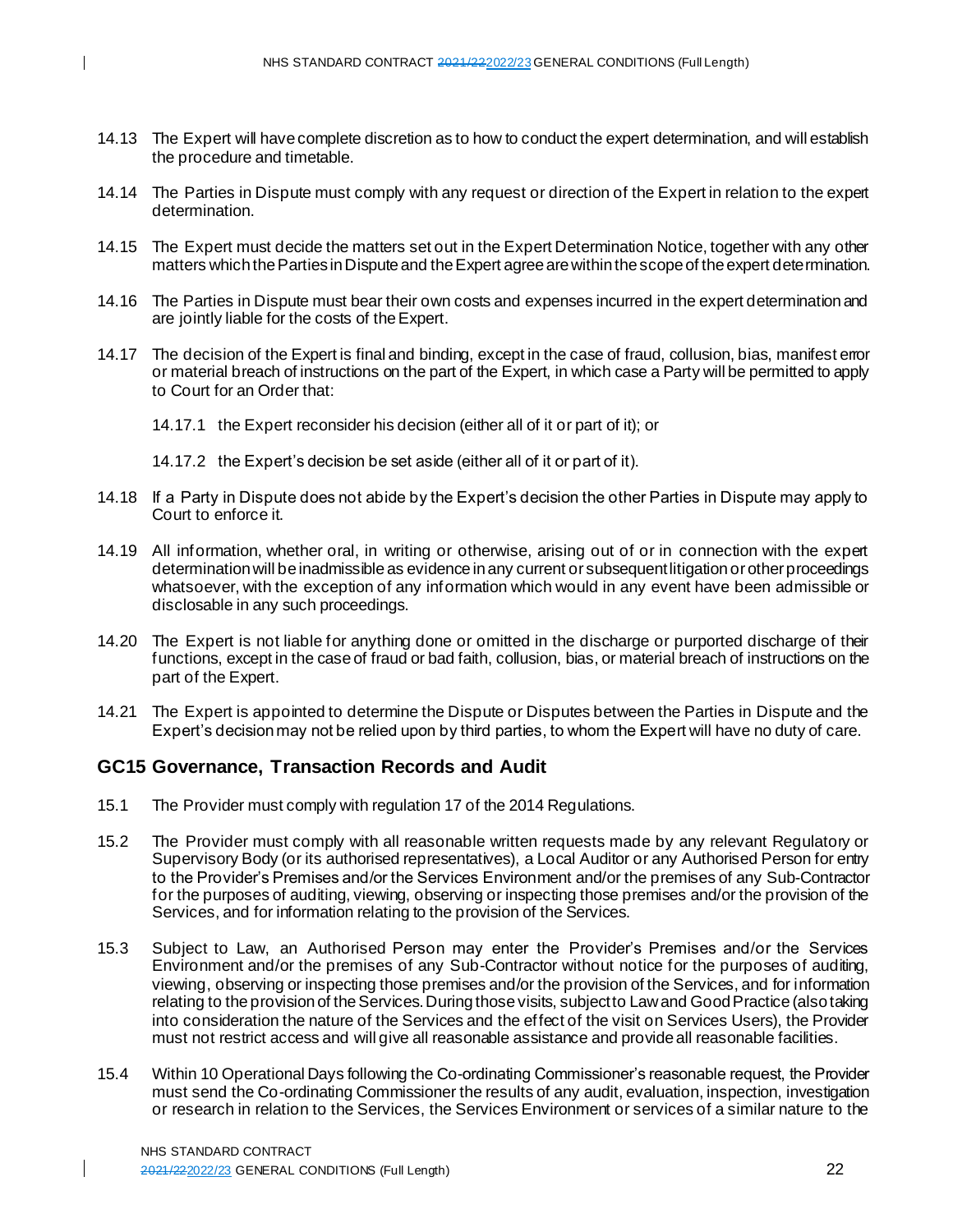Services delivered by the Provider, to which the Provider has access and which it can disclose in accordance with the Law.

- 15.5 Subject to compliance with the Law and Good Practice the Parties must implement and/or respond to all relevant recommendations:
	- 15.5.1 made in any report by a relevant Regulatory or Supervisory Body; or
	- 15.5.2 agreed with the National Audit Office or a Local Auditor following any audit; or
	- 15.5.3 of any appropriate clinical audit or clinical outcome review programme; or
	- 15.5.4 that are otherwise agreed by the Provider and the Co-ordinating Commissioner to be implemented.
- 15.6 The Parties must maintain complete and accurate Transaction Records.
- 15.7 The Provider must, at its own expense, in line with applicable Law and Guidance:
	- 15.7.1 implement an ongoing, proportionate programme of clinical audit of the Services in accordance with Good Practice;
	- 15.7.2 implement an ongoing, proportionate audit of the accuracy of its recording and coding of clinical activity relating to the Services; and
	- 15.7.3 provide to the Co-ordinating Commissioner on request the findings of any audits carried out under GC15.7.1 and/or 15.7.2.
- 15.8 The Co-ordinating Commissioner may at any time, having given the Provider not less than 10 Operational Days' notice of its intention to do so, appoint an Auditor to conduct an objective and impartial audit of:
	- 15.8.1 the quality and outcomes of any Service; and/or
	- 15.8.2 the Provider's recording and coding of clinical activity; and/or
	- 15.8.3 the Provider's calculation of reconciliation accounts under SC36 (*Payment Terms*); and/or
	- 15.8.4 the Provider's recording of performance and calculation of reconciliation accounts in relation to Local Incentive Scheme Indicators; and/or
	- 15.8.515.8.4 the Provider's recording of performance in respect of the Quality Requirements; and/or
	- 15.8.615.8.5 the Provider's compliance with Other Local Agreements, Policies and Procedures and/or any Prior Approval Scheme and/or the Service Specifications; and/or
	- 15.8.715.8.6 the basis of any Local Prices, taking into account the actual costs incurred by the Provider in providing the Services to which those Local Prices apply; and/or
	- 15.8.815.8.7 pass-through costs on high cost drugs, devices and procedures; and/or
	- 15.8.915.8.8 the identification of Chargeable Overseas Visitors and collection of charges from them or other persons liable to pay charges in respect of them under the Overseas Visitor Charging Regulations,

and subject to compliance with Data Protection Legislation (including any applicable Service User consent requirements), the Provider must allow the Auditor reasonable access to (and the right to take copies of)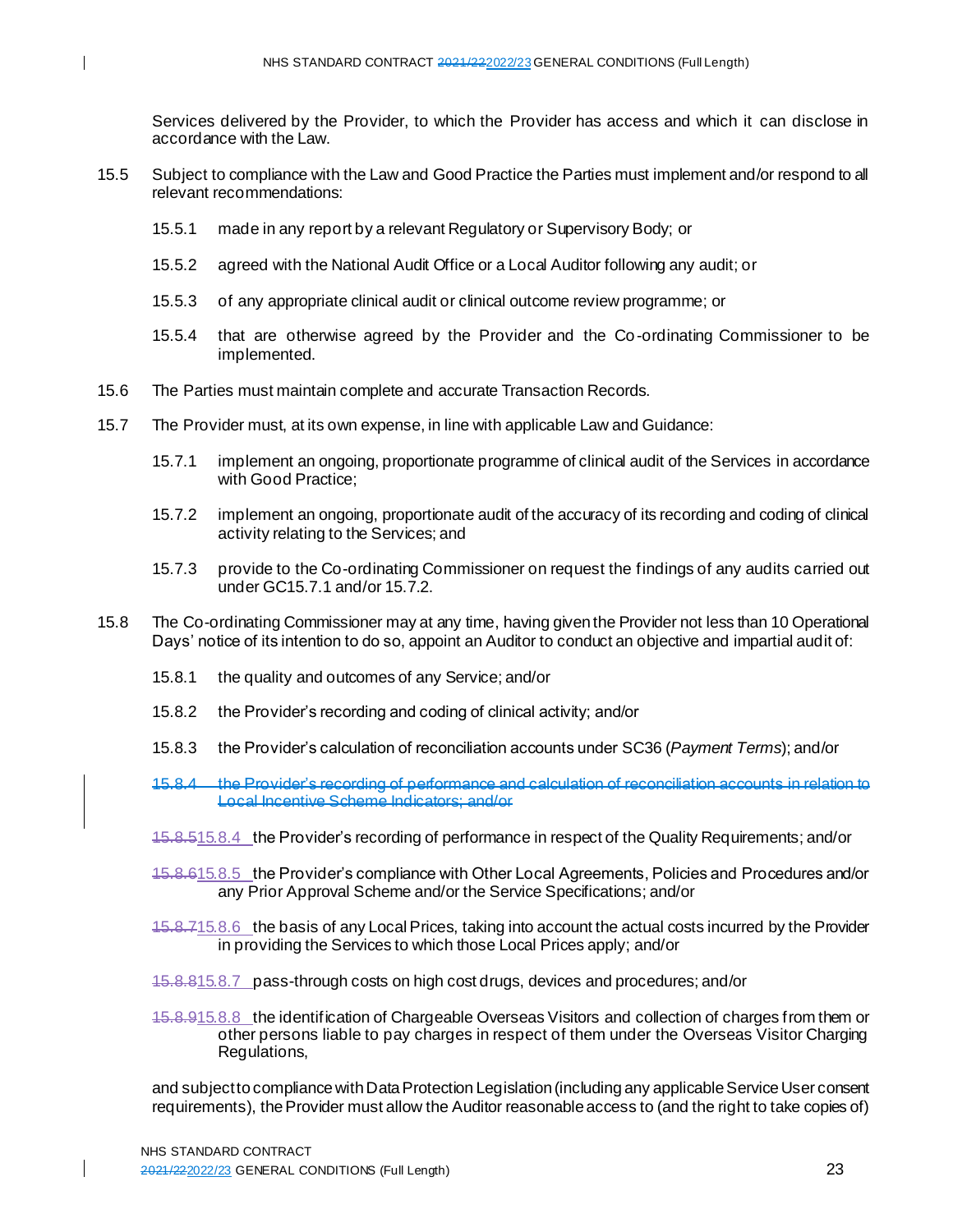the Transaction Records, books of account and other sources of relevant information, and any Confidential Information so disclosed will be treated in accordance with GC20 (*Confidential Information of the Parties*). Except as provided in GC15.11 and 15.12, the cost of any audit carried out under this GC15.8 will be borne by the Commissioners.

- 15.9 In respect of any audit carried out under GC15.8, the Co-ordinating Commissioner must share the Auditor's draft report with the Provider, to allow discussion of the findings and the correction of any inaccuracies or misinterpretations before the production by the Auditor of a final report.
- 15.10 In respect of any audit carried out under GC15.8.1 or 15.8.6, if the Auditor's final report identifies any deficiencies in the Services, the Provider must take appropriate action to address those deficiencies without delay.
- 15.11 In respect of any audit carried out under GC15.8.2, 15.8.3, 15.8.4, 15.8.5, 15.8.6, 15.8.8 or 15.8.9 as a result of a Commissioner contesting a payment in accordance with SC36.45(*Payment Terms –Contested Payments*):
	- 15.11.1 if the Auditor's final report identifies a net overcharging of any Commissioner by the Provider, and/or that any Commissioner is entitled to the refund of any sums paid, the Provider must immediately issue a credit note and must pay to the overcharged Commissioner the amount of the net overcharge and/or refundable sum and to the Co-ordinating Commissioner the reasonable costs of the Auditor, within 10 Operational Days after receiving written notice of the Auditor's final report;
	- 15.11.2 if the Auditor's final report identifies that, as a result of actual clinical practice on the part of the Provider which is not in accordance with Other Local Agreements, Policies and Procedures, or with any Prior Approval Scheme, or with the Service Specifications, any charges by the Provider to any Commissioner are higher than would otherwise have been the case, the Provider must immediately issue a credit note and must pay to that Commissioner the amount of the excess charges and to the Co-ordinating Commissioner the reasonable costs of the Auditor, within 10 Operational Days after receiving written notice of the Auditor's final report;
	- 15.11.3 if the Auditor's final report identifies a net undercharging of any Commissioner by the Provider for completed Activity, the Provider must immediately provide an invoice and the undercharged Commissioner must pay to the Provider the amount of the net undercharge, within 10 Operational Days after receiving the invoice from the Provider.
- 15.12 In respect of any audit carried out under GC15.8.2, 15.8.3, 15.8.4, 15.8.5, 15.8.6, 15.8.8 or 15.8.9 other than as a result of a Commissioner contesting a payment in accordance with SC36.45 (*Payment Terms – Contested Payments*), where the Auditor's final report concludes that there have been material inaccuracies in the Provider's recording, coding or calculations:
	- 15.12.1 the Parties must agree, and the Provider must implement with immediate effect, an action plan so that these inaccuracies do not recur in future;
	- 15.12.2 (except in the case of fraud or negligence or breach of contract on the part of the Provider, in respect of which the Co-ordinating Commissioner may take whatever action under this Contract or otherwise as it sees fit) there will be no retrospective adjustment to payments already made between the Parties; and
	- 15.12.3 the Provider must pay to the Co-ordinating Commissioner the reasonable costs of the Auditor within 10 Operational Days after receiving written notice of the Auditor's final report.
- 15.13 In respect of any audit carried out under GC15.8.7: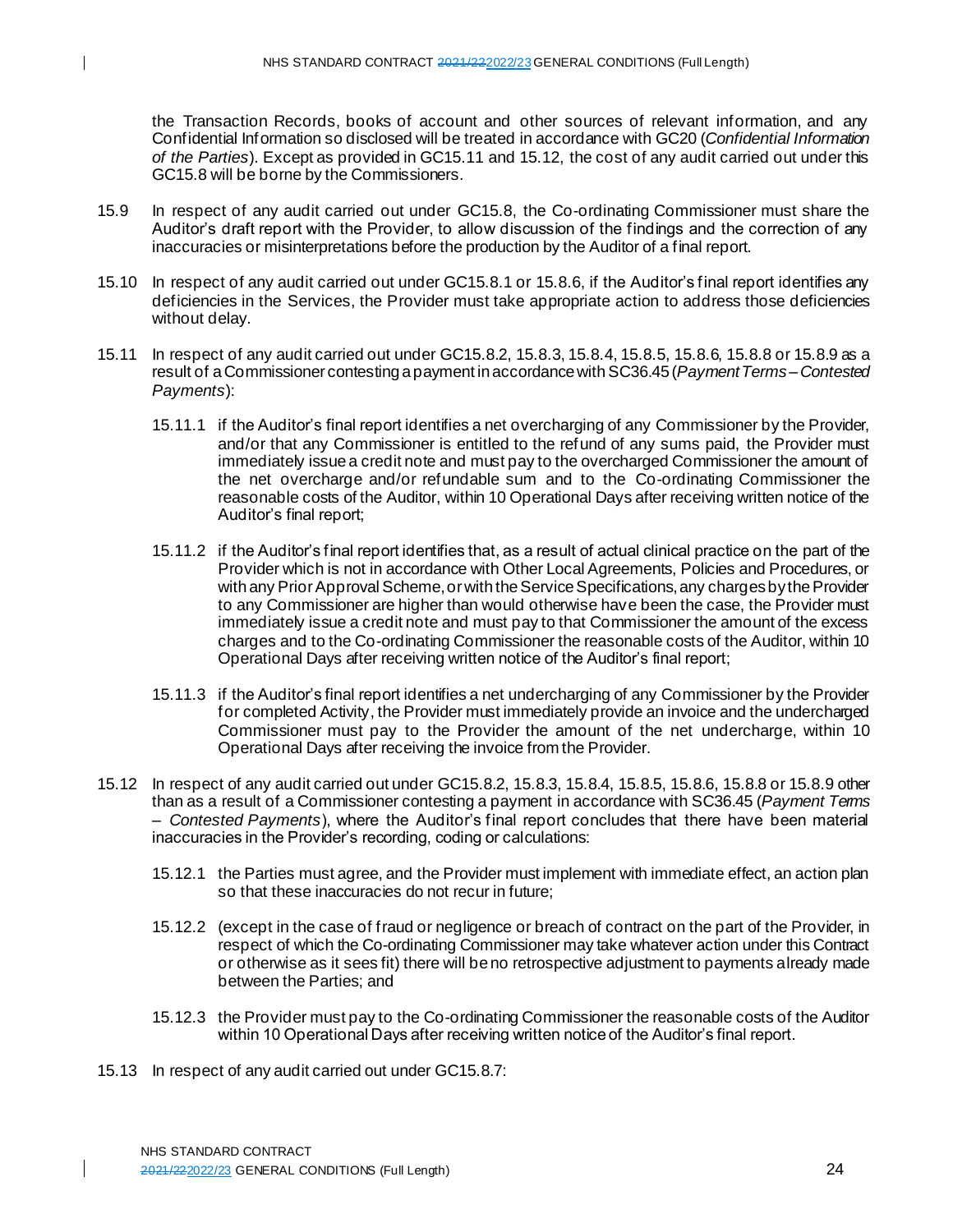- 15.13.1 the Provider must provide the Auditor with particulars of its costs (including the costs of Sub-Contractors and suppliers) and permit those costs to be verified by inspection of accounts and other documents and records;
- 15.13.2 that audit will not lead to any adjustment to any Local Price for the relevant Contract Year, but the Parties may have regard to the Auditor's final report in agreeing Local Prices for future Contract Years.

## **GC16 Suspension**

- 16.1 If a Suspension Event occurs the Co-ordinating Commissioner:
	- 16.1.1 may by written notice to the Provider require the Provider with immediate effect to suspend the provision of any affected Service, or the provision of any affected Service from any part of the Services Environment, until the Provider demonstrates to the reasonable satisfaction of the Coordinating Commissioner that it is able to and will provide the suspended Service to the required standard; and
	- 16.1.2 must promptly notify any appropriate Regulatory or Supervisory Body of that suspension.
- 16.2 If and when the Co-ordinating Commissioner is reasonably satisfied that the Provider is able to and will provide the suspended Service to the required standard, it must by written notice require the Provider to restore the provision of the suspended Service.
- 16.3 The Provider must continue to comply with any steps that the Co -ordinating Commissioner may reasonably specify in order to remedy a Suspension Event, even if the matter has been referred to Dispute Resolution

#### **Consequence of Suspension**

- 16.4 During the suspension of any Service under GC16.1, the Provider will not be entitled to claim or receive any payment for the suspended Service except in respect of:
	- 16.4.1 all or part of the suspended Service the delivery of which took place before the date on which the relevant suspension took effect in accordance with GC16.1.1; and/or
	- 16.4.2 all or part of the suspended Service which the Provider continues to deliver during the period of suspension in accordance with the notice served under GC16.1.1.
- 16.5 Unless suspension occurs as a result of an Event of Force Majeure, the Provider will indemnify the Commissioners in respect of any Losses reasonably incurred by them in respect of a suspension (including for the avoidance of doubt Losses incurred in commissioning the suspended Service from an alternative provider).
- 16.6 The Parties must use all reasonable endeavours to minimise any inconvenience to Service Users as a result of the suspension of the Service.
- 16.7 While any Service is suspended the Commissioners must use reasonable efforts to ensure that no further Service Users are referred to the Provider for that Service.
- 16.8 While any Service is suspended the Provider must:
	- 16.8.1 not accept any further Referrals of Service Users for that Service;
	- 16.8.2 at its own cost co-operate fully with the Co-ordinating Commissioners and any interim or successor provider of that Service in order to ensure continuity and smooth transfer of the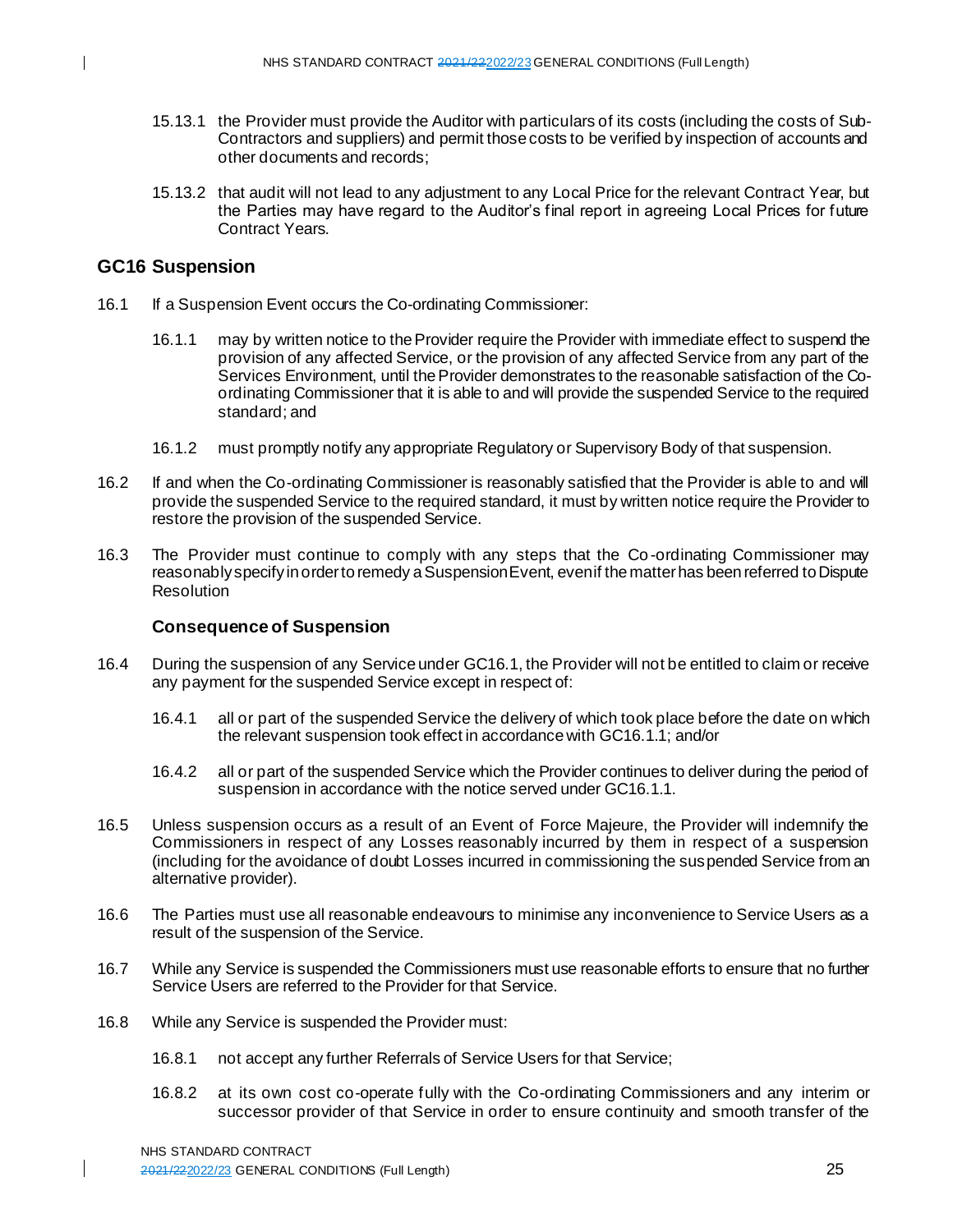suspended Service and to avoid any inconvenience to or risk to the health and safety of Service Users, employees of the Commissioners or members of the public including:

- 16.8.2.1 promptly providing all reasonable assistance and all information necessary to effect an orderly assumption of that Service by any interim or successor provider; and
- 16.8.2.2 delivering to the Co-ordinating Commissioner all materials, papers, documents and operating manuals owned by the Commissioners and used by the Provider in the provision of that Service; and
- 16.8.3 ensure there is no interruption in the availability of CRS or Essential Services including, where appropriate, implementing any Essential Services Continuity Plan.
- 16.9 As part of its compliance with GC16.8 the Provider may be required by the Co-ordinating Commissioner to agree a transition plan with the Co-ordinating Commissioner and any interim or successor provider.

## **GC17 Termination**

## **Termination: No Fault**

- 17.1 The Co-ordinating Commissioner and the Provider may terminate this Contract or any Service at any time by mutual agreement.
- 17.2 The Co-ordinating Commissioner may terminate this Contract or any Service by giving to the Provider written notice of not less than the Commissioner Notice Period, expiring no earlier than the Commissioner Earliest Termination Date.
- 17.3 The Provider may terminate this Contract or any Service by giving to the Co -ordinating Commissioner written notice of not less than the Provider Notice Period, expiring no earlier than the Provider Earliest Termination Date.
- 17.4 The Co-ordinating Commissioner may by not less than 3 months' written notice to the Provider terminate this Contract where the Provider has refused to accept a National Variation as provided for in GC13.13 (*Variations*).
- 17.4 Not used.
- 17.5 The Co-ordinating Commissioner may by written notice to the Provider terminate the Service affected where the Provider has refused to accept a Service Variation as provided for in GC13.14 (*Variations*).
- 17.6 Either the Co-ordinating Commissioner or the Provider may by written notice to the other terminate the Service affected where the Co-ordinating Commissioner and the Provider cannot agree the Local Price for that Service for the following Contract Year as provided for in SC36.8 (*Payment Terms*).
- 17.7 Either the Co-ordinating Commissioner or the Provider may terminate this Contract or any affected Service by written notice, with immediate effect, if and to the extent that the Commissioners or the Provider suffer an Event of Force Majeure and that Event of Force Majeure persists for more than 20 Operational Days without the Parties agreeing alternative arrangements.
- 17.8 The Co-ordinating Commissioner may by not less than 3 months' written notice to the Provider terminate this Contract if it reasonably believes that any of the circumstances set out in either regulation 73(1)(a) or 73(1)(c) of the Public Contracts Regulations 2015 applies, or any equivalent provisions under the NHS Provider Selection Regime, apply.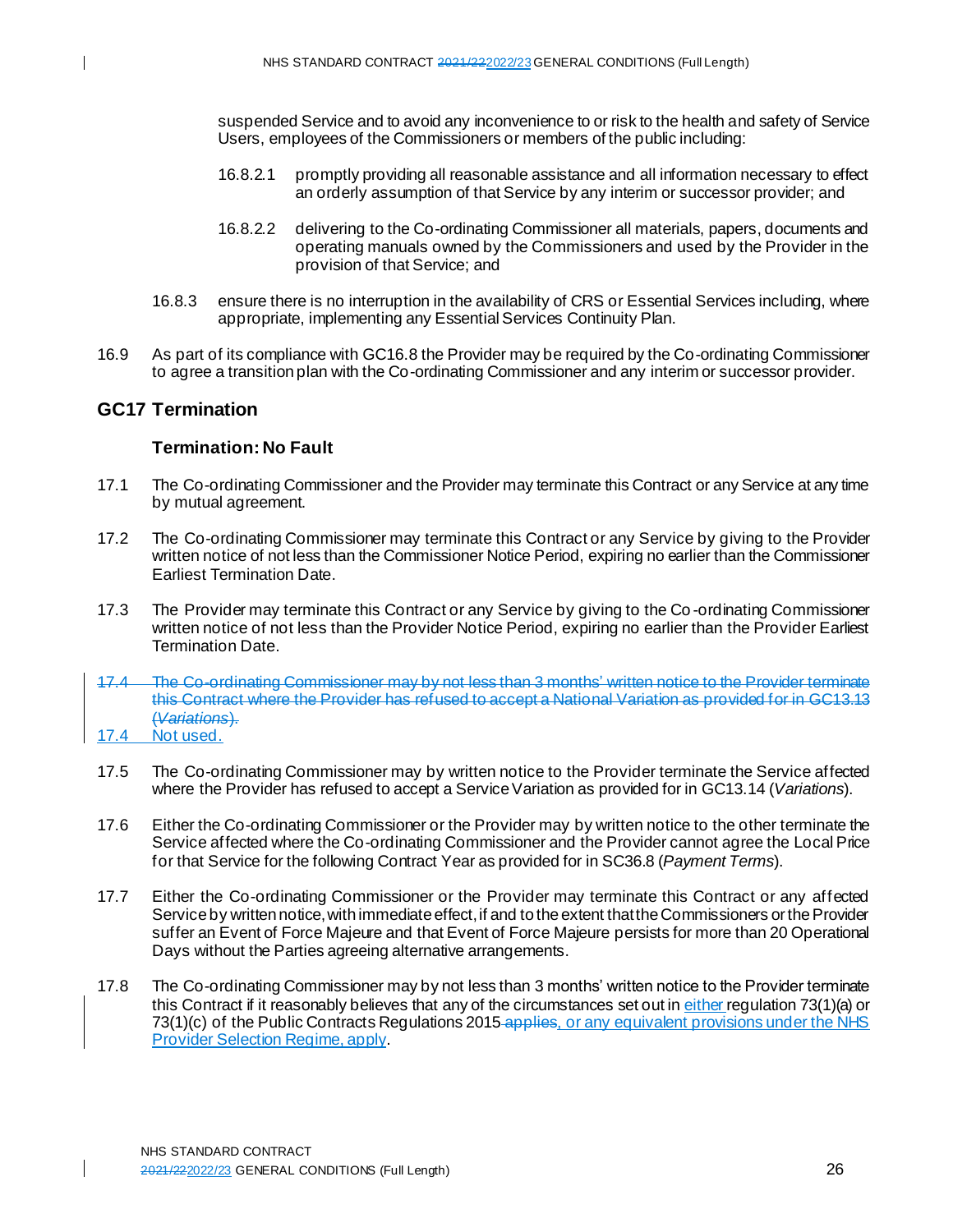## **Termination: Commissioner Default**

- 17.9 The Provider may terminate this Contract, in whole or in respect of the relevant Commissioners, with immediate effect, by written notice to the Co-ordinating Commissioner:
	- 17.9.1 if at any time the aggregate undisputed amount due to the Provider from the Co-ordinating Commissioner and/or any Commissioner exceeds:
		- 17.9.1.1 25% of the Expected Annual Contract Value; or
		- 17.9.1.2 if there is no applicable Expected Annual Contract Value or the Expected Annual Contract Value is zero, the equivalent of 3 times the average monthly income to the Provider under this Contract,

and full payment is not made within 20 Operational Days of receipt of written notice from the Provider referring to this GC17.9 and requiring payment to be made; or

- 17.9.2 if any Commissioner is in persistent material breach of any of its obligations under this Contract so as to have a material and adverse effect on the ability of the Provider to provide the Services, and the Commissioner fails to remedy that breach within 40 Operational Days of the Co ordinating Commissioner's receipt of the Provider's written notice identifying the breach; or
- 17.9.3 if any Commissioner breaches the terms of GC12.10 (*Assignment and Sub-Contracting*); or
- 17.9.4 any warranty given by any Commissioner under GC25.2 (*Warranties*) is found to be materially untrue or misleading.

#### **Termination: Provider Default**

- 17.10 The Co-ordinating Commissioner may terminate this Contract or any affected Service, with immediate effect, by written notice to the Provider if:
	- 17.10.1 any Condition Precedent is not met by the relevant Longstop Date; or
	- 17.10.2 the Provider ceases to carry on its business or substantially all of its business; or
	- 17.10.3 a Provider Insolvency Event occurs; or
	- 17.10.4 the Provider is in persistent or repetitive breach of the Quality Requirements; or
	- 17.10.5 the Provider is in material breach of any regulatory compliance standards issued by any Regulatory or Supervisory Body or has been issued any warning notice under section 29 or 29A of the 2008 Act, or termination is otherwise required by any Regulatory or Supervisory Body; or
	- 17.10.6 the Provider has been issued with any enforcement or penalty notice under the DPA 2018, or the Provider or any member of Staff is found guilty or admits guilt in respect of an offence under the DPA 2018, in relation to any matter connected with this Contract or the Services; or
	- 17.10.7 two or more Exception Reports are issued to the Provider under GC9.20 (*Contract Management*) within any rolling 6 month period which are not disputed by the Provider, or if disputed, are upheld under Dispute Resolution; or
	- 17.10.8 the Provider does not comply with GC24.2 (*Change in Control*) or GC24.5 (*Change in Control*) and fails to remedy that breach within 20 Operational Days following receipt of a notice from the Co-ordinating Commissioner identifying the breach; or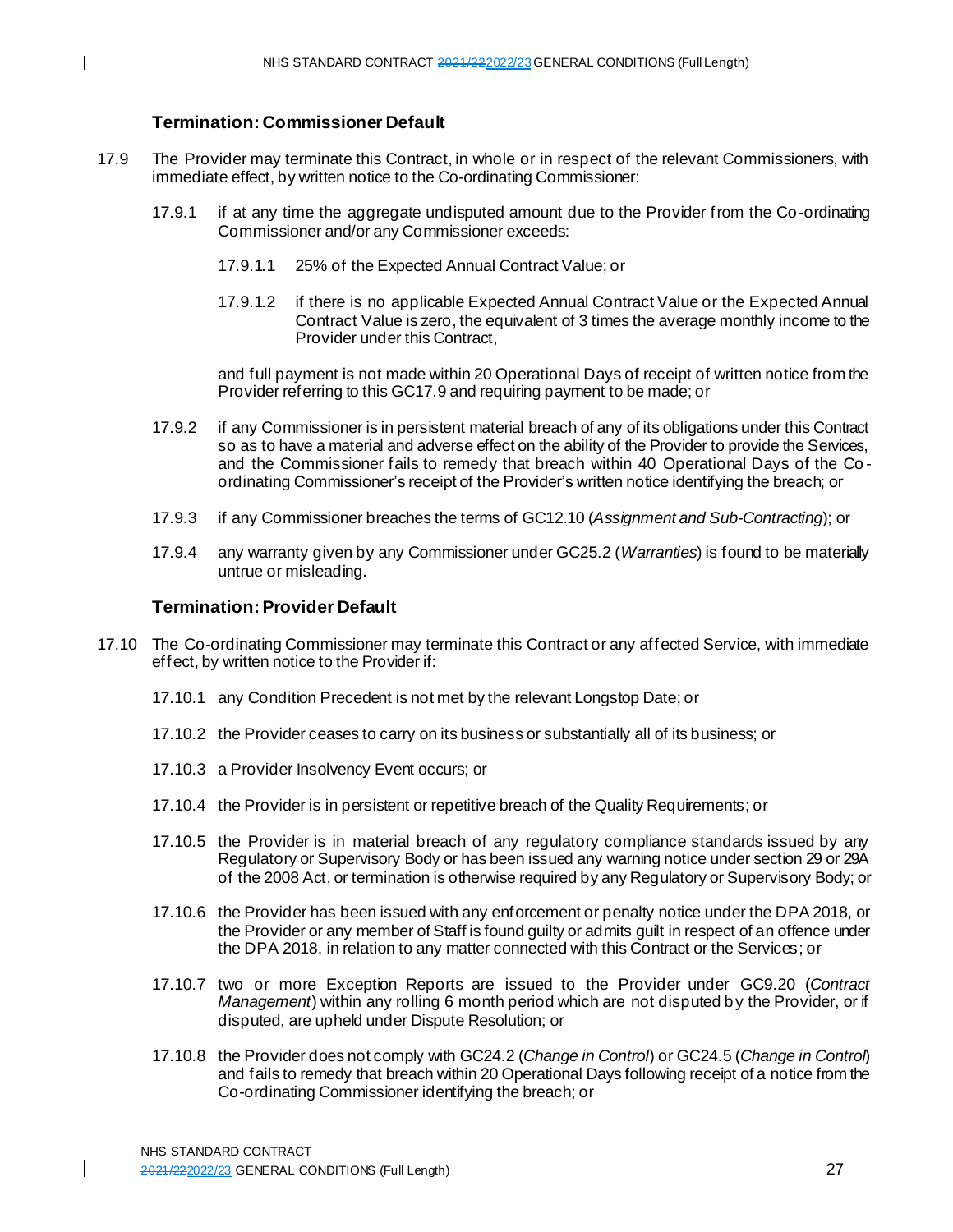#### 17.10.9 there is:

- 17.10.9.1 a Provider Change in Control and, within 30 Operational Days after having received the Change in Control Notification, the Co-ordinating Commissioner reasonably determines that, as a result of that Provider Change in Control, there is (or is likely to be) an adverse effect on the ability of the Provider to provide the Services in accordance with this Contract; or
- 17.10.9.2 a breach of GC24.9.1 (*Change in Control*); or
- 17.10.9.3 a breach of GC24.9.2 (*Change in Control*) and the Provider has not replaced the Material Sub-Contractor within the relevant period specified in the notice served upon the Provider under GC24.10 (*Change in Control*); or
- 17.10.9.4 a Material Sub-Contractor Change in Control and the Provider has not replaced the Material Sub-Contractor within the relevant period specified in the notice served on the Provider under GC24.8.3 (*Change in Control*); or

17.10.10 the Provider:

17.10.10.1 fails to obtain any Consent; or

17.10.10.2 loses any Consent; or

17.10.10.3 has any Consent varied or restricted,

and that is reasonably considered by the Co-ordinating Commissioner to have a material adverse effect on the provision of the Services; or

- 17.10.11 the Provider fails materially to comply with the requirements of GC23 (*NHS Identity, Marketing and Promotion*); or
- 17.10.12 the Provider has breached any of its obligations under SC1 (*Compliance with the Law and the NHS Constitution*) in any material respect, and the Provider has not remedied that breach within 40 Operational Days following receipt of notice from the Co-ordinating Commissioner identifying the breach; or
- 17.10.13 the Provider has breached the terms of GC26 (*Prohibited Acts*); or
- 17.10.14 Monitor's the Provider Licence for the Provider or any Material Sub-Contractor is revoked, varied or restricted; or
- 17.10.15 the Provider breaches the terms of GC12 (*Assignment and Sub-Contracting*); or
- 17.10.16 the NHS Business Services Authority has notified the Commissioners that the Provider or any Sub-Contractor has, in the opinion of the NHS Business Services Authority, failed in any material respect to comply with its obligations in relation to the NHS Pension Scheme (including those under any Direction Letter/Determination); or
- 17.10.17 any warranty given by the Provider under GC25.1 (*Warranties*) is found to be materially untrue or misleading; or
- 17.10.18 the Co-ordinating Commissioner reasonably believes that the circumstances set out in either regulation 73(1)(b) of the Public Contracts Regulations 2015, or any equivalent provisions under the NHS Provider Selection Regime, apply.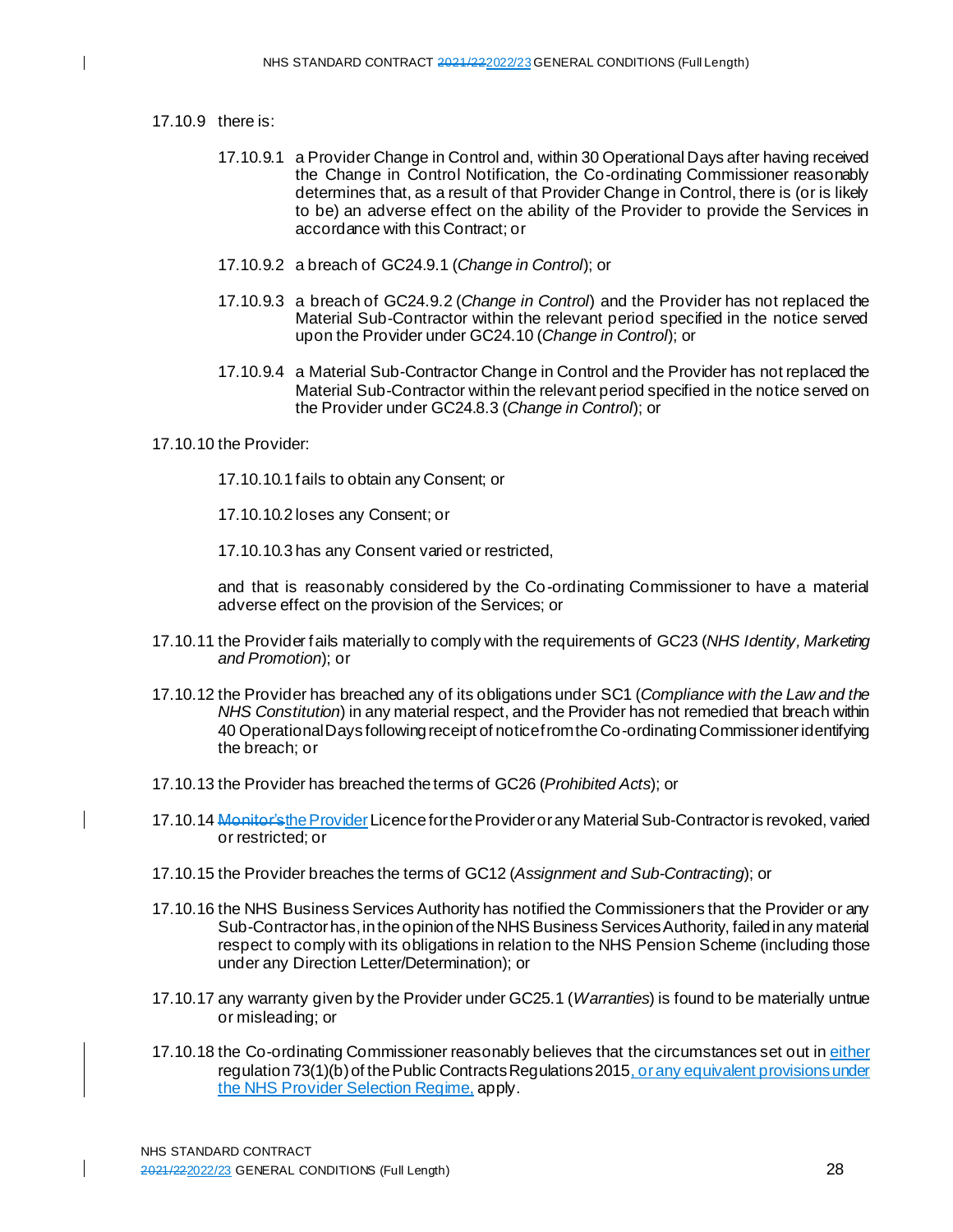# **GC18 Consequence of Expiry or Termination**

- 18.1 Expiry or termination of this Contract, or termination of any Service, will not affect any rights or liabilities of the Parties that have accrued before the date of that expiry or termination or which later accrue.
- 18.2 If, as a result of termination of this Contract or of any Service following service of notice by the Coordinating Commissioner under GC17.4 or 17.10 (*Termination*), any Commissioner procures any terminated Service from an alternative provider, and the cost of doing so (to the extent reasonable) exceeds the amount that would have been payable to the Provider for providing the same Service, then that Commissioner, acting reasonably, will be entitled to recover from the Provider (in addition to any other sums payable by the Provider to the Co-ordinating Commissioner in respect of that termination) the excess cost and all reasonable related administration costs it incurs (in each case) in respect of the period of 6 months following termination.
- 18.3 On or pending expiry or termination of this Contract or termination of any Service the Co -ordinating Commissioner, the Provider, and if appropriate any successor provider, will agree a Succession Plan.
- 18.4 For a reasonable period before and after termination of this Contract or of any Service, and where reasonable and appropriate before and after the expiry of this Contract, the Provider must:
	- 18.4.1 co-operate fully with the Co-ordinating Commissioner and any successor provider of the terminated Services in order to ensure continuity and a smooth transfer of the expired or terminated Services, and to avoid any inconvenience or any risk to the health and safety of Service Users or employees of any Commissioner or members of the public; and
	- 18.4.2 at the reasonable cost and reasonable request of the Co-ordinating Commissioner:
		- 18.4.2.1 promptly provide all reasonable assistance and information to the extent necessary to effect an orderly assumption of the terminated Services by a successor provider;
		- 18.4.2.2 deliver to the Co-ordinating Commissioner all materials, papers, documents, and operating manuals owned by the Commissioners and used by the Provider in the provision of any terminated Services; and
		- 18.4.2.3 use all reasonable efforts to obtain the consent of third parties to the assignment, novation or termination of existing contracts between the Provider and any third party which relate to or are associated with the terminated Services.
- 18.5 On and pending expiry or termination of this Contract, or termination of any Service, the Parties must:
	- 18.5.1 implement and comply with their respective obligations under the Succession Plan; and
	- 18.5.2 use all reasonable endeavours to minimise any inconvenience caused or likely to be caused to Service Users or prospective service users as a result of the expiry or termination of this Contract or any Service.
- 18.6 Each Commissioner must pay the Provider pro rata in accordance with SC36 (*Payment Terms*) for any Services properly delivered by the Provider following expiry or termination of this Contract, or termination of any Service, until the Provider ceases to provide those Services.
- 18.7 On expiry or termination of this Contract or termination of any Service:
	- 18.7.1 the Commissioners must ensure that no further Service Users who require any expired or terminated Service are referred to the Provider;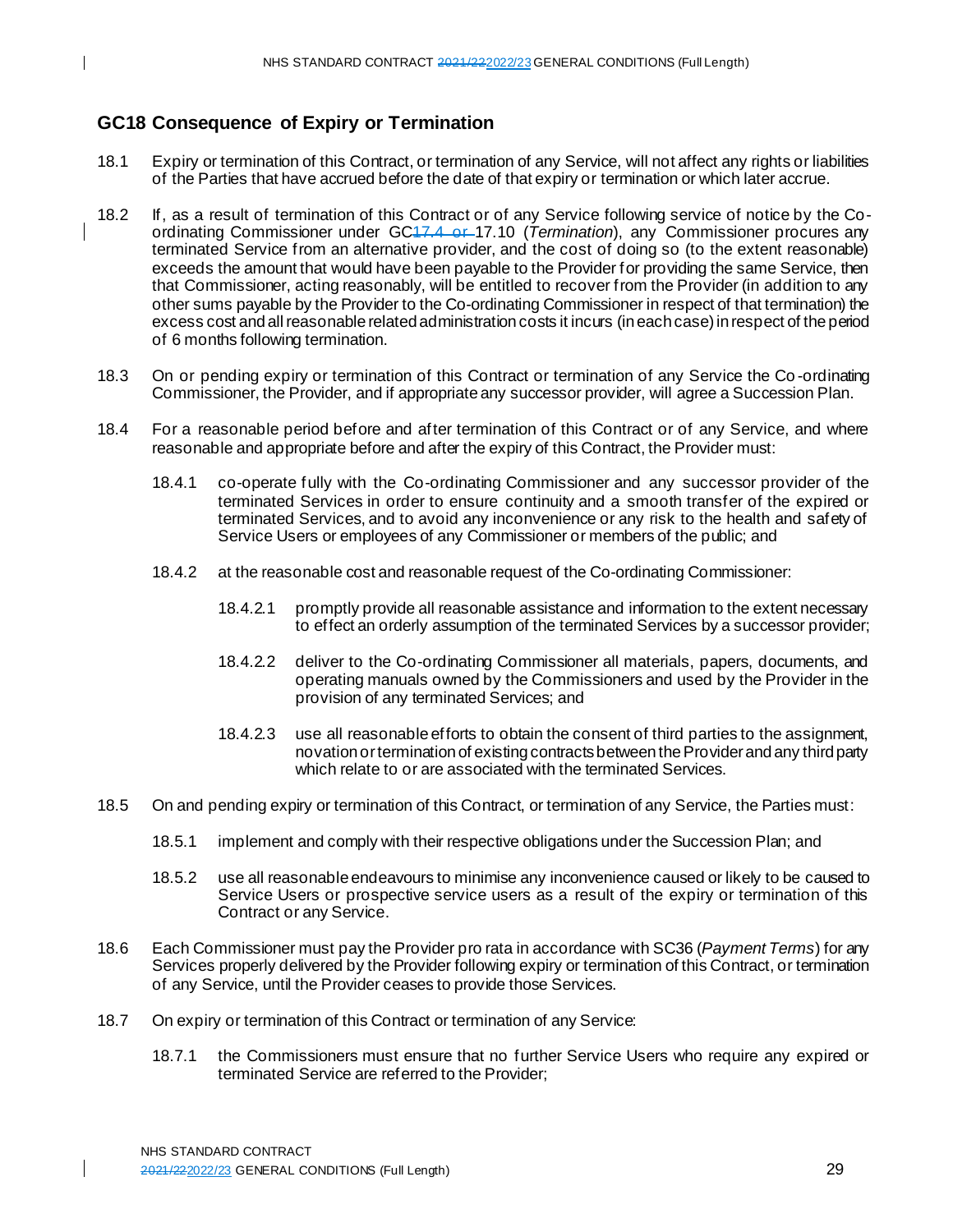- 18.7.2 the Provider must stop accepting any Referrals that require any expired or terminated Service; and
- 18.7.3 subject to any appropriate arrangements made under GC18.4 and 18.5, the Provider must immediately cease its treatment of Service Users requiring the expired or terminated Service, and/or arrange for their transfer or discharge as soon as is practicable,

in accordance with Good Practice and the Succession Plan.

- 18.8 If termination of this Contract or of any Service takes place with immediate effect in accordance with GC17 (*Termination*), and the Provider is unable or not permitted to continue to provide any affected Service under any Succession Plan, or implement arrangements for the transition to a successor provider, the Provider must co-operate fully with the Co-ordinating Commissioner and any relevant Commissioners to ensure that:
	- 18.8.1 any affected Service is commissioned without delay from an alternative provider; and
	- 18.8.2 there is no interruption in the availability to the relevant Commissioners of any CRS or Essential Services.
- 18.9 On and pending expiry or termination of this Contract, or termination of any Service, any arrangements set out in Schedule 2I (*Exit Arrangements*) will apply.

## **GC19 Provisions Surviving Termination**

19.1 Any rights, duties or obligations of any of the Parties which are expressed to survive, or which otherwise by necessary implication survive the expiry or termination for any reason of this Contract, together with all indemnities, will continue after expiry or termination, subject to any limitations of time expressed in this **Contract** 

## **GC20 Confidential Information of the Parties**

- 20.1 Except as this Contract otherwise provides Confidential Information is owned by the disclosing Party and the receiving Party has no right to use it.
- 20.2 Subject to GC20.3 and 20.4, the receiving Party agrees:
	- 20.2.1 to use the disclosing Party's Confidential Information only in connection with the receiving Party's performance under this Contract;
	- 20.2.2 not to disclose the disclosing Party's Confidential Information to any third party or to use it to the detriment of the disclosing Party; and
	- 20.2.3 to maintain the confidentiality of the disclosing Party's Confidential Information and to return it immediately on receipt of written demand from the disclosing Party.
- 20.3 The receiving Party may disclose the disclosing Party's Confidential Information:
	- 20.3.1 in connection with any Dispute Resolution;
	- 20.3.2 in connection with any litigation between the Parties;
	- 20.3.3 to comply with the Law;
	- 20.3.4 to any appropriate Regulatory or Supervisory Body;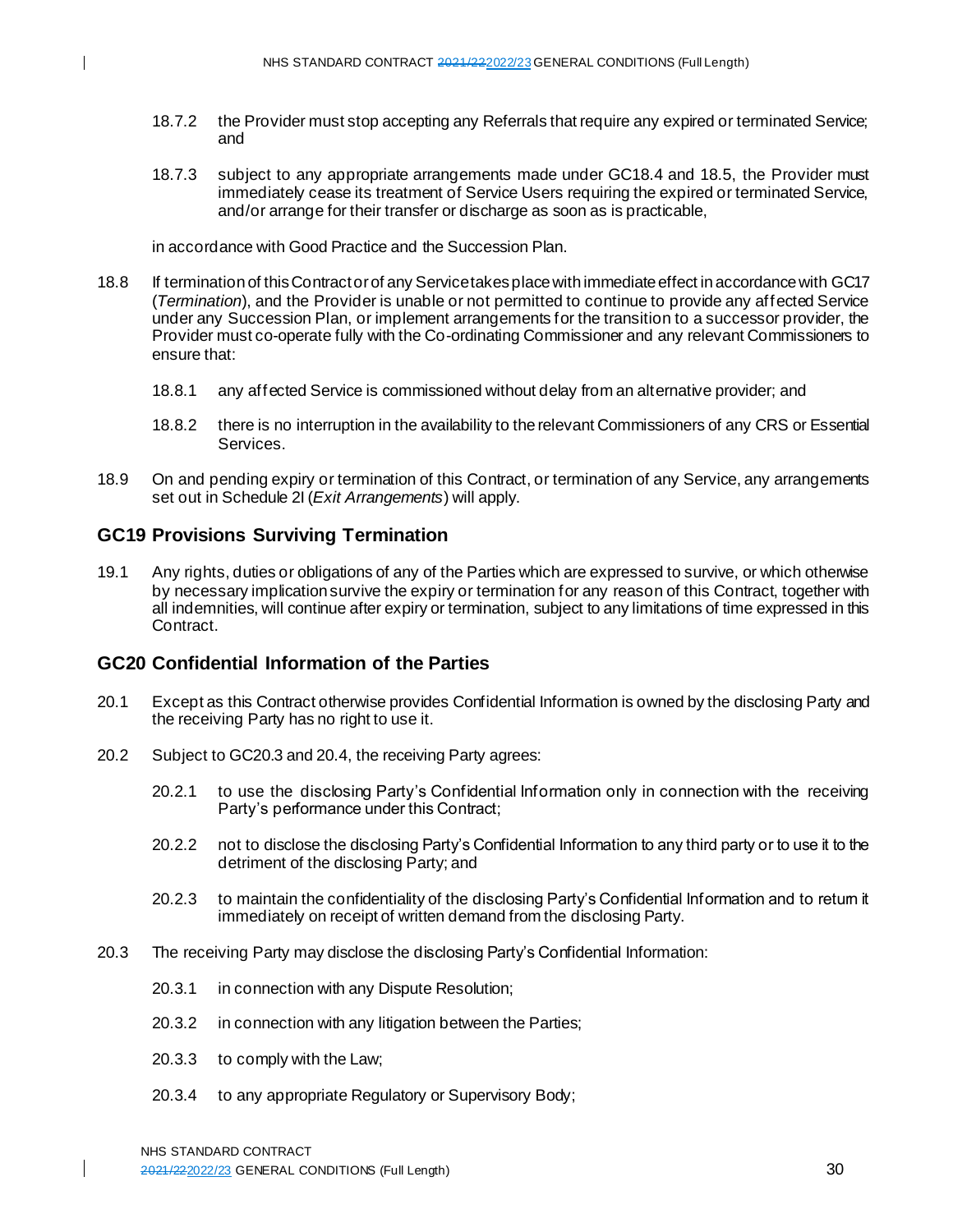- 20.3.5 to its staff, who in respect of that Confidential Information will be under a duty no less onerous than the receiving Party's duty under GC20.2;
- 20.3.6 to NHS Bodies for the purposes of carrying out their duties;
- 20.3.7 as permitted under or as may be required to give effect to GC9 (*Contract Management*);
- 20.3.8 as permitted under or as may be required to give effect to SC24 (*NHS Counter-Fraud Requirements*); and
- 20.3.9 as permitted under any other express arrangement or other provision of this Contract.
- 20.4 The obligations in GC20.1 and 20.2 will not apply to any Confidential Information which:
	- 20.4.1 is in or comes into the public domain other than by breach of this Contract;
	- 20.4.2 the receiving Party can show by its records was in its possession before it received it from the disclosing Party; or
	- 20.4.3 the receiving Party can prove it obtained or was able to obtain from a source other than the disclosing Party without breaching any obligation of confidence.
- 20.5 Subject to GC25.1.3 and GC25.2.3 (*Warranties*), the disclosing Party does not warrant the accuracy or completeness of the Confidential Information.
- 20.6 The receiving Party must indemnify the disclosing Party and keep the disclosing Party indemnified against Losses and Indirect Losses suffered or incurred by the disclosing Party as a result of any breach of this GC20.
- 20.7 The Parties acknowledge that damages would not be an adequate remedy for any breach of this GC20 by the receiving Party, and in addition to any right to damages the disclosing Party will be entitled to the remedies of injunction, specific performance and other equitable relief for any threatened or actual breach of this GC20.
- 20.8 This GC20 will survive the expiry or the termination of this Contract for a period of 5 years.
- 20.9 This GC20 will not limit the Public Interest Disclosure Act 1998 in any way whatsoever.

## **GC21 Patient Confidentiality, Data Protection, Freedom of Information and Transparency**

#### **Information Governance – General Responsibilities**

- 21.1 The Parties must comply with Data Protection Legislation, Data Guidance, the FOIA and the EIR, and must assist each other as necessary to enable each other to comply with these obligations.
- 21.2 The Provider must complete and publish an annual information governance assessment in accordance with, and comply with the mandatory requirements of, the NHS Data Security and Protection Toolkit, as applicable to the Services and the Provider's organisation type.
- 21.3 The Provider must:
	- 21.3.1 nominate an Information Governance Lead;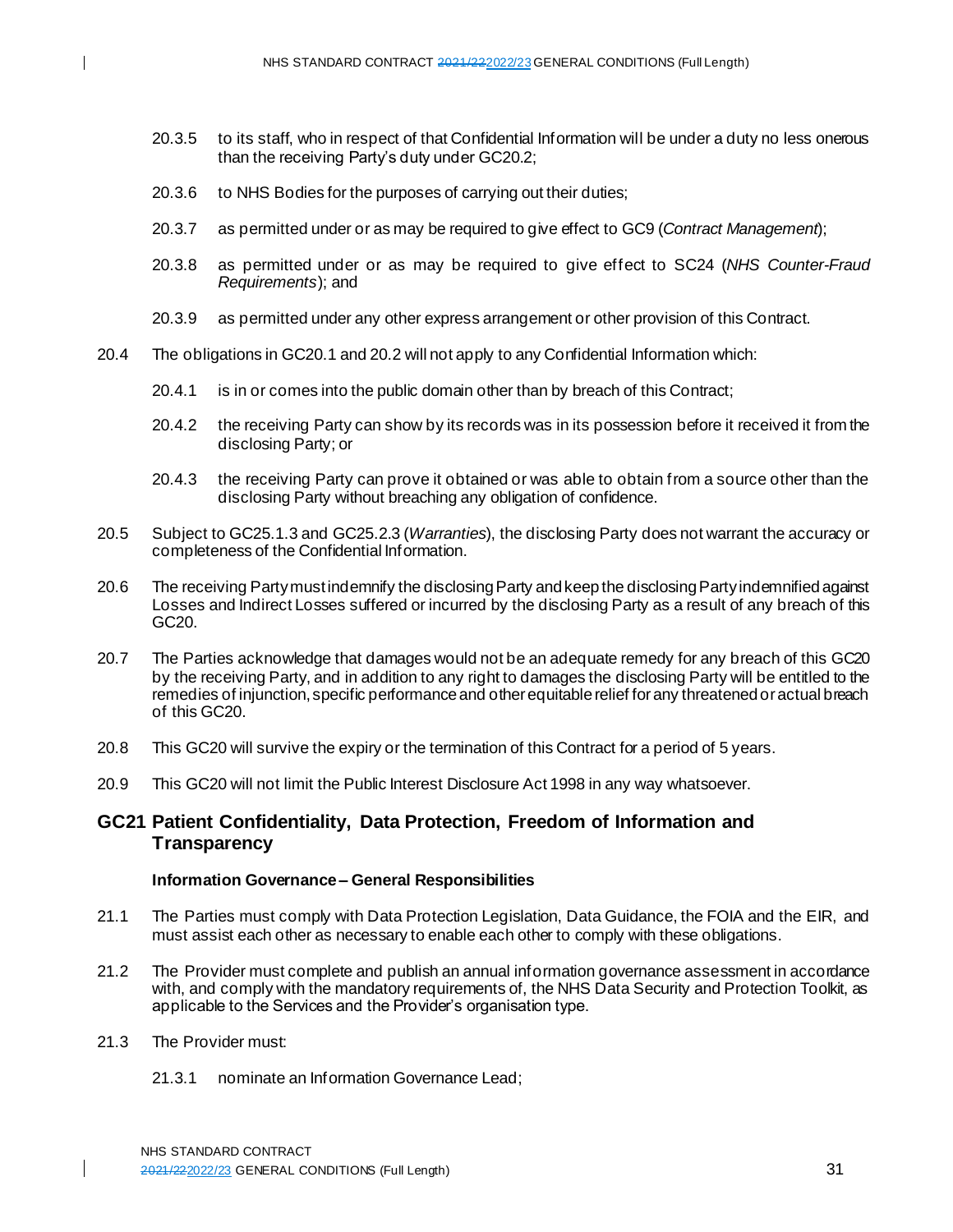- 21.3.2 nominate a Caldicott Guardian and Senior Information Risk Owner;
- 21.3.3 where required by Data Protection Legislation, nominate a Data Protection Officer;
- 21.3.4 ensure that the Co-ordinating Commissioner is kept informed at all times of the identities and contact details of the Information Governance Lead, Data Protection Officer, Caldicott Guardian and the Senior Information Risk Owner; and
- 21.3.5 ensure that NHS England and NHS Digital are kept informed at all times of the identities and contact details of the Information Governance Lead, Data Protection Officer, Caldicott Guardian and the Senior Information Risk Owner via the NHS Data Security and Protection Toolkit.
- 21.4 The Provider must adopt and implement the National Data Guardian's Data Security Standards and must comply with further Guidance issued by the Department of Health and Social Care, NHS England and/or NHS Digital pursuant to or in connection with those standards. The Provider must be able to demonstrate its compliance with those standards in accordance with the requirements and timescales set out in such Guidance, including requirements for enabling patient choice.
- 21.5 The Provider must, at least once in each Contract Year, audit its practices against quality statements regarding data sharing set out in NICE Clinical Guideline 138.
- 21.6 The Provider must ensure that its NHS Data Security and Protection Toolkit submission is audited in accordance with Information Governance Audit Guidance where applicable. The Provider must inform the Co-ordinating Commissioner of the results of each audit and publish the audit report both within the NHS Data Security and Protection Toolkit and on its website.
- 21.7 The Provider must report and publish any Data Breach and any Information Governance Breach in accordance with IG Guidance for Serious Incidents. If the Provider is required under Data Protection Legislation to notify the Information Commissioner or a Data Subject of a Personal Data Breach then as soon as reasonably practical and in any event on or before the first such notification is made the Provider must inform the Co-ordinating Commissioner of the Personal Data Breach. This GC21.7 does not require the Provider to provide the Co-ordinating Commissioner with information which identifies any individual affected by the Personal Data Breach where doing so would breach Data Protection Legislation.

#### **Data Protection**

- 21.8 The Provider must have in place a communications strategy and implementation plan to ensure that Service Users are provided with, or have made readily available to them, Privacy Notices, and to disseminate nationally-produced patient information materials. Any failure by the Provider to inform Service Users as required by Data Protection Legislation or Data Guidance about the uses of Personal Data that may take place under this Contract cannot be relied on by the Provider as evidence that such use is unlawful and therefore not contractually required.
- 21.9 Whether or not a Party or Sub-Contractor is a Data Controller or Data Processor will be determined in accordance with Data Protection Legislation and the ICO Guidance on Data Controllers and Data Processors and any further Data Guidance from a Regulatory or Supervisory Body. The Parties acknowledge that a Party or Sub-Contractor may act as both a Data Controller and a Data Processor. The Parties have indicated in the Particulars whether they consider the Provider to be a Data Processor on behalf of one or more of the Commissioners for the purposes of this Contract.
- 21.10 The Provider must ensure that all Personal Data processed by or on behalf of the Provider in the course of delivering the Services is processed in accordance with the relevant Parties' obligations under Data Protection Legislation and Data Guidance.
- 21.11 In relation to Personal Data processed by the Provider in the course of delivering the Services, the Provider must publish, maintain and operate: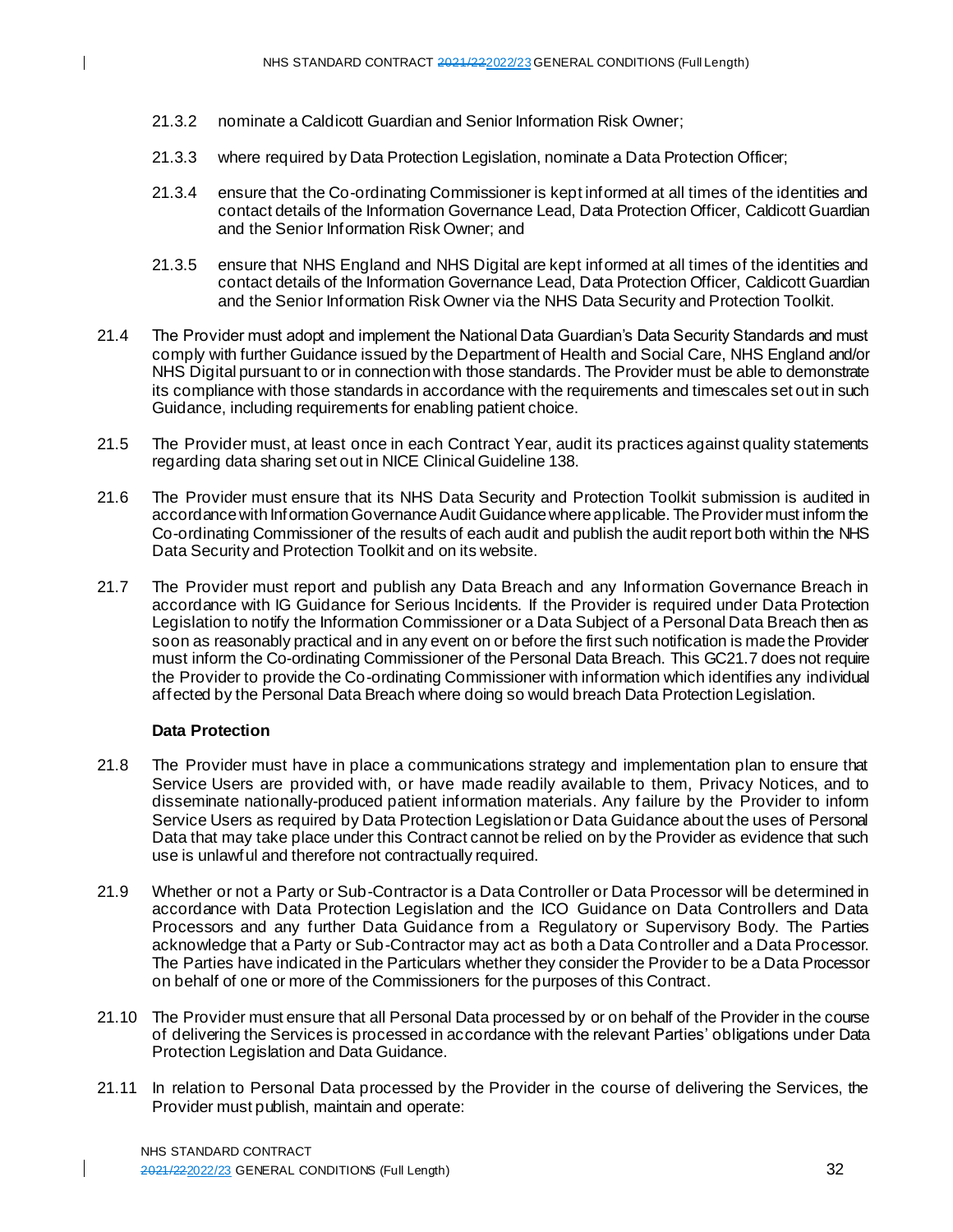- 21.11.1 policies relating to confidentiality, data protection and information disclosures that comply with the Law, the Caldicott Principles and Good Practice;
- 21.11.2 policies that describe the personal responsibilities of Staff for handling Personal Data;
- 21.11.3 a policy that supports the Provider's obligations under the NHS Care Records Guarantee;
- 21.11.4 agreed protocols to govern the sharing of Personal Data with partner organisations; and
- 21.11.5 where appropriate, a system and a policy in relation to the recording of any telephone calls or other telehealth consultations in relation to the Services, including the retention and disposal of those recordings,

and apply those policies and protocols conscientiously.

- 21.12 Where a Commissioner requires information for the purposes of quality management of care processes, the Provider must consider whether the Commissioner's request can be met by providing anonymised or aggregated data which does not contain Personal Data. Where Personal Data must be shared in order to meet the requirements of the Commissioner, the Provider must:
	- 21.12.1 provide such information in pseudonymised form where possible; and in any event
	- 21.12.2 ensure that there is a legal basis for the sharing of Personal Data.
- 21.13 Notwithstanding GC21.12, the Provider must (unless it can lawfully justify non-disclosure) disclose defined or specified confidential patient information to or at the request of the Co-ordinating Commissioner where support has been provided under the Section 251 Regulations, respecting any individual Service User's objections and complying with other conditions of the relevant approval.

#### **The Provider as a Data Processor**

21.14 Where the Provider, in the course of delivering the Services, acts as a Data Processor on behalf of a Commissioner, the provisions of Schedule 6F *(*Annex B to the Service Conditions (*Provider Data Processing Agreement)* and Schedule 6F (*Data Processing Services*) will apply.

#### **Responsibilities when engaging Sub-Contractors**

- 21.15 Subject always to GC12 (*Assignment and Sub-Contracting*), if the Provider is to engage any Sub-Contractor to deliver any part of the Services (other than as a Data Processor) and the Sub-Contractor is to access personal or confidential information or interact with Service Users, the Provider must impose on its Sub-Contractor obligations that are no less onerous than the obligations imposed on the Provider by this GC21.
- 21.16 Without prejudice to GC12 (*Assignment and Sub-Contracting*), if the Provider is to require any Sub-Contractor to act as a Data Processor on its behalf, the Provider must:
	- 21.16.1 require that Sub-Contractor to provide sufficient guarantees in respect of its technical and organisational security measures governing the data processing to be carried out, and take reasonable steps to ensure compliance with those measures;
	- 21.16.2 carry out and and record appropriate due diligence before the Sub-Contractor processes any Personal Data in order to demonstrate compliance with Data Protection Legislation; and
	- 21.16.3 as far as practicable include in the terms of the sub-contract terms equivalent to those set out in Schedule 6FAnnex B to the Service Conditions (*Provider Data ProcessorProcessing*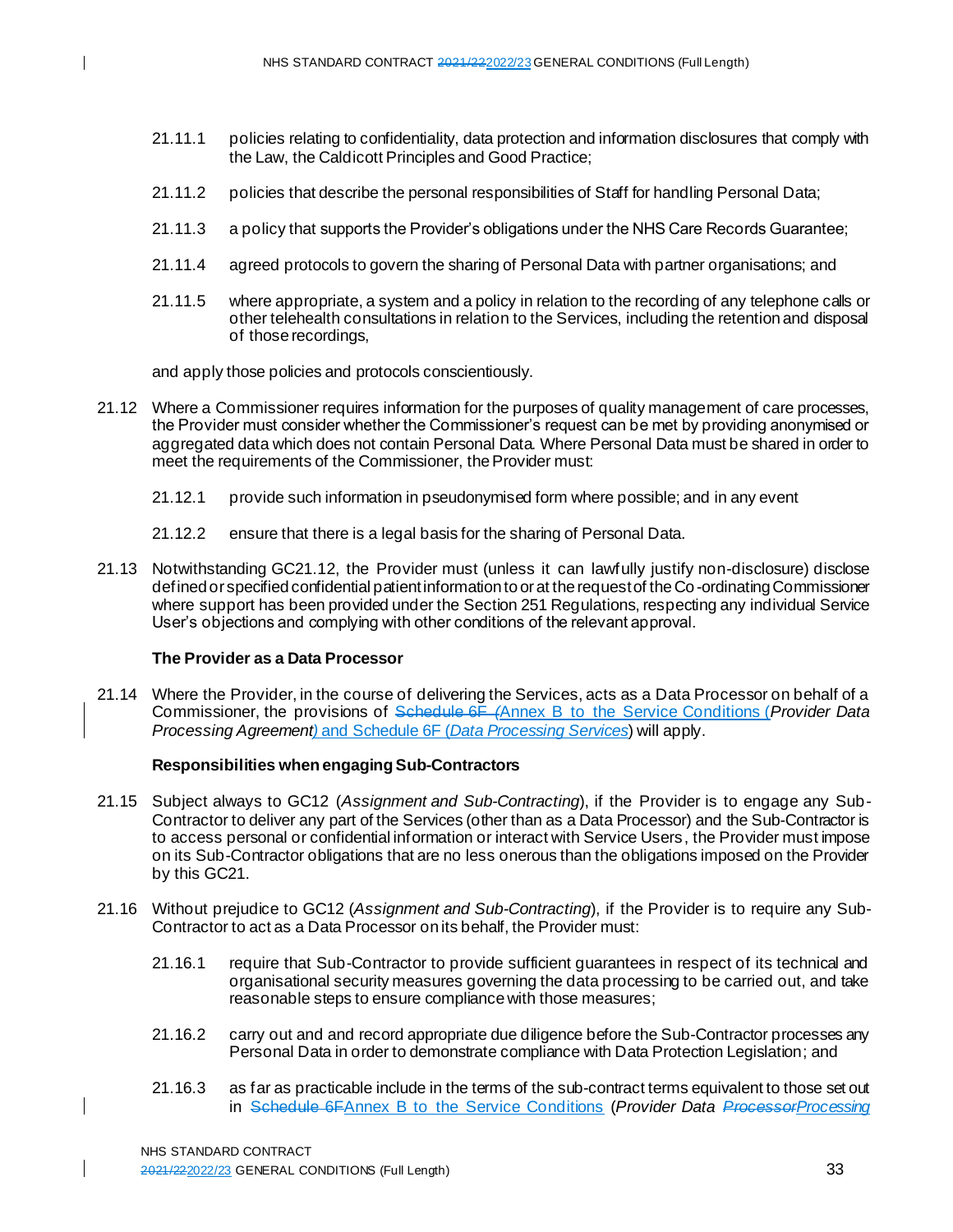*Agreement*) and in any event ensure that the Sub-Contractor is engaged under the terms of a binding written agreement requiring the Sub-Contractor to:

- 21.16.3.1 process Personal Data only in accordance with the Provider's instructions as set out in the written agreement, including instructions regarding transfers of Personal Data outside the UK or to an international organisation unless such transfer is required by Law, in which case the Data Processor shall inform the Provider of that requirement before processing takes place, unless this is prohibited by law on the grounds of public interest;
- 21.16.3.2 ensure that persons authorised to process the Personal Data on behalf of the Sub-Contractor have committed themselves to confidentiality or are under appropriate statutory obligations of confidentiality;
- 21.16.3.3 comply at all times with those obligations set out at Article 32 of the UK GDPR and equivalent provisions implemented into Law by DPA 2018;
- 21.16.3.4 impose obligations as set out in this GC21.16.3 on any Sub-processor appointed by the Sub-Contractor;
- 21.16.3.5 taking into account the nature of the processing, assist the Provider by taking appropriate technical and organisational measures, insofar as this is possible, for the fulfilment of the Provider's obligation to respond to requests for exercising rights granted to individuals by Data Protection Legislation;
- 21.16.3.6 assist the Provider in ensuring compliance with the obligations set out at Article 32 to 36 of the UK GDPR and equivalent provisions implemented into Law, taking into account the nature of processing and the information available to the Sub-Contractor;
- 21.16.3.7 at the choice of the Provider, delete or return all Personal Data to the Provider after the end of the provision of services relating to processing, and delete existing copies unless the Law requires storage of the Personal Data;
- 21.16.3.8 create and maintain a record of all categories of data processing activities carried out under the Sub-Contract, containing:
	- 21.16.3.8.1 the name and contact details of the Data Protection Officer (where required by Data Protection Legislation to have one);
	- 21.16.3.8.2 the categories of processing carried out on behalf of the Provider;
	- 21.16.3.8.3 where applicable, transfers of Personal Data to a third country or an international organisation, including the identification of that third country or international organisation and, where relevant, the documentation of suitable safeguards; and
	- 21.16.3.8.4 a general description of the technical and organisation security measures taken to ensure the security and integrity of the Personal Data processed under this Contract;
- 21.16.3.9 guarantee that it has technical and organisational measures in place that are sufficient to ensure that the processing complies with Data Protection Legislation and ensures that the rights of Data Subject are protected;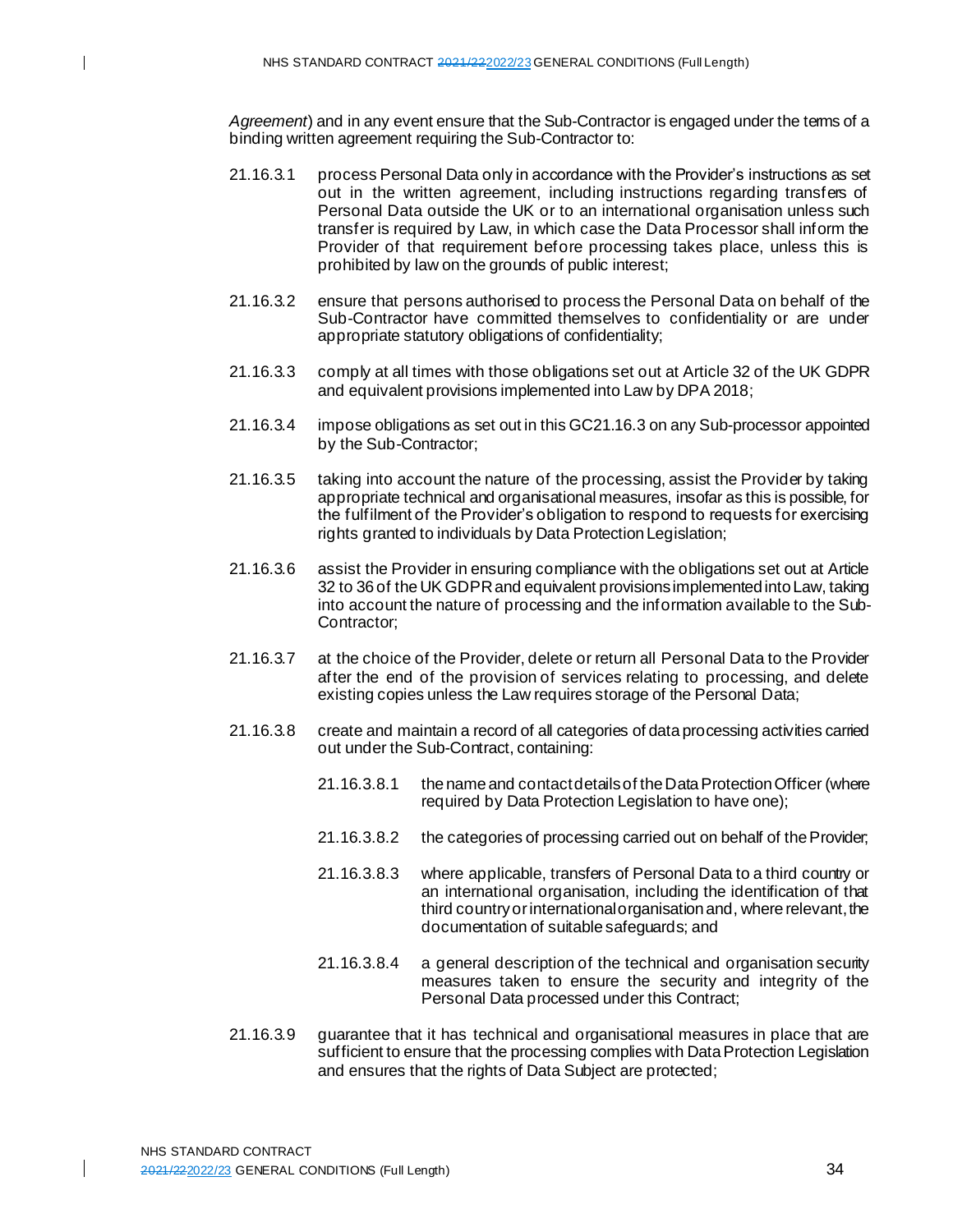- 21.16.3.10 allow rights of audit and inspection in respect of relevant data handling systems to the Provider or to the Co-ordinating Commissioner or to any person authorised by the Provider or by the Co-ordinating Commissioner to act on its behalf; and
- 21.16.3.11 impose on its own Sub-Contractors (in the event the Sub-Contractor further subcontracts any of its obligations under the Sub-Contract) obligations that are substantially equivalent to the obligations imposed on the Sub-Contractor by this GC21.16.3.
- 21.17 The agreement required by GC21.16 must also set out:
	- 21.17.1 the subject matter of the processing;
	- 21.17.2 the duration of the processing;
	- 21.17.3 the nature and purposes of the processing;
	- 21.17.4 the type of personal data processed;
	- 21.17.5 the categories of data subjects; and
	- 21.17.6 the plan for return and destruction of the data once processing is complete unless the Law requires that the data is preserved.

#### **Freedom of Information and Transparency**

- 21.18 The Provider acknowledges that the Commissioners are subject to the requirements of FOIA and EIR. The Provider must assist and co-operate with each Commissioner to enable it to comply with its disclosure obligations under FOIA and EIR. The Provider agrees:
	- 21.18.1 that this Contract and any other recorded information held by the Provider on a Commissioner's behalf for the purposes of this Contract are subject to the obligations and commitments of the Commissioner under FOIA and EIR;
	- 21.18.2 that the decision on whether any exemption under FOIA or exception under EIR applies to any information is a decision solely for the Commissioner to whom a request for information is addressed;
	- 21.18.3 that where the Provider receives a request for information relating to the Services provided under this Contract and the Provider itself is subject to FOIA or EIR, it will liaise with the relevant Commissioner as to the contents of any response before a response to a request is issued and will promptly (and in any event within 2 Operational Days) provide a copy of the request and any response to the relevant Commissioner;
	- 21.18.4 that where the Provider receives a request for information and the Provider is not itself subject to FOIA or as applicable EIR, it will not respond to that request (unless directed to do so by the relevant Commissioner to whom the request relates) and will promptly (and in any event within 2 Operational Days) transfer the request to the relevant Commissioner;
	- 21.18.5 that any Commissioner, acting in accordance with the codes of practice issued and revised from time to time under both section 45 of FOIA and regulation 16 of EIR, may disclose information concerning the Provider and this Contract either without consulting with the Provider, or following consultation with the Provider and having taken its views into account; and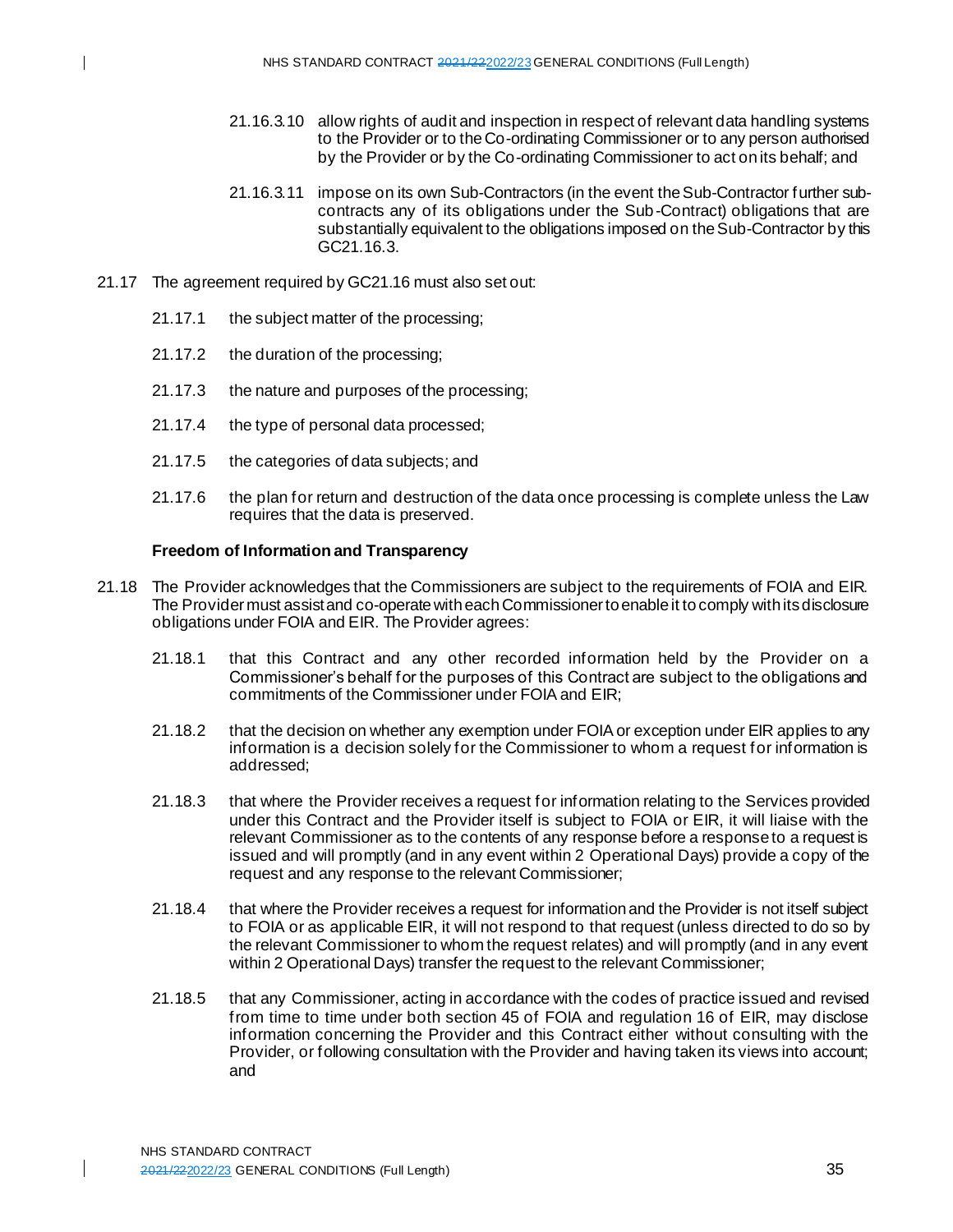- 21.18.6 to assist the Commissioners in responding to a request for information, by processing information or environmental information (as the same are defined in FOIA or EIR) in accordance with a records management system that complies with all applicable records management recommendations and codes of conduct issued under section 46 of FOIA, and providing copies of all information requested by that Commissioner within 5 Operational Days of that request and without charge.
- 21.19 The Parties acknowledge that, except for any information which is exempt from disclosure in accordance with the provisions of FOIA, or for which an exception applies under EIR, the content of this Contract is not Confidential Information.
- 21.20 Notwithstanding any other term of this Contract, the Provider consents to the publication of this Contract in its entirety (including variations), subject only to the redaction of information that is exempt from disclosure in accordance with the provisions of FOIA or for which an exception applies under EIR.
- 21.21 In preparing a copy of this Contract for publication under GC21.20 the Commissioners may consult with the Provider to inform decision-making regarding any redactions but the final decision in relation to the redaction of information will be at the Commissioners' absolute discretion.
- 21.22 The Provider must assist and cooperate with the Commissioners to enable the Commissioners to publish this Contract.

#### **NHS Data Sharing Principles**

21.23 The Provider must have regard to the NHS Data Sharing Principles.

## **GC22 Intellectual Property**

- 22.1 Except as set out expressly in this Contract no Party will acquire the IPR of any other Party.
- 22.2 The Provider grants the Commissioners a fully paid-up, non-exclusive, perpetual licence to use the Provider Deliverables for the purposes of the exercise of their statutory and contractual functions and obtaining the full benefit of the Services under this Contract.
- 22.3 The Commissioners grant the Provider a fully paid-up, non-exclusive licence:
	- 22.3.1 to use the Commissioner Deliverables; and
	- 22.3.2 to use the NHS Identity,

in each case for the sole purpose of providing the Services. The Provider may not grant any sub-licence of the NHS Identity without the express permission of NHS England's NHS Identity team.

22.4 The Provider must co-operate with the Commissioners to enable the Commissioners to understand and adopt Best Practice (including the dissemination of Best Practice to other commissioners or providers of NHS services), and must supply such materials and information in relation to Best Practice as the Commissioners may reasonably request, and (to the extent that any IPR attaches to Best Practice), grants the Commissioners a fully paid-up, non-exclusive, perpetual licence for the Commissioners to use Best Practice IPR for the commissioning of NHS services and to share any Best Practice IPR with other commissioners of NHS services (and other providers of NHS services) to enable those parties to adopt such Best Practice.

## **GC23 NHS Identity, Marketing and Promotion**

23.1 The Provider must comply with NHS Identity Guidelines.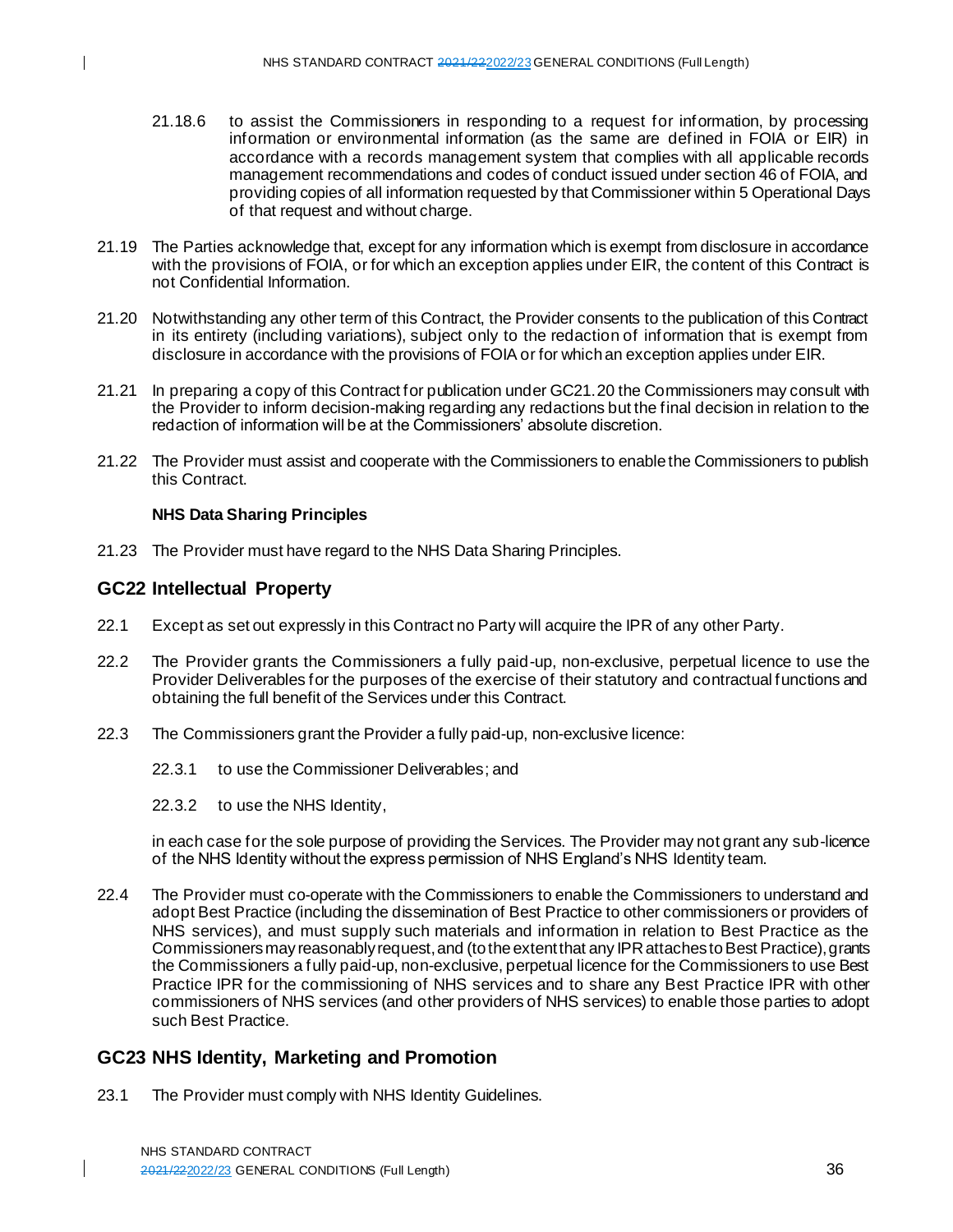- 23.2 Goodwill in the Services, to the extent branded as NHS services, will belong separately to both the Secretary of State and the Provider. The Provider may enforce its rights in its own branding even if it includes the NHS Identity. The Provider must provide whatever assistance the Secretary of State may reasonably require to allow the Secretary of State to maintain and enforce his rights in respect of the NHS Identity.
- 23.3 The Provider must indemnify the Secretary of State and the Commissioners for any Losses suffered in relation of any claim made against the Secretary of State or any Commissioner by virtue of section 2 of the Consumer Protection Act 1987 in respect of the use of any defective product by the Provider or any Staff or Sub-Contractor in the provision of the Services.

# **GC24 Change in Control**

- 24.1 This GC24 applies to any Provider Change in Control and/or any Material Sub-Contractor Change in Control, but not to a Change in Control of a company which is a Public Company.
- 24.2 The Provider must:
	- 24.2.1 as soon as possible on, and in any event within 5 Operational Days following, a Provider Change in Control; and/or
	- 24.2.2 immediately on becoming aware of a Material Sub-Contractor Change in Control,

notify the Co-ordinating Commissioner of that Change in Control and submit to the Co -ordinating Commissioner a completed Change in Control Notification.

- 24.3 If the Provider indicates in the Change in Control Notification an intention or proposal to make any consequential changes to its operations then, to the extent that those changes require a change to the terms of this Contract in order to be effective, they will only be effective when a Variation is made in accordance with GC13 (*Variations*). The Co-ordinating Commissioner will not and will not be deemed by a failure to respond or comment on the Change in Control Notification to have agreed to or otherwise to have waived its rights under to GC13 (*Variations*) in respect of that intended or proposed change.
- 24.4 The Provider must specify in the Change in Control Notification any intention or proposal to make a consequential change to its operations which would or would be likely to have an adverse effect on the Provider's ability to provide the Services in accordance with this Contract. If the Provider does not do so it will not be entitled to propose a Variation in respect of that for a period of 6 months following the date of that Change in Control Notification, unless the Co-ordinating Commissioner agrees otherwise.
- 24.5 If (and subject always to GC24.3) the Provider does not specify in the Change in Control Notification an intention or proposal to sell or otherwise dispose of any legal or beneficial interest in the Provider's Premises as a result of or in connection with the Change in Control then, unless the Co-ordinating Commissioner provides its written consent to the relevant action, the Provider must:
	- 24.5.1 ensure that there is no such sale or other disposal which would or would be likely to have an adverse effect on the Provider's ability to provide the Services in accordance with this Contract; and
	- 24.5.2 continue providing the Services from the Provider's Premises,

in each case for at least 12 months following the date of that Change in Control Notification. The provisions of this GC24.5 will not apply to an assignment by way of security or the grant of any other similar rights by the Provider consequent upon a financing or re-financing of the transaction resulting in Change of Control.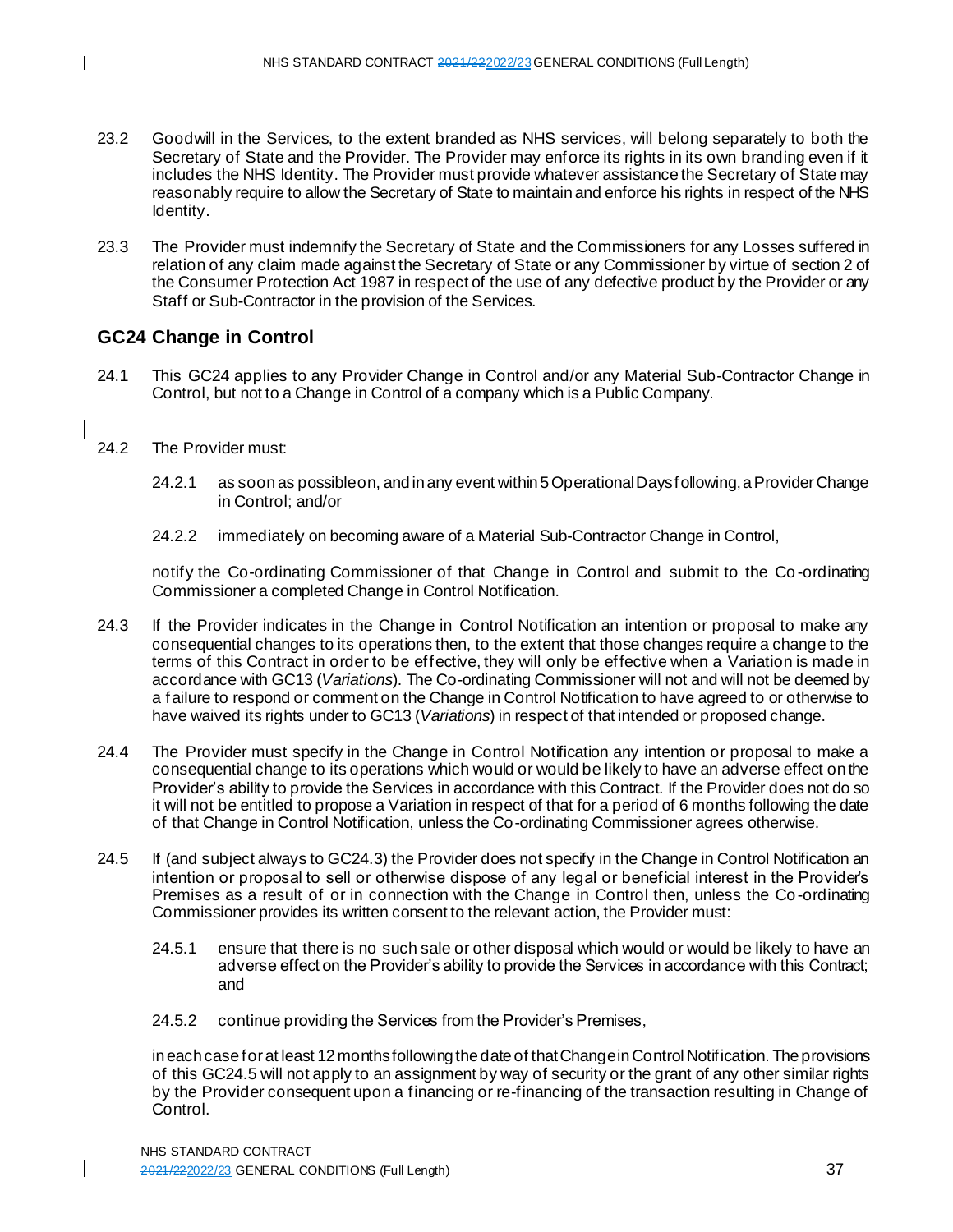- 24.6 The Provider must supply (and must use its reasonable endeavours to procure that the relevant Material Sub-Contractor supplies) to the Co-ordinating Commissioner, whatever further information relating to the Change in Control the Co-ordinating Commissioner may, within 20 Operational Days after receiving the Change in Control Notification, reasonably request.
- 24.7 The Provider must use its reasonable endeavours to ensure that the terms of its contract with any Material Sub-Contractor include a provision obliging the Material Sub-Contractor to inform the Provider in writing on, and in any event within 5 Operational Days following, a Material Sub-Contractor Change in Control in respect of that Material Sub-Contractor.
- 24.8 If:
	- 24.8.1 there is a Material Sub-contractor Change in Control; and
	- 24.8.2 following consideration of the information provided to the Co-ordinating Commissioner in the Change in Control Notification or under GC24.6, the Co-ordinating Commissioner reasonably concludes that, as a result of that Material Sub-Contractor Change in Control, there is (or is likely to be) an adverse effect on the ability of the Provider and/or the Material Sub-Contractor to provide Services in accordance with this Contract (and, in reaching that conclusion, the Coordinating Commissioner may consider any factor, in its absolute discretion, that it considers relevant to the provision of Services),

then:

- 24.8.3 the Co-ordinating Commissioner may, by serving a written notice upon the Provider, require the Provider to replace the relevant Material Sub-Contractor within 10 Operational Days (or other period reasonably specified by the Co-ordinating Commissioner taking into account the interests of Service Users and the need for the continuity of Services); and
- 24.8.4 the Provider must replace the relevant Material Sub-Contractorwithin the period specified under GC24.8.3; and
- 24.8.5 for the avoidance of doubt, the provisions of GC12 (*Assignment and Sub-Contracting*) will apply in relation to the replacement Material Sub-Contractor and, on the granting of the approval referred to in GC12 (*Assignment and Sub-Contracting*), the provisions of Schedule 5B (*Provider's Material Sub-Contracts*) will be amended accordingly.
- 24.9 Notwithstanding any other provision of this Contract:
	- 24.9.1 a Restricted Person must not hold, and the Provider must not permit a Restricted Person to hold, at any time 5% or more of the total value of any Security in the Provider or in the Provider's Holding Company or any of the Provider's subsidiaries (as defined in the Companies Act 2006); and
	- 24.9.2 a Restricted Person must not hold, and the Provider must not permit (and must procure that a Material Sub-Contractor must not at any time permit) a Restricted Person to hold, at any time 5% or more of the total value of any Security in a Material Sub-Contractor or in any Holding Company or any of the subsidiaries (as defined in the Companies Act 2006) of a Material Sub-Contractor.
- 24.10 If the Provider breaches GC24.9.2, the Co-ordinating Commissioner may by serving written notice upon the Provider, require the Provider to replace the relevant Material Sub-Contractor within:

24.10.1 5 Operational Days; or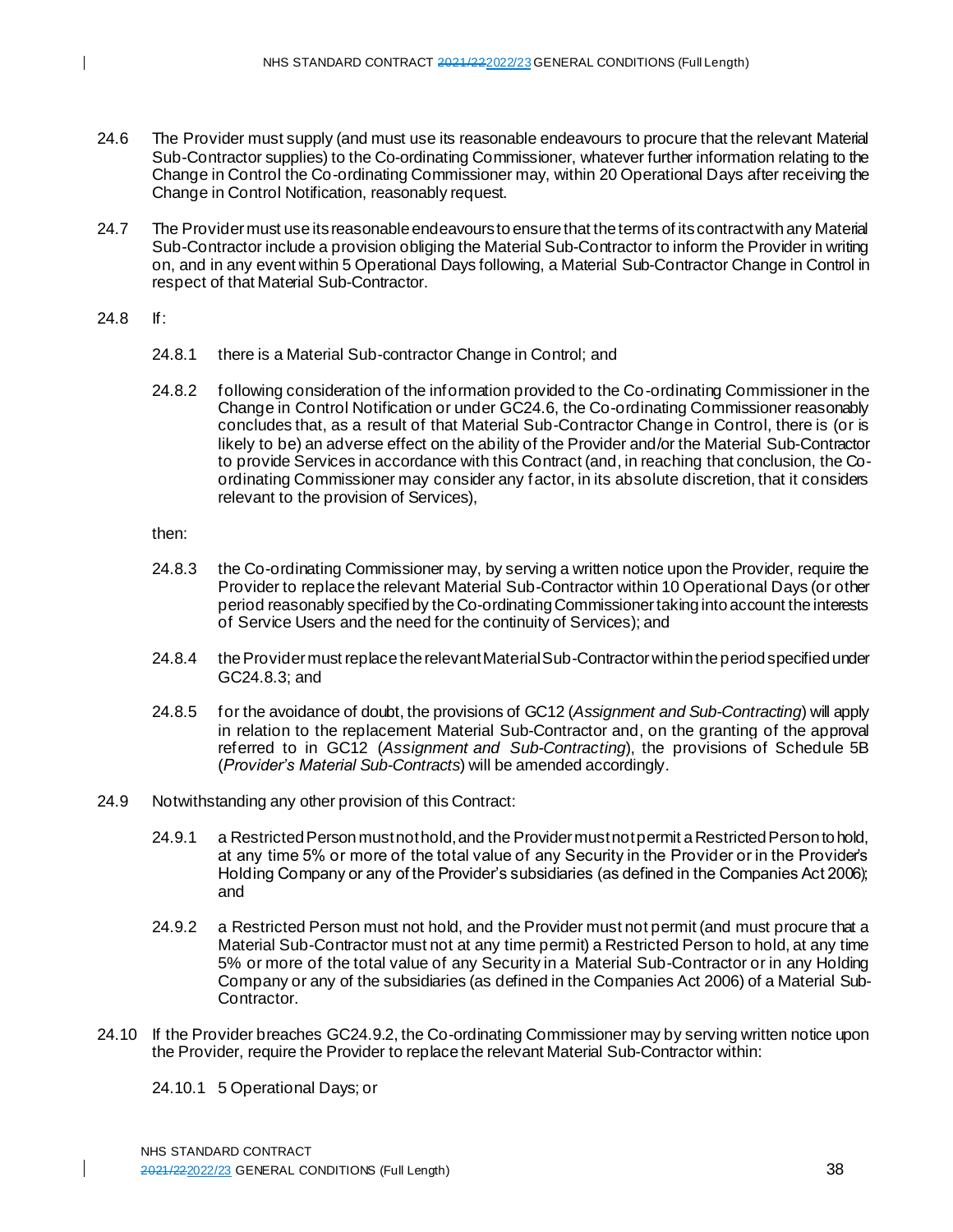24.10.2 whatever period may be reasonably specified by the Co-ordinating Commissioner (taking into account any factors which the Co-ordinating Commissioner considers relevant in its absolute discretion, including the interests of Service Users and the need for the continuity of Services),

and the Provider must replace the relevant Material Sub-Contractor within the period specified in that notice.

- 24.11 Nothing in this GC24 will prevent or restrict the Provider from discussing with the Co -ordinating Commissioner a proposed Change in Control before it occurs. In those circumstances, all and any information provided to or received by the Co-ordinating Commissioner in relation to that proposed Change in Control will be Confidential Information for the purposes of GC20 (*Confidential Information of the Parties*).
- 24.12 Subject to the Law and to the extent reasonable the Parties must co-operate in any public announcements arising out of a Change in Control.

## **GC25 Warranties**

- 25.1 The Provider warrants to each Commissioner that:
	- 25.1.1 it has full power and authority to enter into this Contract and all governmental or official approvals and consents and all necessary Consents have been obtained and are in full force and effect;
	- 25.1.2 its execution of this Contract does not and will not contravene or conflict with its constitution, Monitor's the Provider Licence, any Law, or any agreement to which it is a party or which is binding on it or any of its assets;
	- 25.1.3 the copies of all documents supplied to the Commissioners or any of their advisers by or on its behalf and listed in Schedule 5A (*Documents Relied On*) from time to time are complete and their contents are true;
	- 25.1.4 it has the right to permit disclosure and use of its Confidential Information for the purpose of this Contract;
	- 25.1.5 to the best of its knowledge, nothing will have, or is likely to have, a material adverse effect on its ability to perform its obligations under this Contract;
	- 25.1.6 any Material Sub-Contractor will have and maintain all Indemnity Arrangements and Consents and will deliver the subcontracted services in accordance with the Provider's obligations under this Contract;
	- 25.1.7 all information supplied by it to the Commissioners during the award procedure leading to the execution of this Contract is, to its reasonable knowledge and belief, true and accurate and it is not aware of any material f acts or circumstances which have not been disclosed to the Commissioners which would, if disclosed, be likely to have an adverse effect on a reasonable public sector entity's decision whether or not to contract with the Provider substantially on the terms of this Contract; and
	- 25.1.8 it has notified the Co-ordinating Commissioner in writing of any Occasions of Tax Noncompliance or any litigation in which it is involved in connection with any Occasions of Tax Noncompliance.
- 25.2 Each Commissioner warrants to the Provider that:
	- 25.2.1 it has full power and authority to enter into this Contract and all necessary approvals and consents have been obtained and are in full force and effect;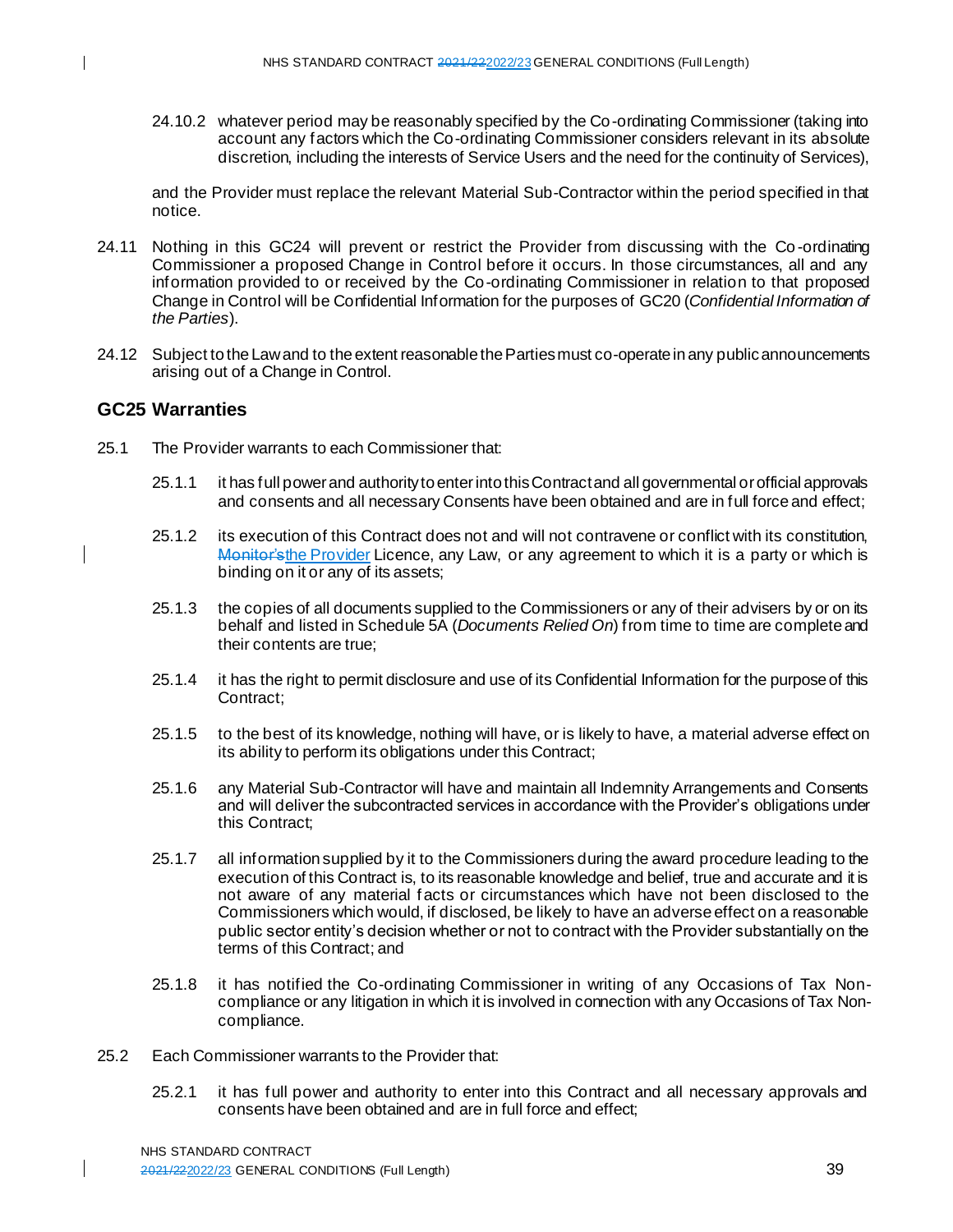- 25.2.2 its execution of this Contract does not and will not contravene or conflict with its constitution, any Law, or any agreement to which it is a party or which is binding on it or any of its assets;
- 25.2.3 the copies of all documents supplied to the Provider or any of its advisers by it or on its behalf and listed in Schedule 5A (*Documents Relied On*) from time to time are complete and their contents are true;
- 25.2.4 it has the right to permit disclosure and use of its Confidential Information for the purpose of this Contract; and
- 25.2.5 to the best of its knowledge, nothing will have, or is likely to have, a material adverse effect on its ability to perform its obligations under this Contract.
- 25.3 The warranties set out in this GC25 are given on the Effective Date and repeated on every day during the Contract Term.
- 25.4 Each Party must notify the others within 5 Operational Days following the occurrence of any event or circumstance which would or might render any warranty on its part untrue or misleading, providing full details as appropriate.

## **GC26 Prohibited Acts**

- 26.1 The Provider must not commit any Prohibited Act.
- 26.2 If the Provider or its employees or agents (or anyone acting on its or their behalf) commits any Prohibited Act in relation to this Contract with or without the knowledge of the Co-ordinating Commissioner, the Coordinating Commissioner will be entitled:
	- 26.2.1 to exercise its right to terminate under GC17.10.12 (*Termination*) and to recover from the Provider the amount of any loss resulting from the termination; and
	- 26.2.2 to recover from the Provider the amount or value of any gift, consideration or commission concerned; and
	- 26.2.3 to recover from the Provider any loss or expense sustained in consequence of the carrying out of the Prohibited Act or the commission of the offence.

## **GC27 Conflicts of Interest and Transparency on Gifts and Hospitality**

- 27.1 If a Party becomes aware of any actual, potential or perceived conflict of interest which is likely to affect another Party's decision (that Party acting reasonably) whether or not to contract or continue to contract substantially on the terms of this Contract, the Party aware of the conflict must immediately declare it to the other. The other Party may then, without affecting any other right it may have under Law, take whatever action under this Contract as it deems necessary.
- 27.2 The Provider must and must ensure that, in delivering the Services, all Staff comply with Law, with Managing Conflicts of Interest in the NHS and other Guidance, and with Good Practice, in relation to gifts, hospitality and other inducements and actual or potential conflicts of interest. As soon as possible after the end of each Contract Year, the Provider must publish on its website the name and position of any Decision-Making Staff who have neither completed a declaration of interest nor submitted a nil return in respect of that Contract Year, as required of them under Managing Conflicts of Interest in the NHS. In accordance with its general obligation to comply with Data Protection Legislation under GC21.1, the Provider must ensure that an appropriate Privacy Notice is provided to Staff to enable publication of such information.

 $\mathbf{I}$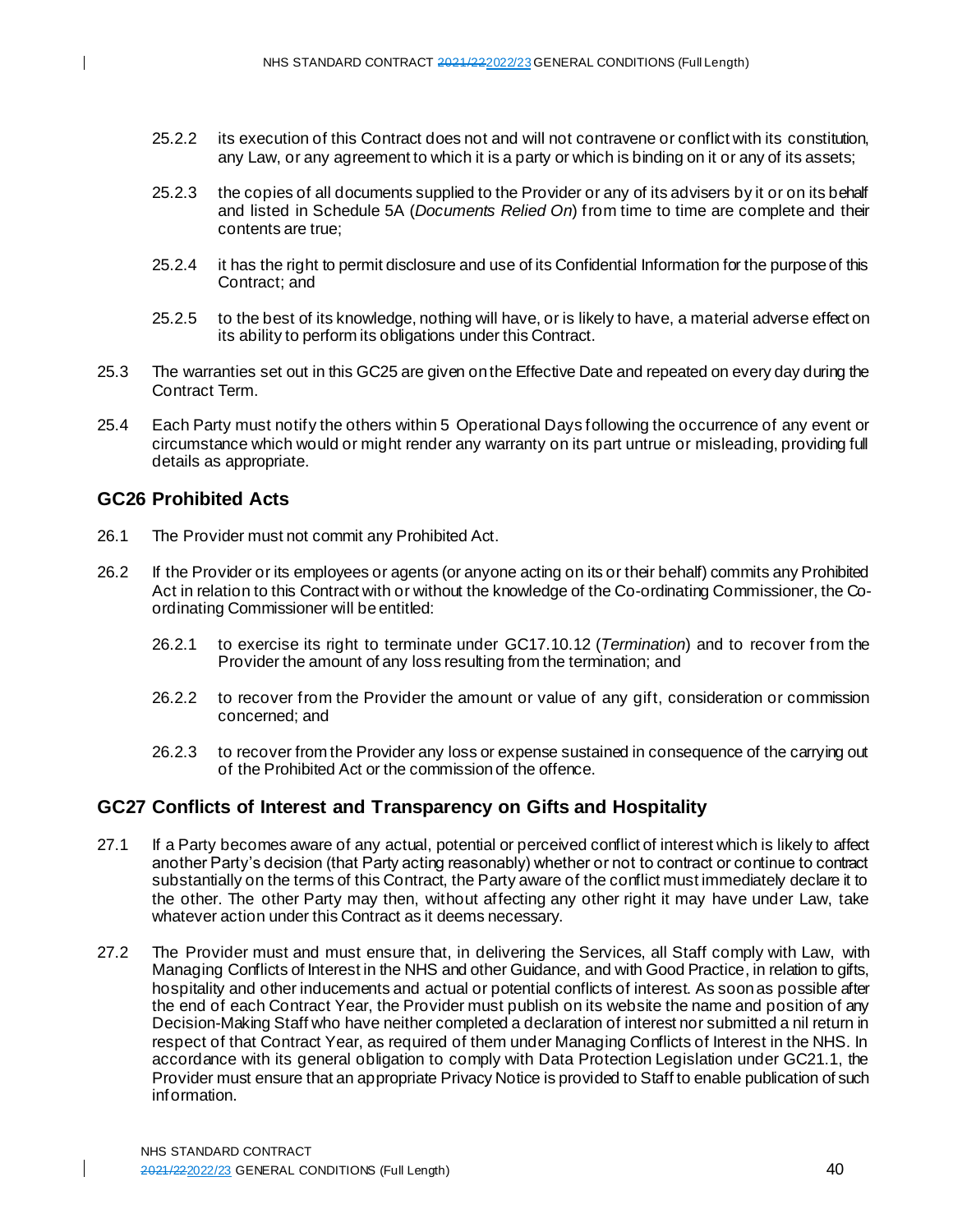# **GC28 Force Majeure**

- 28.1 This GC28 must be read in conjunction with SC31 (*Force Majeure: Service-specific provisionsSpecific Provisions*).
- 28.2 If an Event of Force Majeure occurs, the Affected Party must:
	- 28.2.1 take all reasonable steps to mitigate the consequences of that event;
	- 28.2.2 resume performance of its obligations as soon as practicable; and
	- 28.2.3 use all reasonable efforts to remedy its failure to perform its obligations under this Contract.
- 28.3 The Affected Party must serve an initial written notice on the other Parties immediately when it becomes aware of the Event of Force Majeure. This initial notice must give sufficient detail to identify the Event of Force Majeure and its likely impact. The Affected Party must then serve a more detailed written notice within a further 5 Operational Days. This more detailed notice must contain all relevant information as is available, including the effect of the Event of Force Majeure, the mitigating action being taken and an estimate of the period of time required to overcome the event and resume full delivery of Services.
- 28.4 If it has complied with its obligations under GC28.2 and 28.3, the Affected Party will be relieved from liability under this Contract if and to the extent that it is not able to perform its obligations under this Contract due to the Event of Force Majeure.
- 28.5 The Commissioners will not be entitled to exercise their rights under the Withholding and Retention of Payment Provisions to the extent that the circumstances giving rise to those rights arise as a result of an Event of Force Majeure.

# **GC29 Third Party Rights**

- 29.1 A person who is not a Party to this Contract has no right under the Contracts (Rights of Third Parties) Act 1999 to enforce or enjoy the benefit of this Contract, except that, to the extent that it applies in its or their favour, this Contract may be enforced by:
	- 29.1.1 a person who is the Provider's employee and is performing the Services for the Provider, if the matter to be enforced or the benefit to be enjoyed arises under GC5 (*Staff*), other than GC5.2, GC5.4.2 and GC5.18 to GC5.21 (*Staff*);
	- 29.1.2 the Secretary of State;
	- 29.1.3 a Regulatory or Supervisory Body
- 29.1.4 any CCG/ICB or Local Authority;
	- 29.1.5 the NHS Business Services Authority;
	- 29.1.6 a previous provider of services equivalent to the Services or any of them before the Service Commencement Date, or a new provider of services equivalent to the Services or any of them after the expiry or termination of this Contract or any Service, if the matter to be enforced or the benefit to be enjoyed arises under GC5.14 to GC5.17 (*Staff*);
	- 29.1.7 the relevant NHS Employer, if the matter to be enforced or the benefit to be enjoyed arises under GC5.18 to GC5.21 (*Staff*).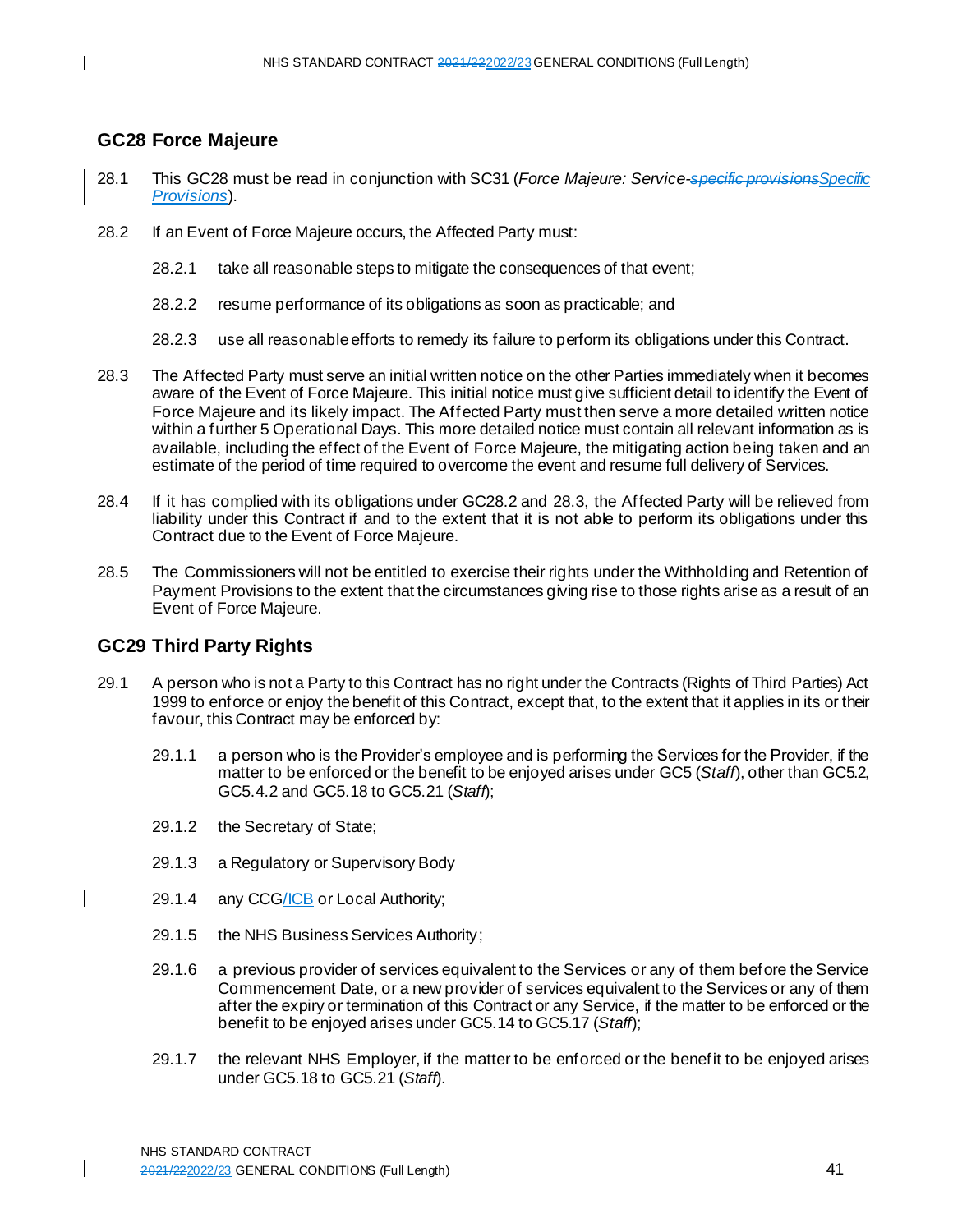29.2 Subject to GC13.2.2 (*Variations*), the rights of the Parties to terminate, rescind or agree any Variation, waiver or settlement under this Contract are not subject to the consent of any person who is not a party to this Contract.

## **GC30 Entire Contract**

 $\mathbf{I}$ 

- 30.1 This Contract constitutes the entire agreement and understanding of the Parties and supersedes any previous agreement between the Parties relating to the subject matter of this Contract, except for any contract entered into between the Commissioners and the Provider to the extent that it relates to the same or similar services and is designed to remain effective until the Service Commencement Date.
- 30.2 Each of the Parties acknowledges and agrees that in entering into this Contract it does not rely on and has no remedy in respect of any statement, representation, warranty or undertaking (if negligently or innocently made) or any person (whether a party to this Contract or not) other than as expressly set out in this Contract as a warranty or in any document agreed by the Parties to be relied on and listed in Schedule 5A (*Documents Relied On*).
- 30.3 Nothing in this GC30 will exclude any liability for fraud or any fraudulent misrepresentation.

# **GC31 Severability**

31.1 If any provision or part of any provision of this Contract is declared invalid or otherwise unenforceable, that provision or part of the provision as applicable will be severed from this Contract. This will not affect the validity and/or enforceability of the remaining part of that provision or of other provisions.

## **GC32 Waiver**

32.1 Any relaxation of or delay by any Party in exercising any right under this Contract must not be taken as a waiver of that right and will not affect the ability of that Party subsequently to exercise that right.

## **GC33 Remedies**

33.1 Except as expressly set out in this Contract, no remedy conferred by any provision of this Contract is intended to be exclusive of any other remedy and each and every remedy will be cumulative and will be in addition to every other remedy given under this Contract or existing at law or in equity, by statute or otherwise.

## **GC34 Exclusion of Partnership**

34.1 Nothing in this Contract will create a partnership or joint venture or relationship of employer and employee or principal and agent between any Commissioner and the Provider.

## **GC35 Non-Solicitation**

- 35.1 During the life of this Contract neither the Provider nor any Commissioner is to solicit any medical, clinical or nursing staff engaged or employed by the other without the other's prior written consent.
- 35.2 Subject to Guidance, it will not be considered to be a breach of GC35.1 if:
	- 35.2.1 an individual becomes an employee of a Party as a result of a response by that individual to an advertisement placed by or on behalf of that Party for the recruitment of clinical or nursing staff or Consultants; and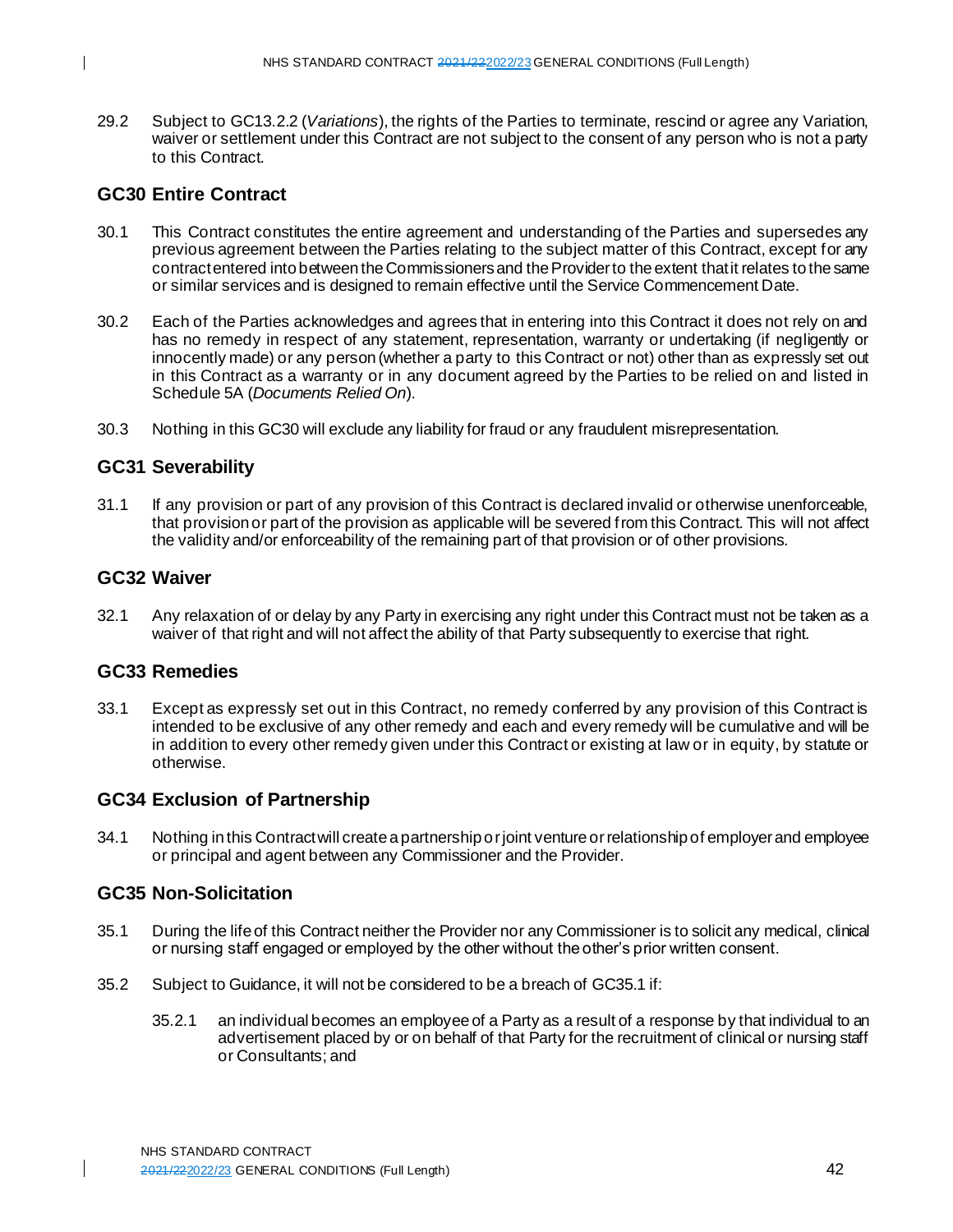35.2.2 where it is apparent from the wording of the advertisement, the manner of its publication, or otherwise that the advertisement was equally likely to attract applications from individuals who were not employees of the other Party.

## **GC36 Notices**

- 36.1 Any notices given under this Contract must be in writing and must be served by hand, post, or e-mail to the address for service of notices for the relevant Party set out in the Particulars.
- 36.2 Notices:
	- 36.2.1 by post will be effective upon the earlier of actual receipt, or 5 Operational Days after mailing;
	- 36.2.2 by hand will be effective upon delivery; and
	- 36.2.3 by e-mail will be effective when sent in legible form, but only if, following transmission, the sender does not receive a non-delivery message.

# **GC37 Costs and Expenses**

37.1 Each Party is responsible for paying its own costs and expenses incurred in connection with the negotiation, preparation and execution of this Contract.

## **GC38 Counterparts**

38.1 This Contract may be executed in any number of counterparts, each of which will be regarded as an original, but all of which together will constitute one agreement binding on all of the Parties, notwithstanding that all of the Parties are not signatories to the same counterpart.

## **GC39 Governing Law and Jurisdiction**

- 39.1 This Contract will be considered as a Contract made in England and will be subject to the laws of England.
- 39.2 Subject to the provisions of GC14 (*Dispute Resolution*), the Parties agree that the courts of England have exclusive jurisdiction to hear and settle any action, suit, proceedings or dispute in connection with this Contract (whether contractual or non-contractual in nature).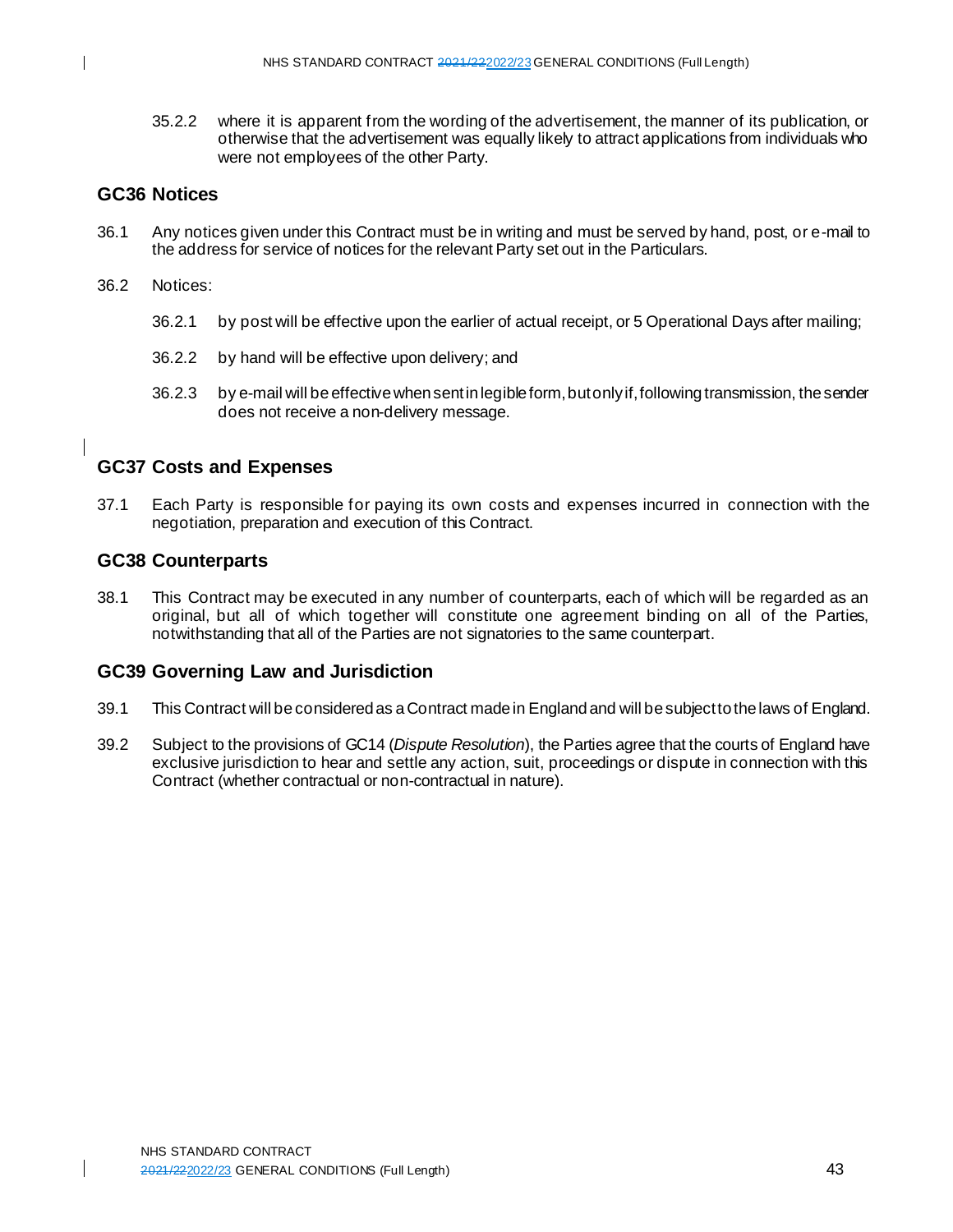# **DEFINITIONS AND INTERPRETATION**

- 1. The headings in this Contract will not affect its interpretation.
- 2. Reference to any statute or statutory provision, to Law, or to Guidance, includes a reference to that statute or statutory provision, Law or Guidance as from time to time updated, amended, extended, supplemented, re-enacted or replaced.
- 3. Reference to a statutory provision includes any subordinate legislation made from time to time under that provision.
- 4. References to Conditions and Schedules are to the Conditions and Schedules of this Contract, unless expressly stated otherwise.
- 5. References to any body, organisation or office include reference to its applicable successor from time to time.
- 6. Any references to this Contract or any other documents or resources includes reference to this Contract or those other documents or resources as varied, amended, supplemented, extended, restated and/or replaced from time to time and any reference to a website address for a resource includes reference to any replacement website address for that resource.
- 7. Use of the singular includes the plural and vice versa.
- 8. Use of the masculine includes the feminine and vice versa.
- 9. Use of the term "including" or "includes" will be interpreted as being without limitation.
- 10. The following words and phrases have the following meanings:

**18 Weeks Information** information as to the Service User's rights under the NHS Constitution to access the relevant Services within maximum waiting times, as further described and explained in the NHS Constitution Handbook and Guidance

**18 Weeks Referral-to-Treatment Standard** in relation to Consultant-led Services, the NHS's commitment that no-one should wait more than 18 weeks from the time they are referred to the start of their treatment unless it is clinically appropriate to do so, or they choose to wait longer, as set out in the Rules Suite published by the Department of Health and Social Care [\(https://www.gov.uk/government/publications/right](https://www.gov.uk/government/publications/right-to-start-consultant-led-treatment-within-18-weeks)[to-start-consultant-led-treatment-within-18-weeks](https://www.gov.uk/government/publications/right-to-start-consultant-led-treatment-within-18-weeks)) and in the recording and reporting guidance published<br>by NHS England (https://www.england.nhs.uk/statistics/statistical-work-areas/rtt-waiting-times/rtt-by NHS England [\(https://www.england.nhs.uk/statistics/statistical-work-areas/rtt-waiting-times/rtt](https://www.england.nhs.uk/statistics/statistical-work-areas/rtt-waiting-times/rtt-guidance/)[guidance/](https://www.england.nhs.uk/statistics/statistical-work-areas/rtt-waiting-times/rtt-guidance/))

#### **1983 Act** the Mental Health Act 1983

**1983 Act Code** the 'code of practice' published by the Department of Health and Social Care under section 118 of the 1983 Act

**2005 Act** the Mental Capacity Act 2005

**2006 Act** the National Health Service Act 2006

**2008 Act** the Health and Social Care Act 2008

**2012 Act** the Health and Social Care Act 2012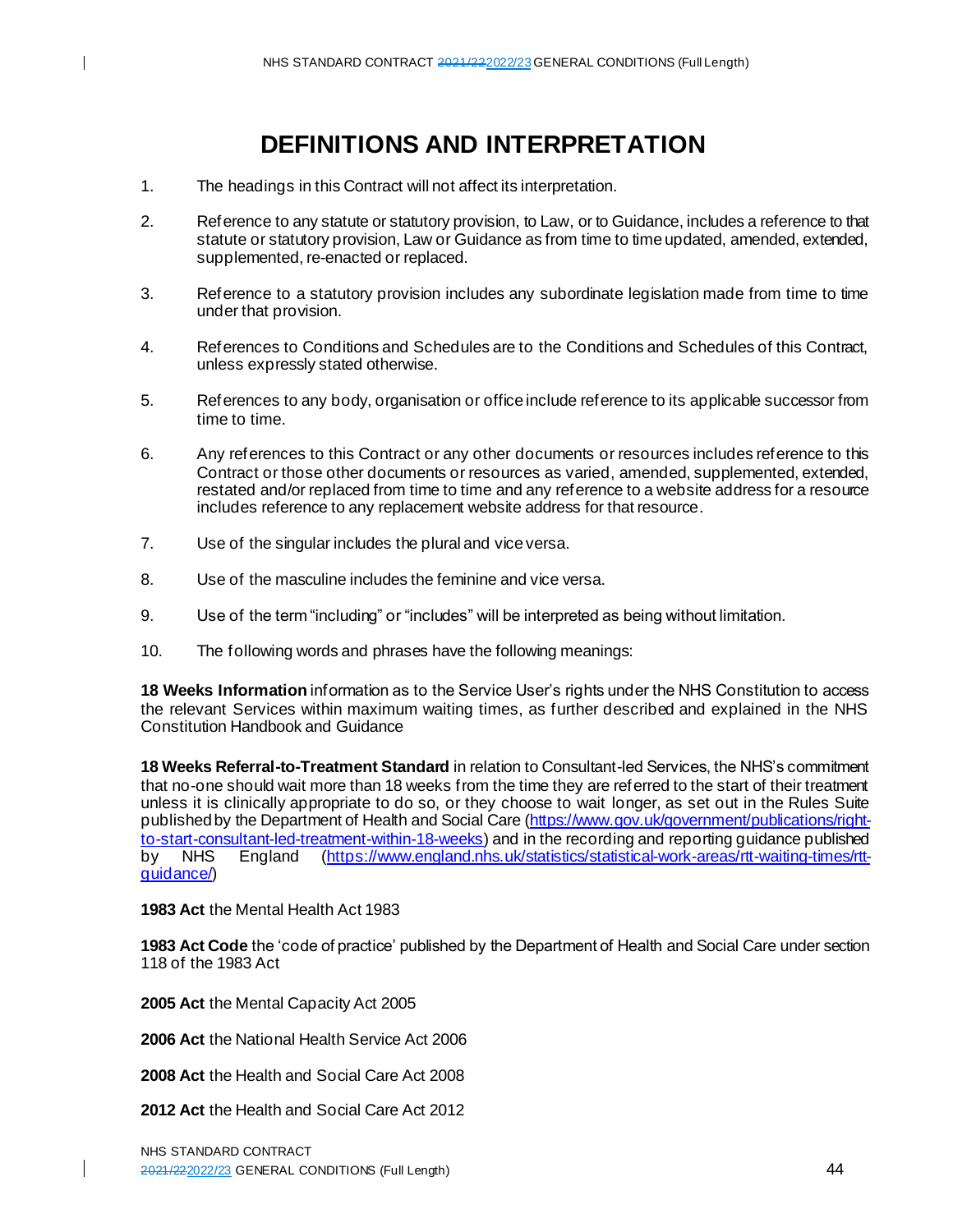**2014 Act** the Care Act 2014

**2014 Regulations** the Health and Social Care Act 2008 (Regulated Activities) Regulations 2014

**2018 Act** the Mental Health Units (Use of Force) Act 2018

**2018 Act Guidance** Mental Health Units (Use of Force) Act 2018: statutory guidance for NHS organisations in England and police forces in England and Wales, available at: <https://www.gov.uk/government/publications/mental-health-units-use-of-force-act-2018>

**2018 Act Responsible Person** the board-level officer of the Provider responsible for overseeing the Provider's actions to comply with the 2018 Act, identified as such in the Particulars

**2022 Act** the Health and Care Bill (Bill 140) once it has received royal assent

**Access and Waiting Time Standard for Children and Young People with an Eating Disorder** guidance on establishing and maintaining a community eating disorder service, published at: <https://www.england.nhs.uk/mental-health/cyp/eating-disorders/>

**Accessible Information Standard** guidance aimed at ensuring that disabled people have access to information that they can understand and any communication support they might need, as set out at: <https://www.england.nhs.uk/ourwork/accessibleinfo/>

**Accountable Emergency Officer**the individual appointed by the Provider as required by section 252A(9) of the 2006 Act

**Activity** Service User flows and clinical activity under this Contract

**Activity and Finance Report** a report showing actual Activity and the associated costs to Commissioners, in the format agreed and specified in Schedule 6A (*Reporting Requirements*)

**Activity Management Plan** a plan which, without limitation:

- (i) specifies any thresholds set out in any Activity Planning Assumptions which have been breached and/or otherwise identifies any unexpected or unusual patterns of Referrals and/or Activity in relation to the relevant Commissioners;
- (ii) includes the findings of any Joint Activity Review;
- (iii) includes an analysis of the causes and factors that contribute to the unexpected or unusual patterns of Referrals and/or Activity;
- (iv) includes specific locally agreed actions and timescales by which those actions must be met and completed by the Provider and/or the relevant Commissioners in order to restore levels of Referrals and/or Activity to within agreed thresholds;
- (v) (except in respect of unexpected or unusual patterns of Referrals and/or Activity caused wholly or mainly as a result of the exercise by Service Users of their legal rights to choice) includes the consequences for the Provider and/or the relevant Commissioners for breaching or failing to implement the Activity Management Plan; and
- (vi) (except in respect of unexpected or unusual patterns of Referrals and/or Activity caused wholly or mainly as a result of the exercise by Service Users of their legal rights to choice) may specify the immediate consequences (whether in relation to payment for Services delivered or to be delivered or otherwise) in relation to the identified unexpected or unusual patterns of Referrals and/or Activity

**Activity Planning Assumptions** the ratios and/or obligations, consistent with the relevant Indicative Activity Plan, to be met and satisfied by the Provider in relation to Service User flows and Activity following initial assessment regarding the Services, as identified in Schedule 2C (*Activity Planning Assumptions*) and/or as notified by the Commissioner to the Provider in accordance with SC29.7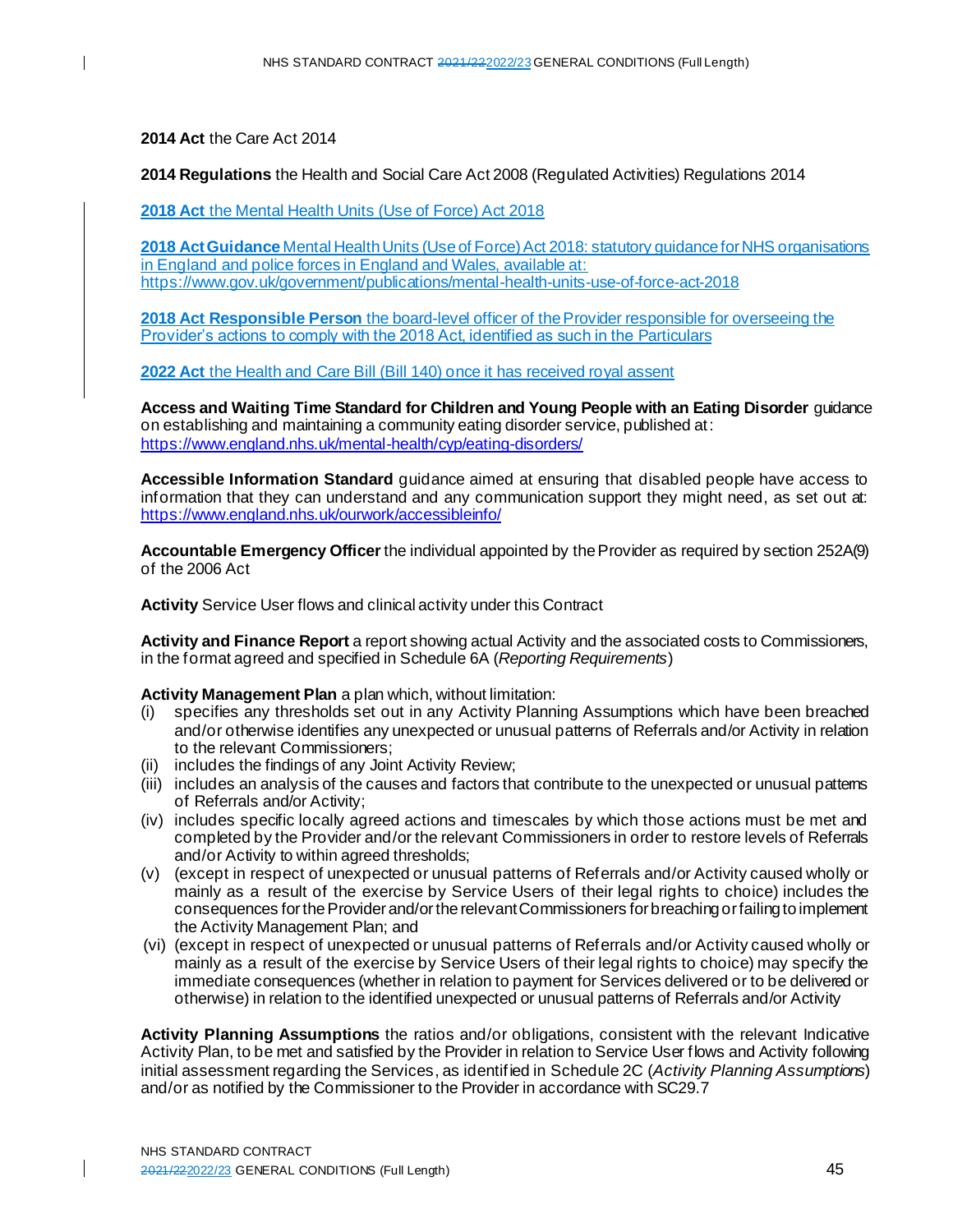**Activity Query Notice** a notice setting out in reasonable detail a query on the part of the Co-ordinating Commissioner or the Provider in relation to levels of Referrals and/or Activity

**Actual Annual Value** for the relevant Contract Year the aggregate of all payments made to the Provider under this Contract in respect of all Services delivered in that Contract Year (excluding VAT and payments in relation to any Local Incentive Scheme and after any deductions, withholdings or set-off), as reconciled under SC36 (*Payment Terms*).

**Actual Monthly Value** where no Expected Annual Contract Value has been agreed for the relevant month the aggregate of all payments made to the Provider under this Contract in respect of all Services delivered in that month (excluding VAT and payments in relation to any Local Incentive Scheme but before any deductions, withholdings or set-off), as reconciled under SC36 (*Payment Terms*)

**Actual Quarterly Value** for the relevant Quarter the aggregate of all payments made to the Provider under this Contract in respect of all Services delivered in that Quarter (excluding VAT and payments in relation to any Local Incentive Scheme but before any deductions, withholdings or set-off), as reconciled under SC36 (*Payment Terms*)

**Adalimumab Framework** the NHS National Framework Agreement for the Supply of Adalimumab for NHS England, pursuant to tender reference CM/PHR/18/5567, notified by NHS England, through which the Provider can call off supplies of adalimumab from specified suppliers

#### **Additional** over and above

 $\mathbf{I}$ 

- (i) any Mental Health Practitioner already employed by the Provider to work as a member of (i.e. working full-time or part-time, including on a rotational basis, within) the relevant general practice or PCN core multi-disciplinary teams as at 31 January 2021; and
- (ii) any IAPT Practitioner already employed by the Provider and working co-located within the relevant general practice as at 31 January 2021.

**A-EQUIP Guidance** the model of clinical midwifery supervision published by NHS England and available at: <https://www.england.nhs.uk/publication/a-equip-a-model-of-clinical-midwifery-supervision/>

**Affected Party** a party the performance of whose obligations under this Contract is affected by an Event of Force Majeure

**Agenda for Change** the single pay system in operation in the NHS, which applies to all directly-employed NHS staff with the exception of doctors, dentists and some very senior managers

**Alcohol and Tobacco Brief Interventions Guidance** the guidance published by Public Health England at: [https://www.gov.uk/government/publications/preventing-ill-health-commissioning-for-quality-and](https://www.gov.uk/government/publications/preventing-ill-health-commissioning-for-quality-and-innovation)[innovation](https://www.gov.uk/government/publications/preventing-ill-health-commissioning-for-quality-and-innovation)

**Aligned Payment and Incentive Rules** the rules set out in section 3 of the National Tariff

**Antibiotic Usage** the number of defined daily doses of antibiotics dispensed by the Provider to NHS patients undergoing care on an outpatient, day case or inpatient basis during a Contract Year, per 1000 admissions of NHS patients during the same Contract Year, calculated in accordance with the more detailed definition in the Public Health England AMR Local Indicators database, available at: https://fingertips.phe.org.uk/profile/amr-local-

indicators/data#page/6/gid/1938132909/pat/158/par/TE\_trust/ati/118/are/RWE/iid/92201/age/1/sex/4

**Antibiotic Usage 2018 Baseline** the number of defined daily doses of antibiotics dispensed by the Provider to NHS patients undergoing care on an outpatient, day case or inpatient basis during 2018, per 1000 admissions of NHS patients during 2018, calculated in accordance with the more detailed definition in the Public Health England AMR Local Indicators database, available at: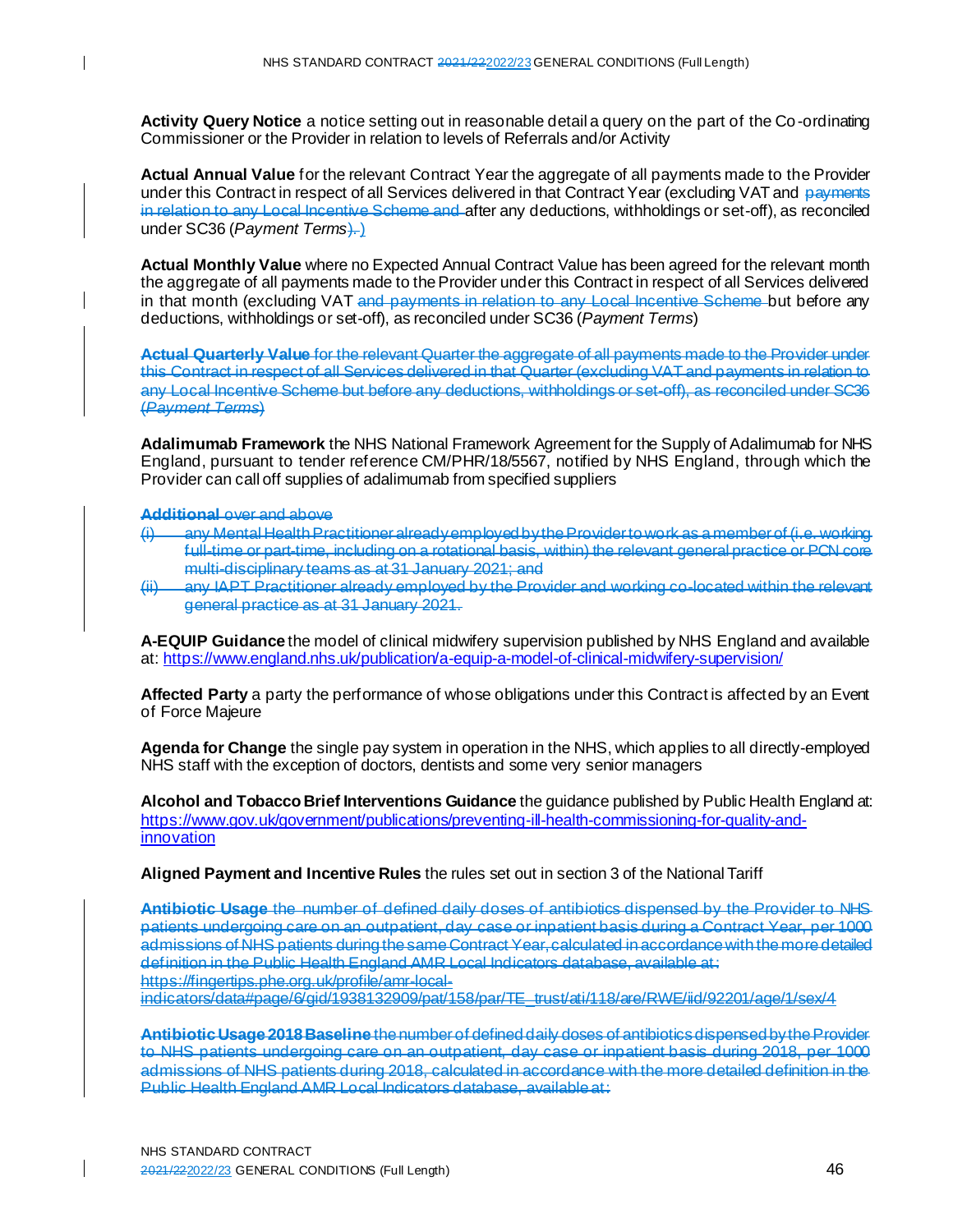https://fingertips.phe.org.uk/profile/amr-local-

 $\mathbf{I}$ 

indicators/data#page/6/gid/1938132909/pat/158/par/TE\_trust/ati/118/are/RWE/iid/92201/age/1/sex/4

**Antimicrobial Stewardship Toolkit for English Hospitals** the document entitled *Start Smart – Then Focus*, published by Public Health England and available at: <https://www.gov.uk/government/publications/antimicrobial-stewardship-start-smart-then-focus>

**Approved Research Study** a clinical research study:

- (i) which is of clear value to the NHS;
- (ii) which is subject to high quality peer review (commensurate with the size and complexity of the study);
- (iii) which is subject to NHS research ethics committee approval where relevant;
- (iv) which meets all the requirements of any relevant Regulatory or Supervisory Body; and
- (v) in respect of which research funding is in place compliant with NHS Treatment Costs Guidance

**Armed Forces Covenant** the armed forces covenant guidance document and the *Armed forces covenant: today and tomorrow* document outlining actions to be taken, available at: <https://www.gov.uk/government/publications/the-armed-forces-covenant>

**Auditor** an appropriately qualified, independent third party auditor appointed by the Co -ordinating Commissioner in accordance with GC15.8 (*Governance, Transaction Records and Audit*)

**Authorised Person** the Co-ordinating Commissioner and each Commissioner or their authorised representatives, any body or person concerned with the treatment or care of a Service User approved by the Co-ordinating Commissioner or the relevant Commissioner, and (for the purposes permitted by Law) any authorised representative of any Regulatory or Supervisory Body

**Best Practice** any methodologies, pathway designs and processes relating to the Services developed by the Provider or any Sub-Contractor (whether singly or jointly with any Commissioner or other provider) for the purposes of delivering the Services and which are capable of wider use in the delivery of healthcare services for the purposes of the NHS, but not including inventions that are capable of patent protection and for which patent protection is being sought or has been obtained, registered designs, or copyright in software

**Best Practice Tariff** a pricing arrangement designed to incentivise quality and cost-effective care, as described in section 5.4 of the National Tariff

**Block Arrangement** an arrangement described in Schedule 3A (*Local Prices*), 3B (*Local Variations*) or 3C (*Local Modifications*) under which an overall fixed price is agreed which is not varied as a result of any changes in Activity levels

**Board Assurance Framework for Seven Day Hospital Services** the framework for use by acute hospital providers in measuring their progress in implementing seven-day hospital services, availableas published by NHS England at: https://improvement.nhs.uk/resources/board-assurance-framework-seven-dayhospital-services/

**Broad-Spectrum Antibiotic Usage** the number of defined daily doses of broad-spectrum antibiotics from the World Health Organisation Watch and Reserve lists dispensed by the Provider to NHS patients undergoing care on an outpatient, day case or inpatient basis during a Contract Year, per 1000 admissions of NHS patients during the same Contract Year, calculated in accordance with the more detailed definition in the AMR Local Indicators database, available at: [https://fingertips.phe.org.uk/profile/amr-local](https://fingertips.phe.org.uk/profile/amr-local-indicators/data#page/1)[indicators/data#page/1](https://fingertips.phe.org.uk/profile/amr-local-indicators/data#page/1)

**Broad-Spectrum Antibiotic Usage 2018 Baseline** the number of defined daily doses of broad-spectrum antibiotics from the World Health Organisation Watch and Reserve lists dispensed by the Provider to NHS patients undergoing care on an outpatient, day case or inpatient basis during 2018, per 1000 admissions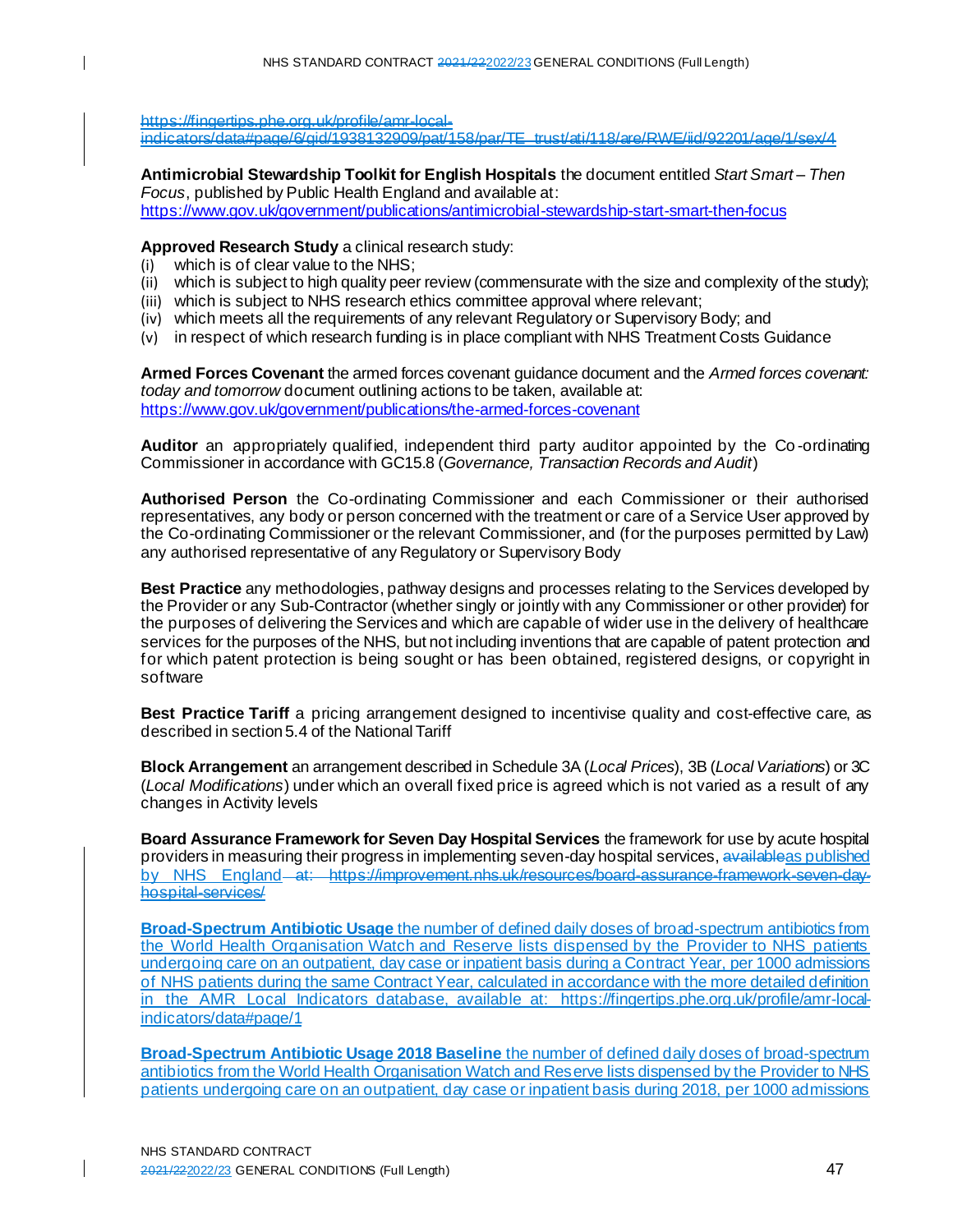of NHS patients during 2018, calculated in accordance with the more detailed definition in the AMR Local Indicators database, available at[: https://fingertips.phe.org.uk/profile/amr-local-indicators/data#page/1](https://fingertips.phe.org.uk/profile/amr-local-indicators/data#page/1)

**Business Continuity Plan** the Provider's plan for continuity of all of the Services in adverse circumstances, in accordance with the NHS England Business Continuity Management Framework (Service Resilience) published at <https://www.england.nhs.uk/ourwork/eprr/bc/> and the principles of PAS 2015 (British Standards Institution 21 October 2010) and ISO 22301)

**Caldicott Guardian** the senior health professional responsible for safeguarding the confidentiality of patient information

**Caldicott Information Governance Review** the Information Governance Review (March 2013) also known as Caldicott 2, available at:

<https://www.gov.uk/government/publications/the-information-governance-review>

**Caldicott Principles** the principles applying to the handling of patient-identifiable information set out in the report of the Caldicott Committee (1 December 1997)

**Care and Treatment Review** a review of a Service User undertaken in accordance with Care and Treatment Review Guidance, including a Care, Education and Treatment Review for a child or young person

**Care and Treatment Review Guidance** the guidance documents for commissioners and providers on Care and Treatment Reviews, and on Care, Education and Treatment Reviews for children and young people, published by NHS England at: <https://www.england.nhs.uk/publication/care-and-treatment-reviews-policy-and-guidance/>

**Care Connect APIs** the seventeen resource APIs listed at[: https://nhsconnect.github.io/CareConnectAPI/](https://nhsconnect.github.io/CareConnectAPI/)

**Care Transfer Plan** an appropriately detailed and comprehensive plan relating to the transfer of and/or discharge from care of a Service User, to ensure a consistently high standard of care for that Service User is at all times maintained

**Carer** a family member or friend of the Service User who provides day-to-day support to the Service User without which the Service User could not manage

**Category 1 Interventions** interventions which should not be routinely commissioned or performed, described as Category 1 Interventions in Evidence-Based Interventions Guidance

**Category 2 Interventions** interventions which should only be routinely commissioned or performed when specific criteria are met, described as Category 2 Interventions in Evidence-Based Interventions Guidance

**CEDR** the Centre for Effective Dispute Resolution

#### **Change in Control**

 $\mathbf{I}$ 

- (i) any sale or other disposal of any legal, beneficial or equitable interest in any or all of the equity share capital of a corporation (the effect of which is to confer on any person (when aggregated with any interest(s) already held or controlled) the ability to control the exercise of 50% or more of the total voting rights exercisable at general meetings of that corporation on all, or substantially all, matters), provided that a Change in Control will be deemed not to have occurred if after any such sale or disposal the same entities directly or indirectly exercise the same degree of control over the relevant corporation; or
- (ii) any change in the ability to control an NHS Foundation Trust, NHS Trust or NHS Body by virtue of the entering into of any franchise, management or other agreement or arrangement, under the terms of which the control over the management of the relevant NHS Foundation Trust, NHS Trust or NHS Body is conferred on another person without the Co-ordinating Commissioner's prior written consent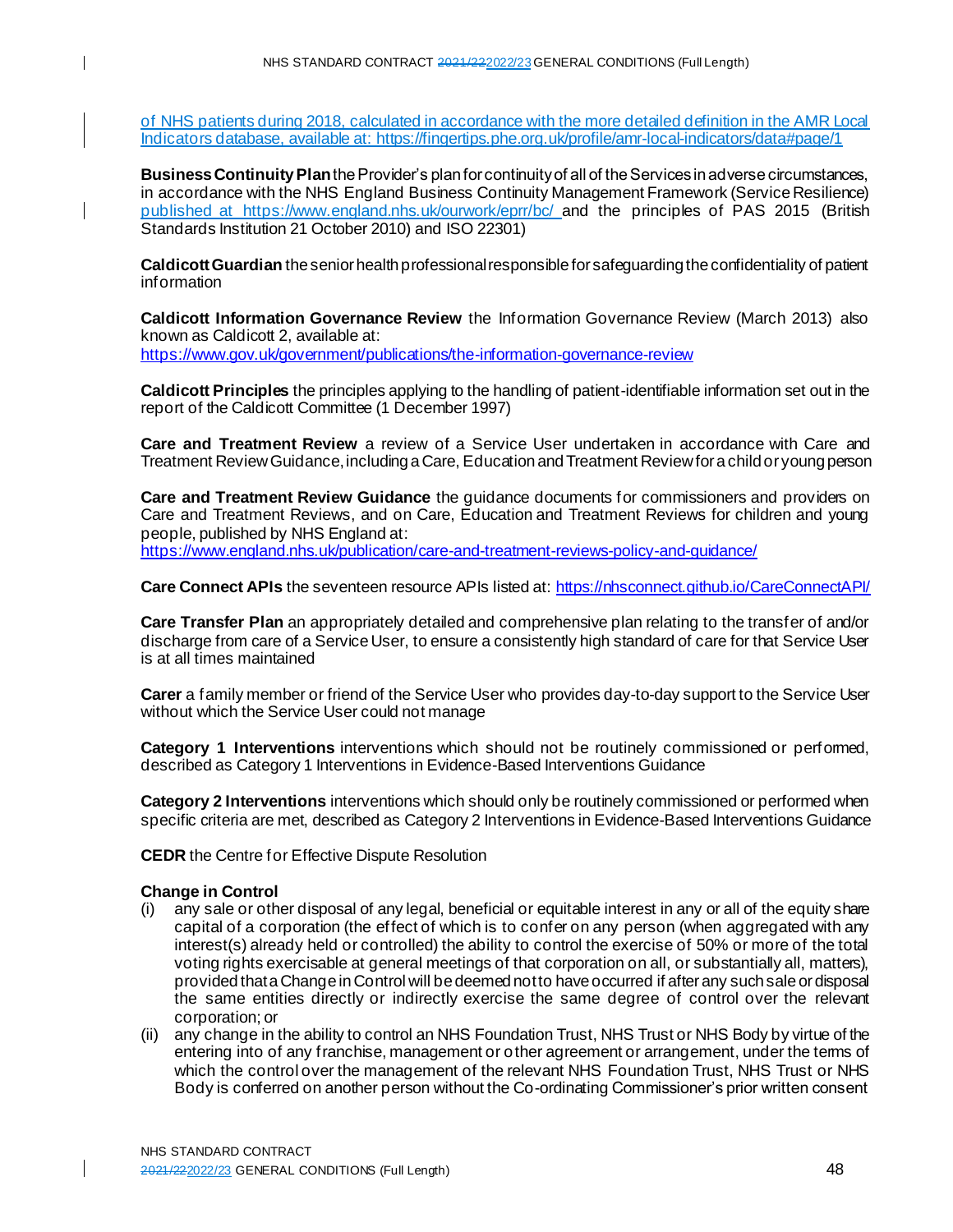$\mathbf{I}$ 

**Change in Control Notification** a notification in the form of the template to be found via: <http://www.england.nhs.uk/nhs-standard-contract/> completed as appropriate

**Chargeable Overseas Visitor** a patient who is liable to pay charges for NHS services under the Overseas Visitor Charging Regulations

**Child Protection Information Sharing Project** a project to improve the way that health and social care services work together across England to protect vulnerable children: [https://digital.nhs.uk/services/child](https://digital.nhs.uk/services/child-protection-information-sharing-project)[protection-information-sharing-project](https://digital.nhs.uk/services/child-protection-information-sharing-project)

**Child Sexual Abuse and Exploitation Guidance** the *Child Sexual Exploitation: Health Working Group Report* and the Department of Health and Social Care's response to its recommendations, available at: <https://www.gov.uk/government/publications/health-working-group-report-on-child-sexual-exploitation> and all Guidance issued pursuant to those recommendations

**Child Sexual Abuse and Exploitation Lead** the officer of the Provider responsible for implementation and dissemination of Child Sexual Abuse and Exploitation Guidance

**Clinic Letter** a summary of information relevant to the Service User to be produced by the Provider following outpatient clinic attendance, which must be a structured message capable of carrying both human readable narrative and coded (SNOMED CT) information, consistent with the standards published by the Professional Record Standards Body at: <https://theprsb.org/standards/>

**Clinical Commissioning Group** or **CCG** a clinical commissioning group as defined in Section 1l of 2006 Act

**Clinical Networks** groups of commissioners and providers of health or social care concerned with the planning and/or delivery of integrated health or social care across organisational boundaries, whether on a national, regional or local basis

**Code of Conduct for Data-Driven Health and Care Technology** the principles published by DHSC to enable the development and adoption of safe, ethical and effective data-driven health and care technologies, available at: [https://www.gov.uk/government/publications/code-of-conduct-for-data-driven-health-and-care](https://www.gov.uk/government/publications/code-of-conduct-for-data-driven-health-and-care-technology/initial-code-of-conduct-for-data-driven-health-and-care-technology)[technology/initial-code-of-conduct-for-data-driven-health-and-care-technology](https://www.gov.uk/government/publications/code-of-conduct-for-data-driven-health-and-care-technology/initial-code-of-conduct-for-data-driven-health-and-care-technology)

**Code of Practice on the Prevention and Control of Infections** the *Health and Social Care Act 2008: Code of Practice on the prevention and control of infections* and related guidance, available at: [https://www.gov.uk/government/publications/the-health-and-social-care-act-2008-code-of-practice-on-the](https://www.gov.uk/government/publications/the-health-and-social-care-act-2008-code-of-practice-on-the-prevention-and-control-of-infections-and-related-guidance)[prevention-and-control-of-infections-and-related-guidance](https://www.gov.uk/government/publications/the-health-and-social-care-act-2008-code-of-practice-on-the-prevention-and-control-of-infections-and-related-guidance)

**Commencement Date** the date that a section or a paragraph of a schedule of the 2022 Act comes into force

**Commercial Contract Research Study** a research project that is fully sponsored and fully funded by a commercial company

**Commissioner** a party identified as such in the Particulars

**Commissioner Assignment Methodology Guidance** detailed technical guidance published by NHS England to enable Providers to allocate the correct commissioner code withinspecified commissioning data sets for the healthcare activities they provide, available at: <https://www.england.nhs.uk/data-services/commissioning-flows/>

**Commissioner Documents** the documents listed in Schedule 1B (*Commissioner Documents*)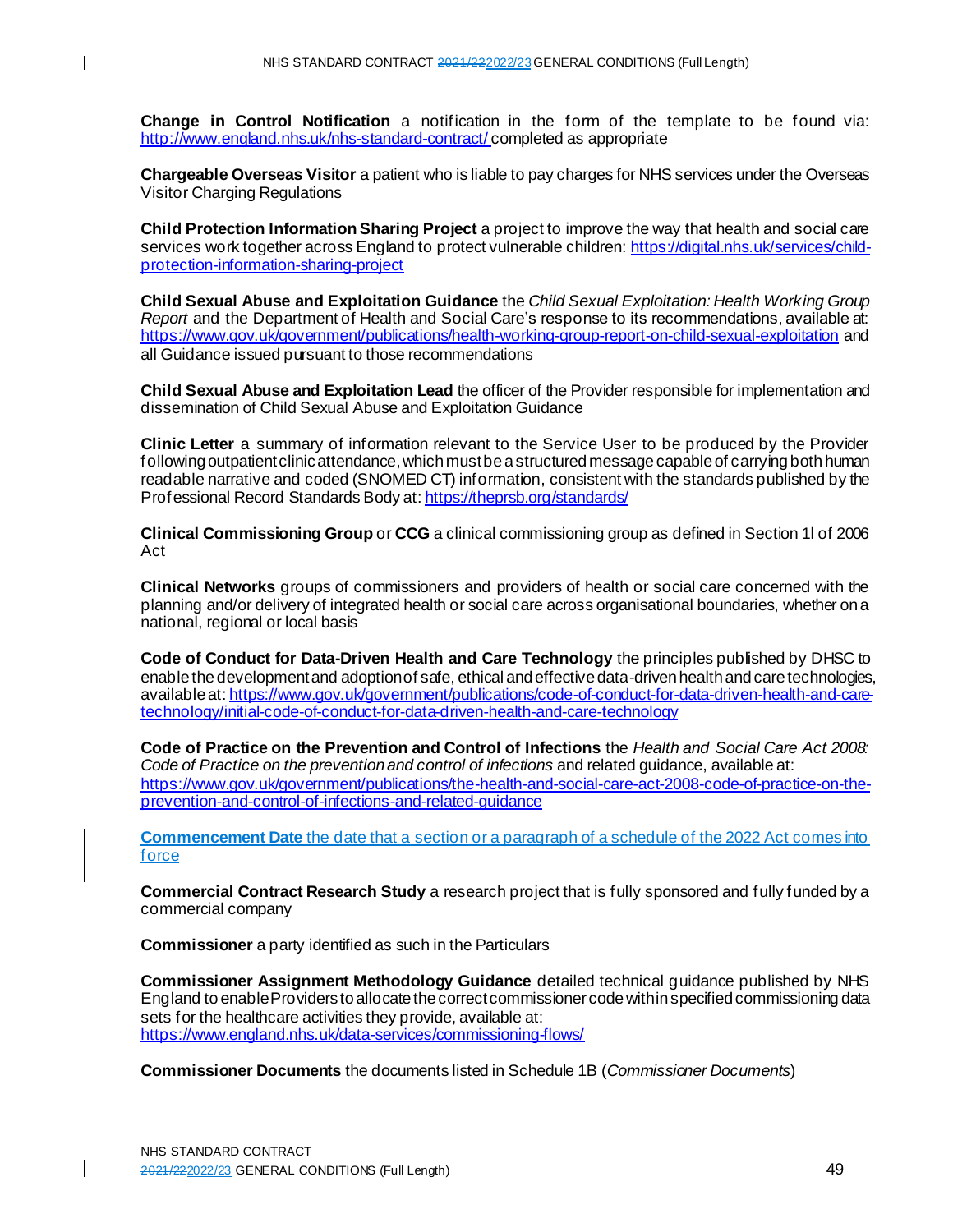**Commissioner Deliverables** all documents, products and materials developed by any Commissioner in relation to the Services in any form and submitted by any Commissioner to the Provider under this Contract, including data, reports, policies, plans and specifications

**Commissioner Earliest Termination Date** the date referred to as such in the Particulars

**Commissioner Notice Period** the period specified as such in the Particulars

**Commissioner Representative** a person identified as such in the Particulars

**Compliant Ambulance Vehicle Supply Contract**

- (i) (for base vehicle purchases) a contract with a supplier entered into by the Provider pursuant to the mini-competition conducted by NHS England (reference CCZJ19A03) under Lot 7 of the Crown Commercial Service Vehicle Purchase framework agreement RM6060; or
- (ii) (for vehicle conversions) a contract with a supplier entered into by the Provider pursuant to the mini competition conducted by NHS England under Lot 1 of the NHS National Agreement for the Supply of Ambulance Vehicle Conversions framework agreement 2020/S 240-594961

**Conditions Precedent** the pre-conditions to commencement of service delivery set out in Schedule 1A (*Conditions Precedent*)

**Confidential Information** any information or data in whatever form disclosed, which by its nature is confidential or which the disclosing Party acting reasonably states in writing to the receiving Party is to be regarded as confidential, or which the disclosing Party acting reasonably has marked 'confidential' (including, financial information, or marketing or development or workforce plans and information, and information relating to services or products) but which is not Service User Health Records or information relating to a particular Service User, or Personal Data, or information which is disclosed in accordance with GC21 (*Patient Confidentiality, Data Protection, Freedom of Information and Transparency*), in response to an FOIA request, or information which is published as a result of government policy in relation to transparency

#### **Consent**

- (i) any permission, consent, approval, certificate, permit, licence, statutory agreement, authorisation, exception or declaration required by Law for or in connection with the performance of Services; and/or
- (ii) any necessary consent or agreement from any third party needed either for the performance of the Provider's obligations under this Contract or for the provision by the Provider of the Services in accordance with this Contract, including any registration with any relevant Regulatory or Supervisory Body

**Consultant** a person employed or engaged by the Provider of equivalent standing and skill as a person appointed by an NHS Body in accordance with the Law governing the appointment of consultants

**Consultant-led Service** a Service for which a Consultant retains overall clinical responsibility (without necessarily being present at each Service User appointment), and in respect of which Referrals of Service Users are made directly to a named Consultant

**Continuity of Carer Standard** the requirements in respect of maternity Services that, by March 2022:

- (i) at least 51% of Service Users to be placed onto a continuity of carer pathway and to receive continuity of carer throughout their maternity care at the point of delivery and
- the same level of performance to be achieved in relation to all relevant Service Users who are a) of black, Asian or mixed ethnicity and b) resident in those areas with the highest deprivation served by the Provider

as further defined in *Measuring Continuity of Carer: a Monitoring and Evaluation Framework*, published by the Royal College of Midwives, available at: https://www.rcm.org.uk/promoting/professionalpractice/continuity-of-carer/ and in *Delivering Continuity of Carer for March 2021: Note for Local Maternity Systems*, circulated by NHS England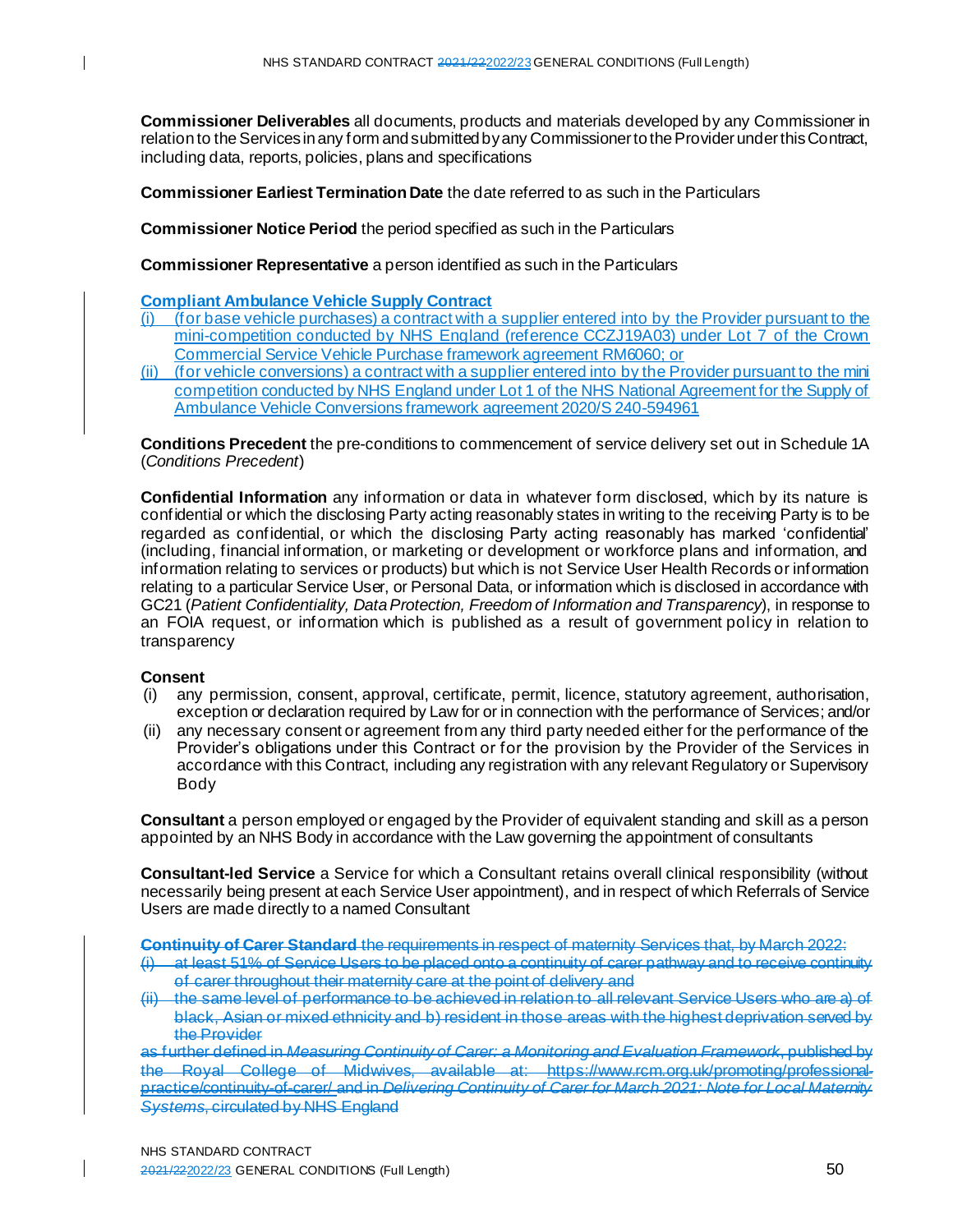**Contract Management Meeting** a meeting of the Co-ordinating Commissioner and the Provider held in accordance with GC9.6 (*Contract Management*)

#### **Contract Performance Notice**

- (i) a notice given by the Co-ordinating Commissioner to the Provider under GC9.4 (*Contract Management*), alleging failure by the Provider to comply with any obligation on its part under this Contract; or
- (ii) a notice given by the Provider to the Co-ordinating Commissioner under GC9.5 (*Contract Management*) alleging failure by any Commissioner to comply with any obligation on its part under this Contract,

as appropriate

**Contract Technical Guidance** technical guidance in relation to the NHS Standard Contract, available at: <https://www.england.nhs.uk/nhs-standard-contract/>

**Contract Term** the period specified as such in the Particulars (or where applicable that period as extended in accordance with Schedule 1C (*Extension of Contract Term*))

**Contract Year** the period starting on the Service Commencement Date and ending on the following 31 March and each subsequent period of 12 calendar months starting on 1 April, provided that the final Contract Year will be the period starting on the relevant 1 April and ending on the Expiry Date or date of earlier termination

**Co-ordinating Commissioner** the party identified as such in the Particulars

**Core Skills Training Framework** the framework which sets out national minimum standards for statutory and mandatory training for clinical and non-clinical staff employed or engaged by providers of healthcare services, available at: https://skillsforhealth.org.uk/info-hub/statutory-mandatory-core-skills-trainingframework-cst[f/https://skillsforhealth.org.uk/info-hub/statutory-mandatory-core-skills-training-framework](https://skillsforhealth.org.uk/info-hub/statutory-mandatory-core-skills-training-framework-cstf/)[cstf/](https://skillsforhealth.org.uk/info-hub/statutory-mandatory-core-skills-training-framework-cstf/)

**COSOP** the Cabinet Office Statement of Practice Staff Transfers in the Public Sector January 2000 available at https://www.gov.uk/government/publications/staff-transfers-in-the-public-sector

**CQC** the Care Quality Commission established under section 1 of the 2008 Act

**CQC Regulations** the Care Quality Commission (Registration) Regulations 2009

**CQUIN** the Commissioning for Quality and Innovation scheme, given effect through the Aligned Payment and Incentive Rules within the National Tariff

**CQUIN Guidance** guidance on the application and operation of CQUIN for the relevant Contract Year, as published by NHS England and NHS Improvement from time to time

**CQUIN Indicator** an indicator or measure of the Provider's performance as set out in Schedule 3E (*CQUIN*)

**CQUIN Payment** a payment to be made to the Provider for having met the goals set out in the CQUIN Scheme as determined in accordance with Schedule 3E (*CQUIN*)

**CQUIN Performance Report** a report prepared by the Provider detailing (with supporting clinical and other relevant evidence) the Provider's performance against and progress towards satisfying the CQUIN Indicators in each month to which the report relates, comprising part of the Service Quality Performance Report

**CQUIN Query Notice** a notice prepared by or on behalf of any Commissioner setting out in reasonable detail the reasons for challenging or querying a CQUIN Performance Report

 $\mathsf{l}$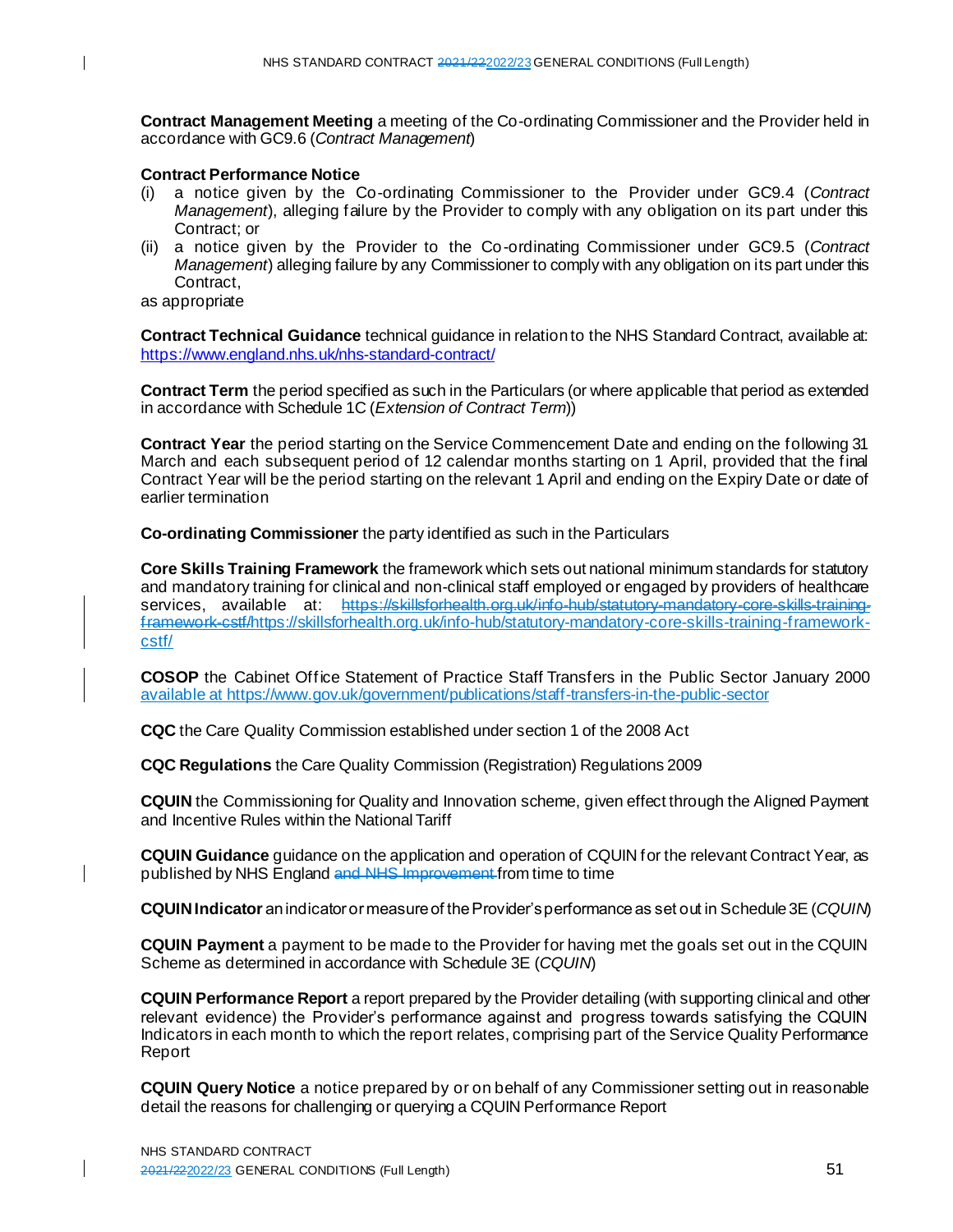**CQUIN Reconciliation Account** an account prepared by or on behalf of the Provider which:

- (i) identifies the CQUIN Payments to which the Provider is entitled, on the basis of the Provider's performance against the CQUIN Indicators during the relevant Contract Year, as recorded in the relevant CQUIN Performance Reports;
- (ii) confirms the payments on account already made to the Provider in respect of CQUIN for the relevant Contract Year;
- (iii) may correct the conclusions of any previous reconciliation account; and
- (iv) must identify any reconciliation payments now due from the Provider to any Commissioner, or from any Commissioner to the Provider

**Critical Care** healthcare or treatment at a higher level or more intensive level than is normally provided in an acute ward (often to support one or more of a patient's organs) and normally forming part of a comprehensive acute care pathway, but which may be required in other circumstances alone or together with Emergency Care

**CRS** commissioner requested services, as defined in CRS Guidance

**CRS Guidance** the Guidance published by NHS England and NHS Improvement in relation to commissioner requested services, available at: [https://www.england.nhs.uk/licensing-and-oversight-of](https://www.england.nhs.uk/licensing-and-oversight-of-independent-providers/information-for-commissioners/)[independent-providers/information-for-commissioners/](https://www.england.nhs.uk/licensing-and-oversight-of-independent-providers/information-for-commissioners/)

**Data Breach** has the meaning given to it in the Caldicott Information Governance Review

**Data Controller** has the same meaning as "Controller" in the Data Protection Legislation

**Data Guidance** any applicable guidance, guidelines, direction or determination, framework, code of practice, standard or requirement regarding information governance, confidentiality, privacy or compliance with Data Protection Legislation (whether specifically mentioned in this Contract or not) to the extent published and publicly available or their existence or contents have been notified to the Provider by the Coordinating Commissioner and/or any relevant Regulatory or Supervisory Body. This includes but is not limited to guidance issued by NHS Digital, the National Data Guardian for Health & Care, the Department of Health and Social Care, NHS England, the Health Research Authority, Public Health Englandthe UK Health Security Agency and the Information Commissioner

**Data Landing Portal** the secure and confidential portal hosted by NHS Digital for the receipt of electronic submissions of local patient-level datasets from providers, available at: [https://digital.nhs.uk/services/data](https://digital.nhs.uk/services/data-landing-portal)[landing-portal](https://digital.nhs.uk/services/data-landing-portal)

**Data Landing Portal Acceptable Use Statement** the acceptable use statement published by NHS Digital which sets out requirements on providers relating to the use of the Data Landing Portal, available at: <https://digital.nhs.uk/services/data-landing-portal>

**Data Loss Event** any event that results, or may result, in unauthorised processing of Personal Data held by the Provider under this Contract or Personal Data for which the Provider has responsibility under this Contract including without limitation actual or potential loss, destruction, corruption or inaccessibility of Personal Data, including any Personal Data Breach

**Data Processing Services** the data processing services described in the Annex to Schedule 6F (*Provider Data Processing AgreementServices*)

**Data Processor** has the same meaning as "Processor" in the Data Protection Legislation

**Data Protection Impact Assessment** an assessment by the Data Controller of the impact of the envisaged processing on the protection of Personal Data

 $\mathbf l$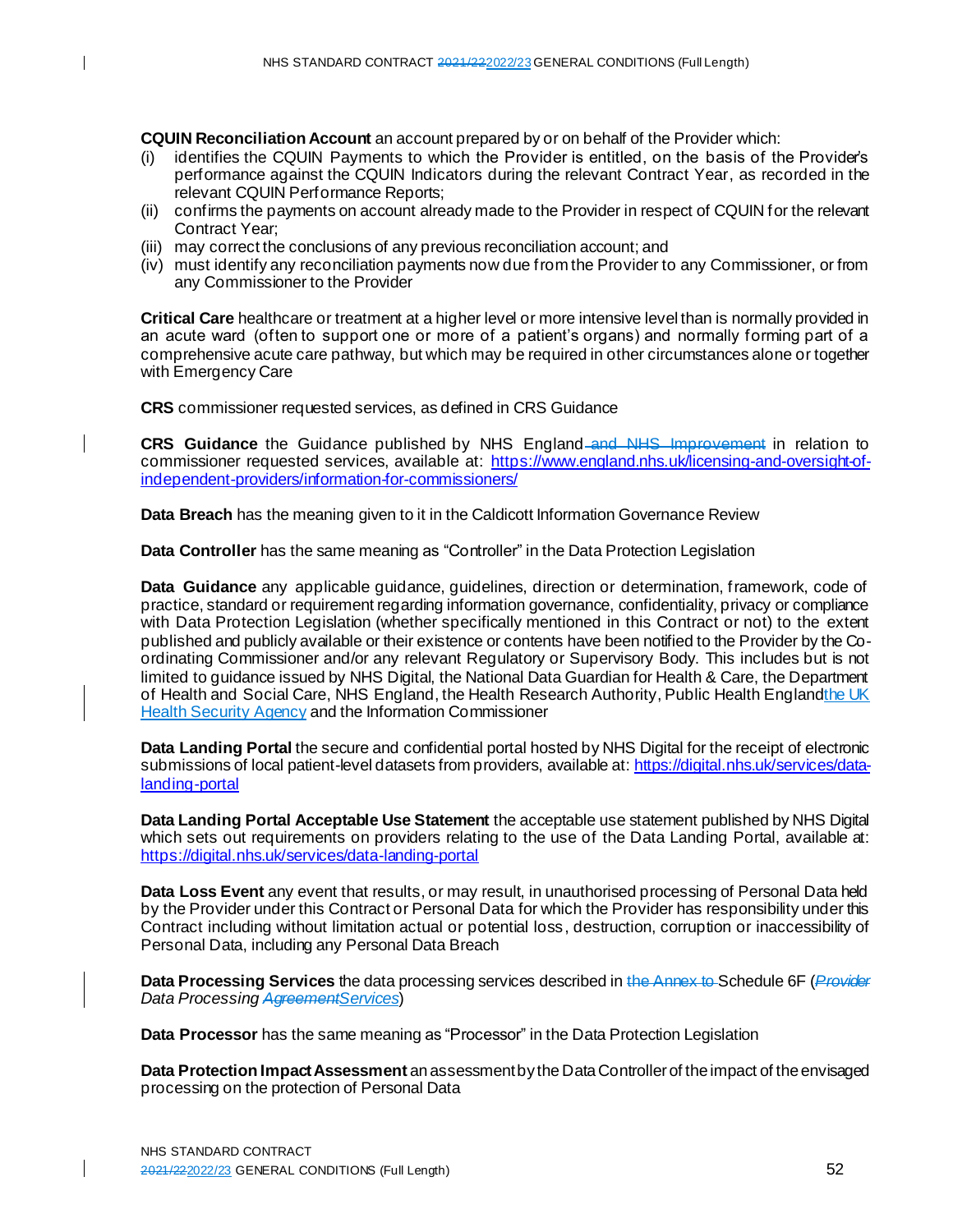#### **Data Protection Legislation**

- (i) the UK GDPR
- (ii) the DPA 2018
- (iii) all applicable Law concerning privacy, confidentiality or the processing of personal data including but not limited to the Human Rights Act 1998, the Health and Social Care (Safety and Quality) Act 2015, the common law duty of confidentiality and the Privacy and Electronic Communications (EC Directive) Regulations 2003

**Data Protection Officer** has the meaning given to it in Data Protection Legislation

**Data Quality Improvement Plan** or **DQIP** an agreed plan setting out specific data and information improvements to be achieved by the Provider in accordance with the timescales set out in that plan (which may comprise or include any DQIP agreed in relation to a Previous Contract) as appended at Schedule 6B (*Data Quality Improvement Plans*)

**Data Quality Maturity Index** the NHS Digital publication which assesses the completeness and quality of datasets submitted nationally by individual providers in relation to different services, available at: <https://digital.nhs.uk/data-and-information/data-tools-and-services/data-services/data-quality>

**Data Subject** has the meaning given to it in Data Protection Legislation

**Data Subject Access Request** a request made by, or on behalf of, a Data Subject in accordance with rights granted pursuant to Data Protection Legislation to access their Personal Data

**DBS** the Disclosure and Barring Service established under section 87 of the Protection of Freedoms Act 2012

**DCB0160** the standard defined in *Clinical Risk Management: its Application in the Deployment and Use of Health IT Systems*, available at: [https://digital.nhs.uk/services/solution-assurance/the-clinical-safety](https://digital.nhs.uk/services/solution-assurance/the-clinical-safety-team/clinical-risk-management-standards)[team/clinical-risk-management-standards](https://digital.nhs.uk/services/solution-assurance/the-clinical-safety-team/clinical-risk-management-standards)

**Death of a Service User Policy** a policy that complies with Good Practice and the Law, and which details the procedures which the Provider is to follow in the event of the death of a Service User while in the Provider's care

**Debt Securities** debentures, debenture or loan stock, bonds and notes, whether secured or unsecured

**Decision-Making Staff** has the meaning given to it in Managing Conflicts of Interest in the NHS

**Definitions and Interpretation** the section of the General Conditions under that heading

**Delivering a 'Net Zero' National Health Service** the report setting out the NHS's commitment to achieving net zero carbon emissions, published by NHS England and NHS Improvement at: <https://www.england.nhs.uk/greenernhs/publication/delivering-a-net-zero-national-health-service/>

## **Delivery Method**

- (i) in respect of communications with a Service User's GP, direct automatic transfer onto the GP practice electronic patient record system through a suitable secure interface; such as Message Exchange for Social Care and Health (details available at [https://digital.nhs.uk/services/message-exchange-for](https://digital.nhs.uk/services/message-exchange-for-social-care-and-health-mesh)[social-care-and-health-mesh](https://digital.nhs.uk/services/message-exchange-for-social-care-and-health-mesh)); or
- (ii) in respect of communications with any other Referrer or with any third party provider of health or social care, either direct automatic transfer onto that party's electronic patient record system through a suitable secure interface or secure email using an NHS secure account or equivalent, as required or permitted by the relevant Transfer of and Discharge from Care Protocol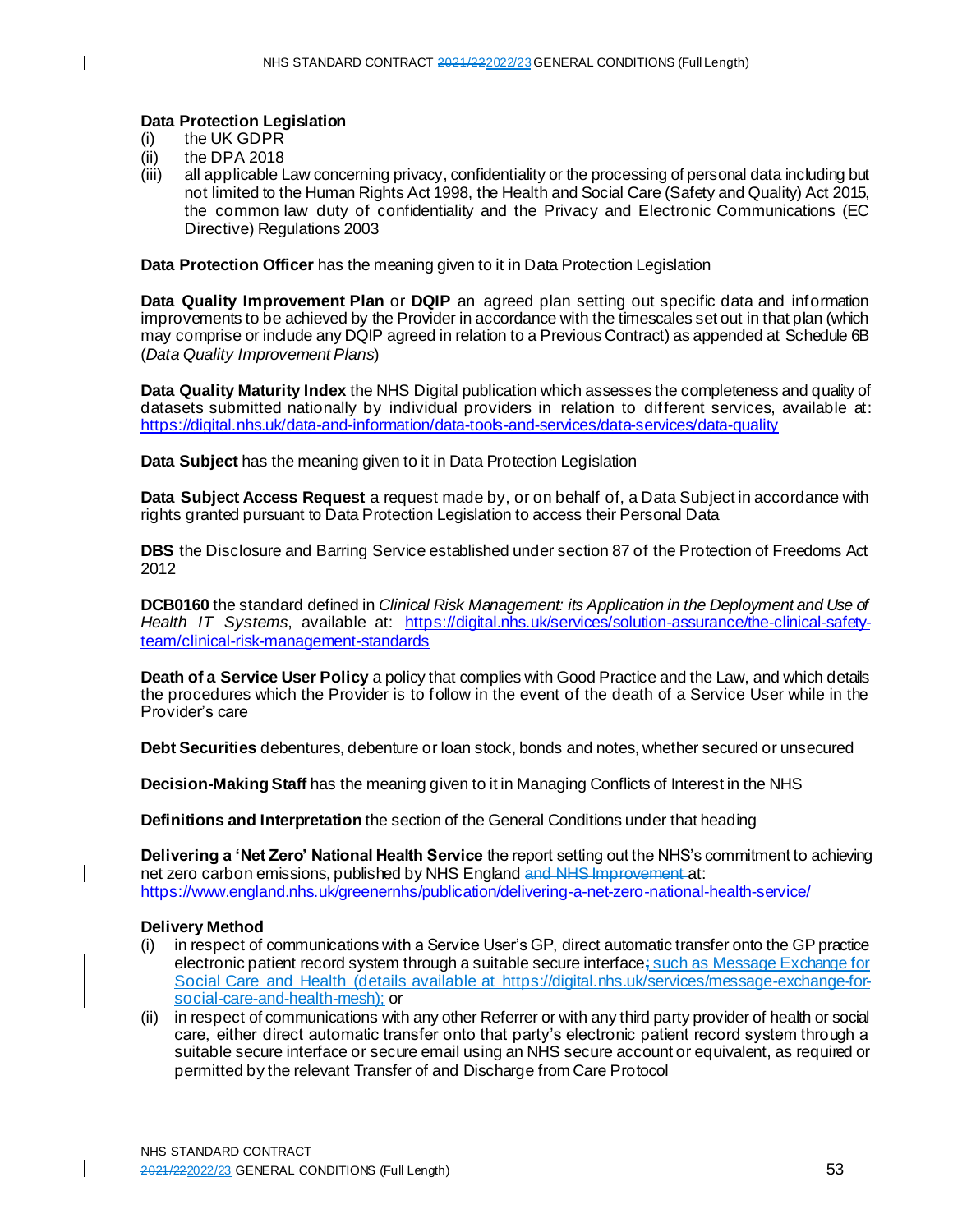**Department of Health and Social Care** or **DHSC** the Department of Health and Social Care in England of HM Government and its predecessor departments, or such other body superseding or replacing it from time to time and/or the Secretary of State

**Development Plan for Personalised Care** the agreed plan describing actions which the Provider and/or the Commissioners will take, aimed at ensuring that Service Users have choice and control over the way their care is planned and delivered, as set out in Schedule 2M (*Development Plan for Personalised Care*)

**Direction Letter/Determination** a letter or determination issued by the NHS Business Services Authority (on behalf of the Secretary of State pursuant to Section 7(2) of the Superannuation (Miscellaneous Provisions) Act 1967 or Section 25(5) of the Public Service Pensions Act 2013) to the Provider (or any Sub-Contractor, as appropriate), setting out the terms on which the Provider (or any Sub -Contractor, as appropriate) is to be granted access to the NHS Pension Scheme in connection with this Contract (or the relevant Sub-Contract, as appropriate)

**Directly Bookable** in relation to any Service, the Provider's patient administration system being compliant with and able to communicate with the NHS e-Referral Service enabling available appointment slots to show on the NHS e-Referral Service, thereby enabling a Referrer or Service User to book a Service User appointment directly onto the Provider's patient administration system

**Directory of Service** a directory of information that describes the services that organisations offer, provides a window through which providers can display their services and enables referring clinicians to search for clinically appropriate services to which they can refer service users

**Discharge Summary** a summary of information relevant to the Service User to be produced by the Provider in accordance with the relevant Transfer of and Discharge from Care Protocol which, for discharges from inpatient, day case or A+E Services, must be a structured message capable of carrying both human readable narrative and coded (SNOMED CT) information, consistent with the standards published by the Professional Record Standards Body at: <https://theprsb.org/standards/> and, in relation to discharges from inpatient acute care, with the Transfer of Care – Acute Inpatient Discharge Information Standard (DAPB4042), published by NHS Digital at [https://digital.nhs.uk/data-and-information/information](https://digital.nhs.uk/data-and-information/information-standards/information-standards-and-data-collections-including-extractions/publications-and-notifications/standards-and-collections/dapb4042-transfer-of-care-acute-inpatient-discharge)[standards/information-standards-and-data-collections-including-extractions/publications-and](https://digital.nhs.uk/data-and-information/information-standards/information-standards-and-data-collections-including-extractions/publications-and-notifications/standards-and-collections/dapb4042-transfer-of-care-acute-inpatient-discharge)[notifications/standards-and-collections/dapb4042-transfer-of-care-acute-inpatient-discharge](https://digital.nhs.uk/data-and-information/information-standards/information-standards-and-data-collections-including-extractions/publications-and-notifications/standards-and-collections/dapb4042-transfer-of-care-acute-inpatient-discharge)

**Dispute** a dispute, conflict or other disagreement between the Parties arising out of or in connection with this Contract

**Dispute Resolution** the procedure for resolution of disputes set out in GC14 (*Dispute Resolution*)

**DOTAS** the Disclosure of Tax Avoidance Schemes rules, requiring a promoter of tax schemes to tell HM Revenue & Customs of any specified notifiable arrangements or proposals and to provide prescribed information on those arrangements or proposals within set time limits as contained in Part 7 of the Finance Act 2004 and in secondary legislation pursuant to Part 7 of the Finance Act 2004 and as extended to National Insurance Contributions by the National Insurance Contributions (Application of Part 7 of the Finance Act 2004) Regulations 2012, SI 2012/1868 made under section 132A of the Social Security Administration Act 1992

**DPA 2018** the Data Protection Act 2018

**Early Intervention in Psychosis Scoring Matrix** the quality improvement and accreditation scoring matrix published by the Royal College of Psychiatrists at: [https://www.rcpsych.ac.uk/improving-care/ccqi/national](https://www.rcpsych.ac.uk/improving-care/ccqi/national-clinical-audits/national-clinical-audit-of-psychosis/EIP-spotlight-audit-resources)[clinical-audits/national-clinical-audit-of-psychosis/EIP-spotlight-audit-resources](https://www.rcpsych.ac.uk/improving-care/ccqi/national-clinical-audits/national-clinical-audit-of-psychosis/EIP-spotlight-audit-resources)

**EDS** the Equality Delivery System for the NHS, available at: <https://www.england.nhs.uk/about/equality/equality-hub/eds/>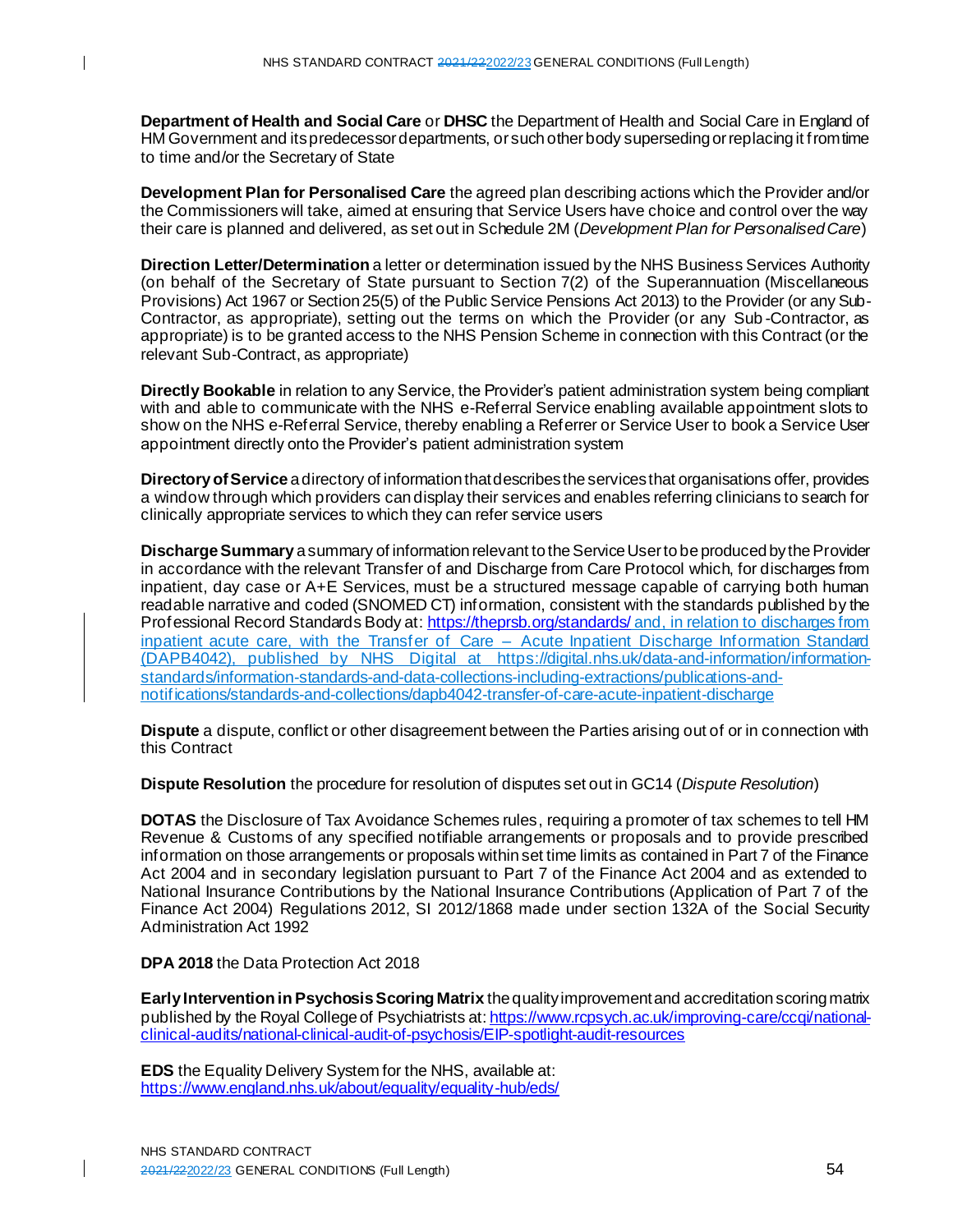**Education, Health and Care Needs Assessment** a joint assessment by the relevant professionals of the healthcare and social care needs of a child or young person, required under the Special Educational Needs and Disability Regulations 2014

**Effective Date** the date referred to as such in the Particulars

**e-Invoicing Guidance** guidance relating to the application and use of the NHS Shared Business Services e-Invoicing Platform, available at: <https://networkgrowth.s3.amazonaws.com/Tradeshift%20Supplier%20Training%20Guide.pdf>

**e-Invoicing Platform** the NHS Shared Business Services e-invoicing platform provided by Tradeshift

**EIR** the Environmental Information Regulations 2004

**Elective Care** pre-arranged, non-emergency care including scheduled operations provided by medical specialists (and unexpected returns to theatre and/or admissions to Critical Care units) in a hospital or other secondary care setting

**Emergency Care** healthcare or treatment for which a Service User has an urgent clinical need (assessed in accordance with Good Practice and which is in the Service User's best interests)

**Enhanced DBS & Barred List Check** a disclosure of information comprised in an Enhanced DBS Check together with information from the DBS children's barred list, adults' barred list and children's and adults' barred list

**Enhanced DBS Check** a disclosure of information comprised in a Standard DBS Check together with any information held locally by police forces that it is reasonably considered might be relevant to the post applied for

**Enhanced DBS Position** any position listed in the Rehabilitation of Offenders Act 1974 (Exceptions) Order 1975 (as amended), which also meets the criteria set out in the Police Act 1997 (Criminal Records) Regulations 2002 (as amended), and in relation to which an Enhanced DBS Check or an Enhanced DBS & Barred List Check (as appropriate) is permitted

**EPACCS IT System Requirements** guidance on the implementation of Electronic Palliative Care Coordination Systems available at: [https://digital.nhs.uk/binaries/content/assets/website-assets/data](https://digital.nhs.uk/binaries/content/assets/website-assets/data-collections/epaccsreq.pdf)[collections/epaccsreq.pdf](https://digital.nhs.uk/binaries/content/assets/website-assets/data-collections/epaccsreq.pdf)

**e-Prescribing** use of electronic systems to facilitate and enhance the communication of a prescription or medicine order, aiding the choice, administration and supply of a medicine through knowledge and decision support and providing a robust audit trail for the entire medicines use processes

**e-Procurement Guidance** Department of Health and Social Care guidance in *NHS E-Procurement Strategy* available at: <http://www.gov.uk/government/collections/nhs-procurement>

**EPRR Guidance** the emergency preparedness, resilience and response guidance published by NHS England and NHS Improvement, including:

- (i) *NHS Emergency Preparedness, Resilience and Response Framework;*
- (ii) *NHS Core Standards for Emergency Preparedness, Resilience and Response (EPRR); and*
- (iii) *Guidance relating to COVID-19*

available at: <http://www.england.nhs.uk/ourwork/eprr/>

**Equipment** any medical or non-medical equipment that the Provider may use in the delivery of the Services (including Vehicles)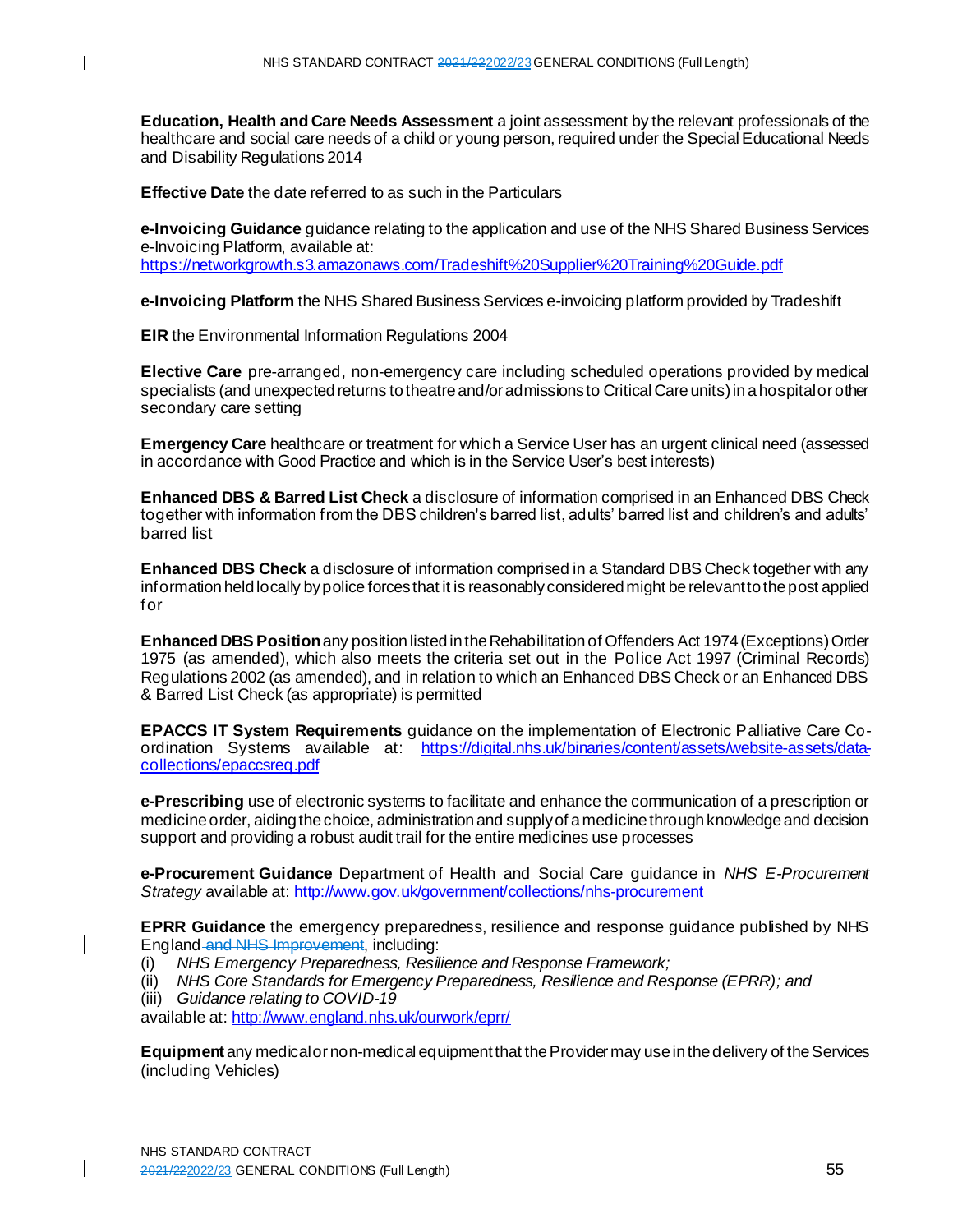**Essential Services** the Services identified as such listed in Schedule 2D (*Essential Services),* being those Services for which sufficient capacity does not exist at appropriate alternative providers or potential alternative providers and/or which cannot be provided in a different way and/or where vulnerable groups may have particular problems accessing alternative providers and/or where the Provider ceasing to provide the Service would render other Services unviable. (Note that with effect from the Commencement Date for section 22 of the 2022 Act NHS Trusts will no longer be exempt from the Provider Licence, so that this definition and all references to it will become redundant)

**Essential Services Continuity Plan** a plan agreed with the Co-ordinating Commissioner to ensure the continual availability of the Essential Services in the event of an interruption or suspension of the Provider's ability to provide any Essential Services and/or on any termination of this Co ntract or of any Service, as appended at Schedule 2E (*Essential Services Continuity Plan*) and updated from time to time . (Note that with effect from the Commencement Date for section 22 of the 2022 Act NHS Trusts will no longer be exempt from the Provider Licence, so that this definition and all references to it will become redundant)

**Event of Force Majeure** an event or circumstance which is beyond the reasonable control of the Party claiming relief under GC28 (*Force Majeure*), including war, civil war, armed conflict or terrorism, strikes or lock outs, riot, fire, flood or earthquake, and which directly causes that Party to be unable to comply with all or a material part of its obligations under this Contract in relation to any Service

**Evidence-Based Interventions Guidance** national guidance relating to the commissioning of interventions which are clinically inappropriate or which are appropriate only when performed in specific circumstances. published by NHS England at:

https://www.england.nhs.uk/publication/evidence-based-interventions-guidance-for-clinicalcommissioning-groups-ccgs/

and by the Academy of Medical Royal Colleges at: https://www.aomrc.org.uk/evidence-based-interventions/ https://www.aomrc.org.uk/ebi/resource/

**Exception Report** a report issued in accordance with GC9.20 (*Contract Management*) notifying the relevant Party's Governing Body of that Party's breach of a Remedial Action Plan and failure to remedy that breach

**Expected Annual Contract Value** the sum (if any) set out in Schedule 3F (*Expected Annual Contract Values*) for each Commissioner, in respect of each relevant Service for the Contract Year

**Expected Monthly Value** where an Expected Annual Contract Value has been agreed, the amount of that value paid in advance to the Provider for the month in question, as agreed under SC36.25 and Schedule 3F (*Expected Annual Contract Values*)

**Expected Service Commencement Date** the date referred to as such in the Particulars

**Expert** the person designated to determine a Dispute in accordance with GC14.8 or 14.9 (*Dispute Resolution*)

**Expert Determination Notice** notice in writing showing an intention to refer a Dispute for expert determination

**Expiry Date** the last day of the Contract Term

 $\mathbf{I}$ 

**FFT Guidance** guidance on the implementation of the NHS Friends and Family Test, available at: <https://www.england.nhs.uk/fft>

**Final Monthly Reconciliation Date** the date when the final separate SUS reconciliation reports for the relevant month are available for the Commissioners to view and use to validate reconciliation accounts received from the Provider, as advised by NHS Digital from time to time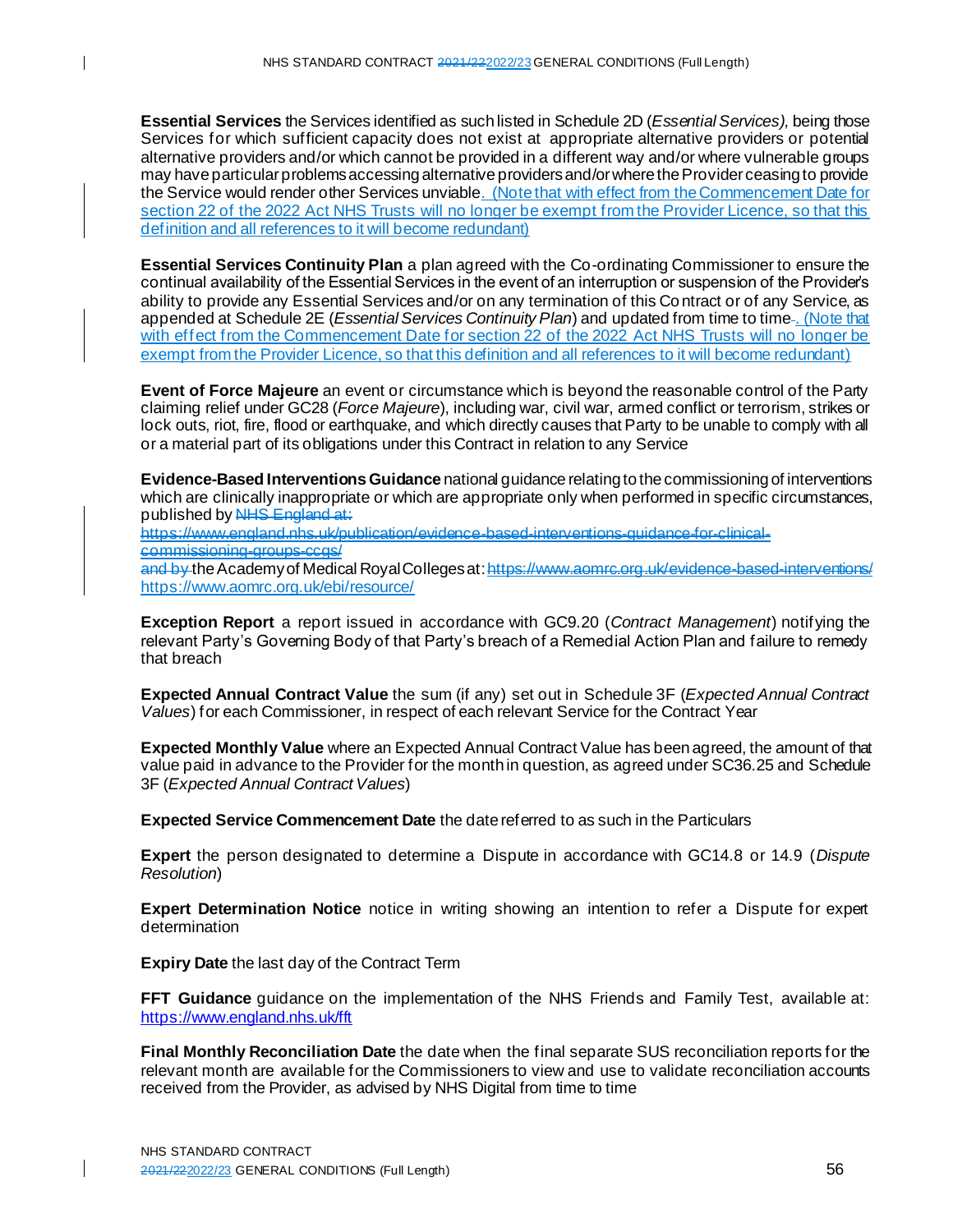**Final Quarterly Reconciliation Date** the date when the final separate SUS reconciliation reports on Activity for all three months in the relevant Quarter are available for the Commissioners to view and use to validate reconciliation accounts received from the Provider, as advised by NHS Digital from time to time

**First Monthly Reconciliation Date** the date when the first SUS reconciliation report on Activity for the relevant month is available for the Commissioners to view to facilitate reconciliation between the Provider and Commissioners, as advised by NHS Digital from time to time

**First Quarterly Reconciliation Date** the date when the first SUS separate reconciliation reports on Activity for all three months in the relevant Quarter is available for the Commissioners to view to facilitate reconciliation between the Provider and Commissioners, as advised by NHS Digital from time to time

**Fit Note Guidance** the guidance relating to the issue of fit notes, available at: <https://www.gov.uk/government/collections/fit-note>

**Fixed Payment** the price payable to the Provider by a Commissioner for the Services in respect of a Contract Year, as described in the Aligned Payment and Incentive Rules, including the separately identified amounts included within that price for

 $\begin{array}{ll} \text{(i)} & \text{the Value of} \end{array}$  Elective Activity;<br>(ii) any high-cost drugs, devices

(ii) any high-cost drugs, devices and listed procedures included within scope of the Aligned Payment and Incentive Rules (as described in rule 2b);

(iii) achievement of applicable Best Practice Tariffs (as described in rule 2c); and

(iv) achievement of applicable CQUIN indicators (as described in rule 2d)

and subject to rule 2e of the Aligned Payment and Incentive Rules, which describes how the price payable may in certain circumstances be more or less than the Fixed Payment

**FOIA** the Freedom of Information Act 2000

**Formulary** a list of medications that are approved by the Provider on the basis of their proven efficacy, safety and cost-effectiveness to be prescribed for Service Users by the Provider's clinical Staff

**Freedom To Speak Up Guardian** the individual appointed by the Provider in accordance with the Department of Health and Social Care publication *Learning Not Blaming* available at: <https://www.gov.uk/government/publications/learning-not-blaming-response-to-3-reports-on-patient-safety> and identified as such in the Particulars

**Friends and Family Test** the Friends and Family Test as defined in FFT Guidance

**Fundamental Standards of Care** the requirements set out in regulations 9 to 19 of the 2014 Regulations

**Genomic Laboratory Hub** an organisation which holds a contract with NHS England to arrange and/or perform genomic laboratory services for a defined geographical population, listed at: <https://www.england.nhs.uk/genomics/genomic-laboratory-hubs/>

**General Anti-abuse Rule** the legislation in Part 5 of the Finance Act 2013

**General Condition** or **GC** any of thesethe General Conditions as published by NHS England from time to time at[: https://www.england.nhs.uk/nhs-standard-contract](https://www.england.nhs.uk/nhs-standard-contract), forming part of the Contract

**Good Practice** using standards, practices, methods and procedures conforming to the Law and reflecting up-to-date published evidence and using that degree of skill and care, diligence, prudence and foresight which would reasonably and ordinarily be expected from a skilled, efficient and experienced clinical services provider and a person providing services the same as or similar to the Services at the time the Services are provided, including (where appropriate) assigning a Consultant to each Service User who will be clinically responsible for that Service User at all times during the Service User's care by the Provider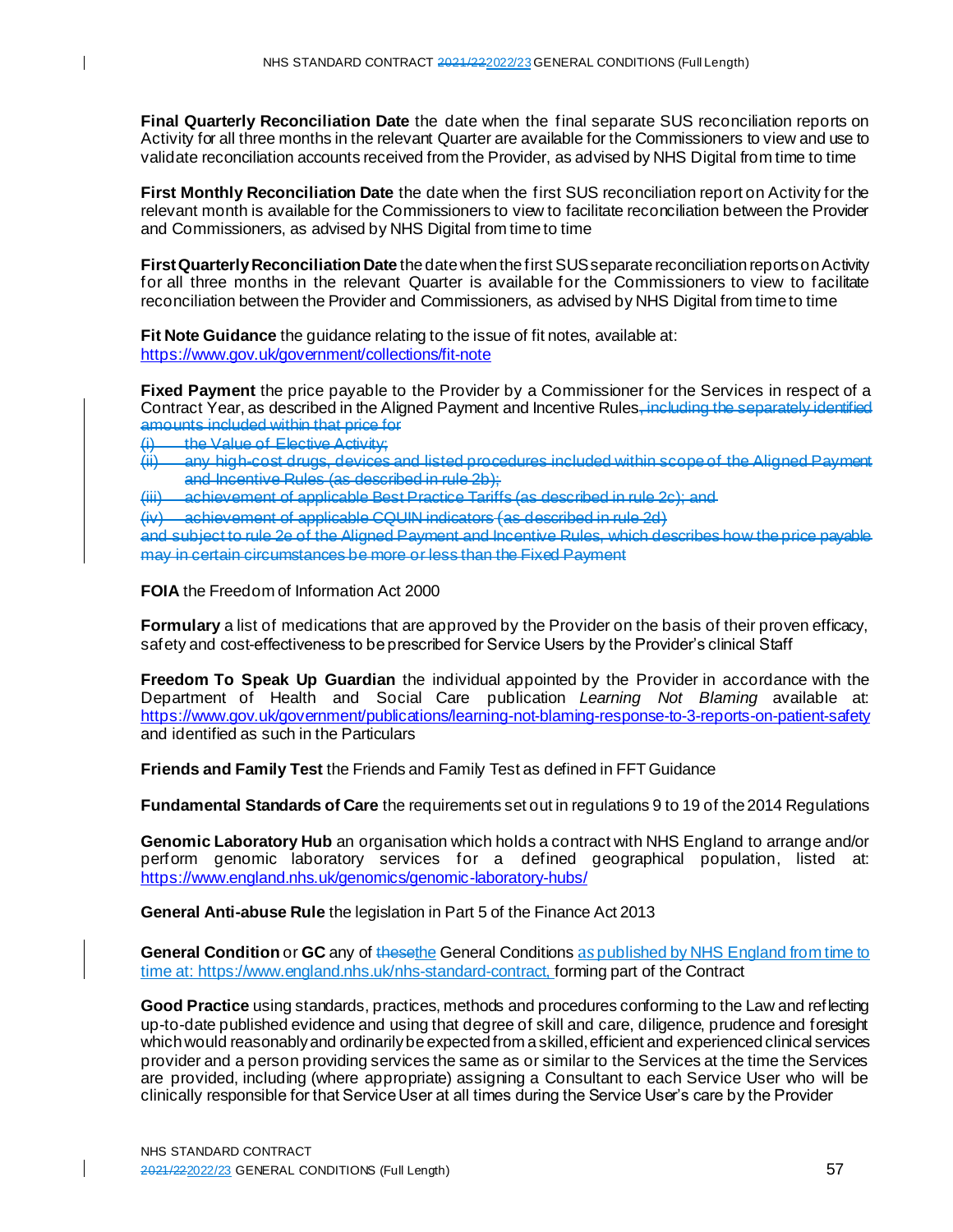**Governing Body** in respect of any Party, the board of directors, governing body, executive team or other body having overall responsibility for the actions of that Party

**Government Buying Standards** *Government Buying Standards for Food and Catering Services* (Department of Environment, Food and Rural Affairs):

[https://www.gov.uk/government/publications/sustainable-procurement-the-gbs-for-food-and-catering](https://www.gov.uk/government/publications/sustainable-procurement-the-gbs-for-food-and-catering-services)**[services](https://www.gov.uk/government/publications/sustainable-procurement-the-gbs-for-food-and-catering-services)** 

**Government Prevent Strategy** the policy forming part of HM Government's counter-terrorism strategy, available at:

[http://www.homeoffice.gov.uk/publications/counter-terrorism/prevent/prevent-strategy/prevent-strategy](http://www.homeoffice.gov.uk/publications/counter-terrorism/prevent/prevent-strategy/prevent-strategy-review?view=Binary)[review?view=Binary](http://www.homeoffice.gov.uk/publications/counter-terrorism/prevent/prevent-strategy/prevent-strategy-review?view=Binary)

**GP** a general medical practitioner or general dental practitioner registered on the performers list prepared, maintained and published in accordance with regulations made under sections 91 and 106 of the 2006 Act

**GP Referred Service** a Service which accepts elective Referrals from GPs, as set out in NHS e-Referral Service guidance

**Green Plan** the plan to be produced and maintained by the Provider in accordance with Green Plan Guidance and SC18 (*Green NHS and Sustainability*)

**Green Plan Guidance** guidance issued by NHS England and NHS Improvement on the development. content and/implementation of an organisational Green Plan, available at: https://www.england.nhs.uk/greenernhs/how-to-produce-a-green-plan/ <https://www.england.nhs.uk/greenernhs/get-involved/organisations/>

**Guidance** any applicable health or social care guidance, guidelines, direction or determination, framework, code of practice, standard or requirement to which the Commissioners and/or the Provider have a duty to have regard (and whether specifically mentioned in this Contract or not), to the extent that the same are published and publicly available or the existence or contents of them have been notified to the Provider by the Co-ordinating Commissioner and/or any relevant Regulatory or Supervisory Body

## **Guidance on Care of Dying People**

 $\mathbf{I}$ 

(i) *NICE Guidance 31: Care of dying adults in the last days of life, available at:* https://www.nice.org.uk/guidance/ng31

(ii) *NICE Guidance 142: End of life care for adults: service delivery, available at:* https://www.nice.org.uk/guidance/ng142

(iii) *NICE Guidance 61: End of life care for infants, children and young people with life-limiting conditions: planning and management, available at: h*ttps://www.nice.org.uk/guidance/ng61

*One chance to get it right: Improving people's experience of care in the last few days and hours of life,*  published by the Leadership Alliance for the Care of Dying People, available at:

(i)(iv) [https://www.gov.uk/government/uploads/system/uploads/attachment\\_data/file/323188/One\\_chanc](https://www.gov.uk/government/uploads/system/uploads/attachment_data/file/323188/One_chance_to_get_it_right.pdf) e to get it right.pdf

(ii)(v) and, for providers of acute services, *Transforming end of life care in acute hospitals*, available at: [https://www.england.nhs.uk/wp-content/uploads/2016/01/transforming-end-of-life-care-acute](https://www.england.nhs.uk/wp-content/uploads/2016/01/transforming-end-of-life-care-acute-hospitals.pdf)[hospitals.pdf](https://www.england.nhs.uk/wp-content/uploads/2016/01/transforming-end-of-life-care-acute-hospitals.pdf)

**Guidance on Personalised Care** guidance published by NHS England aimed at ensuring that people have choice and control over the way their care is planned and delivered, available at: [https://www.england.nhs.uk/publication/universal-personalised-care-implementing-the-comprehensive](https://www.england.nhs.uk/publication/universal-personalised-care-implementing-the-comprehensive-model/)[model/](https://www.england.nhs.uk/publication/universal-personalised-care-implementing-the-comprehensive-model/)

**Guidance on Prescribing in Primary Care** NHS England guidance to CCGs/ICBs to support them to fulfill their duties around appropriate use of prescribing resources, including: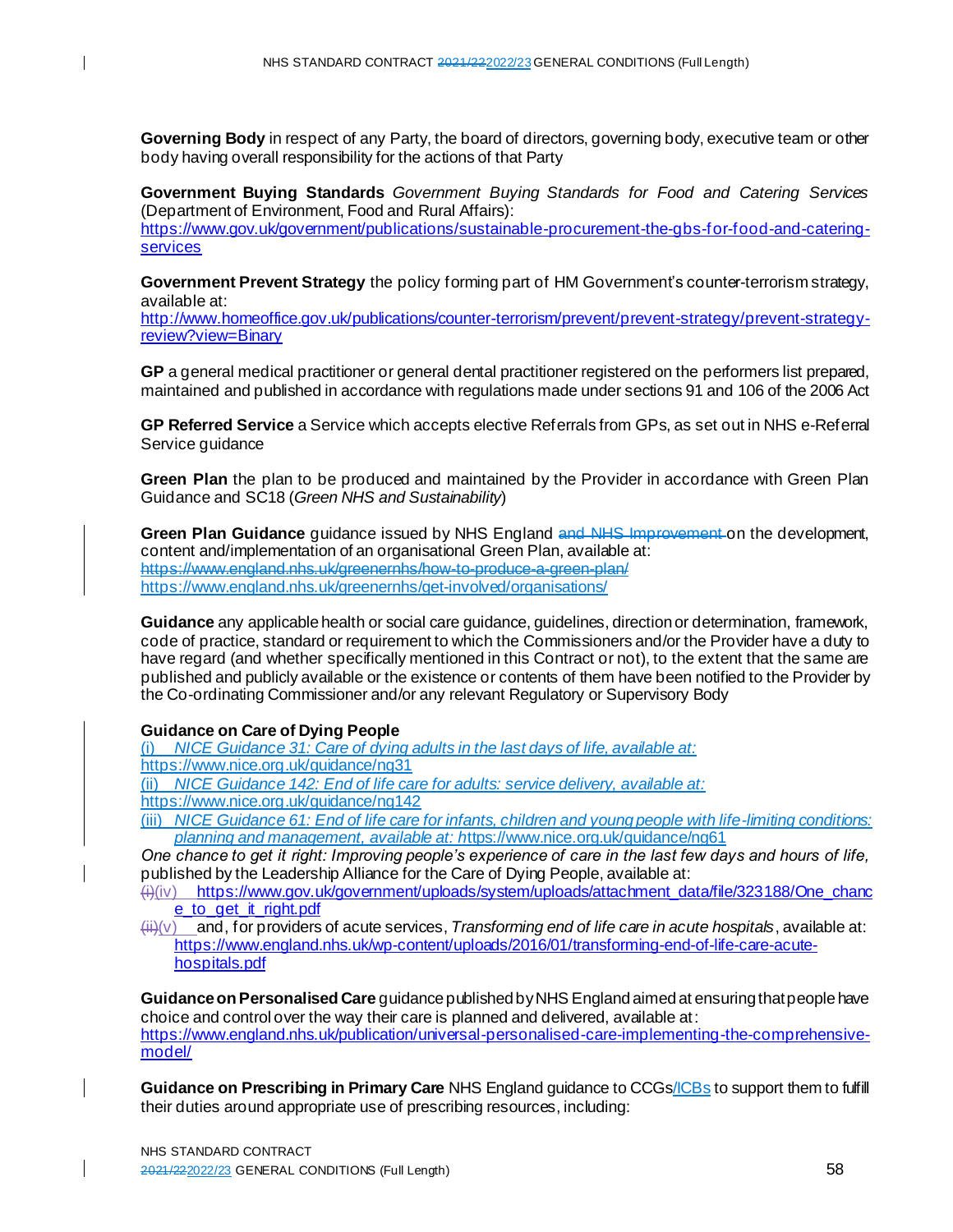[https://www.england.nhs.uk/publication/conditions-for-which-over-the-counter-items-should-not-routinely](https://www.england.nhs.uk/publication/conditions-for-which-over-the-counter-items-should-not-routinely-be-prescribed-in-primary-care-guidance-for-ccgs/)[be-prescribed-in-primary-care-guidance-for-ccgs/](https://www.england.nhs.uk/publication/conditions-for-which-over-the-counter-items-should-not-routinely-be-prescribed-in-primary-care-guidance-for-ccgs/) and <https://www.england.nhs.uk/medicines/items-which-should-not-be-routinely-prescribed/>

**Halifax Abuse Principle** the principle explained in the CJEU Case C-255/02 Halifax and others

**Health Inequalities Action Plan** the agreed plan describing actions which the Provider and/or Commissioners will take with the aim of reducing inequalities in access to, experience of and outcomes from the Services, as set out in Schedule 2N (*Health Inequalities Action Plan*)

**Health Inequalities Lead** the board-level officer of the Provider responsible for overseeing the Provider's actions to address and reduce health inequalities, identified as such in the Particulars

**Health and Social Care Network** the new data network for health and care organisations (replacing the previous N3 arrangements) under which providers are able to obtain network connectivity from multiple suppliers in a competitive market place, described further at: [https://digital.nhs.uk/services/health-and](https://digital.nhs.uk/services/health-and-social-care-network)[social-care-network](https://digital.nhs.uk/services/health-and-social-care-network)

**Healthcare Professional** a person qualified in a healthcare-related profession

**Healthcare Safety Investigation Branch** the body established to provide support and guidance on investigations, and to carry out its own investigations, into patient safety incidents: https://www.gov.uk/government/groups/independent-patient-safety-investigation-service-ipsis-expertadvisory-group

**Health Education England** the non-departmental public body supporting delivery of excellent healthcare and health improvement in England by ensuring that the workforce has the right numbers, skills, values and behaviours, in the right time and in the right place

**Health Research Authority** the executive non-departmental public body sponsored by the Department of Health and Social Care which protects and promotes the interests of patients and the public in health and social care research

**Health Service Ombudsman** the Parliamentary and Health Service Ombudsman, the independent body the role of which is to investigate complaints that individuals have been treated unfairly or have received poor service from government departments and other public organisations and the NHS: <http://www.ombudsman.org.uk/>

**Health Services Safety Investigations Body**

- (i) until the Commencement Date for section 93 and Schedule 13 of the 2022 Act, the Healthcare Safety Investigation Branch, being the body established to provide support and guidance on investigations, and to carry out its own investigations, into patient safety incidents: https://www.gov.uk/government/groups/independent-patient-safety-investigation-service-ipsisexpert-
- advisory-group, and (ii) with effect from the Commencement Date for section 93 and Schedule 13 of the 2022 Act, the body corporate established by section 93 and Schedule 13 of the 2022 Act

**Healthwatch England** the independent consumer champion for health and social care in England

**HEE Guidance for Placement of Doctors in Training** guidance published by Health Education England setting out arrangements under which non-NHS providers providing NHS-funded services can host doctors in training, available at: [https://www.hee.nhs.uk/our-work/doctors-training/guidance-placement-doctors](https://www.hee.nhs.uk/our-work/doctors-training/guidance-placement-doctors-training-independent-sector)[training-independent-sector](https://www.hee.nhs.uk/our-work/doctors-training/guidance-placement-doctors-training-independent-sector)

**HEE Quality Framework** the Health Education England Quality Framework, available at: <https://hee.nhs.uk/our-work/quality>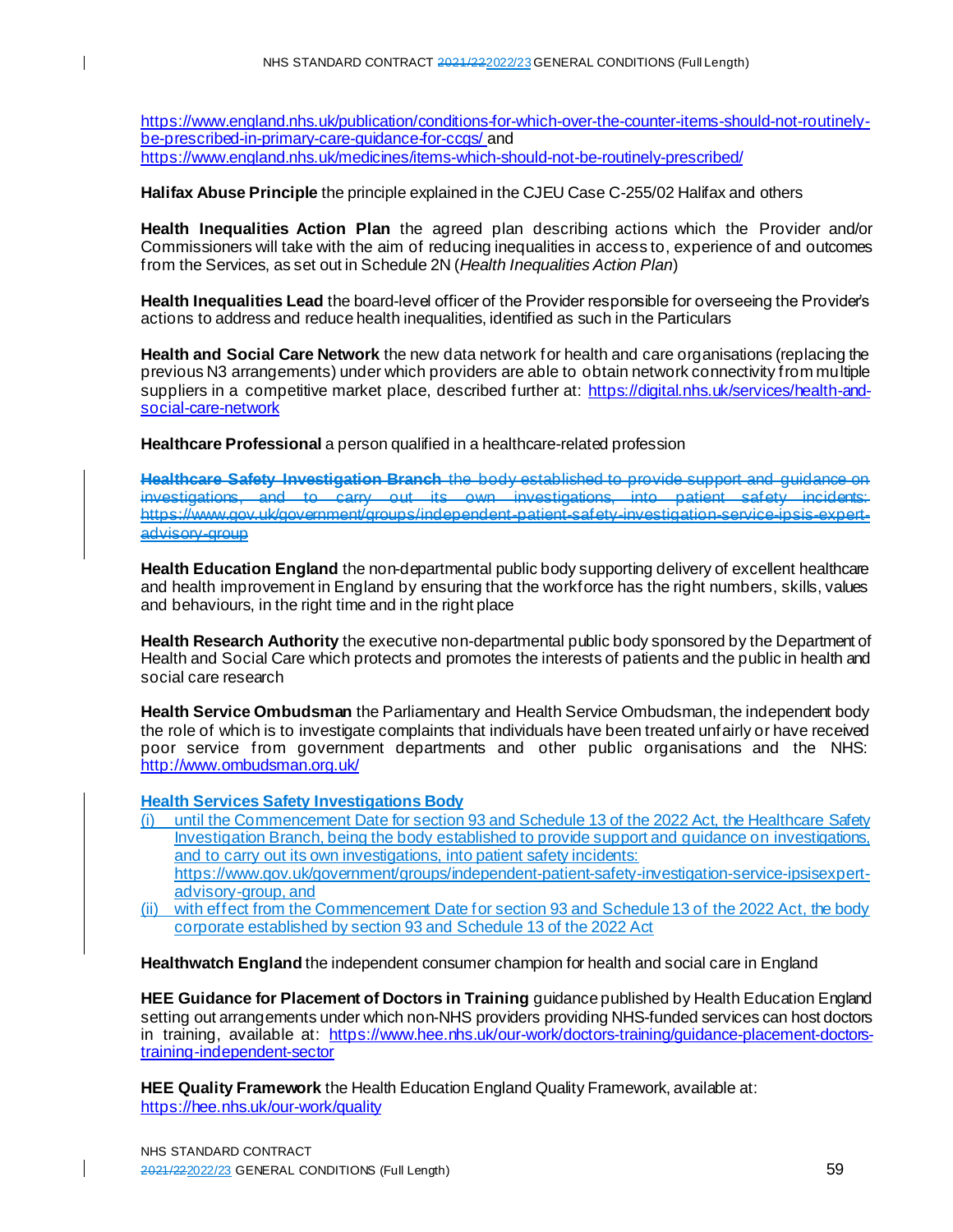**High Emission Vehicle** a vehicle which is neither a Zero and Ultra-Low Emission Vehicle nor meets the relevant Euro 6 standard

**HM Government** the government of the United Kingdom of Great Britain and Northern Ireland

**Holding Company** has the definition given to it in section 1159 of the Companies Act 2006

HQIP the Healthcare Quality Improvement Partnership[: https://www.hqip.org.uk/](https://www.hqip.org.uk/)

**HQIP Guidance** guidance issued by the Healthcare Quality Improvement Partnership, available at: <http://www.hqip.org.uk/>

**HRA** the Human Rights Act 1998

 $\mathbf{I}$ 

**HRA/NIHR Research Reporting Guidance** the guidance published by the Health Research Authority and the National Institute for Health Research regarding publication by any Provider of data showing the progress of research studies in which that Provider is participating, available at: <https://www.nihr.ac.uk/researchers/manage-your-funding/manage-your-project/reporting-impact.htm>

**IAPT Practitioner** an individual employed as a low-intensity Psychological Wellbeing Practitioner or highintensity therapist, to provide services under the Improving Access to Psychological Therapies programme

**IG Guidance for Serious Incidents** NHS Digital's *Checklist Guidance for Information Governance Serious Incidents Requiring Investigation* June 2013, available at: [https://digital.nhs.uk/data-and-information/looking-after-information/data-security-and-information](https://digital.nhs.uk/data-and-information/looking-after-information/data-security-and-information-governance/data-security-and-protection-toolkit)[governance/data-security-and-protection-toolkit](https://digital.nhs.uk/data-and-information/looking-after-information/data-security-and-information-governance/data-security-and-protection-toolkit)

**Immediate Action Plan** a plan setting out immediate actions to be undertaken by the Provider to protect the safety of Services to Service Users, the public and/or Staff

#### **Incident or Emergency** an event or occurrence which:

- (i) constitutes an emergency for the purposes of the Civil Contingencies Act 2004; and/or
- (ii) is defined as an incident in the NHS England Emergency Preparedness, Resilience and Response Framework; and/or
- (iii) constitutes an emergency under local and community risk registers; and/or
- (iv) is designated as an incident under the Incident Response Plan

**Incident Response Plan** means each Party's operational plan for response to and recovery from Incidents or Emergencies as identified in national, local and community risk registers and in accordance with the requirements of the NHS England Emergency Preparedness, Resilience and Response Framework and the Civil Contingencies Act 2004

#### **Indemnity Arrangements** either:

- (i) a policy of insurance;
- (ii) an arrangement made for the purposes of indemnifying a person or organisation; or
- (iii) a combination of (i) and (ii)

**Indicative Activity Plan** a plan identifying the anticipated indicative Activity and specifying the threshold for each Activity (which may be zero) for one or more Contract Years, set out in Schedule 2B (*Indicative Activity Plan*)

**Indirect Losses** loss of profits (other than profits directly and solely attributable to provision of the Services), loss of use, loss of production, increased operating costs, loss of business, loss of business opportunity, loss of reputation or goodwill or any other consequential or indirect loss of any nature, whether arising in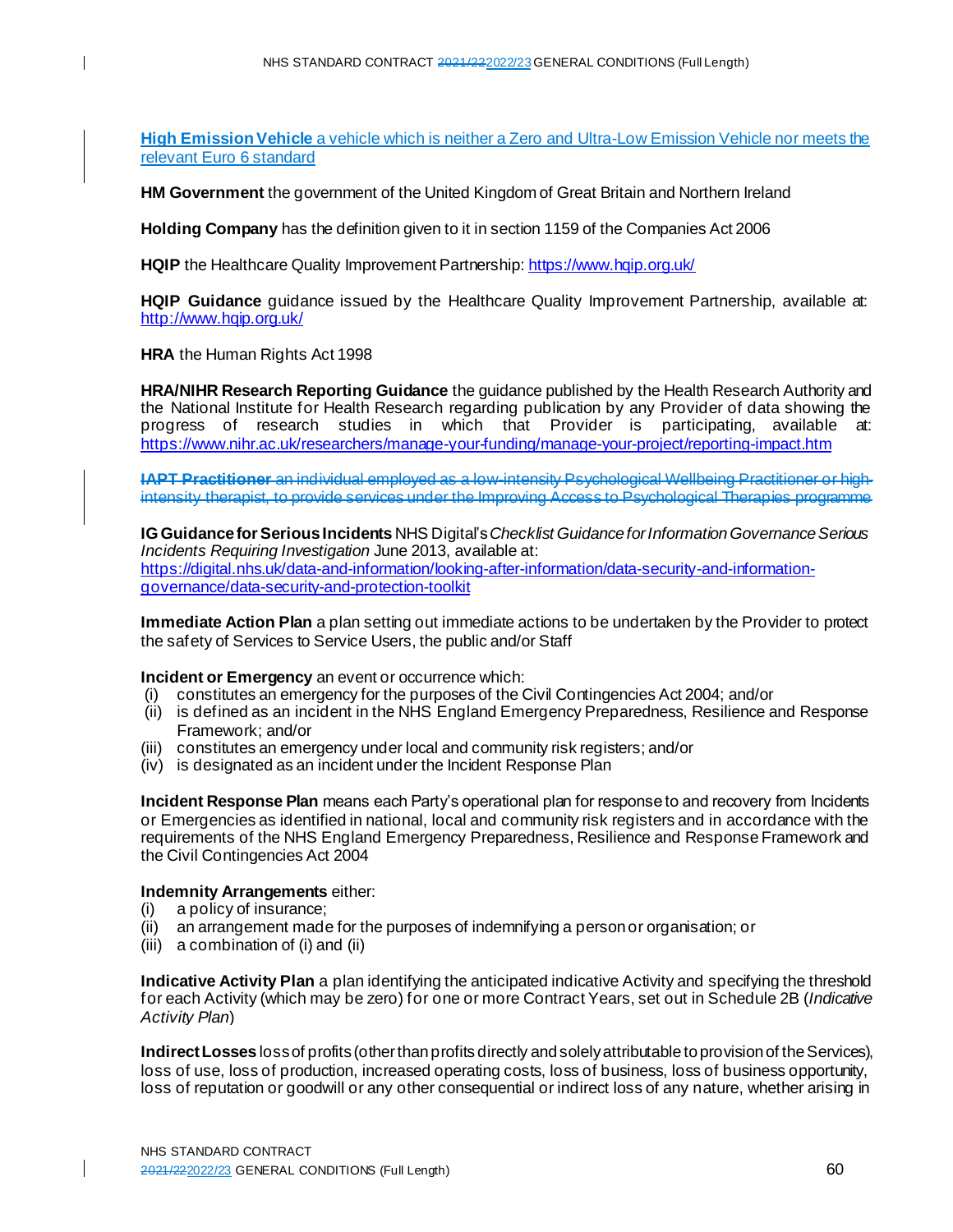tort or on any other basis but, for the avoidance of doubt, excluding any costs incurred in remedying any breach of Data Protection Legislation

**Infection Prevention Lead** the Provider's officer, identified as such in the Particulars, having responsibility at Governing Body level for infection prevention, including cleanliness, as described in the Code of Practice on the Prevention and Control of Infections; where the Provider is an NHS Trust or an NHS Foundation Trust, this individual will typically be the Director of Infection Prevention and Control

**Information Breach** any material failure on the part of the Provider to comply with its obligations under SC23.4 (*Service User Health Records*), SC28 (*Information Requirements*) and Schedule 6A (*Reporting Requirements*)

**Information Commissioner**the independent authority established to uphold information rights in the public interest, promoting openness by public bodies and data privacy for individuals ico.org.uk and any other relevant data protection or supervisory authority recognised pursuant to Data Protection Legislation

**Information Governance Audit Guidance** guidance issued by the Department of Health and Social Care and/or NHS England available at: [http://www.gov.uk/government/publications/a-question-of-balance](http://www.gov.uk/government/publications/a-question-of-balance-independent-assurance-of-information-governance-returns)[independent-assurance-of-information-governance-returns](http://www.gov.uk/government/publications/a-question-of-balance-independent-assurance-of-information-governance-returns)

**Information Governance Breach** an information governance serious incident requiring investigation, as defined in IG Guidance for Serious Incidents

**Information Governance Lead** the individual responsible for information governance and for providing the Provider's Governing Body with regular reports on information governance matters, including details of all incidents of data loss and breach of confidence

**Integrated Care Board or ICB** an integrated care board as defined in Section 14Z25 of the 2006 Act (as amended with effect from the Commencement Date of section 13 of the 2022 Act)

**Integrated Care Partnership** an integrated care partnership as defined in Section 116ZA of the 2006 Act (as amended with effect from the Commencement Date of section 20 of the 2022 Act)

**Integrated Care System** or **ICS** a collaborative arrangement through which NHS organisations, in partnership with local authorities and others, take collective responsibility for managing resources, delivering NHS standards, and improving the health of the population they serve. See: https://www.england.nhs.uk/integratedcare/integrated-care-systems/, which it is envisaged will be replaced by an Integrated Care Board and an Integrated Care Partnership following the Commencement Dates of sections 13 and 20 of the 2022 Act

**Intercollegiate Guidance in Relation to Safeguarding Training** intercollegiate guidance in relation to safeguarding training, including

- (i) *Safeguarding children and young people: roles and competences for health care staff,* available at: [https://www.rcn.org.uk/clinical-topics/children-and-young-people/safeguarding-children-and](https://www.rcn.org.uk/clinical-topics/children-and-young-people/safeguarding-children-and-young-people)[young-people](https://www.rcn.org.uk/clinical-topics/children-and-young-people/safeguarding-children-and-young-people)
- (ii) *Looked after children: Knowledge, skills and competences of health care staff*, available at: https://www.rcpch.ac.uk/sites/default/files/Looked after children Knowledge skills and compe tence of healthcare staff.pdf; and
- (iii) *Adult Safeguarding: Roles and Competencies for Health Care Staff*, available at: <https://www.rcn.org.uk/professional-development/publications/pub-007069>

**Invoice Validation Guidance** the NHS England publication *Who Pays? Information Governance Advice for Invoice Validation* December 2013, available at: [https://www.england.nhs.uk/ig/in-val/invoice-validation](https://www.england.nhs.uk/ig/in-val/invoice-validation-faqs/)[faqs/](https://www.england.nhs.uk/ig/in-val/invoice-validation-faqs/)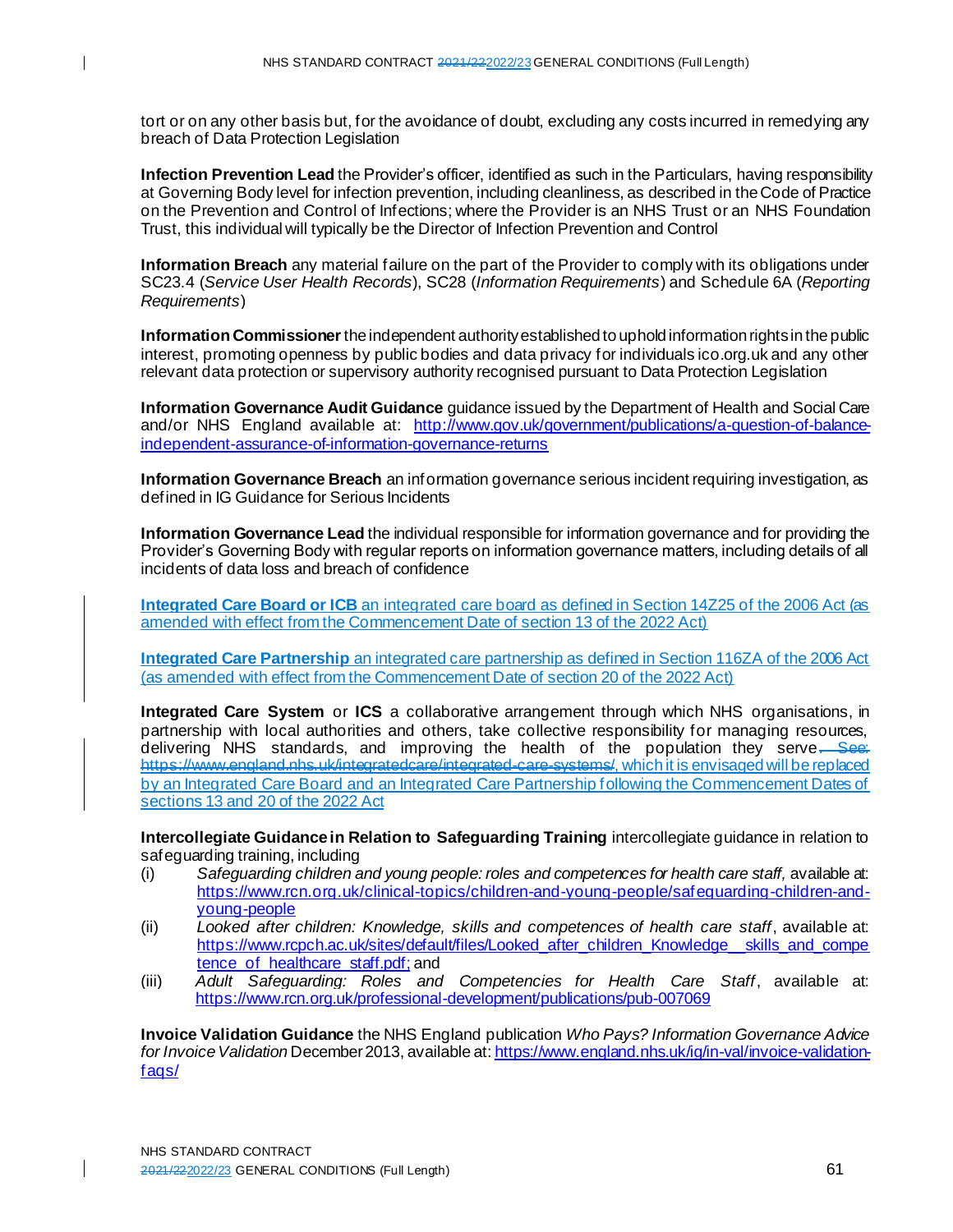**IPR** inventions, copyright, patents, database right, trademarks, designs and confidential know-how and any similar rights anywhere in the world whether registered or not, including applications and the right to apply for any such rights

**ISO 22301** the systems standard defining the requirements for a management systems approach to business continuity management

**IUC Clinical Assessment Service** a telephone-based urgent care clinical assessment service, commissioned to operate in conjunction with 111 services and described in the Integrated Urgent Care<br>Service Specification published by NHS England at: https://www.england.nhs.uk/wp-Service Specification published by NHS England at: [content/uploads/2014/06/Integrated-Urgent-Care-Service-Specification.pdf](https://www.england.nhs.uk/wp-content/uploads/2014/06/Integrated-Urgent-Care-Service-Specification.pdf)

**JI Report** a report detailing the findings and outcomes of a Joint Investigation

**Joint Activity Review** a joint review of Activity by the Co-ordinating Commissioner and the Provider held in accordance with SC29.16 (*Managing Activity and Referrals*)

**Joint Investigation** an investigation into the matters referred to in a Contract Performance Notice in accordance with GC9.8 (*Contract Management*)

**Joint System Plan** any system-wide strategic or operational plan developed jointly by NHS bodies locally, in accordance with guidance issued by NHS England, including any plan developed by an ICB and its partner NHS Trusts and NHS Foundation Trusts made pursuant to section 14Z50 of the 2006 Act following the Commencement Date for section 19 of the 2022 Act which amends the 2006 Act

**Knowledge and Skills Framework** an element of the career and pay progressions strand of Agenda for Change

#### **Law**

 $\mathbf{I}$ 

- (i) any applicable statute or proclamation or any delegated or subordinate legislation or regulation;
- (ii) any enforceable EU right within the meaning of section 2(1) European Communities Act 1972;
- (iii) any applicable judgment of a relevant court of law which is a binding precedent in England and Wales;
- (iv) Guidance; and
- (v) any applicable code,

in each case in force in England and Wales

**Learning Disability Improvement Standards** the standards for the provision of healthcare services for people with learning disabilities, published by NHS Improvement England at: https://www.england.nhs.uk/learning-disabilities/about/resources/the-learning-disability-improvementstandards-for-nhs-trusts/

**Legal Guardian** an individual who, by legal appointment or by the effect of a written law, is given custody of both the property and the person of one who is unable to manage their own affairs

**Legal Services Provider** a solicitor or firm of solicitors, claims management organisation or other provider, promoter or arranger of legal services

**Lessons Learned** experience derived from provision of the Services or otherwise, the sharing and implementation of which would be reasonably likely to lead to an improvement in the quality of the Provider's provision of the Services

Lester Tool the tool used to assess the cardiovascular and metabolic health of Services Users with severe mental illness, published by NHS England and the Royal College of Psychiatrists at: [https://www.rcpsych.ac.uk/docs/default-source/improving-care/ccqi/national-clinical-audits/ncap](https://www.rcpsych.ac.uk/docs/default-source/improving-care/ccqi/national-clinical-audits/ncap-library/ncap-e-version-nice-endorsed-lester-uk-adaptation.pdf?sfvrsn=39bab4_2)[library/ncap-e-version-nice-endorsed-lester-uk-adaptation.pdf?sfvrsn=39bab4\\_2](https://www.rcpsych.ac.uk/docs/default-source/improving-care/ccqi/national-clinical-audits/ncap-library/ncap-e-version-nice-endorsed-lester-uk-adaptation.pdf?sfvrsn=39bab4_2)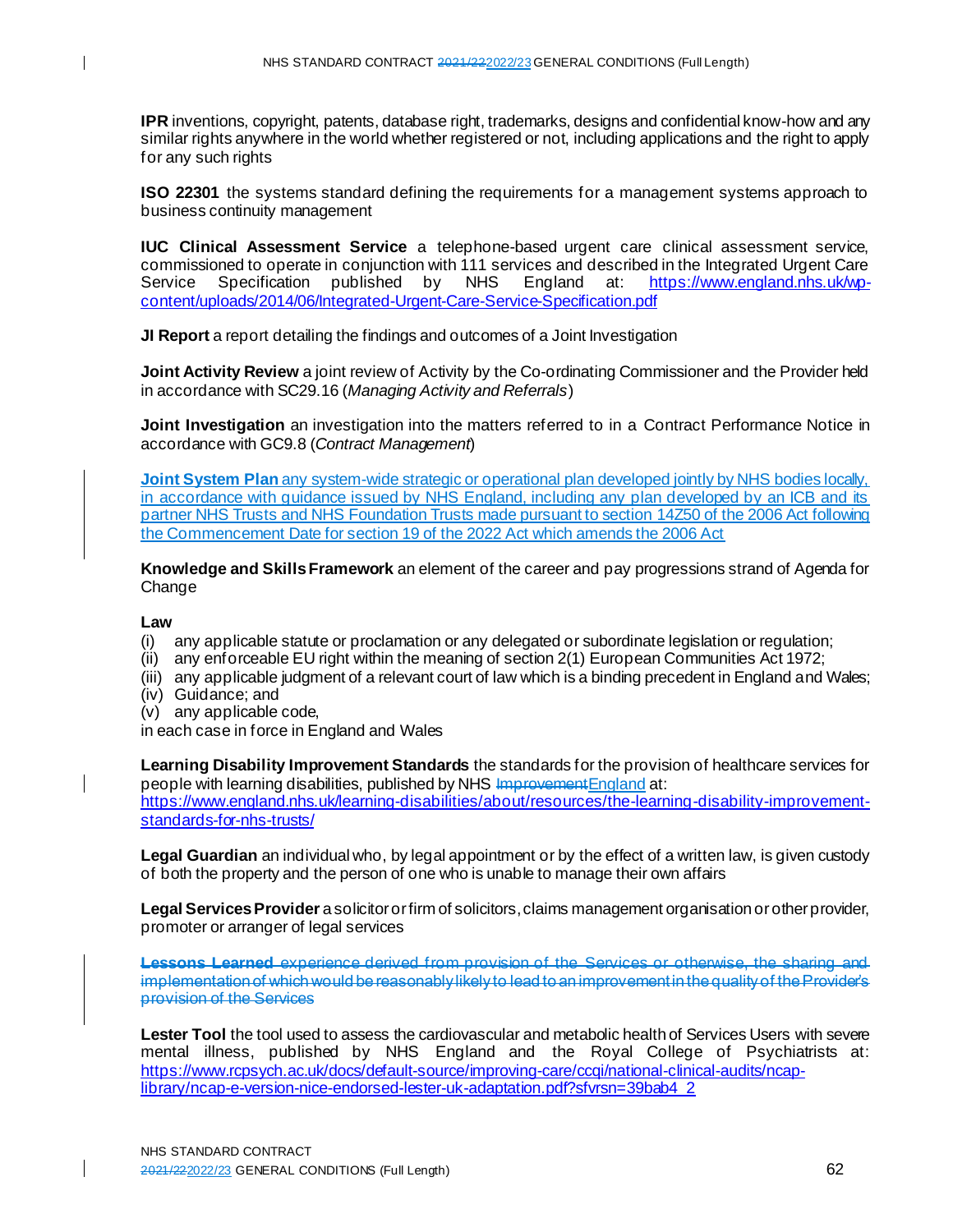$\mathbf{I}$ 

**LETB** the local education and training board for each area in which the Provider provides the Services and any local education and training board which represents the Provider by virtue of arrangements made by Health Education England under paragraph 2(4)(c) of Schedule 6 to the Care Act 2014. (Note that with effect from the Commencement Date for section 77 of the 2022 Act LETBs will be abolished and this definition and all references to it will become redundant)

**Local Access Policy** a policy, consistent with the 18 Weeks Referral-to-Treatment Standard, setting out the application of waiting time rules, the role and the rights and responsibilities of the Provider and of Service Users and describing how the Provider will manage situations where a Service User does not attend an appointment or chooses to delay an appointment or treatment, ensuring that any decisions to discharge patients after non-attendance are made by clinicians in the light of the circumstances of individual Service Users and avoiding blanket policies which require automatic discharge to the GP following a nonattendance

**Local Auditor** a local auditor appointed by a relevant authority in accordance with the Local Audit and Accountancy Act 2014

**Local Authority** a county council in England, a county borough council in England, a district council in England, a London borough council, the Common Council of the City of London or the Council of the Isles of Scilly

**Local Counter Fraud Specialist** the accredited local counter fraud specialist nominated by the Commissioner or the Provider (as appropriate)

**Local Healthwatch** an organisation established under section 222 of the Local Government and Public Involvement in Health Act 2007

**Local Incentive Scheme** the locally agreed incentive scheme or schemes set out in Schedule 4D (*Local Incentive Scheme*) from time to time

**Local Incentive Scheme Indicator** an indicator or measure of the Provider's performance in relation to a Local Incentive Scheme

**Local Medical Committee** the local recognised statutory committee representing GPs

**Local Modification** a modification to a National Price where provision of a Service by the Provider at the National Price would be uneconomic, as approved or granted by NHS Improvement England in accordance with the National Tariff

**Local Price** the price agreed by the Co-ordinating Commissioner and the Provider or determined as payable for a health care service for which no National Price is specified by the National Tariff

**Local Quality Requirements** the requirements set out in Schedule 4C4 (*Local Quality Requirements*) as may be amended by the Parties in accordance with this Contract or with the recommendations or requirements of NICE

**Local System Plan** any system-wide strategic or operational plan developed by an Integrated Care System, in accordance with guidance issued by NHS England and NHS Improvement

**Local Variation** a variation to a National Price or the currency for a Service subject to a National Price agreed by the Co-ordinating Commissioner and the Provider in accordance with the National Tariff

**Longstop Date** each date referred to as such in the Particulars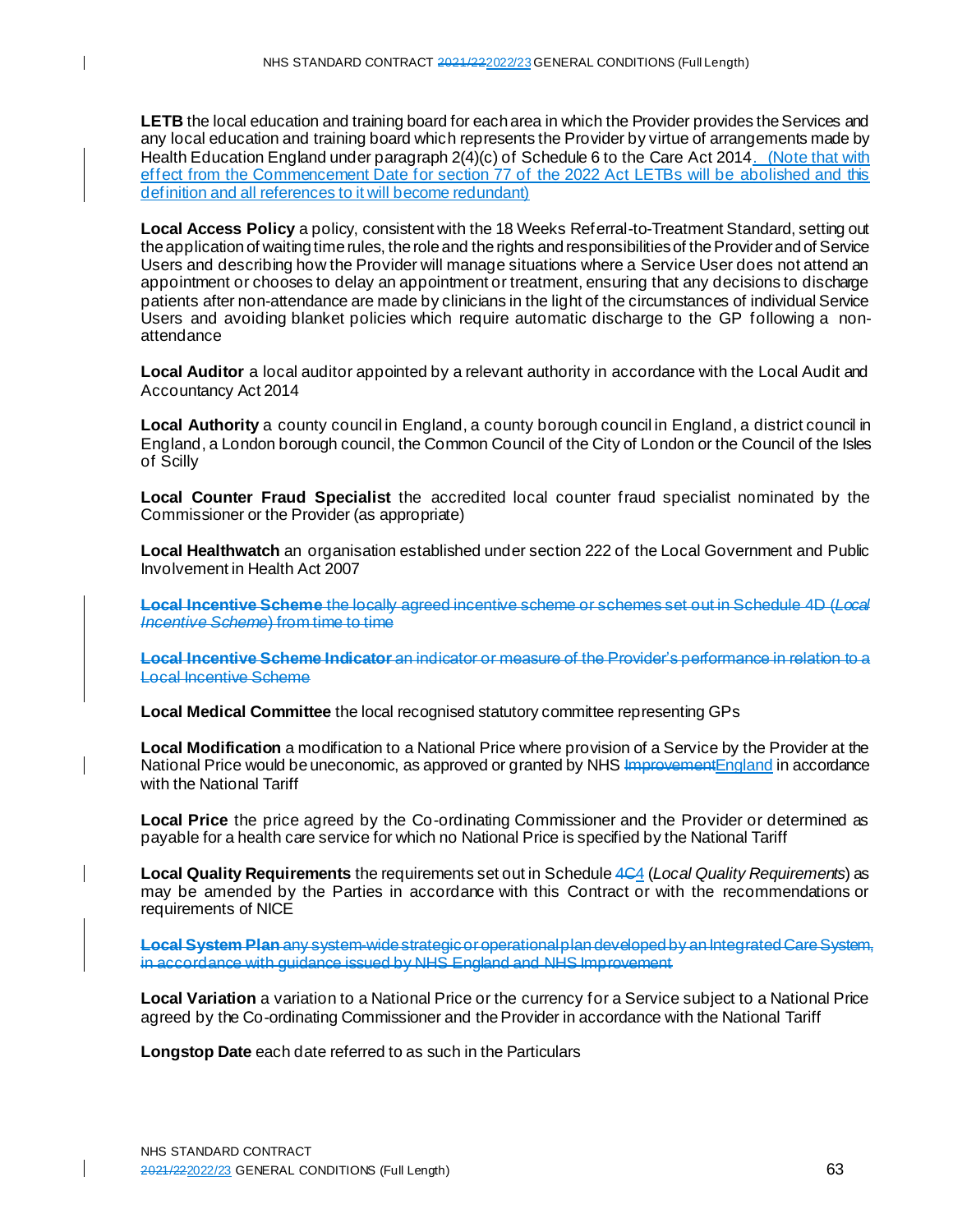**Losses** all damage, loss, liabilities, claims, actions, costs, expenses (including the cost of legal and/or professional services) proceedings, demands and charges whether arising under statute, contract or at common law but, to avoid doubt, excluding Indirect Losses

**Making Every Contact Count Guidance** the guidance and tools issued by NHS England, Public Health England and Health Education England, available at: <https://www.makingeverycontactcount.co.uk/>

**Managing Conflicts of Interest in the NHS** the NHS publication by that name available at: <https://www.england.nhs.uk/about/board-meetings/committees/coi/>

**Match Funding** a financial contribution of 50% of the actual salary, National Insurance and pension costs of an individual Mental Health Practitioner, to be paid on an ongoing basis to the Provider by the PCN or the PCN lead practice, under the terms of a separate written provision of service agreement

**Material Sub-Contract** a Sub-Contract for the delivery of any clinical or clinical support service which comprises (irrespective of financial value) all of any Service, or a significant and necessary element of any Service, or a significant and necessary contribution towards the delivery of any Service, as designated by the Co-ordinating Commissioner and listed at Schedule 5B (*Provider's Material Sub-Contracts*) from time to time

**Material Sub-Contractor** a Sub-Contractor under any Material Sub-Contract

 $\mathbf{I}$ 

**Material Sub-Contractor Change in Control** any Change in Control of a Material Sub-Contractor or any of its Holding Companies

**MCA Policies** the Provider's written policies for compliance with the 2005 Act and the Deprivation of Liberty Safeguards, as appended in Schedule 2K (*Safeguarding Policies and Mental Capacity Act Policies*) and updated from time to time in accordance with SC32 (*Safeguarding Children and Adults*)

**Medical Examiner Guidance** guidance published by NHS England and NHS Improvement from time to time at: https://www.england.nhs.uk/establishing-medical-examiner-system-nhs/

**Medical Examiner Office** the function for scrutiny and oversight of deaths not referred to the relevant coroner, described at: https://www.england.nhs.uk/establishing-medical-examiner-system-nhs/

**Medical Practitioners Assurance Framework** defined as the framework published by the Independent Healthcare Providers Network, aimed at improving consistency in effective clinical governance for medical practitioners across the independent sector, available at https://www.ihpn.org.uk/resources/mpaf/

**MedTech Funding Mandate Guidance** guidance in relation to the adoption of and payment for innovations that are effective, deliver material savings to the NHS, are cost-saving in-year and are affordable to the<br>NHS: https://www.england.nhs.uk/aac/what-we-do/how-can-the-aac-help-me/the-medtech-funding[https://www.england.nhs.uk/aac/what-we-do/how-can-the-aac-help-me/the-medtech-funding](https://www.england.nhs.uk/aac/what-we-do/how-can-the-aac-help-me/the-medtech-funding-mandate/)[mandate/](https://www.england.nhs.uk/aac/what-we-do/how-can-the-aac-help-me/the-medtech-funding-mandate/)

**Mental Capacity and Liberty Protection Safeguards Lead** the officer of the Provider responsible for advice, support, training and audit to ensure compliance with the 2005 Act, the Deprivation of Liberty Safeguards (and/or, once in effect, the Liberty Protection Safeguards) (where appropriate) and associated codes of practice, identified as such in the Particulars

**Mental Health Crisis Care Concordat** a national agreement between services and agencies involved in the care and support of people in crisis, setting out how organisations will work together better to make sure that people get the help they need when they are having a mental health crisis: <http://www.crisiscareconcordat.org.uk/>

NHS STANDARD CONTRACT 2021/222022/23 GENERAL CONDITIONS (Full Length) 64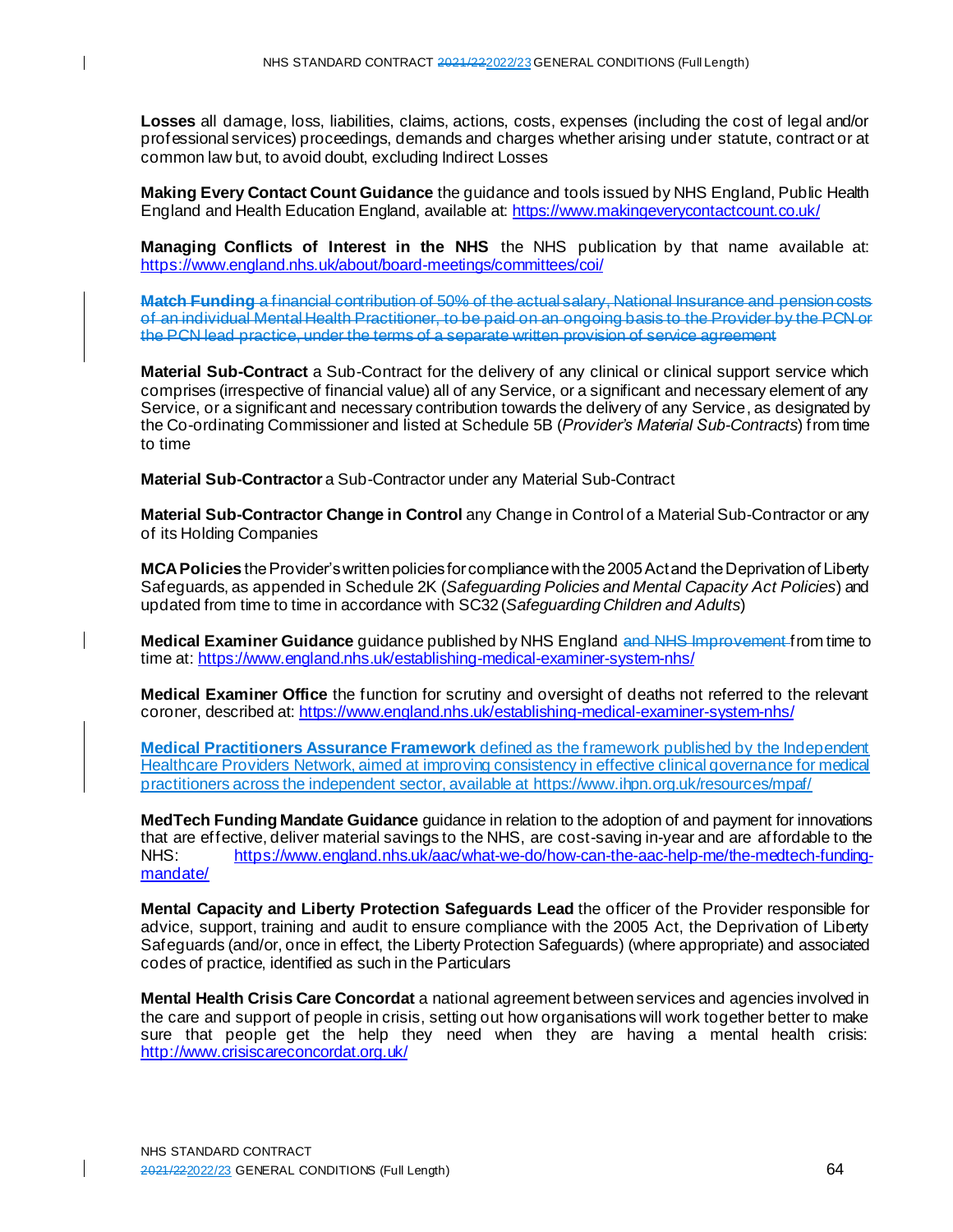**Mental Health Practitioner** an individual employed in any registered mental health clinical role at Agenda for Change Band 5 or above, including but not limited to a Community Psychiatric Nurse, Clinical Psychologist or Mental Health Occupational Therapist, but not including any IAPT Practitioner

**Monitor** the corporate body known as Monitor provided by section 61 of the 2012 Act

**Monitor's Licence** a licence granted by Monitor under section 87 of the 2012 Act

 $\mathsf{l}$ 

**Midwifery Continuity of Carer Guidance** guidance published by NHS England on improving continuity of carer in maternity services, available at: [https://www.england.nhs.uk/publication/delivering](https://www.england.nhs.uk/publication/delivering-midwiferycontinuity-of-carer-at-full-scale-guidance-21-22/)[midwiferycontinuity-of-carer-at-full-scale-guidance-21-22/](https://www.england.nhs.uk/publication/delivering-midwiferycontinuity-of-carer-at-full-scale-guidance-21-22/)

**National Ambulance Vehicle Specification** the national specification for emergency ambulance vehicles to be used in the provision of NHS-funded services, published by NHS England and NHS Improvement at: https://improvement.nhs.uk/resources/2019-20-standard-ambulance-vehiclespecificatio[n/https://www.england.nhs.uk/wp-content/uploads/2018/09/B0356\\_National-specification](https://www.england.nhs.uk/wp-content/uploads/2018/09/B0356_National-specification-base-vehicle-and-conversion_October-2021.pdf)[base-vehicle-and-conversion\\_October-2021.pdf](https://www.england.nhs.uk/wp-content/uploads/2018/09/B0356_National-specification-base-vehicle-and-conversion_October-2021.pdf)

**National Ambulance Vehicle Supply Agreement** the NHS National Agreement for the Supply of Ambulance Base Vehicles, to be notified by NHS England and NHS Improvement, through which the Provider can call off supplies of ambulance base vehicles or the NHS National Agreement for the Supply of Ambulance Vehicle Conversions, to be notified by NHS England and NHS Improvement, through which the Provider can call off supplies of ambulance vehicle conversions (see https://ted.europa.eu/udl?uri=TED:NOTICE:594961-2020:TEXT:EN:HTML), as appropriate

**National Audit Office** the independent office established under section 3 of the National Audit Act 1983 which conducts financial audits and reports to Parliament on the spending of public money (and any successor body or bodies from time to time)

**National Clinical Audit and Patient Outcomes Programme** a set of centrally commissioned national clinical audits that measure Provider performance against national quality standards or evidence-based best practice, and allows comparisons to be made between provider organisations to improve the quality and outcomes of care: <https://www.hqip.org.uk/national-programmes/#.XfkmCqq7JJU>

**National Data Guardian** the body which advises and challenges the health and care system to help ensure that<br>that citizens' confidential information is safequarded securely and used properly: that citizens' confidential information is safeguarded securely and used properly: <https://www.gov.uk/government/organisations/national-data-guardian>, and its predecessor body the Independent Information Governance Oversight Panel

**National Data Guardian's Data Security Standards** the standards recommended by the National Data Guardian and approved by the Department of Health and Social Care, as set out in Annex D of *Your Data: Better Security, Better Choice, Better Care*, available at: <https://www.gov.uk/government/consultations/new-data-security-standards-for-health-and-social-care>

**National Directive on Commercial Contract Research Studies** the mandatory requirements governing participation by Providers in Commercial Research Studies, published jointly by NHS England, the National Institute for Health Research and the Health Research Authority from time to time at: https://www.england.nhs.uk/commissioning/supporting-commissioners/research/supporting-and-applyingresearch-in-the-nh[s/https://www.nihr.ac.uk/documents/national-directive-on-commercial-contractresearch](https://www.nihr.ac.uk/documents/national-directive-on-commercial-contractresearch-studies/11346)[studies/11346](https://www.nihr.ac.uk/documents/national-directive-on-commercial-contractresearch-studies/11346)

**National Framework for NHS Continuing Healthcare and NHS-funded Nursing Care** the document of this name published by DHSC which came into effect on 1 October 2018, available at: [https://www.gov.uk/government/publications/national-framework-for-nhs-continuing-healthcare-and-nhs](https://www.gov.uk/government/publications/national-framework-for-nhs-continuing-healthcare-and-nhs-funded-nursing-care)[funded-nursing-care](https://www.gov.uk/government/publications/national-framework-for-nhs-continuing-healthcare-and-nhs-funded-nursing-care)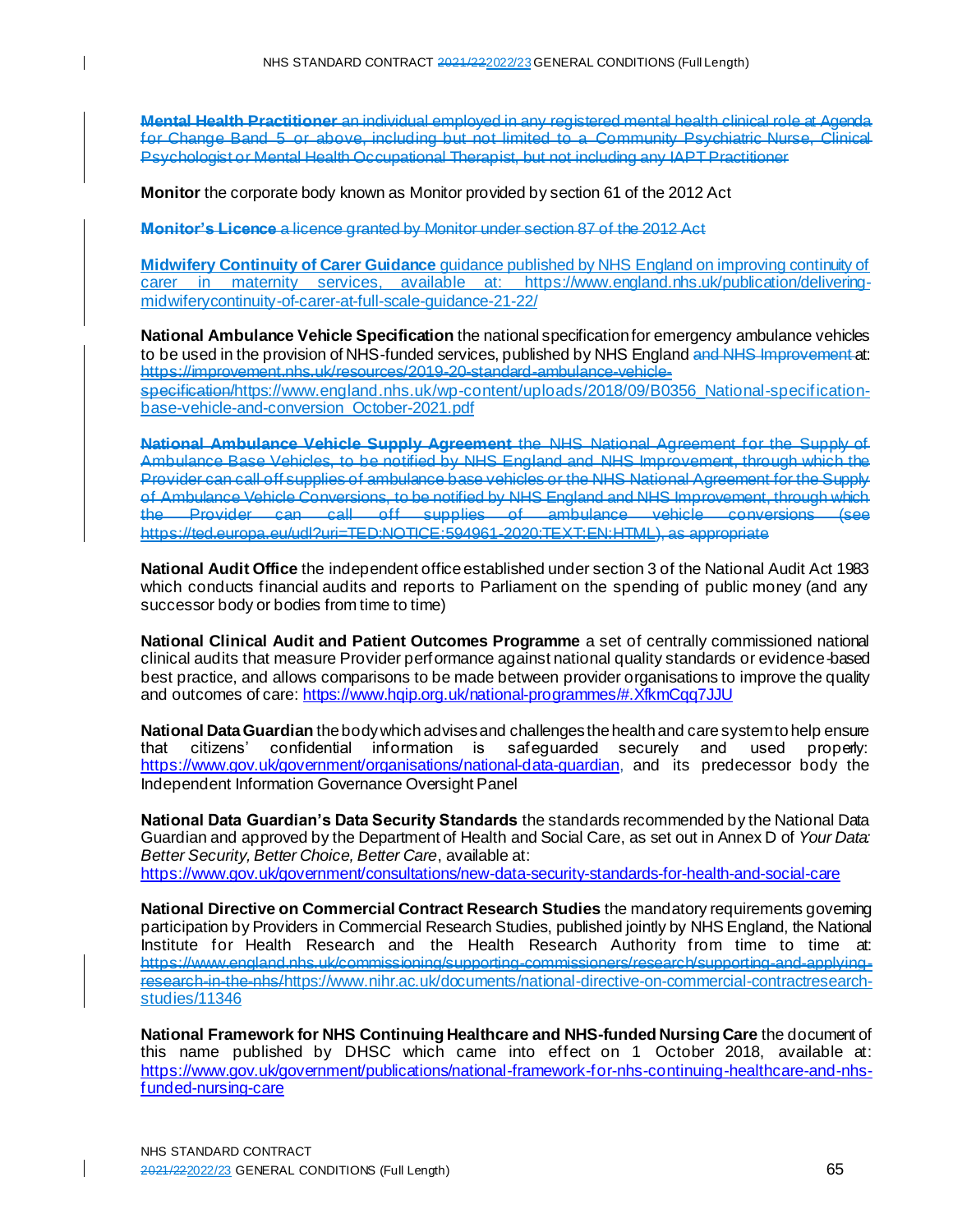**National Genomic Test Directory** the document listing all of the genomic tests which are commissioned by the NHS in England, published by NHS England at: [https://www.england.nhs.uk/publication/national](https://www.england.nhs.uk/publication/national-genomic-test-directories)[genomic-test-directories](https://www.england.nhs.uk/publication/national-genomic-test-directories)

**National Guardian's Office** the office of the National Guardian, which provides advice on the freedom to speak up guardian role and supports the freedom to speak up guardian network: <https://www.nationalguardian.org.uk/>

**National Guardian's Office Guidance** the example job description for a freedom to speak up guardian and other guidance published by the National Guardian's Office, available at: https://www.nationalguardian.org.uk/freedom-to-speak-up-guardian-directory/ <https://nationalguardian.org.uk/for-guardians/job-description/>

**National Guidance on Learning from Deaths** guidance published by the National Quality Board to help standardise and improve the way acute, mental health and community NHS Trusts and Foundation Trusts identify, report, review, investigate and learn from deaths, and engage with bereaved families and carers, available at: <https://www.england.nhs.uk/publication/national-guidance-on-learning-from-deaths/>

**National Institute for Health Research** or **NIHR** the organisation established by the Department of Health and Social Care to transform research in the NHS

**National Medical Examiner** the individual appointed at national level to provide professional and strategic leadership to regional and trust-based medical examiners, as described at: <https://www.england.nhs.uk/establishing-medical-examiner-system-nhs/>

**National Patient Safety Alert** a communication on an issue critical to patient safety, issued to relevant providers of NHS-funded healthcare services using the national template and accredited process approved by the National Patient Safety Alerting Committee (as described at: [https://www.england.nhs.uk/patient](https://www.england.nhs.uk/patient-safety/national-patient-safety-alerting-committee/))[safety/national-patient-safety-alerting-committee/\)](https://www.england.nhs.uk/patient-safety/national-patient-safety-alerting-committee/))

**National Price** the national price for a health care service specified by the National Tariff, as may be adjusted by applicable national variation specified in the National Tariff under section 116(4)(a) of the 2012 Act

**National Quality Requirements** the requirements set out in Schedule 4B (*National Quality Requirements*)Annex A (*National Quality Requirements*) to the Service Conditions as published by NHS England from time to time at[: https://www.england.nhs.uk/nhs-standard-contract/](https://www.england.nhs.uk/nhs-standard-contract/)

**National Quarterly Pulse Survey** the National Quarterly Pulse Survey as defined in National Quarterly Pulse Survey Guidance

**National Quarterly Pulse Survey Guidance** guidance on the implementation of the National Quarterly Pulse Survey, available at: https://www.england.nhs.uk/fft/ngps/

**National Reporting and Learning System** the central database of patient safety incident reports at: <https://report.nrls.nhs.uk/nrlsreporting/>

**National Requirements Reported Centrally** the requirements set out under that heading in Schedule 6A (*Reporting Requirements*)

**National Requirements Reported Locally** the requirements set out under that heading in Schedule 6A (*Reporting Requirements*)

**National Service Specifications** the Service Specifications published by NHS England for prescribed specialised services, available at: <https://www.england.nhs.uk/commissioning/spec-services/npc-crg/>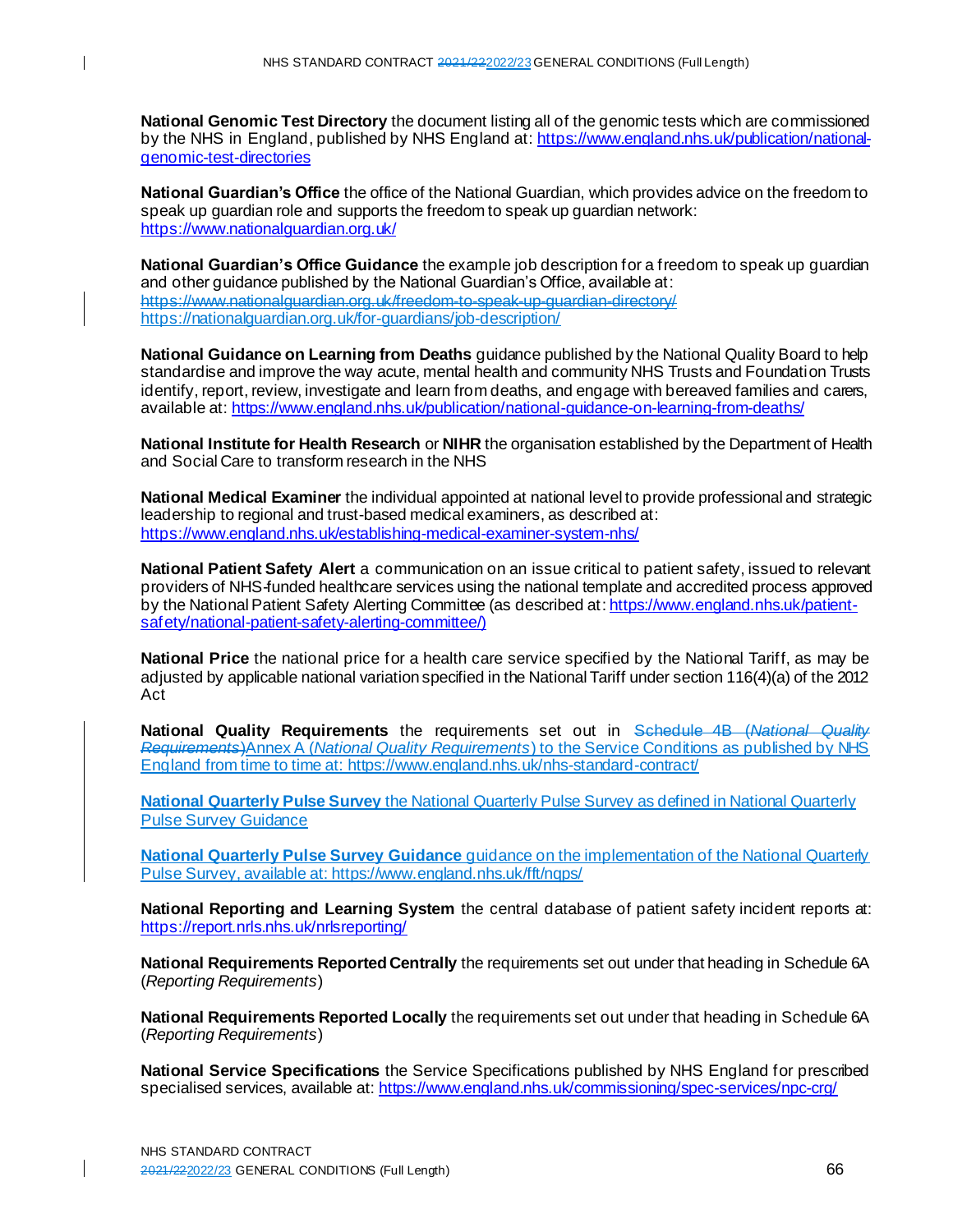**National Standards of Healthcare Cleanliness** the cleanliness standards for healthcare providers<br>published at: https://www.england.nhs.uk/wp-content/uploads/2021/04/B0271-national-standards[https://www.england.nhs.uk/wp-content/uploads/2021/04/B0271-national-standards](https://www.england.nhs.uk/wp-content/uploads/2021/04/B0271-national-standards-ofhealthcare-cleanliness-2021.pdf)[ofhealthcare-cleanliness-2021.pdf](https://www.england.nhs.uk/wp-content/uploads/2021/04/B0271-national-standards-ofhealthcare-cleanliness-2021.pdf)

**National Tariff** the national tariff as published by NHS England under section 116 of the 2012 Act (including any rules included under section 116(4)(b) of the 2012 Act), as applicable at the time at which the relevant Service is provided

**National Telephony Service** the technology procured by NHS England which links a caller dialing 111 to the telephone number of either the Provider or another 111 provider

**National Variation** a Variation mandated by NHS England to reflect changes to the NHS Standard Contract and notified to the Parties by whatever means NHS England may consider appropriate

**National Workforce Disability Equality Standard** the workforce disability equality standard for the NHS, available at[: https://www.england.nhs.uk/about/equality/equality-hub/wdes/](https://www.england.nhs.uk/about/equality/equality-hub/wdes/)

**National Workforce Race Equality Standard** the workforce race equality standard for the NHS, available at: <http://www.england.nhs.uk/ourwork/gov/equality-hub/equality-standard/>

**Nationally Contracted Products Programme** the procurement programme operated by NHS ImprovementEngland and NHS Supply Chain which aims to consolidate purchasing power in order to purchase products on a better-value basis for NHS Trusts and Foundation Trusts, as described at: <https://www.supplychain.nhs.uk/savings/nationally-contracted-products/>

**Negotiation Period** the period of 15 Operational Days following receipt of the first offer to negotiate

**Net Zero Lead** the board-level officer of the Provider, identified as such in the Particulars

**Never Event** an event or occurrence in relation to a Service User as so defined in the Never Events Policy Framework from time to time

**Never Events Policy Framework** the *Never Events Policy Framework*, available at: <https://www.england.nhs.uk/publication/never-events/>

**NEWS 2 Guidance** *National Early Warning Score (NEWS) 2: Standardising the assessment of acuteillness severity in the NHS. Updated report of a working party*, Royal College of Physicians, London, 2017, available at: <https://www.rcplondon.ac.uk/projects/outputs/national-early-warning-score-news-2>

**NEW Score** the aggregate score for an individual Service User when assessed at any point using the parameters set out in NEWS 2 Guidance

**NHS** the National Health Service in England

**NHS Body** has the meaning given to it in section 275 of the 2006 Act

**NHS Business Services Authority** the Special Health Authority established under the NHS Business Services Authority (Establishment and Constitution Order) 2005 SI 2005/2414

**NHS Care Records Guarantee** the publication setting out the rules that govern how patient information is used in the NHS and what control the patient can have over this, available here: [https://webarchive.nationalarchives.gov.uk/20130513181153/http://www.nigb.nhs.uk/pubs/nhscrg.pdf](https://webarchive.nationalarchives.gov.uk/20130513181153/http:/www.nigb.nhs.uk/pubs/nhscrg.pdf)

**NHS Car Parking Guidance** NHS patient, visitor and staff car parking principles, published in October 2015 by DHSC at: https://www.gov.uk/government/publications/nhs-patient-visitor-and-staff-car-parkingprinciples/nhs-patient-visitor-and-staff-car-parking-principles, as revised, supplemented or replaced by

 $\mathbf l$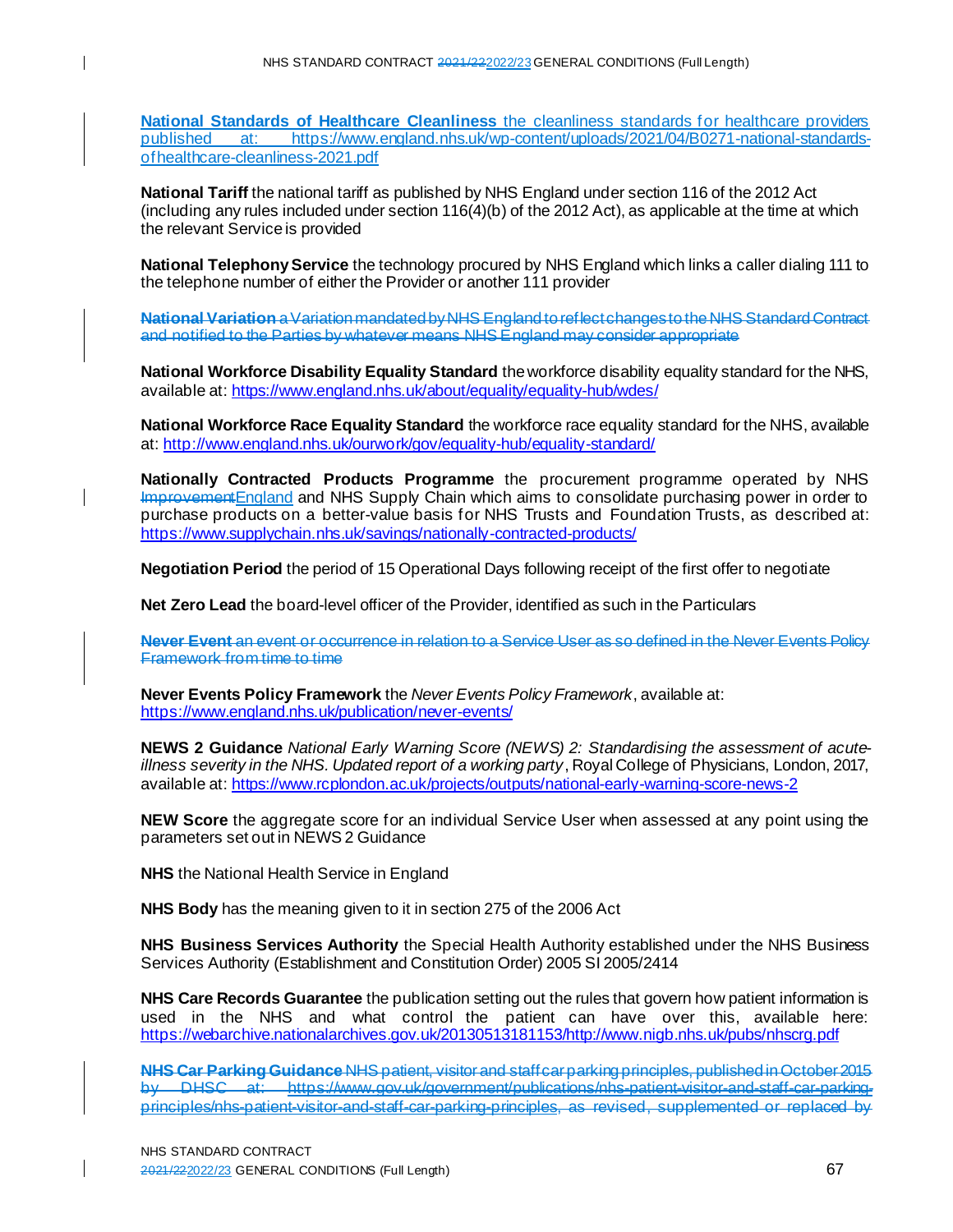further guidance to be published by DHSC and/or NHS England and NHS Improvement to support provide funding for implementation of the Government's commitment to enabling free parking for certain examples. as set out at: https://www.gov.uk/government/news/free-hospital-parking-for-thousandspatients-staff-and-carers

**NHS Car Parking Guidance** published by DHSC at:

 $\mathsf{l}$ 

[https://www.gov.uk/government/publications/nhspatient-visitor-and-staff-car-parking-principles/nhs](https://www.gov.uk/government/publications/nhspatient-visitor-and-staff-car-parking-principles/nhs-patient-visitor-and-staff-car-parking-principles)[patient-visitor-and-staff-car-parking-principles](https://www.gov.uk/government/publications/nhspatient-visitor-and-staff-car-parking-principles/nhs-patient-visitor-and-staff-car-parking-principles)

**NHSCFA** the NHS Counter Fraud Authority, the special health authority charged with identifying, investigating and preventing fraud and other economic crime within the NHS and the wider health group

**NHSCFA Requirements** the counter-fraud requirements and guidance (informed by Government Functional Standard GovS 013: Counter Fraud) issued by NHSCFA and available at: <https://cfa.nhs.uk/government-functional-standard/NHS-requirements>

**NHS Chaplaincy Guidelines** *NHS England – NHS Chaplaincy Guidelines 2015: Promoting Excellence in Pastoral, Spiritual & Religious Care*, available at: <https://www.england.nhs.uk/wp-content/uploads/2015/03/nhs-chaplaincy-guidelines-2015.pdf>

**NHS Choice Framework** the framework which sets out the choices available to individuals in respect of their health care, published by DHSC at: [https://www.gov.uk/government/publications/the-nhs-choice](https://www.gov.uk/government/publications/the-nhs-choice-framework)[framework](https://www.gov.uk/government/publications/the-nhs-choice-framework)

**NHS Constitution** the constitution for the NHS in England which establishes the principles and values of the NHS in England and sets out the rights, pledges and responsibilities for patients, the public and staff (and including the *Handbook To The NHS Constitution,* available at: <https://www.gov.uk/government/publications/supplements-to-the-nhs-constitution-for-england>*)*

**NHS Data Model and Dictionary** the reference source for information standards to support healthcare activities within the NHS in England

**NHS Data Security and Protection Toolkit** an online system which allows NHS Bodies and non-NHS providers of NHS-funded services to assess their compliance with UK GDPR and with the National Data Guardian's Data Security Standards, available at[: https://digital.nhs.uk/data-and-information/looking-after](https://digital.nhs.uk/data-and-information/looking-after-information/data-security-and-information-governance/data-security-and-protection-toolkit)[information/data-security-and-information-governance/data-security-and-protection-toolkit](https://digital.nhs.uk/data-and-information/looking-after-information/data-security-and-information-governance/data-security-and-protection-toolkit)

**NHS Data Sharing Principles** the document which sets out guiding principles and a framework to help the NHS realise benefits for patients and the public where the NHS shares data with researchers, published by DHSC at: [https://www.gov.uk/government/publications/creating-the-right-framework-to-realise-the](https://www.gov.uk/government/publications/creating-the-right-framework-to-realise-the-benefits-of-health-data/creating-the-right-framework-to-realise-the-benefits-for-patients-and-the-nhs-where-data-underpins-innovation)[benefits-of-health-data/creating-the-right-framework-to-realise-the-benefits-for-patients-and-the-nhs](https://www.gov.uk/government/publications/creating-the-right-framework-to-realise-the-benefits-of-health-data/creating-the-right-framework-to-realise-the-benefits-for-patients-and-the-nhs-where-data-underpins-innovation)[where-data-underpins-innovation](https://www.gov.uk/government/publications/creating-the-right-framework-to-realise-the-benefits-of-health-data/creating-the-right-framework-to-realise-the-benefits-for-patients-and-the-nhs-where-data-underpins-innovation)

**NHS Digital** the Health and Social Care Information Centr[e https://digital.nhs.uk/](https://digital.nhs.uk/)

**NHS Digital UEC Booking Standards** the technical standards for information technology systems to enable direct electronic booking of appointments into Urgent Treatment Centre services from 111 services, published by NHS Digital at: <https://developer.nhs.uk/apis/uec-appointments/>

**NHS Discharge Medicines Service** the service provided by community pharmacy contractors, to ensure better communication of changes to a patient's medication following discharge from hospital and to reduce incidences of avoidable harm caused by medicines, as further described at: <https://www.england.nhs.uk/primary-care/pharmacy/nhs-discharge-medicines-service/>

**NHS Discharge Medicine Service Toolkit** the toolkit published by NHS England to support cross-sector<br>
implementation of the NHS Discharge Medicines Service, available at: implementation of the NHS Discharge Medicines Service, available at: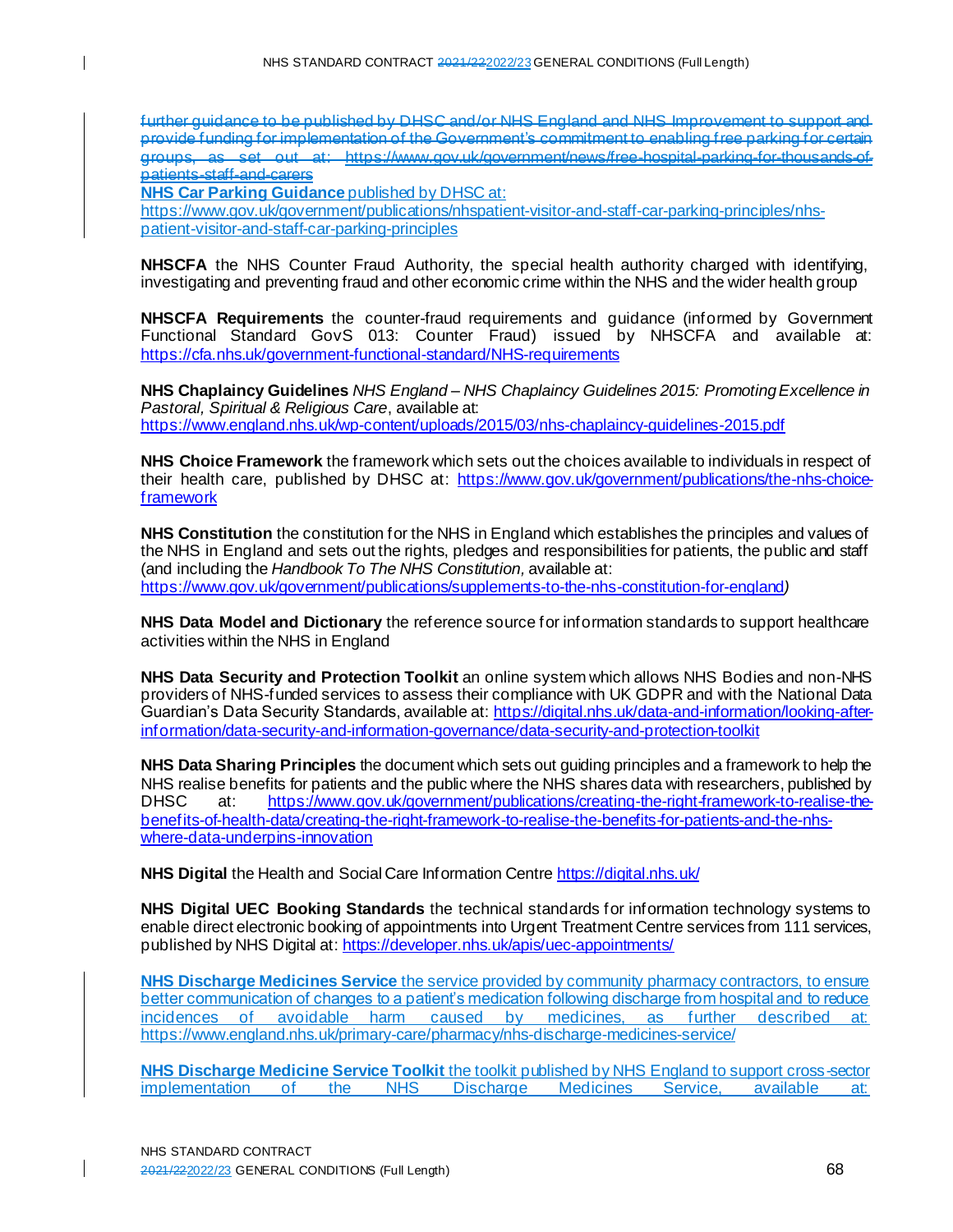[https://www.england.nhs.uk/publication/nhs-discharge-medicines-service-essential-service-toolkit](https://www.england.nhs.uk/publication/nhs-discharge-medicines-service-essential-service-toolkit-forpharmacy-staff-in-community-primary-and-secondary-care/)[forpharmacy-staff-in-community-primary-and-secondary-care/](https://www.england.nhs.uk/publication/nhs-discharge-medicines-service-essential-service-toolkit-forpharmacy-staff-in-community-primary-and-secondary-care/)

**NHS Employer** has the meaning given to it in Annex 1 to the NHS Terms and Conditions of Service Handbook but, for the purposes of GC5.18 and GC5.19 includes NHS Improvement

**NHS Employment Check Standards** the pre-appointment checks that are required by Law, those that are mandated by any Regulatory or Supervisory Body policy, and those that are required for access to Service<br>User Health Records: http://www.nhsemployers.org/your-workforce/recruit/employment-User Health Records: http://www.nhsemployers.org/your-workforce/recruit/employmentcheck[shttps://www.nhsemployers.org/topics-networks/employment-standards-and-regulation](https://www.nhsemployers.org/topics-networks/employment-standards-and-regulation)

**NHS England** the National Health Service Commissioning Board (renamed NHS England with effect from the Commencement Date for section 1 of the 2022 Act) established by section 1H of the 2006 Act, also known as NHS Englandand/or, until the Commencement Date for sections 26 and 29 of the 2022 Act, NHS Improvement

**NHS England Prevent Training and Competencies Framework** the framework available at: https://www.england.nhs.uk/publication/prevent-training-and-competencies-

framewor[k/https://webarchive.nationalarchives.gov.uk/ukgwa/20210715162412/https://www.england.nhs.](https://webarchive.nationalarchives.gov.uk/ukgwa/20210715162412/https:/www.england.nhs.uk/publication/prevent-training-and-competencies-framework/) [uk/publication/prevent-training-and-competencies-framework/](https://webarchive.nationalarchives.gov.uk/ukgwa/20210715162412/https:/www.england.nhs.uk/publication/prevent-training-and-competencies-framework/)

**NHS England Quality Accounts List** the list of national clinical audits, registries and clinical outcome review programmes in respect of which providers must report their participation as part of their annual Quality Accounts, as described in HQIP's annual publication at: [https://www.hqip.org.uk/national](https://www.hqip.org.uk/national-programmes/quality-accounts/)[programmes/quality-accounts/](https://www.hqip.org.uk/national-programmes/quality-accounts/)

**NHS e-Referral Guidance** guidance in relation to best practice use of the NHS e-Referral Service, available at: <https://digital.nhs.uk/services/nhs-e-referral-service> and on management of referrals (*e-Referral Service: guidance for managing referrals*), available at: [https://www.england.nhs.uk/digitaltechnology/nhs](https://www.england.nhs.uk/digitaltechnology/nhs-e-referral-service/)[e-referral-service/](https://www.england.nhs.uk/digitaltechnology/nhs-e-referral-service/)

**NHS e-Referral Service** the national electronic booking service that gives patients a choice of place, date and time for first hospital or clinic appointments

**NHS Food Standards** the standards for catering services for Service Users, visitors and Staff set out in the following publications:

- (i) For patient catering*: 10 key characteristics of good nutritional and hydration care (NHS England)*  <https://www.england.nhs.uk/commissioning/nut-hyd/10-key-characteristics/>; *Nutrition and Hydration Digest (British Dietetic Association)* [https://www.bda.uk.com/specialist-groups-and-branches/food](https://www.bda.uk.com/specialist-groups-and-branches/food-services-specialist-group/nutrition-and-hydration-digest.html)[services-specialist-group/nutrition-and-hydration-digest.html](https://www.bda.uk.com/specialist-groups-and-branches/food-services-specialist-group/nutrition-and-hydration-digest.html); *Malnutrition Universal Screening Tool or equivalent (British Association of Parenteral and Enteral Nutrition)* [http://www.bapen.org.uk/pdfs/must/must\\_full.pdf](http://www.bapen.org.uk/pdfs/must/must_full.pdf);
- (ii) For all catering: Government Buying Standards

 $\mathbf{I}$ 

(iii) For staff and visitor catering - *Healthier and more sustainable catering guidance – nutrition principles (Public Health England)* [https://www.gov.uk/government/publications/healthier-and-more-sustainable](https://www.gov.uk/government/publications/healthier-and-more-sustainable-catering-a-toolkit-for-serving-food-to-adults)[catering-a-toolkit-for-serving-food-to-adults](https://www.gov.uk/government/publications/healthier-and-more-sustainable-catering-a-toolkit-for-serving-food-to-adults)

as updated or supplemented by any additional or successor requirements published by NHS England and NHS Improvementor any secondary legislation made pursuant to section 126 of the 2022 Act on or after the Commencement Date for that section

**NHS Foundation Trust** a body as defined in section 30 of the 2006 Act

**NHS Guidance on Prescribing Responsibilities** the document published by NHS England which describes the prescribing responsibilities of healthcare professionals from primary, secondary and tertiary care, available at: [https://www.england.nhs.uk/publication/responsibility-for-prescribing-between-primary](https://www.england.nhs.uk/publication/responsibility-for-prescribing-between-primary-and-secondary-tertiary-care/)[and-secondary-tertiary-care/](https://www.england.nhs.uk/publication/responsibility-for-prescribing-between-primary-and-secondary-tertiary-care/)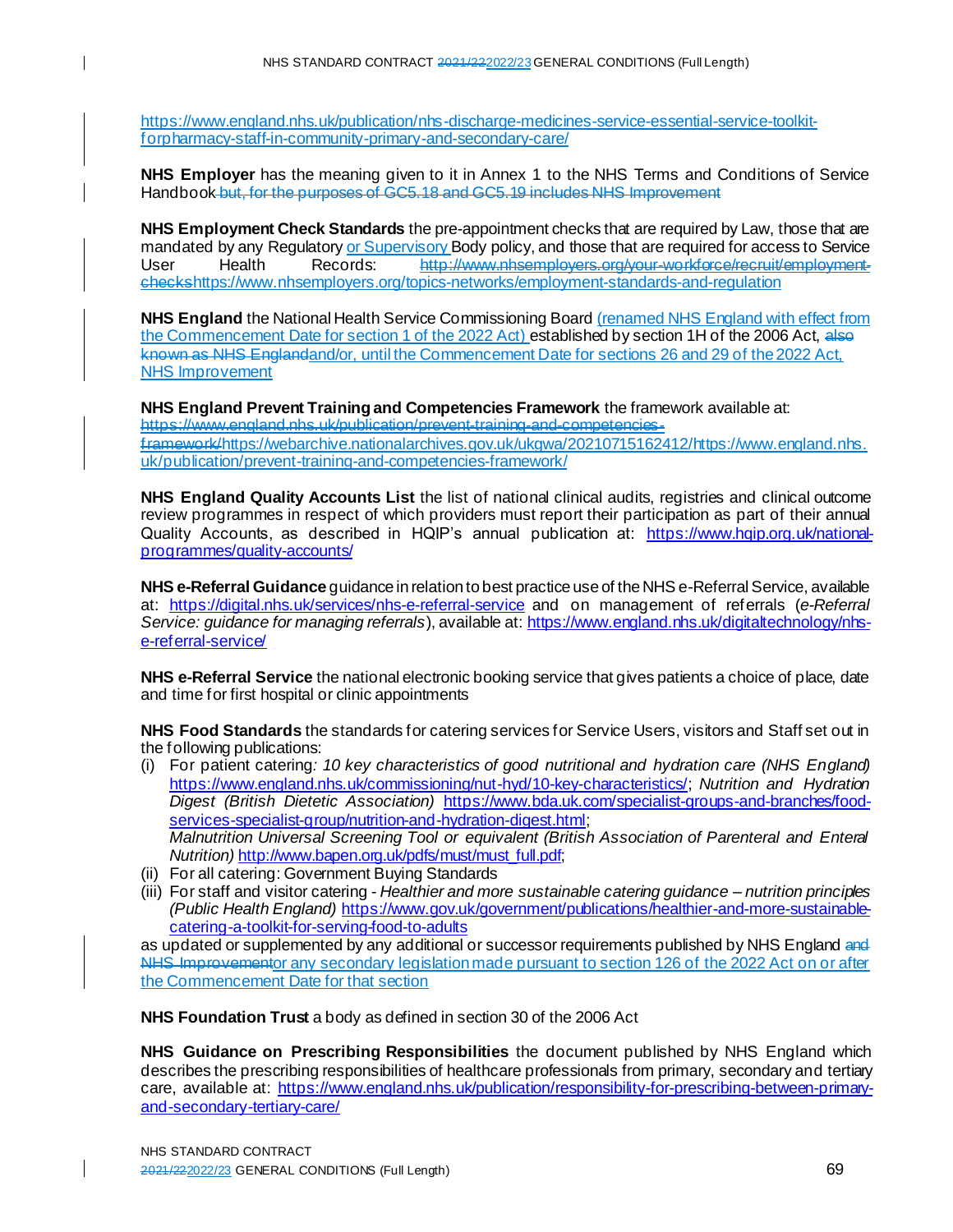**NHS Identity** the name and logo of the NHS and any other names, logos and graphical presentations as held by the Secretary of State required to be used in connection with the provision of the Services

**NHS Identity Guidelines** NHS Identity policy and guidelines, available at: <https://www.england.nhs.uk/nhsidentity/>, and any other Guidance issued from time to time in relation to the NHS Identity

**NHS Improvement** the combined organisation comprising Monitor and NHSTDA

**NHS Internet First Policy** the national policy under which all externally accessible health and social care digital services must be securely accessible over the public internet, as further described at: <https://digital.nhs.uk/services/internet-first>

**NHS Model Employer Strategy** the NHS Workforce Race Equality Standard leadership strategy, aimed at increasing black and minority ethnic representation at senior levels across the NHS, available at: <https://www.england.nhs.uk/publication/a-model-employer/>

**NHS Number**the national unique patient identifier given to each person registered with the NHS in England and Wales. Further information is available at[: https://digital.nhs.uk/NHS-Number](https://digital.nhs.uk/NHS-Number)

**NHS Pension Scheme** the National Health Service Pension Scheme for England and Wales, established under the Superannuation Act 1972, governed by subsequent regulations under that Act including the National Health Service Pension Scheme Regulations 1995 (SI 1995/300), the National Health Service Pension Scheme Regulations 2008 (SI 2008/653), and the National Health Service Pension Scheme Regulations 2015 (SI 2015/94)

**NHS People Plan** the document published by NHS England and NHS Improvement at: <https://www.england.nhs.uk/ournhspeople/>

**NHS Premises Assurance Model** or**PAM** the toolkit which allows NHS Trusts and NHS Foundation Trusts to assess how efficiently they run their estate and facilities, published by NHS England and NHS Improvement at: https://www.england.nhs.uk/nhs-premises-assurance-model/

**NHS Provider Selection Regime** the regime governing the selection of providers of NHS-funded clinical services, established by regulations made under section 12ZB of the 2006 Act

**NHS Serious Incident Framework** NHS England's serious incident framework, available at: https://www.england.nhs.uk/patient-safety/serious-incident-framework/

**NHS Smoking Cessation Advance Service** the service provided by community pharmacies, described at [https://www.nhsbsa.nhs.uk/pharmacies-gp-practices-and-appliance-contractors/dispensing-contractors](https://www.nhsbsa.nhs.uk/pharmacies-gp-practices-and-appliance-contractors/dispensing-contractors-information/smoking-cessation-advance-service-referral-secondary-care-community-pharmacy)[information/smoking-cessation-advance-service-referral-secondary-care-community-pharmacy](https://www.nhsbsa.nhs.uk/pharmacies-gp-practices-and-appliance-contractors/dispensing-contractors-information/smoking-cessation-advance-service-referral-secondary-care-community-pharmacy)

**NHS Standard Contract** the model commissioning contract or contracts published by NHS England from time to time pursuant to its powers under regulation 17 of the National Health Service Commissioning Board and Clinical Commissioning Groups (*Responsibilities and Standing Rules*) Regulations 2012

**NHS Supply Chain** the function operated by Supply Chain Coordination Limited on behalf of the Secretary of State for Health and Social Care, providing a dedicated supply chain to the NHS in England

**NHSTDA** the Special Health Authority known as the National Health Service Trust Development Authority established under the NHS Trust Development Authority (Establishment and Constitution) Order 2012 SI 901/2012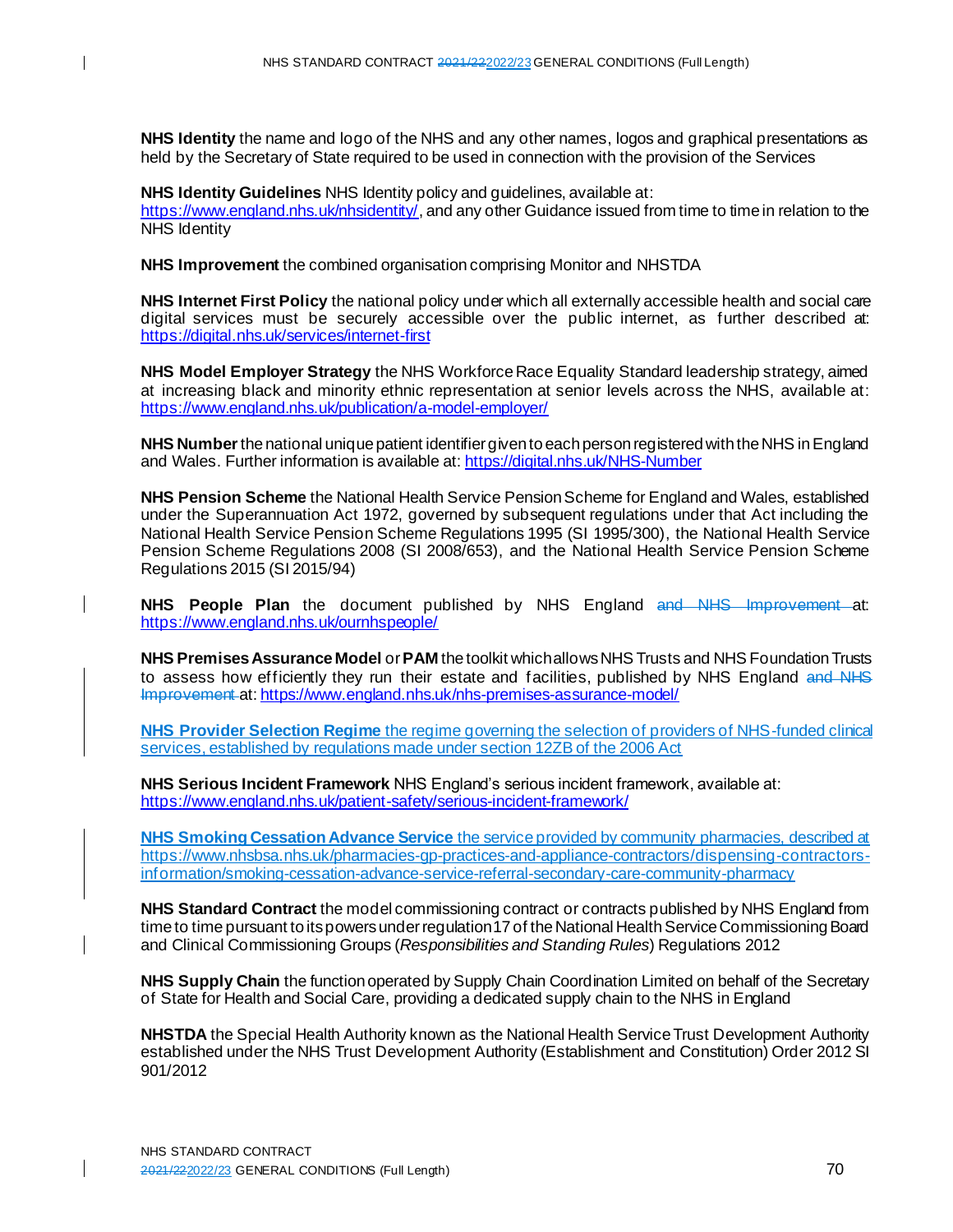**NHS Terms and Conditions of Service Handbook** the handbook of NHS terms and conditions of service, available at: [http://www.nhsemployers.org/your-workforce/pay-and-reward/nhs-terms-and-conditions/nhs](http://www.nhsemployers.org/your-workforce/pay-and-reward/nhs-terms-and-conditions/nhs-terms-and-conditions-of-service-handbook)[terms-and-conditions-of-service-handbook](http://www.nhsemployers.org/your-workforce/pay-and-reward/nhs-terms-and-conditions/nhs-terms-and-conditions-of-service-handbook)

### **NHS Treatment Costs Guidance**

- (i) *Attributing the costs of health and social care Research & Development* (AcoRD), available at: [https://www.gov.uk/government/uploads/system/uploads/attachment\\_data/file/140054/dh\\_133883.pd](https://www.gov.uk/government/uploads/system/uploads/attachment_data/file/140054/dh_133883.pdf) [f](https://www.gov.uk/government/uploads/system/uploads/attachment_data/file/140054/dh_133883.pdf);
- (ii) HSG (97) 32, available at: [http://webarchive.nationalarchives.gov.uk/+/http://www.dh.gov.uk/en/Publicationsandstatistics/Letters](http://webarchive.nationalarchives.gov.uk/+/http:/www.dh.gov.uk/en/Publicationsandstatistics/Lettersandcirculars/Healthserviceguidelines/DH_4018353) [andcirculars/Healthserviceguidelines/DH\\_4018353](http://webarchive.nationalarchives.gov.uk/+/http:/www.dh.gov.uk/en/Publicationsandstatistics/Lettersandcirculars/Healthserviceguidelines/DH_4018353); and<br>Guidance e n excess treatment costs available at bitras
- (iii) Guidance o *n* e content/uploads/2015/11/etc-guidance.pdf*Excess treatment costs: Guidance on the national management model for England*, available at https://www.england.nhs.uk/publication/excesstreatment-costs-guidance-on-the-nationalmanagement-model-for-england/ any subsequent guidance to be published by NHS England and/or the Department of Health and

Social Care

**NHS Trust** a body established under section 25 of the 2006 Act

**NHS Violence Prevention and Reduction Standard** the risk-based framework which supports NHS staff to work in a safe and secure environment which safeguards against abuse, aggression and violence, available at: <https://www.england.nhs.uk/publication/violence-prevention-and-reduction-standard/>

#### **NHS Website** <https://www.nhs.uk/>

**NICE** the National Institute for Health and Care Excellence, the special health authority responsible for providing national guidance on the promotion of good health and the prevention and treatment of ill health

**NICE Technology Appraisals** technology appraisals conducted by NICE in order to make recommendations on the use of drugs and other health technologies within the NHS

**Nominated Individual** the person responsible for supervising the management of the Services, being:

- (i) where the Provider is an individual, that individual; and
- (ii) where the Provider is not an individual, an individual who is employed (within the meaning of the 2014 Regulations) as a director, manager or the company secretary of the Provider, (and who will, where appropriate, be the nominated individual notified to CQC in accordance with regulation 6 of the 2014 Regulations)

**Non-elective Care** care which is unplanned and which may include:

- (i) Critical Care, whether or not provided with Emergency Care;
- (ii) Emergency Care; and
- (iii) healthcare or treatment provided to a Service User without prior schedule or referral, whether or not it is also Emergency Care

**Notifiable Safety Incident** has the definition given to it in the 2014 Regulations

#### **Occasion of Tax Non-compliance**

(i) any tax return of the Provider submitted to a Relevant Tax Authority on or after 1 October 2012 being found on or after 1 April 2013 to be incorrect as a result of either a Relevant Tax Authority successfully challenging the Provider under the General Anti-abuse Rule or the Halifax Abuse Principle or under any tax rules or legislation that have an effect equivalent or similar to either, or the failure of an avoidance scheme in which the Provider was involved and which was or should have been notified to a Relevant Tax Authority under the DOTAS or any equivalent or similar regime; or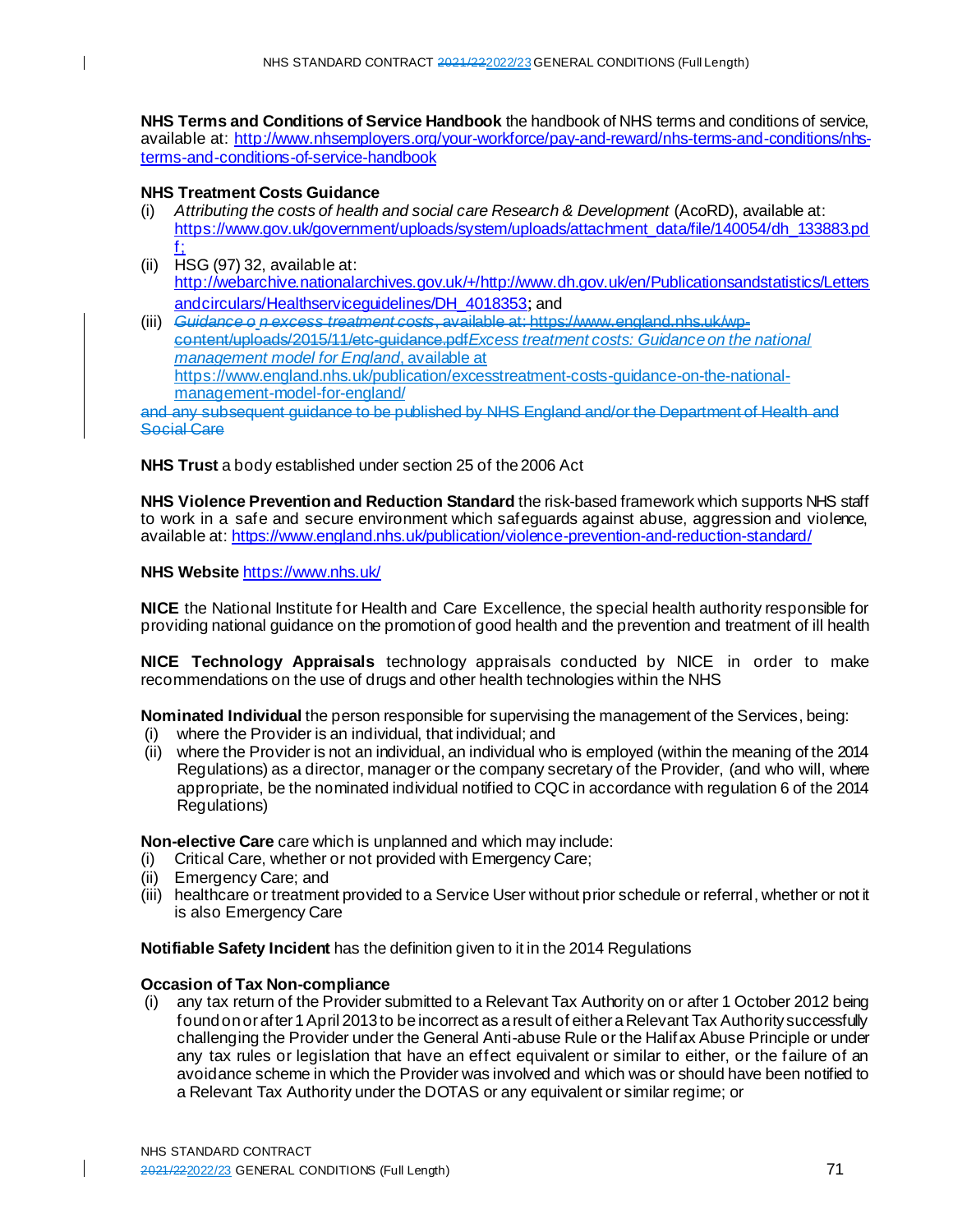(ii) any tax return of the Provider submitted to a Relevant Tax Authority on or after 1 October 2012 giving rise, on or after 1 April 2013, to a criminal conviction in any jurisdiction for tax-related offences which is not spent at the Effective Date or to a civil penalty for fraud or evasion

**Ockenden Review** the emerging findings and recommendations from the independent review of matemity services at the Shrewsbury and Telford Hospital NHS Trust, published by DHSC at: [https://www.gov.uk/government/publications/ockenden-review-of-maternity-services-at-shrewsbury-and](https://www.gov.uk/government/publications/ockenden-review-of-maternity-services-at-shrewsbury-and-telford-hospital-nhs-trust)[telford-hospital-nhs-trust](https://www.gov.uk/government/publications/ockenden-review-of-maternity-services-at-shrewsbury-and-telford-hospital-nhs-trust)

**ODS** the NHS Organisation Data Service that is responsible for:

- (i) the publication of all organisation and practitioner codes;
- (ii) the development of national policy and standards relating to organisation and practitioner codes; and
- (iii) the development of national reference organisation data

#### **Open API Policy and Guidance** the following publications:

- (i) the policy on Open Application Programming Interfaces, published by NHS England at: <https://www.england.nhs.uk/digitaltechnology/connecteddigitalsystems/interoperability/open-api/>; and
- (ii) guidance on the NHS Standard Contract requirements on discharge summaries and clinic letters and on interoperability of clinical IT systems, published by NHS England at: [https://www.england.nhs.uk/publication/guidance-on-the-nhs-standard-contract-requirements-on](https://www.england.nhs.uk/publication/guidance-on-the-nhs-standard-contract-requirements-on-discharge-summaries-and-clinic-letters-and-on-interoperability-of-clinical-it-systems/)[discharge-summaries-and-clinic-letters-and-on-interoperability-of-clinical-it-systems/](https://www.england.nhs.uk/publication/guidance-on-the-nhs-standard-contract-requirements-on-discharge-summaries-and-clinic-letters-and-on-interoperability-of-clinical-it-systems/)

**Operational Day** a day other than a Saturday, Sunday or bank holiday in England

**Operational Standards** the standards set out in Schedule 4A (*Operational Standards*)

**Other Local Agreements, Policies and Procedures** the agreements, policies and procedures details of which are set out in Schedule 2G (*Other Local Agreements, Policies and Procedures*) or otherwise agreed between the Parties from time to time

**Overseas Visitor Charging Guidance** any guidance issued from time to time by the Secretary of State or by NHS England on the making and recovery of charges under the Overseas Visitor Charging Regulations, including that available at:

<https://www.gov.uk/government/publications/guidance-on-overseas-visitors-hospital-charging-regulations> and

<https://www.england.nhs.uk/publication/improving-systems-for-cost-recovery-for-overseas-visitors/>

**Overseas Visitor Charging Regulations** the regulations made by the Secretary of State under section 175 of the National Health Service Act 2006, available at:

<http://www.legislation.gov.uk/uksi/2015/238/contents/made>[,http://www.legislation.gov.uk/uksi/2017/756/co](http://www.legislation.gov.uk/uksi/2017/756/contents/made) [ntents/made](http://www.legislation.gov.uk/uksi/2017/756/contents/made), and

<https://www.legislation.gov.uk/uksi/2020/1423/contents/made>

**Particulars** the Particulars to this Contract

**Parties** the Commissioners (or such of them as the context requires) and the Provider and "Party" means any one of them

**Parties in Dispute** the Co-ordinating Commissioner and/or other Commissioners directly concerned in the Dispute, as one Party in Dispute, and the Provider, as the other

**Partnership Agreement** an arrangement between a Local Authority and an NHS Body made under section 75 of the 2006 Act for the provision of combined health or social services and/or under section 10 of the Children Act 2004 to promote co-operation with a view to improving the well-being of children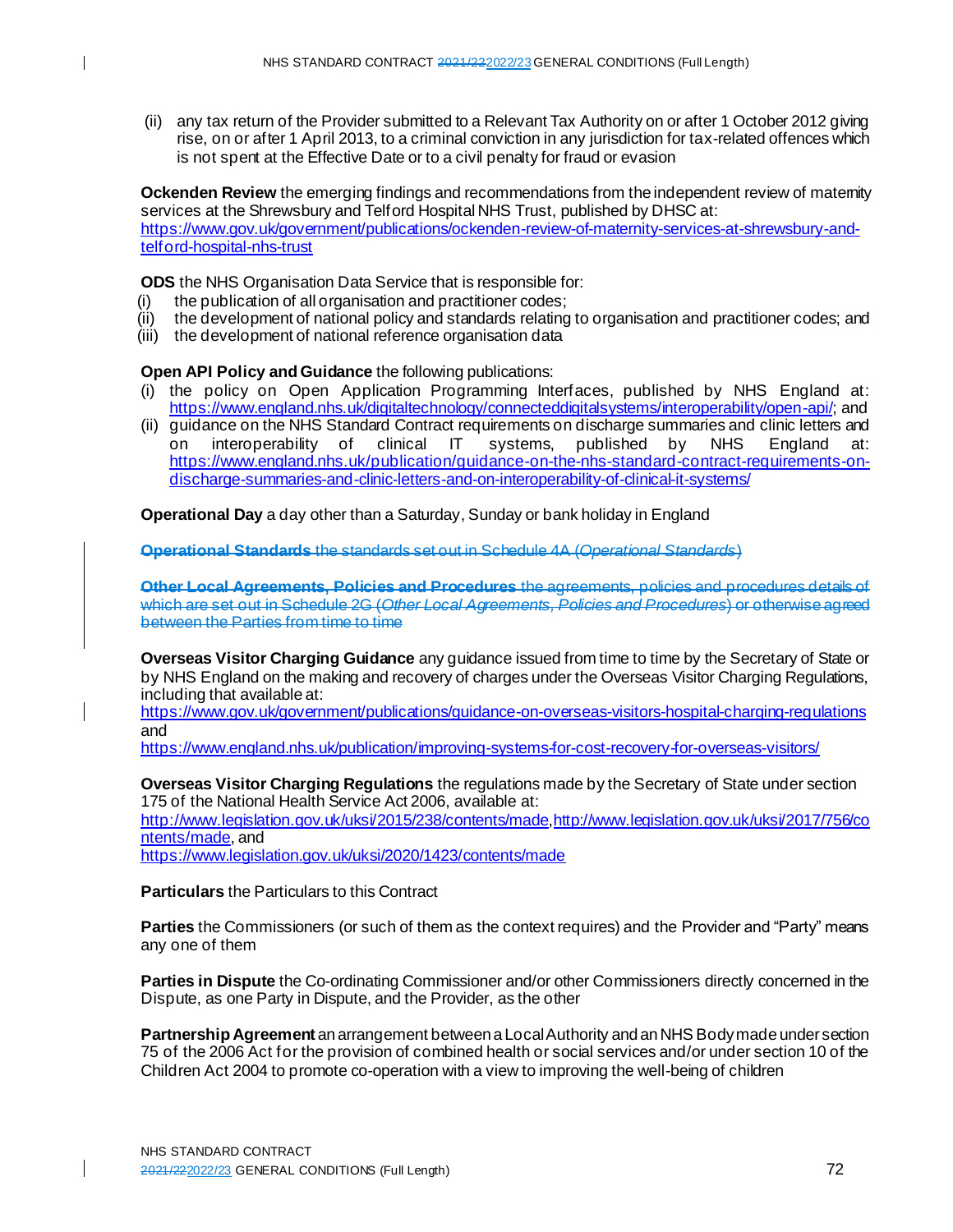**Patient Pocket Money** monies that the Provider and the Co-ordinating Commissioner agree from time to time may be paid by the Provider to a Service User to purchase sundry items and services

**Patient Safety Incident** any unintended or unexpected incident that occurs in respect of a Service User, during and as a result of the provision of the Services, that could have led, or did lead to, harm to that Service User

**Patient Safety Specialist** the individual designated by the Provider to provide leadership and visibility and expert support to patient safety in relation to the Services, as described in the NHS Patient Safety Strategy available at: <https://www.england.nhs.uk/patient-safety/patient-safety-specialists/>

**PEPPOL** Pan-European Public Procurement Online. See: <https://www.gov.uk/government/publications/nhs-e-procurement-strategy>

 $\mathbf{I}$ 

**Personal Data** has the meaning given to it in Data Protection Legislation

**Personal Data Breach** has the meaning given to it in Data Protection Legislation

**Personalised Care and Support Plan** a plan for care and support for a Service User, developed by the Provider, in partnership with a Service User and/or their Carer or Legal Guardian (as appropriate), and in association with other relevant providers of health and social care which:

- (i) records the health and wellbeing outcomes which the Service User wishes to achieve, following a personalised conversation about what matters to them;
- (ii) records the support available to them, whether through NHS or Local Authority services, local voluntary and charitable sector services, through personal connections or otherwise, to help them build the knowledge, skills and confidence to manage their health and well-being;
- (iii) pays proper attention to the Service User's preferences, culture, ethnicity, gender, age and sexuality; and
- (iv) takes account of the needs of any children and Carers

For further information, se[e https://www.england.nhs.uk/personalisedcare/upc/comprehensive-model/](https://www.england.nhs.uk/personalisedcare/upc/comprehensive-model/) and the *Personalised Care and Support Planning (PCSP) Checklist* at: https://www.aomrc.org.uk/evidencebased-interventions/ebi-in-practise/

https://www.aomrc.org.uk/ebi/wpcontent/uploads/2021/05/Personalised Care Support Planning Checkli [st.pdf](https://www.aomrc.org.uk/ebi/wpcontent/uploads/2021/05/Personalised_Care_Support_Planning_Checklist.pdf)

and the PRSB standard for digital recording of care plans at: <https://theprsb.org/standards/personalisedcareandsupportplan/>

**Place of Safety** a safe place where a mental health assessment can be carried out; this may be a hospital, care home, or any other suitable place where the occupier is willing to receive the person while the assessment is completed. Police stations should be only be used in exceptional circumstances

**Plastics Pledge** the NHS single-use plastics reduction campaign pledge: https://www.sduhealth.org.uk/nhs%20long%20term%20plan/single-use-plastics/catering-plasticspledge.aspx

**Post Event Message** a message summarising the Provider's contact with a Service User

**Post Reconciliation Monthly Inclusion Date** the date by which the Provider must submit to SUS all of the final activity data for a month on which it believes the final reconciliation account for the Quarter in which that month falls should be based

**Prevent Guidance** Government guidance on the Prevent duty (available at:

<https://www.gov.uk/government/publications/prevent-duty-guidance>) and on the Channel duty (available at: <https://www.gov.uk/government/publications/channel-guidance>)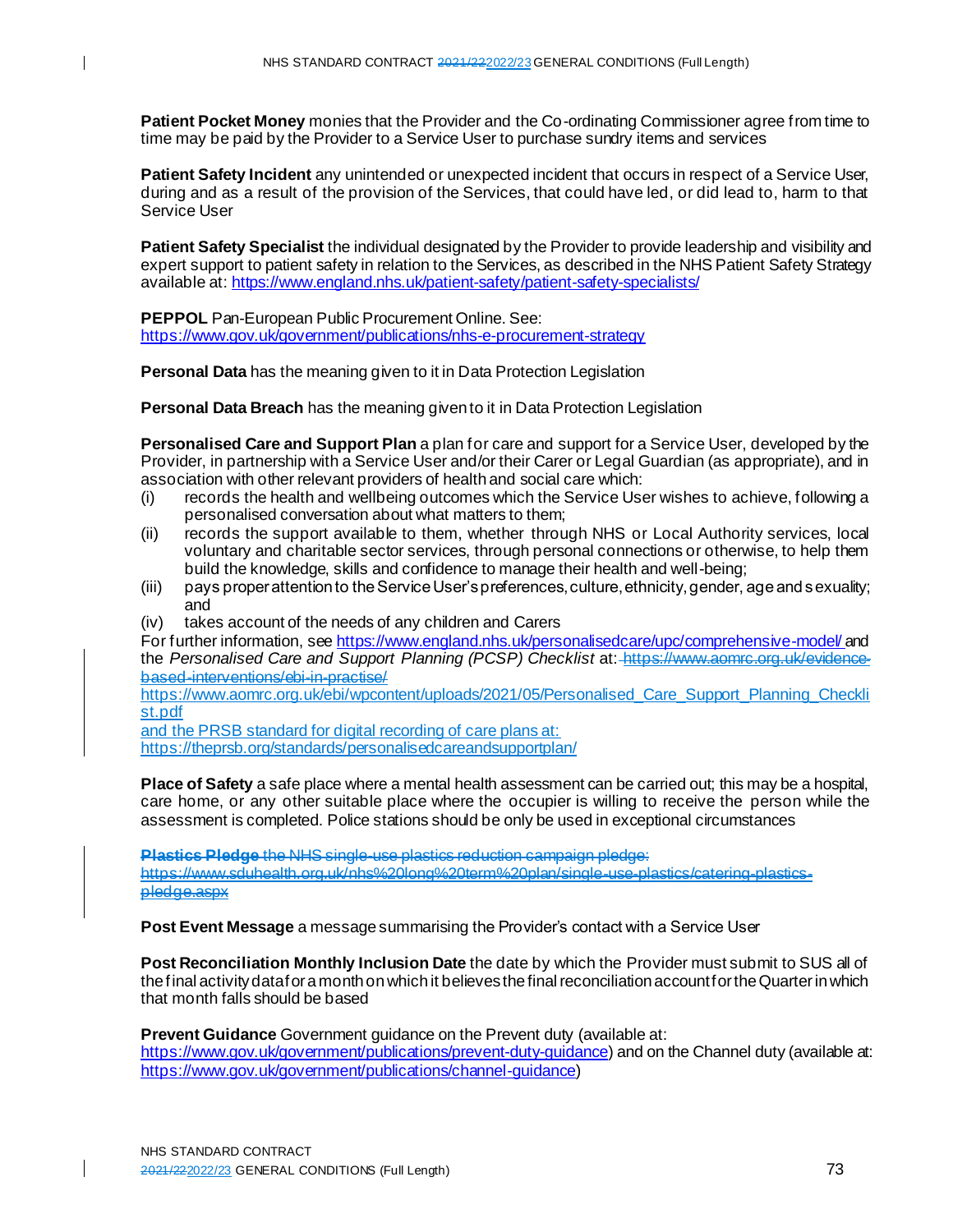**Prevent Lead** the officer of the Provider responsible for implementation and dissemination of the Government Prevent Strategy, identified as such in the Particulars

**Previous Contract** a contract between one or more of the Commissioners and the Provider for the delivery of services the same or substantially the same as the Services, the term of which immediately precedes the Contract Term

**Prevent Lead the officer of the Provider responsible for implementation and** Government Prevent Strategy, identified as such in the Particulars

**Price** a National Price, or a National Price adjusted by a Local Variation or Local Modification, or a Unit Price or a Local Price, as appropriate

**Primary Care Menu** the menu within the NHS e-Referral Service of services which are only available on a restricted basis, for referral of patients whose Responsible Commissioner has specifically commissioned that service

**Primary Care Network** or **PCN** a locally-established network of providers of general medical services, as described at: <https://www.england.nhs.uk/gp/gpfv/redesign/primary-care-networks/>

**Primary Medical Services** the primary medical services described in Schedule 2L (*Provisions Applicable to Primary Medical Services*), to which the provisions of that Schedule apply

**Principles of Good Employment Practice** the guidance note issued by the Cabinet Office in December 2010 titled *Supplier Information Note: Withdrawal of Two-Tier Code* available at: [https://www.gov.uk/government/uploads/system/uploads/attachment\\_data/file/62091/two](https://www.gov.uk/government/uploads/system/uploads/attachment_data/file/62091/two-tier-code.pdf) -tier-code.pdf including Annex A of that guidance note setting out a set of voluntary principles of good employment practice

**Prior Approval** the approval by the Responsible Commissioner of care or treatment, including diagnostics, to an individual Service User or a group of Service Users prior to referral or following initial assessment

**Prior Approval Response Time Standard** the timescale, set out in the Particulars, within which the relevant Commissioner must respond to a requirement for approval for treatment of an individual Service User under a Prior Approval Scheme

**Prior Approval Scheme** a scheme under which one or more Commissioners give Prior Approval for treatments and services prior to referral or following initial assessment that may form part of the Services required by the Service User following referral

**Privacy Notice** the information that must be provided to a Data Subject under whichever of the following Laws is in force at the relevant time:

- (i) Article 13 and Article 14 of the UK GDPR; or
- (ii) DPA 2018

 $\mathbf{I}$ 

**Processor Data** is any data processed by the Provider in connection with the Data Processing Services

### **Prohibited Act** the Provider:

- (i) offering, giving, or agreeing to give the Commissioners (or an of their officers, employees or agents) any gift or consideration of any kind as an inducement or reward for doing or not doing or for having done or not having done any act in relation to the obtaining of performance of this Contract or any other contract with the Provider, or for showing or not showing favour or disfavour to any person in relation to this Contract or any other contract with the Provider; and
- (ii) in connection with this Contract, paying or agreeing to pay any commission, other than a payment, particulars of which (including the terms and conditions of the agreement for its payment) have been disclosed in writing to the Co-ordinating Commissioner; or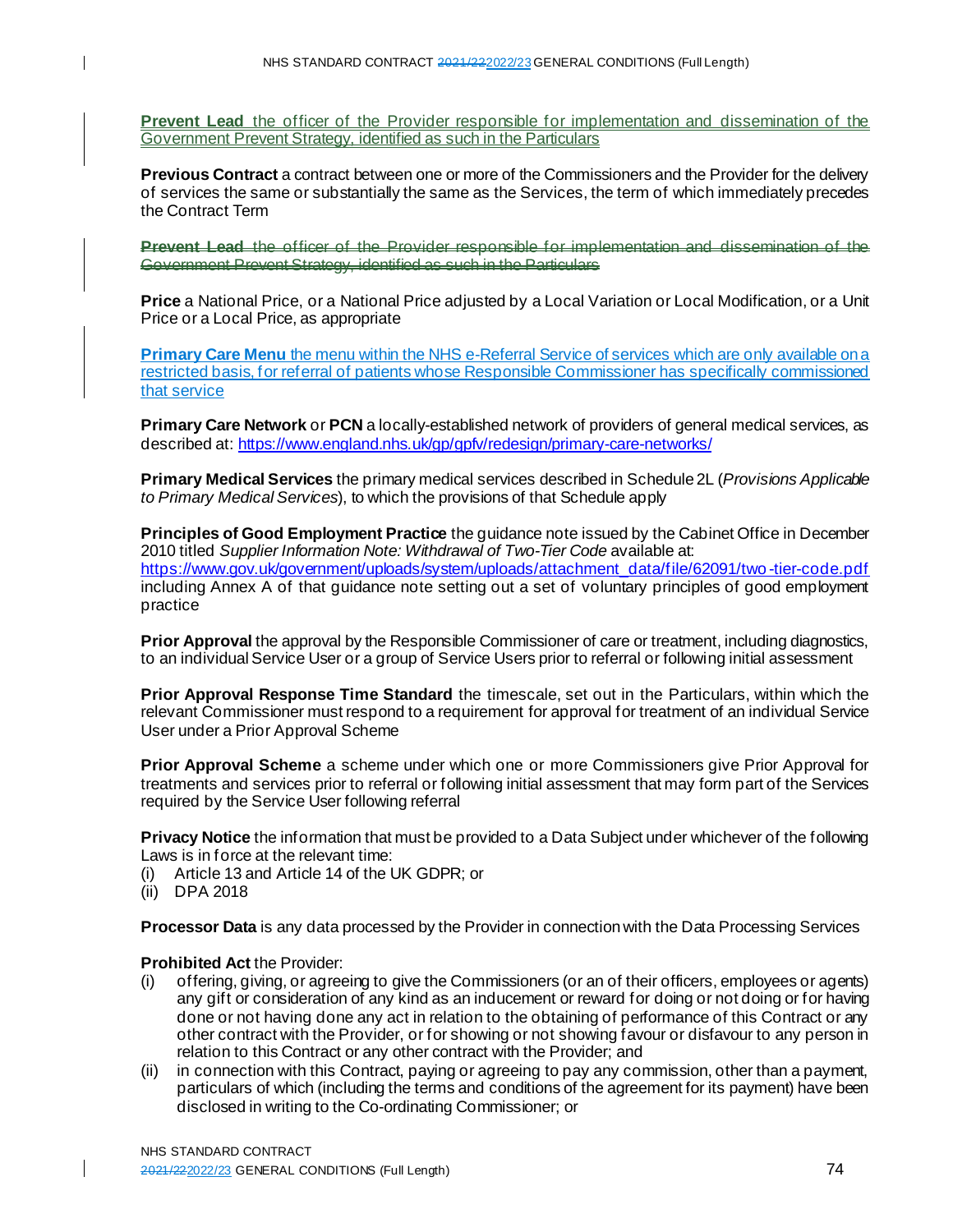(iii) committing an offence under the Bribery Act 2010

**Proposer** Party proposing a Variation

 $\mathsf{I}$ 

**Protective Measures** appropriate technical and organisational measures which may include: pseudonymising and encrypting Personal Data, ensuring confidentiality, integrity, availability and resilience of systems and services, ensuring that availability of and access to Personal Data can be restored in a timely manner after an incident, and regularly assessing and evaluating the effectiveness of such measures

**Provider** the party identified as such in the Particulars

**Provider Change in Control** means any Change in Control of the Provider or any of its Holding Companies

**Provider Deliverables** all documents, products and materials developed by the Provider or its agents, subcontractors, consultants and employees in relation to the Services in any form and required to be submitted to any Commissioner under this Contract, including data, reports, policies, plans and specifications

**Provider Earliest Termination Date** the date referred to as such in the Particulars

**Provider Insolvency Event** the occurrence of any of the following events in respect of the Provider:

- (i) the Provider being, or being deemed for the purposes of any Law to be, unable to pay its debts or insolvent;
- (ii) the Provider admitting its inability to pay its debts as they fall due;
- (iii) the value of the Provider's assets being less than its liabilities taking into account contingent and prospective liabilities;
- (iv) the Provider suspending payments on any of its debts or announces an intention to do so;
- (v) by reason of actual or anticipated financial difficulties, the Provider commencing negotiations with creditors generally with a view to rescheduling any of its indebtedness;
- (vi) a moratorium is declared in respect of any of the Provider's indebtedness;
- (vii) the suspension of payments, a moratorium of any indebtedness, winding -up, dissolution, administration, (whether out of court or otherwise) or reorganisation (by way of voluntary arrangement, scheme of arrangement or otherwise) of the Provider;
- (viii) a composition, assignment or arrangement with any creditor of any member of the Provider;
- (ix) the appointment of a liquidator, trustee in bankruptcy, judicial custodian, compulsory manager, receiver, administrative receiver, administrator or similar officer (in each case, whether out of court or otherwise) in respect of the Provider or any of its assets;
- (x) a resolution of the Provider or its directors is passed to petition or apply for the Provider's winding-up or administration;
- (xi) the Provider's directors giving written notice of their intention to appoint a liquidator, trustee in bankruptcy, judicial custodian, compulsory manager, receiver, administrative receiver, or administrator (whether out of court of otherwise); or
- (xii) if the Provider suffers any event analogous to the events set out in (i) to (xi) of this definition in any jurisdiction in which it is incorporated or resident

**Provider Licence** a licence granted under section 87 of the 2012 Act

**Provider Notice Period** the period specified as such in the Particulars

**Provider Representative** the person identified as such in the Particulars

**Provider's Premises** land and buildings controlled or used by the Provider for any purpose connected directly or indirectly with the provision of the Services (whether or not set out or identified in a Service Specification and whether or not open to Service Users, Staff, visitors and/or the public), including entrances, waiting areas, retail and catering areas, roads, access ways, paths, car parks and landscaping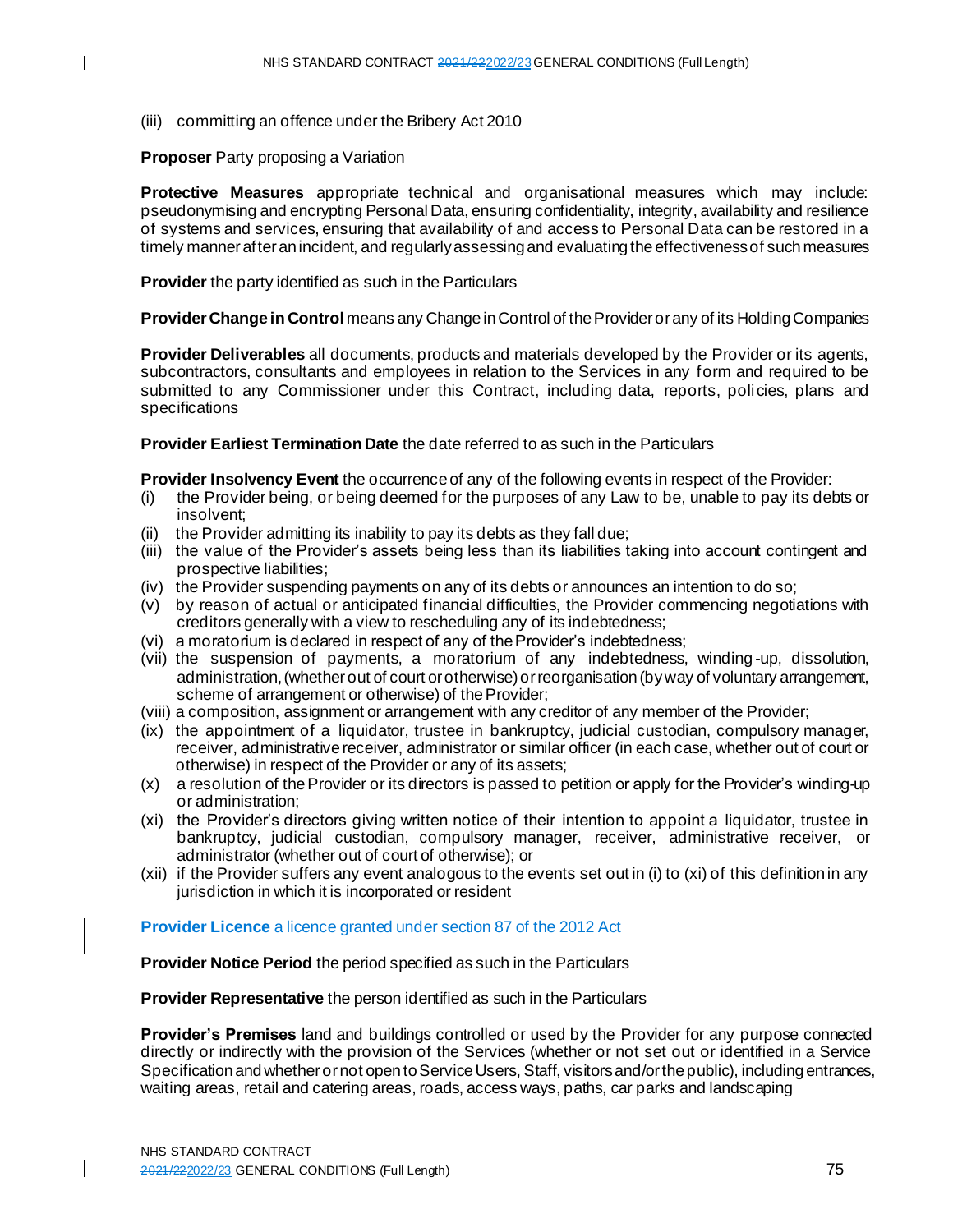**PRSB Clinical Referral Information Standard** the standard for information to be provided when referring patients to hospital consultants and other health care professionals providing outpatient services, as published by the Professional Record Standards Body at: <https://theprsb.org/standards/clinicalreferralinformation/>

#### **Public Company** a company which:

- (i) has shares that can be purchased by the public; and
- (ii) has an authorised share capital of at least £50,000 with each of the company's shares being paid up at least as to one quarter of the nominal value of the share and the whole of any premium on it; and
- (iii) has securities listed on a stock exchange in any jurisdiction

**Public Health England** an executive agency of the Department of Health and Social Care established under the 2012 Act

**Quality Accounts** has the meaning set out in section 8 of the Health Act 2009

**Quality Requirements** the Operational Standards, the National Quality Requirements, and the Local Quality Requirements and the Never Events

**Quarter** with effect from the Service Commencement Date, each period of 3 months or part thereof ending 30 June, 30 September, 31 December or 31 March and "Quarterly" will be construed accordingly

**Raising Concerns Policy for the NHS** the model whistleblowing policy for NHS organisations, published by NHS England and NHS Improvement, available at: <https://www.england.nhs.uk/ourwork/whistleblowing/>

**Recipient** a Party receiving a draft Variation Agreement

**Records Management Code of Practice for Health and Social Care** guidance on management and retention of records available at: [https://www.gov.uk/government/publications/records-management-code](https://www.gov.uk/government/publications/records-management-code-of-practice-for-health-and-social-care)[of-practice-for-health-and-social-care](https://www.gov.uk/government/publications/records-management-code-of-practice-for-health-and-social-care)

https://digital.nhs.uk/data-and-information/looking-after-information/data-security-and-informationgovernance/codes-of-practice-for-handling-information-in-health-and-care/records-management-code-ofpractice-for-health-and-social-care-2016

 $\mathbf{I}$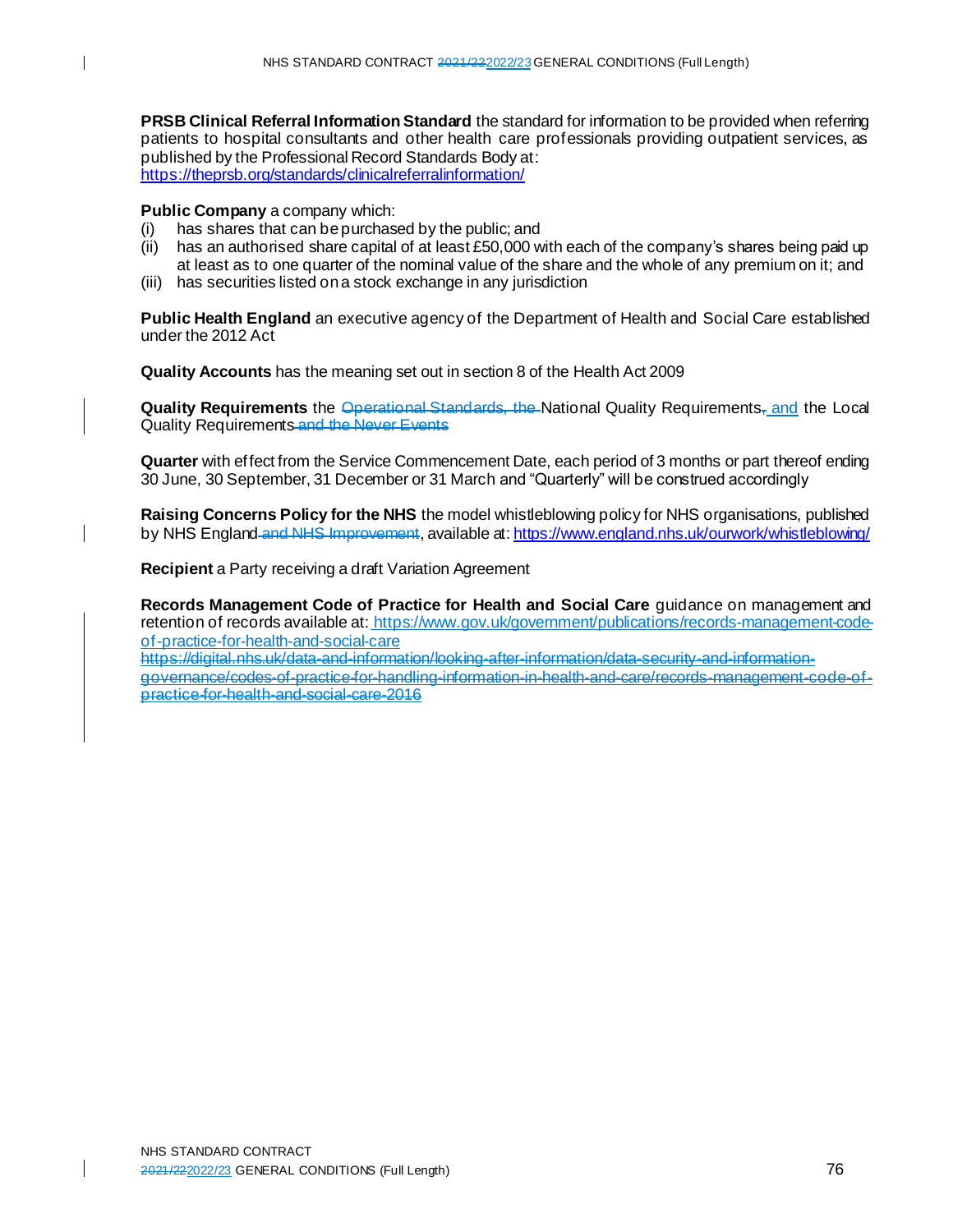$\mathbf{I}$ 

**Redundancy Repayment** the sum £R, calculated as follows:

$$
ER = (S \times (A - B)) - (C + D),
$$

where:

**S** is the lesser of (a) the amount of a month's pay used to calculate your contractual redundancy payment, or (b) the amount of any maximum monthly sum for the purposes of that calculation applicable at the date of the redundancy, as determined by Agenda for Change

**A** is the number of years used in the calculation of the contractual redundancy payment;

**B** is the number of complete calendar months between the date of termination of the individual's employment by the NHS Employer and the date of commencement of their employment or engagement with the Provider or Sub-Contractor or consultancy;

**C** is the total statutory redundancy payment that the individual was were entitled to receive on redundancy from the NHS Employer; and

**D** is the amount of any income tax deducted by that NHS Employer from the contractual redundancy payment,

**But** for the avoidance of doubt the individual will have no liability to repay any sum if **B** is greater than or equal to **A**

**Referral** the referral of any Service User to the Provider by a Referrer or (for a Service for which a Service User may present or self-refer for assessment and/or treatment in accordance with this Contract and/or Guidance) presentation or self-referral by a Service User

### **Referrer**

- (i) the authorised Healthcare Professional who is responsible for the referral of a Service User to the Provider; and
- (ii) any organisation, legal person or other entity which is permitted or appropriately authorised in accordance with the Law to refer the Service User for assessment and/or treatment by the Provider

**Regulatory or Supervisory Body** any statutory or other body having authority to issue guidance, standards or recommendations with which the relevant Party and/or Staff must comply or to which it or they must have regard, including:

(i) CQC;

(ii) NHS Improvement;  $(iii)(ii)$  NHS England:  $\overline{f(x)}$ (iii) the Department of Health and Social Care;  $(x)(iv)$  NICE:  $(xi)(y)$  Healthwatch England and Local Healthwatch; (vii)(vi) Public Health England; the UK Health Security Agency; (viii)(vii)the General Pharmaceutical Council; (ix)(viii) the Healthcare Safety Investigation BranchHealth Services Safety Investigation Body; and  $(x)(ix)$  the Information Commissioner

**Relevant Person** has the meaning given to it in the 2014 Regulations

**Relevant Tax Authority** HM Revenue & Customs or, if applicable, a tax authority in the jurisdiction in which the supplier is established

**Remedial Action Plan** or **RAP** a plan to rectify a breach of or performance failure under this Contract (or, where appropriate, a Previous Contract), specifying actions and improvements required, dates by which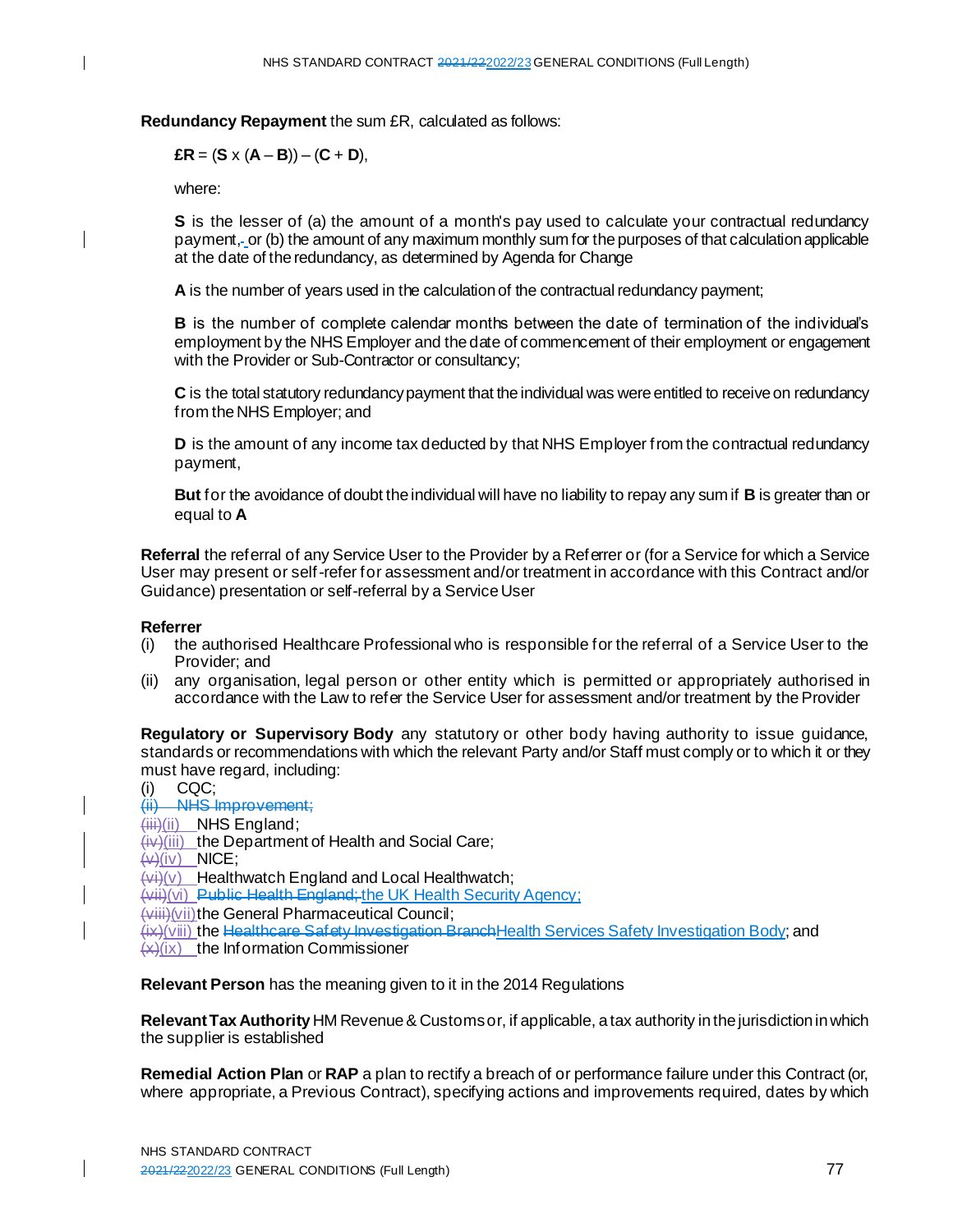they must be achieved and consequences for failure to do so, as further described in GC9.12 (*Contract Management*)

**Renewable Sources** REGO certified sources of electricity generation such as wind, rain, tides, waves, and geothermal heat

**Responsible Commissioner** the Service User's responsible commissioner as determined in accordance with the Law and applicable Guidance (including Who Pays? Guidance)

## **Restricted Person**

- (i) any person, other than an organisation whose primary purpose is to invest its own assets or those held in trust by it for others, including a bank, mutual fund, pension fund, private equity firm, venture capitalist, insurance company or investment trust, who has a material interest in the production of tobacco products or alcoholic beverages; or
- (ii) any person who the Co-ordinating Commissioner otherwise reasonably believes is inappropriate for public policy reasons to have a controlling interest in the Provider or in a Material Sub-Contractor

**Review Meeting** a meeting to be held in accordance with GC8.1 (*Review*) at the intervals set out in the Particulars or as otherwise requested in accordance with GC8.4 (*Review*)

**Review Record** a written record of a Review Meeting as described in GC8.2 (*Review*)

**Royal College of Psychiatrists Standards** standards on the application of section 136 of the Mental Health Act 1983 (England and Wales), published by the Royal College of Psychiatrists at: [https://www.rcpsych.ac.uk/docs/default-source/improving-care/better-mh-policy/college-reports/college](https://www.rcpsych.ac.uk/docs/default-source/improving-care/better-mh-policy/college-reports/college-report-cr159.pdf)[report-cr159.pdf](https://www.rcpsych.ac.uk/docs/default-source/improving-care/better-mh-policy/college-reports/college-report-cr159.pdf)

**Safeguarding Lead** the officer of the Provider responsible for implementation and dissemination of Safeguarding Policies, identified as such in the Particulars

# **Safeguarding Guidance**

- (i) *Care and Support Statutory Guidance issued under the Care Act* [https://www.gov.uk/government/uploads/system/uploads/attachment\\_data/file/315993/Care-Act-](https://www.gov.uk/government/uploads/system/uploads/attachment_data/file/315993/Care-Act-Guidance.pdf)[Guidance.pdf](https://www.gov.uk/government/uploads/system/uploads/attachment_data/file/315993/Care-Act-Guidance.pdf)
- (ii) *Working Together to Safeguard Children -Statutory guidance on inter-agency working to safeguard and promote the welfare of children* <https://www.gov.uk/government/publications/working-together-to-safeguard-children--2>
- (iii) *Safeguarding Children, Young People and Adults at Risk in the NHS: Safeguarding Accountability and Assurance Framework https://www.england.nhs.uk/wp-content/uploads/2015/07/safeguarding-children-young-people*adults*-at-risk-saaf-1.pdf* [https://www.england.nhs.uk/publication/safeguarding-children-youngpeople-and-adults-at-risk-in](https://www.england.nhs.uk/publication/safeguarding-children-youngpeople-and-adults-at-risk-in-the-nhs-safeguarding-accountability-and-assurance-framework/)[the-nhs-safeguarding-accountability-and-assurance-framework/](https://www.england.nhs.uk/publication/safeguarding-children-youngpeople-and-adults-at-risk-in-the-nhs-safeguarding-accountability-and-assurance-framework/)
- (iv) *NICE Quality Standard QS116 Domestic Violence and Abuse* <https://www.nice.org.uk/guidance/qs116>

**Safeguarding Policies** the Provider's written policies for safeguarding children, young people and adults, as appended in Schedule 2K (*Safeguarding Policies and Mental Capacity Act Policies*) and updated from time to time in accordance with SC32 (*Safeguarding Children and Adults*)

**Saving Babies' Lives Care Bundle** the document setting out key evidence-based interventions aimed at reducing stillbirth rates, published by NHS England at: [https://www.england.nhs.uk/mat](https://www.england.nhs.uk/mat-transformation/saving-babies/)[transformation/saving-babies/](https://www.england.nhs.uk/mat-transformation/saving-babies/)

**SCCI 1580 (Palliative Care Co-ordination: Core Content)** the information standard specifying the core content to be held in electronic palliative care co-ordination systems (EPaCCS), published at: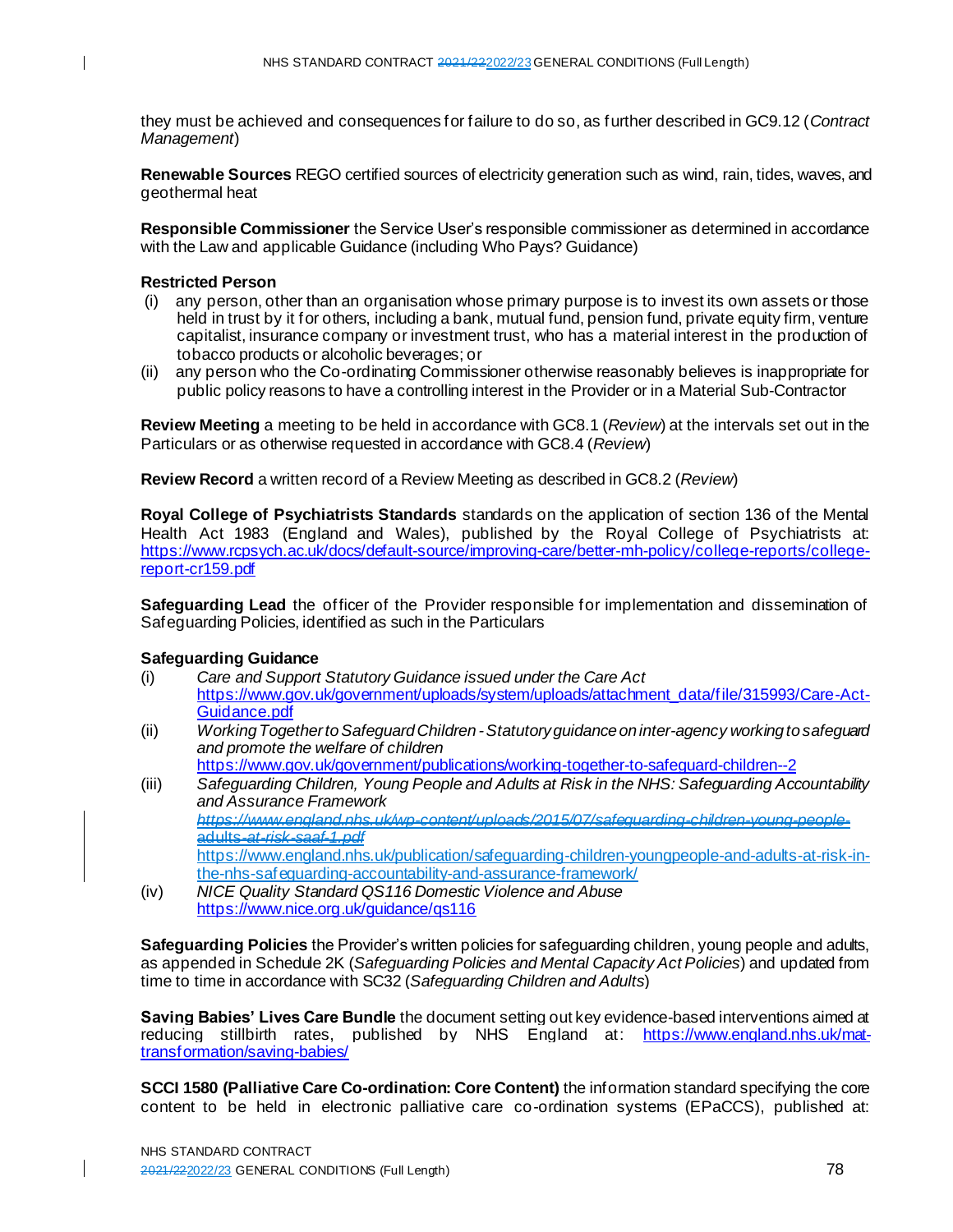[https://digital.nhs.uk/data-and-information/information-standards/information-standards-and-data](https://digital.nhs.uk/data-and-information/information-standards/information-standards-and-data-collections-including-extractions/publications-and-notifications/standards-and-collections/scci1580-palliative-care-co-ordination-core-content)[collections-including-extractions/publications-and-notifications/standards-and-collections/scci1580](https://digital.nhs.uk/data-and-information/information-standards/information-standards-and-data-collections-including-extractions/publications-and-notifications/standards-and-collections/scci1580-palliative-care-co-ordination-core-content) [palliative-care-co-ordination-core-content](https://digital.nhs.uk/data-and-information/information-standards/information-standards-and-data-collections-including-extractions/publications-and-notifications/standards-and-collections/scci1580-palliative-care-co-ordination-core-content)

**Secondary Care Menu** the menu within the NHS e-Referral Service of services which are available to all Referrers in England

**Secretary of State** the Secretary of State for Health and Social Care and/or the Department of Health and Social Care

**Section 251 Regulations** the Health Service (Control of Patient Information) Regulations 2002, made pursuant to section 251 of the 2006 Act

**Security** Shares, Debt Securities, unit trust schemes (as defined in the Financial Services and Markets Act 2000), miscellaneous warrants, certificates representing Debt Securities, warrants or options to subscribe or purchase securities, other securities of any description and any other type of proprietary or beneficial interest in a limited company

**Senior Information Risk Owner** the Provider's nominated person, being an executive or senior manager on the Governing Body of the Provider, whose role it is to take ownership of the organisation's information risk policy, act as champion for information risk on the Governing Body of the Provider and provide written advice to the accounting officer on the content of the organisation's statement of internal control in regard to information risk

**Sepsis Implementation Guidance** *Sepsis guidance implementation advice for adults*, produced in collaboration with NICE, Royal College of Physicians, the Royal College of GPs, Health Education England, the UK Sepsis Trust, Patient Safety Collaboratives, front line clinicians and published by NHS England, available at[: https://www.england.nhs.uk/publication/sepsis-guidance-implementation-advice-for-adults/](https://www.england.nhs.uk/publication/sepsis-guidance-implementation-advice-for-adults/)

**Serious Incident** has the meaning given to it in the NHS Serious Incident Framework

**Service Commencement Date** the date the Services actually commence which will be either the Expected Service Commencement Date or a later date being the day after the date on which all Conditions Precedent are satisfied, as applicable

**Service Condition or SC** any Service Condition as published by NHS England from time to time at: <https://www.england.nhs.uk/nhs-standard-contract/>, forming part of this Contract

**Service Development and Improvement Plan** or **SDIP** an agreed plan setting out improvements to be made by the Provider to the Services and/or Services Environment (which may comprise or include any Remedial Action Plan agreed in relation to a Previous Contract), as appended at Schedule 6D (*Service Development and Improvement Plans*)

**Service Quality Performance Report** the report required by Schedule 6A (*Reporting Requirements*)

### **Service Specifications** each of

 $\mathbf{I}$ 

- (i) the service specifications defined by the Commissioners and set out in Schedule 2A (*Service Specifications*); and(including, where appropriate, Schedule 2Ai and/or 2Aii) and
- (ii) in the case of any Specialised Services each of the National Service Specifications listed and/or set out in Schedule 2A (*Service Specifications*); and
- (iii) where appropriate, the provisions of Schedule 2L (*Provisions Applicable to Primary Medical Services*)

**Service User** a patient or service user for whom a Commissioner has statutory responsibility and who receives Services under this Contract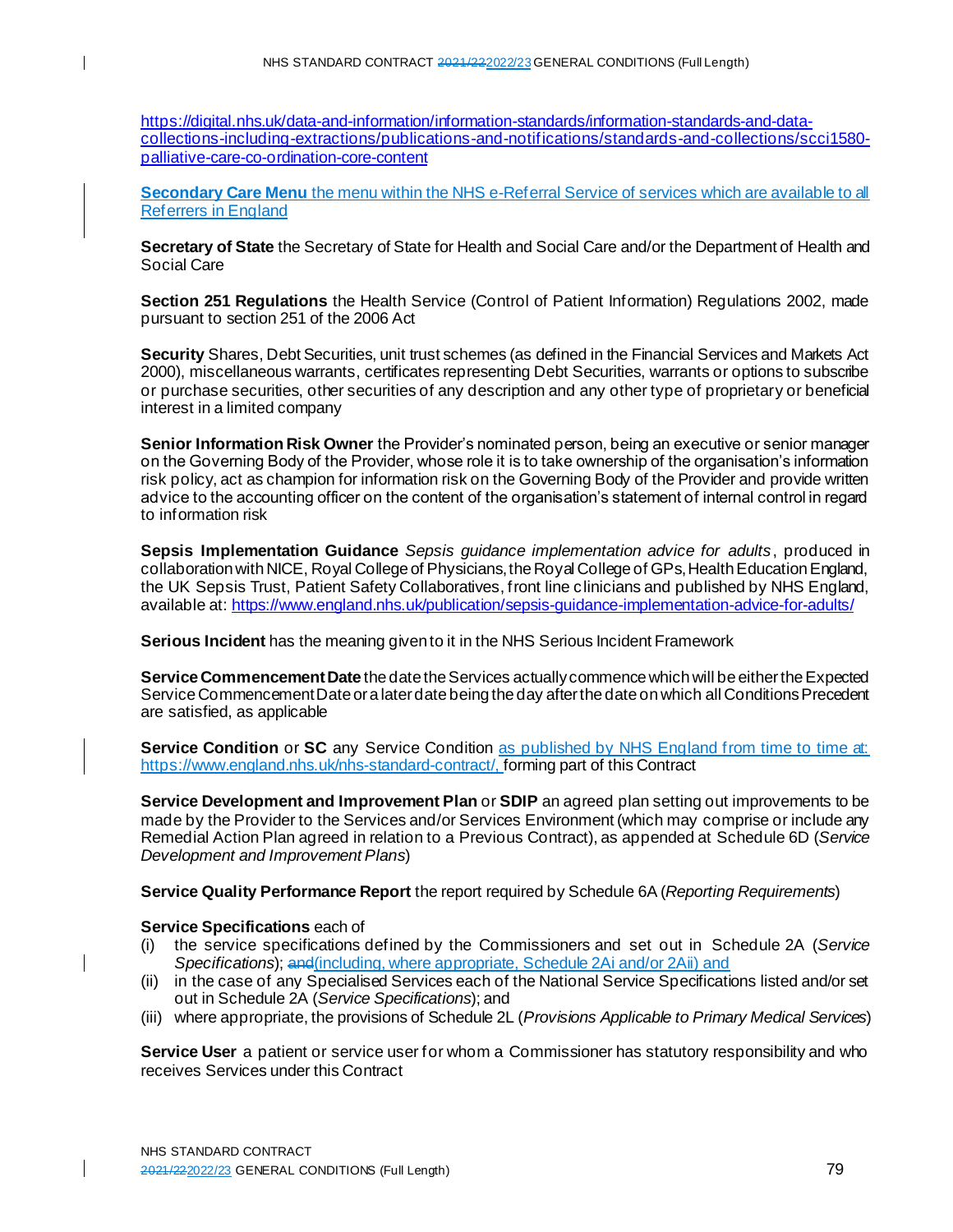**Service User Health Record** a record which consists of information and correspondence relating to the particular physical or mental health or condition of a Service User (whether in electronic form or otherwise), including any such record generated by a previous provider of services to the Service User which is required to be retained by the Provider for medico-legal purposes

**Service Variation** a Variation proposed by the Co-ordinating Commissioner which relates to a Service and reflects:

- (i) the assessment by Commissioners of pathway needs, the availability of alternative providers and demand for any Service; and/or
- (ii) the joint assessment of the Provider and Commissioners of the quality and clinical viability of the relevant Service and the Services Environment; and/or
- (iii) the likely impact of any transformational need and/or reconfiguration of a care pathway that might affect the Service

**Services** the services (and any part or parts of those services) described in each of, or, as the context admits, all of the Service Specifications, and/or as otherwise provided or to be provided by the Provider under and in accordance with this Contract

**Services Environment** the rooms, theatres, wards, treatment bays, clinics or other physical location, space, area, accommodation or other place as may be used or controlled by the Provider from time to time in which the Services are provided, excluding Service Users' private residences, Local Authority premises, schools and premises controlled by the Responsible Commissioner

**Seven Day Service Hospital Priority Clinical Standards** standards 2, 5, 6 and 8 of the standards for seven day services, available via: [https://www.england.nhs.uk/publication/seven-day-services-clinical](https://www.england.nhs.uk/publication/seven-day-services-clinical-standards/)[standards/](https://www.england.nhs.uk/publication/seven-day-services-clinical-standards/)

**Settlement Agreement Guidance** NHS Employers' guidance *The Use of settlement agreements and confidentiality clauses*, available at:

[https://www.nhsemployers.org/case-studies-and-resources/2019/02/the-use-of-settlement-agreements](https://www.nhsemployers.org/case-studies-and-resources/2019/02/the-use-of-settlement-agreements-and-confidentiality-clauses)[and-confidentiality-clauses](https://www.nhsemployers.org/case-studies-and-resources/2019/02/the-use-of-settlement-agreements-and-confidentiality-clauses)

**Shared Care Protocols** shared care arrangements that are agreed at a regional or local level to enable the combination of primary and secondary care for the benefit of Service Users. They will, for example, support the seamless transfer of treatment from the tertiary to the secondary care sector and/or general practice

**Shared Decision-Making** the collaborative process of discussing options and the risks and benefits of various actions and courses of care or treatment based on the needs, goals and personal circumstances of a Service User, with that Service User and/or their Carer or Legal Guardian (as appropriate); further details are available at: <https://www.england.nhs.uk/shared-decision-making/>

**Shares** has the meaning given in section 540 of the Companies Act 2006, including preference shares

**Smoke-free** no smoking of tobacco or anything which contains tobacco, or smoking of any other substance, or being in possession of lit tobacco or of anything lit which contains tobacco, or being in possession of any other lit substance in a form in which it could be smoked

**Specialised Services** the prescribed specialised services commissioned by NHS England as specified in the identification rules available at: <https://www.england.nhs.uk/commissioning/spec-services/key-docs/>

**Staff** all persons (whether clinical or non-clinical) employed or engaged by the Provider or by any Sub-Contractor (including volunteers, agency, locums, casual or seconded personnel) in the provision of the Services or any activity related to or connected with the provision of the Services, including Consultants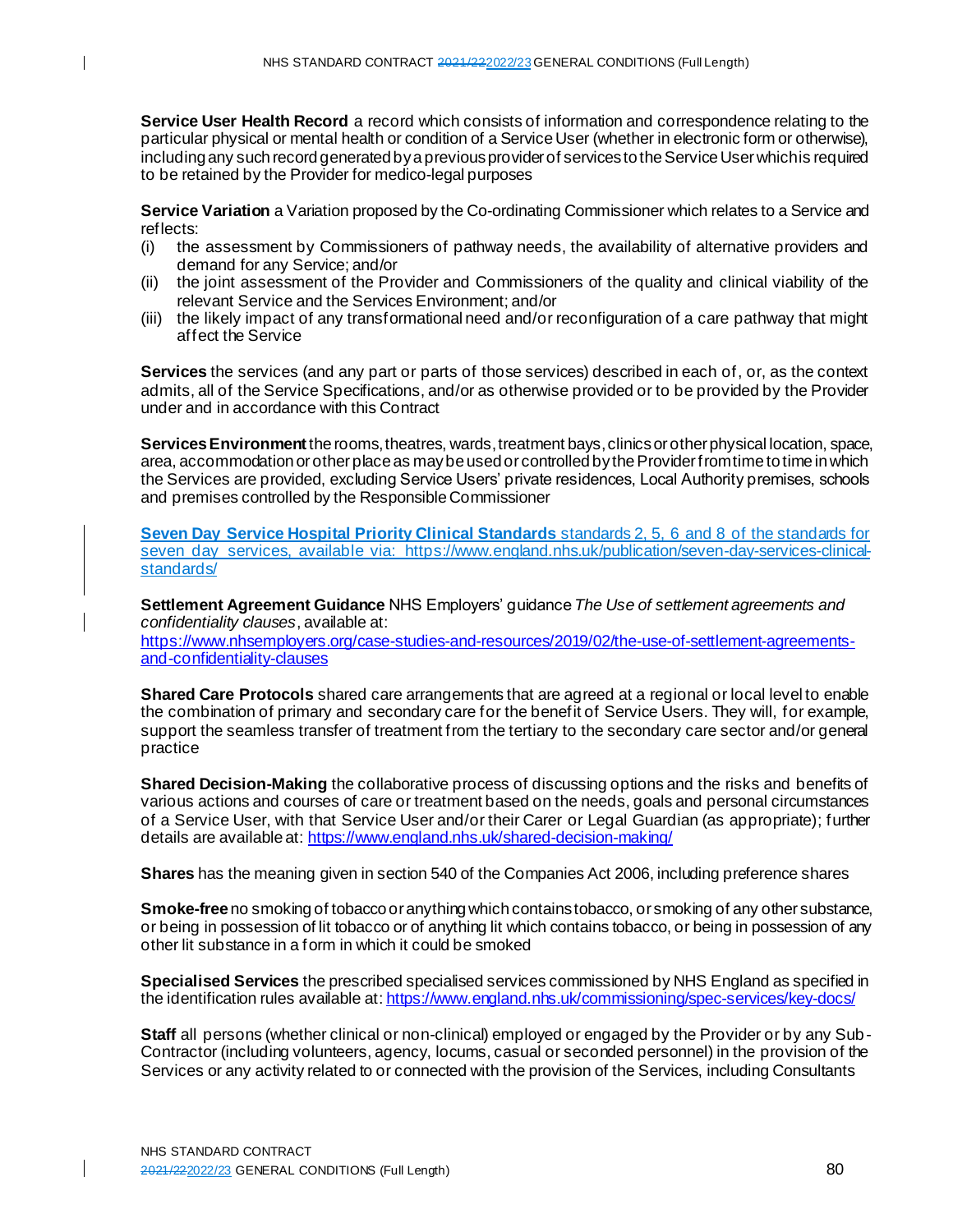**Staffing Guidance** any Guidance applicable to the Services in relation to Staff numbers or skill-mix, including the National Quality Board publication *Supporting NHS providers to deliver the right staff, with the*  right skills, in the right place at the right time, available at: [https://www.england.nhs.uk/wp](https://www.england.nhs.uk/wp-content/uploads/2013/04/nqb-guidance.pdf)[content/uploads/2013/04/nqb-guidance.pdf](https://www.england.nhs.uk/wp-content/uploads/2013/04/nqb-guidance.pdf), and, for NHS Trusts and NHS Foundation Trusts, the NHS ImprovementEngland publication, *Developing Workforce Safeguards*, available at: https://improvement.nhs.uk/resources/developing-workforce-safeguards/ <https://www.england.nhs.uk/ourwork/safe-staffing/developing-workforce-safeguards/>

**Staff Survey Guidance** guidance on the implementation of the NHS staff surveys and their applicability to different providers, available at: [https://nhsstaffsurveys.com](https://nhsstaffsurveys.com/)

**Standard DBS Check** a disclosure of information which contains details of an individual's convictions, cautions, reprimands or warnings recorded on police central records and includes both 'spent' and 'unspent' convictions

**Standard DBS Position** any position listed in the Rehabilitation of Offenders Act 1974 (Exceptions) Order 1975 (as amended) and in relation to which a Standard DBS Check is permitted: <https://www.gov.uk/government/publications/dbs-check-eligible-positions-guidance>

**Standards for Inpatient Mental Health Services** the document published by the Royal College of Psychiatrists at: [https://www.rcpsych.ac.uk/docs/default-source/improving-care/ccqi/ccqi-resources/ccqiresources-core-](https://www.rcpsych.ac.uk/docs/default-source/improving-care/ccqi/ccqi-resources/ccqiresources-core-standards-inpatient-mental-health-services.pdf?sfvrsn=d503ffca_2)

[standards-inpatient-mental-health-services.pdf?sfvrsn=d503ffca\\_2](https://www.rcpsych.ac.uk/docs/default-source/improving-care/ccqi/ccqi-resources/ccqiresources-core-standards-inpatient-mental-health-services.pdf?sfvrsn=d503ffca_2)

**Sub-Contract** any sub-contract entered into by the Provider or by any Sub-Contractor of any level for the purpose of the performance of any obligation on the part of the Provider under this Contract

**Sub-Contractor** any sub-contractor, whether of the Provider itself or at any further level of sub-contracting, under any Sub-Contract

**Sub-processor** any Sub-Contractor appointed by a Data Processor to process Personal Data on behalf of the Commissioners pursuant to this Contract

**Succession Plan** a plan for the transition of any affected Service on the expiry or termination of this Contract or of that Service (as appropriate), to include:

(i) details of the affected Service;

 $\mathbf{I}$ 

- (ii) details of Service Users and/or user groups affected;
- (iii) the date on which the successor provider will take responsibility for providing the affected Service

**Sugar-Sweetened Beverage** any drink, hot or cold, carbonated or non-carbonated, including milk based drinks and milk substitute drinks such as soya, almond, hemp, oat, hazelnut or rice, which contains more than 20kcal/100ml energy (i.e. is **not** 'low energy (calorie)') **and also** has had any sugar added to it as an ingredient (i.e. is **not** 'no added sugar'). Products sweetened with a combination of artificial/natural sweeteners and sugars would, if they contain more than 20kcal/100ml energy (i.e. are **not** 'low energy (calorie)'), fall within this definition. For the purposes of this definition, added sugars:

- (i) include sugars added to pre-packaged drinks or added to made-to-order drinks (including without limitation sugar syrup, hot chocolate powder, sweetened milk alternatives and whipped cream);
- (ii) do not include sugars naturally occurring in fruit juices, vegetable juices and smoothies.
- (iii) do not include sugars naturally occurring in milk.
- (iv) do not include sugar added by the customer after the point of sale.

Further information on Nutrition Claims Legislation (that provides definitions of 'low energy (calorie)' and 'no added sugar') is available at:

[https://ec.europa.eu/food/safety/labelling\\_nutrition/claims/nutrition\\_claims\\_en](https://ec.europa.eu/food/safety/labelling_nutrition/claims/nutrition_claims_en)

**Summary Care Records Service** the national system providing those treating Service Users in any emergency or out-of-hours with fast access to key clinical information, as described at: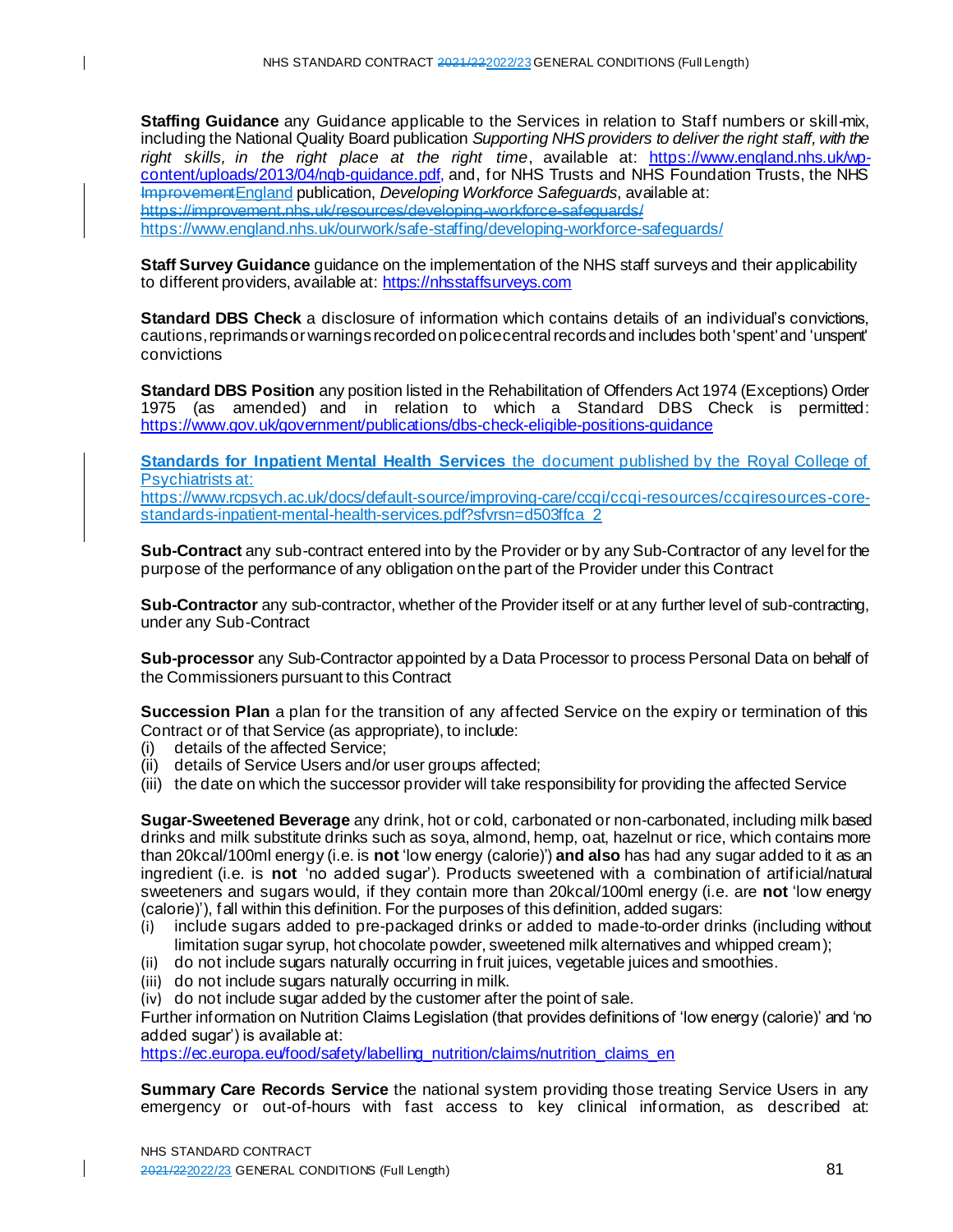https://digital.nhs.uk/summary-care-recordshttps://digital.nhs.uk/summary-carerecordshttps://digital.nhs.uk/services/summary-care-records-scr

**Surveys** the Friends and Family Test, Service User surveys, Carer surveys, Staff surveys and any other surveys reasonably required by the Commissioners in relation to the Services

**SUS** the Secondary Uses Service, the single, comprehensive repository for healthcare data in England, maintained by NHS Digital, described at: <https://digital.nhs.uk/services/secondary-uses-service-sus>

**SUS Guidance** guidance in relation to the use of SUS, available at: <https://digital.nhs.uk/services/secondary-uses-service-sus/secondary-uses-services-sus-guidance> an[d https://digital.nhs.uk/services/secondary-uses-service-sus/payment-by-results-guidance](https://digital.nhs.uk/services/secondary-uses-service-sus/payment-by-results-guidance)

**Suspension Event** the occurrence of any of the following:

 $\mathsf{l}$ 

 $\mathbf l$ 

- (i) any Commissioner and/or any Regulatory or Supervisory Body having reasonable grounds to believe that the Provider is or may be in breach of the Law, or in material breach of the Quality Requirements or regulatory compliance Standards issued by a Regulatory or Statutory Supervisory Body; or
- (ii) any Commissioner and/or any Regulatory or Supervisory Body having reasonable and material concerns as to the continuity, quality or outcomes of any Service, or for the health and safety of any Service User; or
- (iii) the Provider receiving a Contract Performance Notice in respect of a Service within 12 months after having agreed to implement a Remedial Action Plan in respect of the same issue with that Service; or
- (iv) the Co-ordinating Commissioner, acting reasonably, considering that the circumstances constitute an emergency (which may include an Event of Force Majeure affecting provision of a Service or Services); or
- (v) an Exception Report being issued under GC9.20 (*Contract Management*) and the Provider's Governing Body failing to procure the rectification of the relevant breach of the Remedial Action Plan within the timescales indicated in that Exception Report; or
- (vi) the Provider or any Sub-Contractor being prevented from providing a Service due to the termination, suspension, restriction or variation of any Consent or Monitor'sthe Provider Licence

**System Collaboration and Financial Management Agreement** an agreement to which all CCGs, NHS Trusts and NHS Foundation Trusts within an ICS, and NHS England as a commissioner of services from those Trusts and NHS Foundation Trusts, are party and which, as a minimum:

- describes the collaborative behaviours expected of the parties to it;
- requires open book accounting by and financial transparency between parties to it;
- (iii) describes processes for reaching consensus and resolving disputes between the parties to it about how best to use financial and other resources available to the ICS;
- (iv) sets out a mechanism for management of the aggregate financial position of the parties to achieve and maintain the System Financial Improvement Trajectory for the ICS from time to time

**System Financial Improvement Trajectory** the overall system financial improvement trajectory for the relevant financial year for all CCGs, NHS Trusts and NHS Foundation Trusts within an ICS, as agreed with NHS England and NHS Improvement

**Taking Account of Social Value** Procurement Policy Note 06/2020, published by the Cabinet Office at [https://www.gov.uk/government/publications/procurement-policy-note-0620-taking-account-of-socialvalue](https://www.gov.uk/government/publications/procurement-policy-note-0620-taking-account-of-socialvalue-in-the-award-of-central-government-contracts)[in-the-award-of-central-government-contracts](https://www.gov.uk/government/publications/procurement-policy-note-0620-taking-account-of-socialvalue-in-the-award-of-central-government-contracts)

**Transaction Records** the accounts and transaction records of all payments, receipts and financial and other information relevant to the provision of the Services

### **Transfer and Discharge Guidance and Standards**

(i) *Transition between inpatient hospital settings and community or care home settings for adults with social care needs* (NICE guideline NG27) [\(https://www.nice.org.uk/guidance/ng27](https://www.nice.org.uk/guidance/ng27))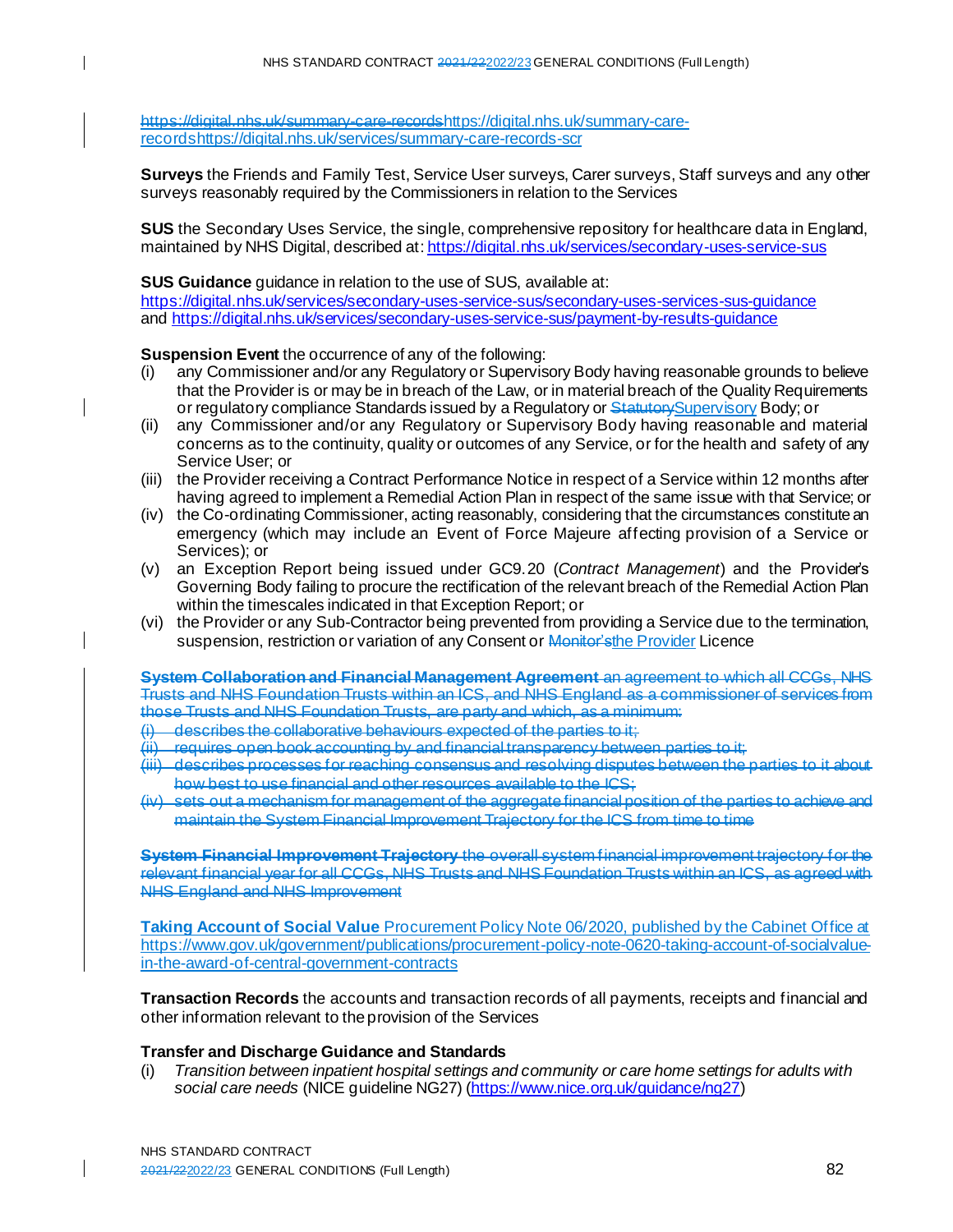- (ii) *Transition between inpatient mental health settings and community or care home settings* (NICE guideline NG53) [\(https://www.nice.org.uk/guidance/ng53](https://www.nice.org.uk/guidance/ng53))
- (iii) Care and support statutory guidance *(*[https://www.gov.uk/government/publications/care-act-statutory](https://www.gov.uk/government/publications/care-act-statutory-guidance/care-and-support-statutory-guidance)[guidance/care-and-support-statutory-guidance](https://www.gov.uk/government/publications/care-act-statutory-guidance/care-and-support-statutory-guidance))
- (iv) *the Assessment, Discharge and Withdrawal Notices between Hospitals and Social Services Information Standard (SCCI2075)* [\(https://digital.nhs.uk/data-and-information/informationstandards/information-standards-and-data](https://digital.nhs.uk/data-and-information/informationstandards/information-standards-and-data-collections-including-extractions/publications-andnotifications/standards-and-collections/scci2075-assessment-discharge-and-withdrawal-noticesbetween-hospitals-and-social-services)[collections-including-extractions/publications-andnotifications/standards-and-collections/scci2075](https://digital.nhs.uk/data-and-information/informationstandards/information-standards-and-data-collections-including-extractions/publications-andnotifications/standards-and-collections/scci2075-assessment-discharge-and-withdrawal-noticesbetween-hospitals-and-social-services) [assessment-discharge-and-withdrawal-noticesbetween-hospitals-and-social-services](https://digital.nhs.uk/data-and-information/informationstandards/information-standards-and-data-collections-including-extractions/publications-andnotifications/standards-and-collections/scci2075-assessment-discharge-and-withdrawal-noticesbetween-hospitals-and-social-services))
- *(v) the National Framework for Inter-Facility Transfers* [\(https://www.england.nhs.uk/publication/inter](https://www.england.nhs.uk/publication/inter-facility-transfers-framework/)[facility-transfers-framework/](https://www.england.nhs.uk/publication/inter-facility-transfers-framework/))
- *(vi) Hospital discharge service: policy and operating model* [\(https://www.gov.uk/government/publications/hospital-discharge-service-policy-and-operating-mode](https://www.gov.uk/government/publications/hospital-discharge-service-policy-and-operating-model)l)

**Transfer of and Discharge from Care Protocols** the protocols (to include all locally-agreed requirements in respect of information to be provided to the Service User and/or Referrer relating to updates on progress through the care episode, transfer and discharge) set out at Schedule 2J (*Transfer of and Discharge from Care Protocols*) and which must include content based on the *Guide to reducing long hospital stays*, available at:

<https://www.england.nhs.uk/urgent-emergency-care/reducing-length-of-stay/>

**Transfer of Care** the transfer of primary responsibility for a Service User's care from the Provider to another unit, hospital, responsible clinician or service provider within the pathway

**Transition Arrangements** the transition arrangements agreed between the Parties (and, where appropriate, with any previous provider of the Services) for transition of provision of the Services to the Provider, set out in Schedule 2H (*Transition Arrangements*)

**Transparency Guidance** the guidance in relation to the publication of tender documentation and the publication of contracts, available at[: https://www.gov.uk/government/collections/nhs-procurement](https://www.gov.uk/government/collections/nhs-procurement)

**TUPE** the Transfer of Undertakings (Protection of Employment) Regulations 2006

**UEC DoS** the central directory of services, supported by NHS Digital, which is accessed by staff involved in the provision of urgent and emergency care services and which provides real-time information about available services and clinicians across all care settings [\(https://digital.nhs.uk/directory-of-services](https://digital.nhs.uk/directory-of-services))

**UEC DoS Contact** the officer or employee of the Provider responsible for validating that UEC DoS entries in relation to the Services are complete, accurate and up to date, identified as such in the Particulars

**UEC DoS Lead** the individual appointed by a Commissioner as the point of contact for validation of UEC DoS entries

**UK GDPR** the General Data Protection Regulation *(Regulation (EU) 2016/679)* as incorporated into UK legislation by way of the European Union (Withdrawal Agreement) Act 2020 and as amended by the Data Protection, Privacy and Electronic Communications (Amendments etc) (EU Exit) Regulations 2019

**UK Health Security Agency** the executive agency, sponsored by DHSC, with responsibility for planning, preventing and responding to external health threats, and providing intellectual, scientific and operational leadership at national and local level

**UK Standards for Microbiology Investigations** a comprehensive referenced collection of recommended algorithms and procedures for clinical microbiology: <https://www.gov.uk/government/collections/standards-for-microbiology-investigations-smi>

Unit Price any price for a unit of Activity set out in Annex D<sub>t</sub>A of the National Tariff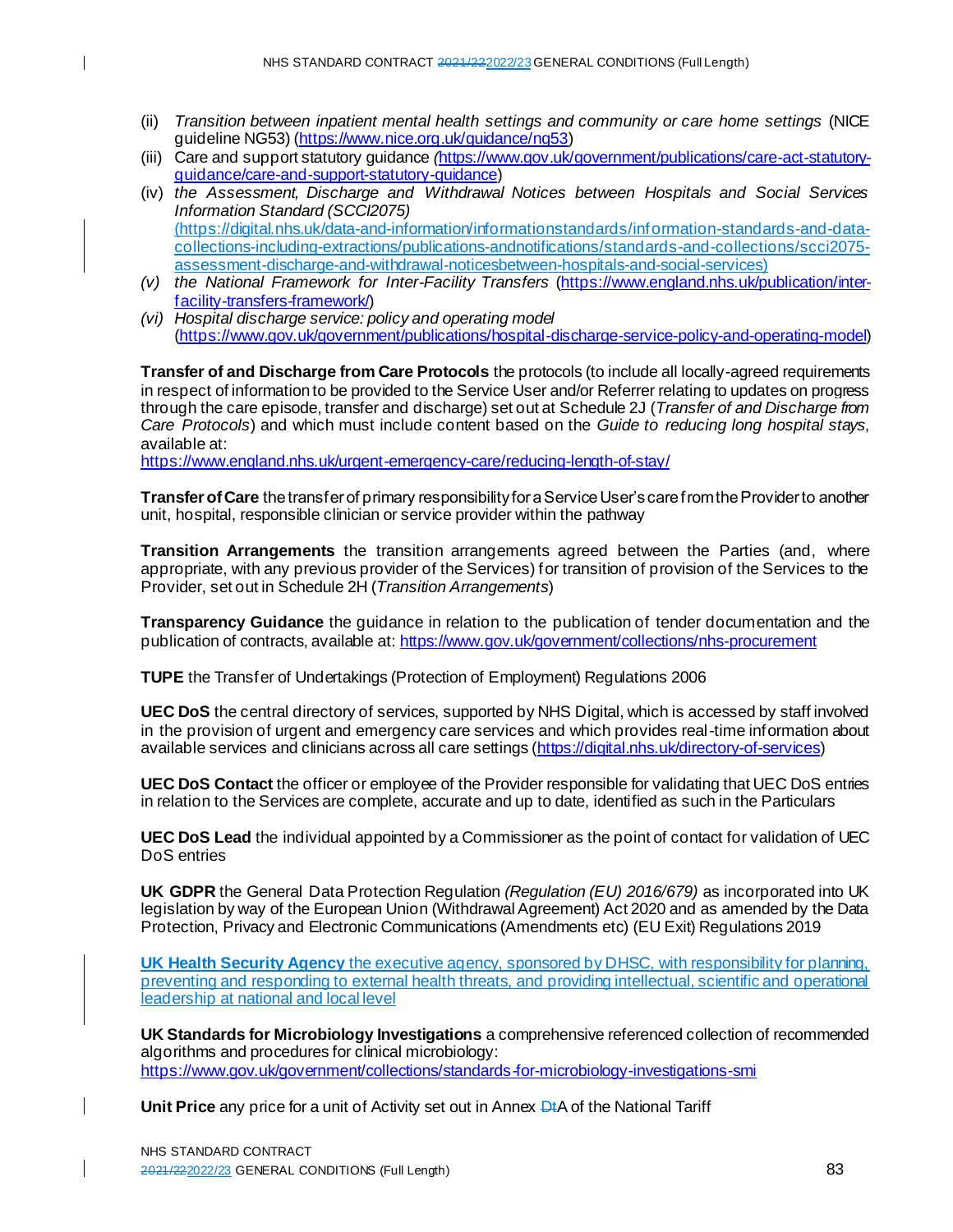Urgent and Emergency Mental Health Care Pathways the evidence-based treatment pathway urgent and emergency mental health care, developed by NHS England, NICE and the National Collaborating Centre for Mental Health and published at: https://www.england.nhs.uk/mentalhealth/adults/crisis-and-acute-care/

**Urgent Care Data Sharing Agreement** an agreement providing for the sharing of certain clinical data between commissioners and providers of urgent and emergency care services in accordance with *Data Sharing Requirements to support Development of Urgent and Emergency Care Dashboards – Guidance for Data Providers* available at: <https://www.england.nhs.uk/nhs-standard-contract/>

**Utilisation** the Provider's capacity and use of resources in relation to both anticipated and accepted numbers of Referrals

**Value of Elective Activity** has the meaning given to it in the Aligned Payment and Incentive Rules

**Variable Elements**

 $\mathbf{I}$ 

(i) Particulars – local insertions and selections only: refer to Contract Technical Guidance  $\langle \hat{u} \rangle$  Service Conditions – application only: refer to Contract Technical Guidance

**Variation** a variation to the provisions of this Contract agreed to be made by the Parties in accordance with GC13 (*Variations*) which may be a Service Variation, a National Variation, or any other variation

**Variation Agreement** an agreement in writing in the form available at[: https://www.england.nhs.uk/nhs](https://www.england.nhs.uk/nhs-standard-contract/)[standard-contract/](https://www.england.nhs.uk/nhs-standard-contract/)

**VAT** value added tax at the rate prevailing at the time of the relevant supply charged in accordance with the provisions of the Value Added Tax Act 1994

**Vehicle** any transport vehicle or aircraft, whether emergency or otherwise, to be used by the Provider in providing the Services

**Very Senior Manager** whether or not the relevant NHS Employer operates the *Pay Framework for Very Senior Managers in Strategic and Special Health Authorities, Primary Care Trusts and Ambulance Trusts*, an individual as described in paragraph 4 of that framework, whether that individual is engaged under a contract of employment or a contract for services

**Who Pays? Guidance** *Who Pays? Determining the responsibility for payments to providers*, available at: <https://www.england.nhs.uk/who-pays/>

**Withholding and Retention of Payment Provisions** the provisions in this Contract relating to withholding and/or retention of payment as set out in SC28.18 to SC28.23 (*Information Requirements*)

**Workforce Sharing Arrangement** a formal agreement between providers of NHS-funded healthcare services, governing the temporary redeployment of staff from one to another in a safe and efficient manner; model documentation and guidance in relation to such arrangements are available in the Enabling Staff Movement Toolkit published by NHS England and NHS Improvement at: <https://www.england.nhs.uk/enabling-staff-movement-toolkit/>

**Zero and Ultra-Low Emission Vehicle** a vehicle which meets the Vehicle Certification Agency classification published at: [https://www.vehicle-certification-agency.gov.uk/fuel-consumption-co2/fuelconsumption-guide/zero-and-](https://www.vehicle-certification-agency.gov.uk/fuel-consumption-co2/fuelconsumption-guide/zero-and-ultra-low-emission-vehicles-ulevs/)

[ultra-low-emission-vehicles-ulevs/](https://www.vehicle-certification-agency.gov.uk/fuel-consumption-co2/fuelconsumption-guide/zero-and-ultra-low-emission-vehicles-ulevs/)